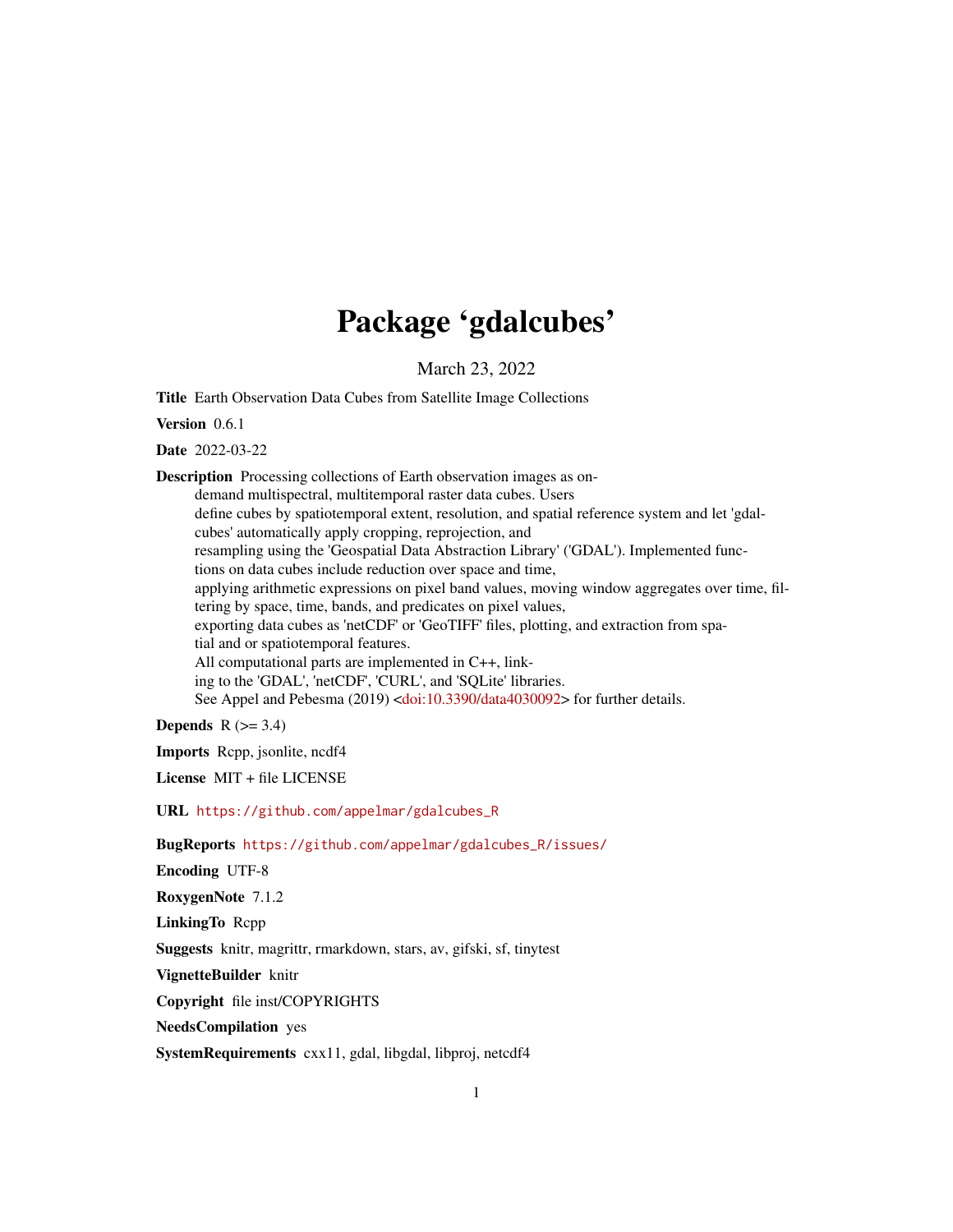Author Marius Appel [aut, cre] (<<https://orcid.org/0000-0001-5281-3896>>), Edzer Pebesma [ctb] (<<https://orcid.org/0000-0001-8049-7069>>), Roger Bivand [ctb], Jeroen Ooms [ctb] (<<https://orcid.org/0000-0002-4035-0289>>), Lewis Van Winkle [cph], Ole Christian Eidheim [cph], Howard Hinnant [cph], Adrian Colomitchi [cph], Florian Dang [cph], Paul Thompson [cph], Tomasz Kamiński [cph], Dropbox, Inc. [cph]

Maintainer Marius Appel <marius.appel@uni-muenster.de>

Repository CRAN

Date/Publication 2022-03-23 01:10:08 UTC

# R topics documented:

|    | $\overline{4}$ |
|----|----------------|
|    | $\overline{4}$ |
|    | 5              |
|    | 6              |
|    | $\overline{7}$ |
|    | 8              |
|    | $\mathbf{Q}$   |
|    | 10             |
|    | 12             |
|    | 13             |
|    | 14             |
| 15 |                |
|    | 16             |
|    | 17             |
| 18 |                |
|    | 19             |
| 20 |                |
| 21 |                |
| 23 |                |
| 25 |                |
| 26 |                |
| 27 |                |
| 27 |                |
| 28 |                |
| 29 |                |
| 31 |                |
| 32 |                |
| 33 |                |
| 34 |                |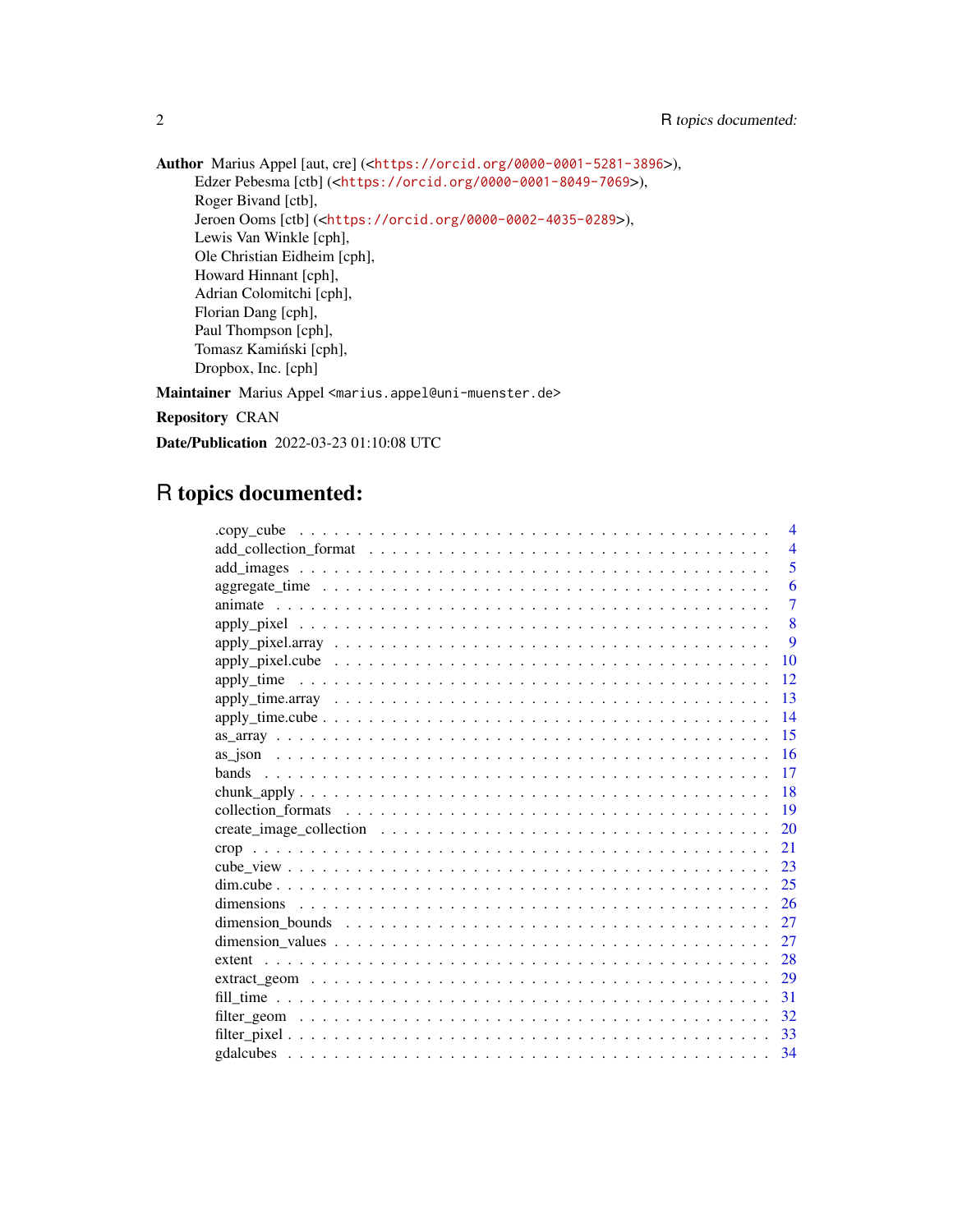| 35                                                                                                             |
|----------------------------------------------------------------------------------------------------------------|
| 35                                                                                                             |
| 36                                                                                                             |
| 36                                                                                                             |
| 38                                                                                                             |
| 40                                                                                                             |
| 40                                                                                                             |
| 41                                                                                                             |
| 41<br>$image\_mask \ldots \ldots \ldots \ldots \ldots \ldots \ldots \ldots \ldots \ldots \ldots \ldots \ldots$ |
| 43                                                                                                             |
| 44                                                                                                             |
| 45                                                                                                             |
| 46                                                                                                             |
| 46                                                                                                             |
| 47                                                                                                             |
| 48<br>nt                                                                                                       |
| 49<br>nx                                                                                                       |
| 50                                                                                                             |
| 50                                                                                                             |
| 51                                                                                                             |
| 53                                                                                                             |
| 54                                                                                                             |
| 55                                                                                                             |
| 55                                                                                                             |
| 56                                                                                                             |
| 57                                                                                                             |
| 59                                                                                                             |
| 60                                                                                                             |
| 61                                                                                                             |
| 62                                                                                                             |
| 63                                                                                                             |
| 64                                                                                                             |
| 66                                                                                                             |
| 67                                                                                                             |
| 68                                                                                                             |
| size<br>69                                                                                                     |
| 70                                                                                                             |
| 71                                                                                                             |
| 72                                                                                                             |
| 73                                                                                                             |
| 74                                                                                                             |
| 76                                                                                                             |
| 77                                                                                                             |
| window time.cube<br>78                                                                                         |
| 79                                                                                                             |
| 80                                                                                                             |
| 82                                                                                                             |

**Index**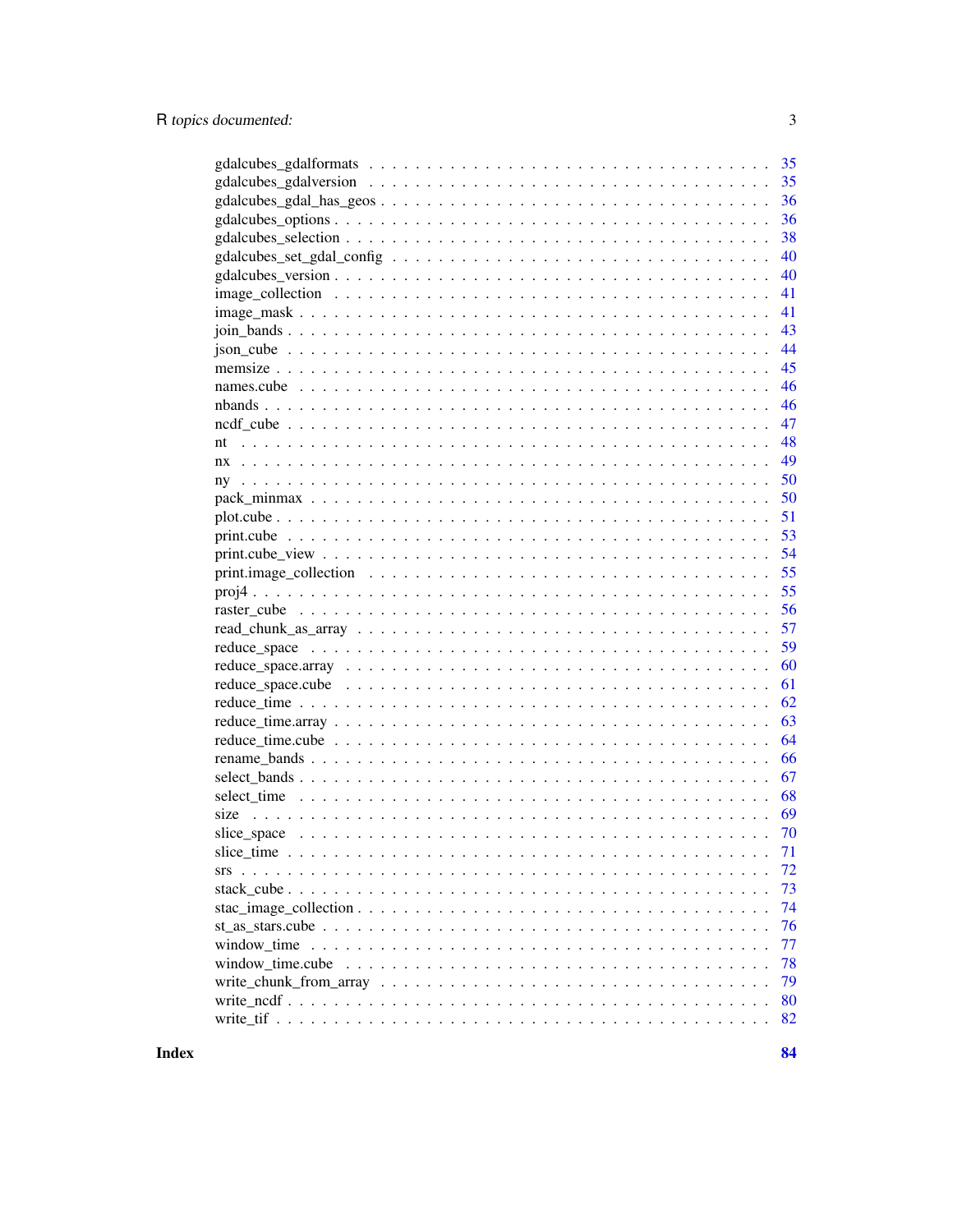<span id="page-3-0"></span>

Copy a data cube proxy object without copying any data

# Usage

.copy\_cube(cube)

# Arguments

cube source data cube proxy object

# Details

This internal function copies the complete processing chain / graph of a data cube but does not copy any data It is used internally to avoid in-place modification for operations with potential side effects on source data cubes.

# Value

copied data cube proxy object

add\_collection\_format *Download and install an image collection format from a URL*

# Description

Download and install an image collection format from a URL

# Usage

```
add_collection_format(url, name = NULL)
```
# Arguments

| url  | URL pointing to the collection format JSON file      |
|------|------------------------------------------------------|
| name | optional name used to refer to the collection format |

# Details

By default, the collection format name will be derived from the basename of the URL.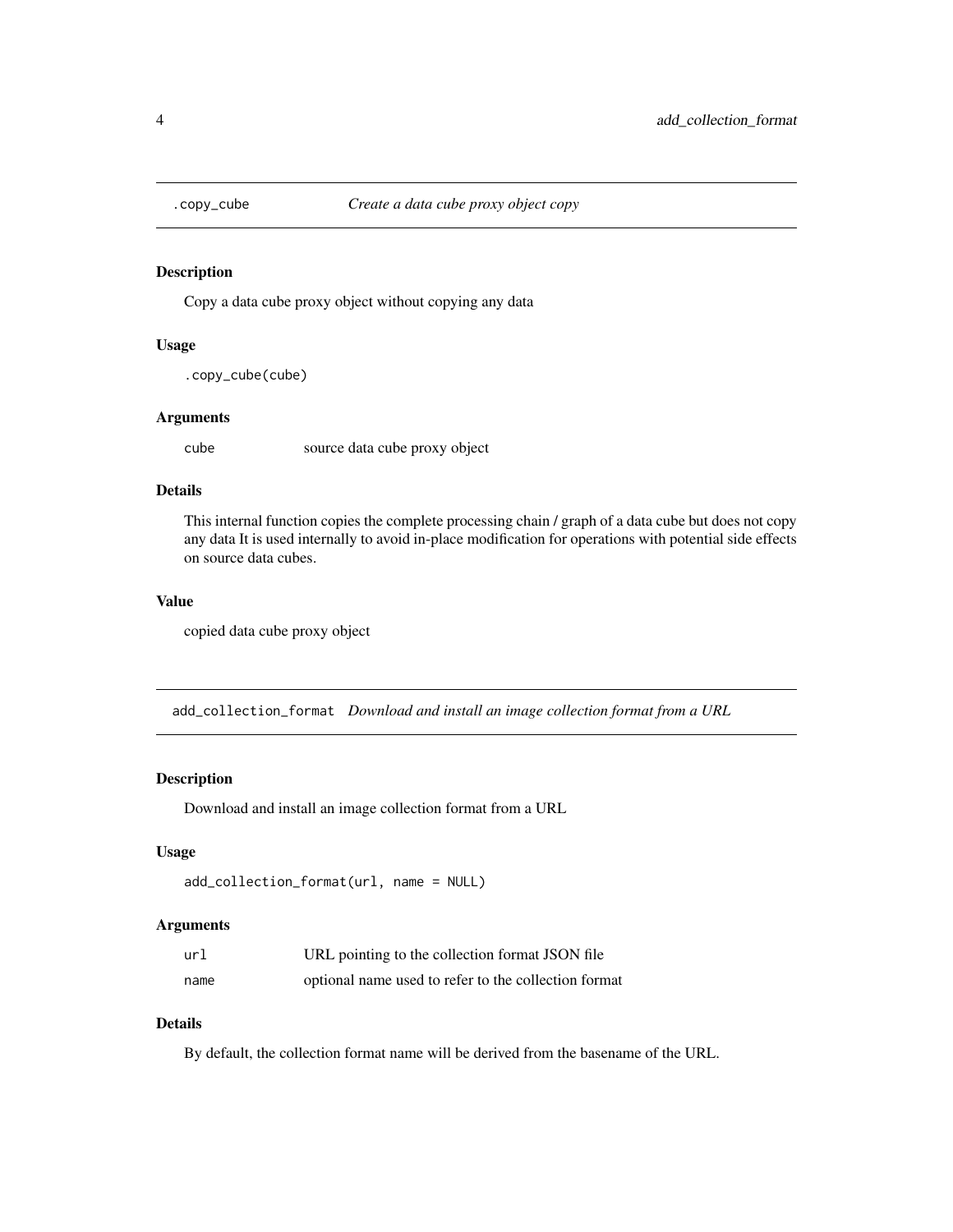# <span id="page-4-0"></span>add\_images 5

# Examples

```
add_collection_format(
  "https://raw.githubusercontent.com/appelmar/gdalcubes/dev/formats/Sentinel1_IW_GRD.json")
```
add\_images *Add images to an existing image collection*

# Description

This function adds provided files or GDAL dataset identifiers and to an existing image collection by extracting datetime, image identifiers, and band information according to the collection's format.

# Usage

```
add_images(
  image_collection,
  files,
  unroll_archives = TRUE,
 out\_file = "",quiet = FALSE)
```
# Arguments

| image_collection |                                                                                                                                                                                                                    |  |
|------------------|--------------------------------------------------------------------------------------------------------------------------------------------------------------------------------------------------------------------|--|
|                  | image_collection object or path to an existing collection file                                                                                                                                                     |  |
| files            | character vector with paths to image files on disk or any GDAL dataset iden-<br>tifiers (including virtual file systems and higher level drivers or GDAL sub-<br>datasets)                                         |  |
| unroll_archives  |                                                                                                                                                                                                                    |  |
|                  | automatically convert .zip, .tar archives and .gz compressed files to GDAL vir-<br>tual file system dataset identifiers (e.g. by prepending /vsizip/) and add con-<br>tained files to the list of considered files |  |
| out_file         | path to output file, an empty string (the default) will update the collection in-<br>place, whereas images will be added to a new copy of the image collection at<br>the given location otherwise.                 |  |
| quiet            | logical; if TRUE, do not print resulting image collection if return value is not<br>assigned to a variable                                                                                                         |  |

# Value

image collection proxy object, which can be used to create a data cube using [raster\\_cube](#page-55-1)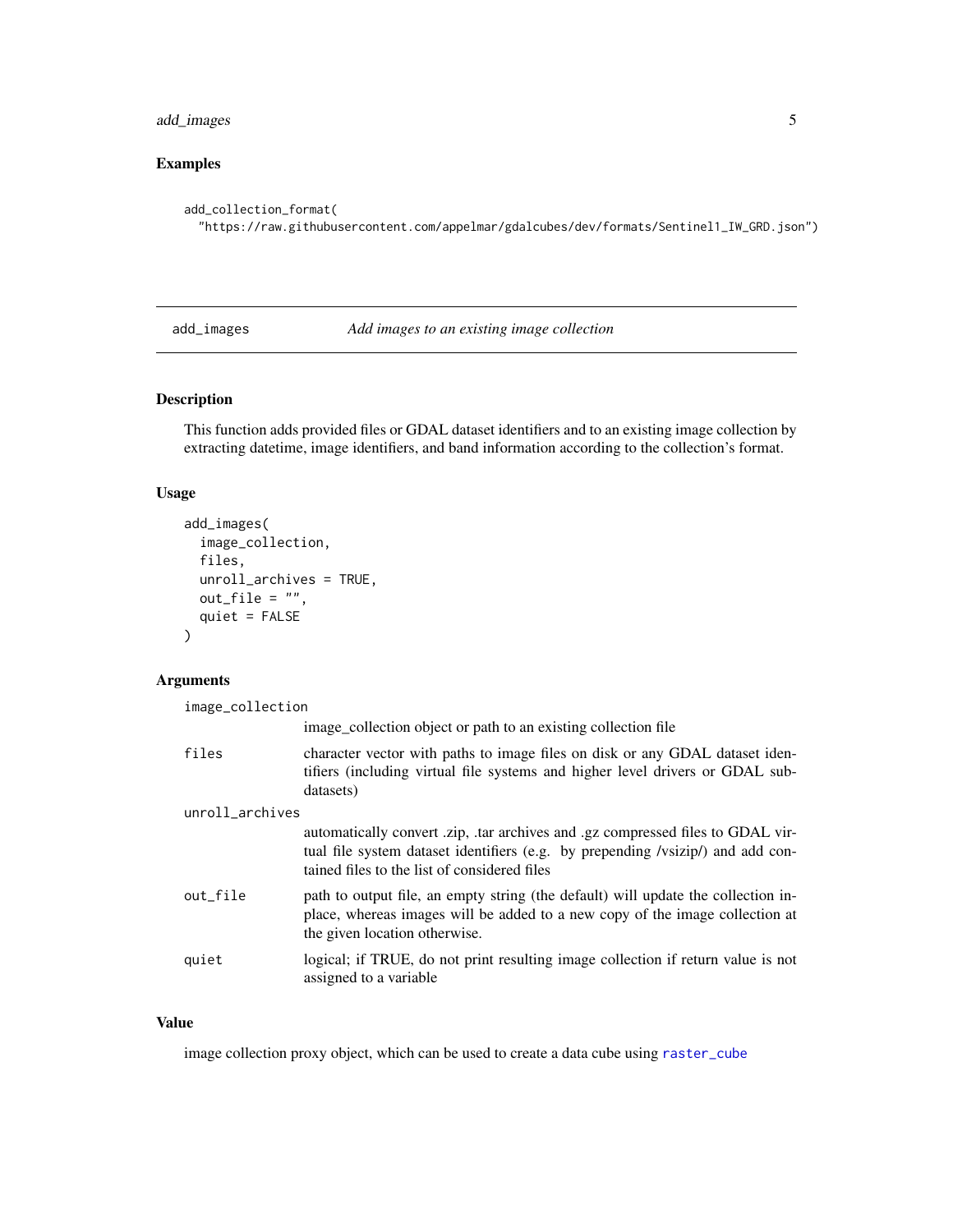# Examples

```
L8_files <- list.files(system.file("L8NY18", package = "gdalcubes"),
                         ".TIF", recursive = TRUE, full.names = TRUE)
L8_col = create_image_collection(L8_files[1:12], "L8_L1TP")
add_images(L8_col, L8_files[13:24])
```
aggregate\_time *Aggregate data cube time series to lower temporal resolution*

# Description

Create a proxy data cube, which applies an aggregation function over pixel time series to lower temporal resolution.

# Usage

```
aggregate_time(cube, dt, method = "mean", fact = NULL)
```
# Arguments

| cube   | source data cube                                                                                                   |
|--------|--------------------------------------------------------------------------------------------------------------------|
| dt     | character; new temporal resolution, date time period string, e.g. "P1M"                                            |
| method | aggregation method, one of "mean", "min", "max", "median", "count", "sum",<br>"prod", "var", and "sd"              |
| fact   | simple integer factor defining how many cells become aggregated to a single<br>new cell, can be used instead of dt |

# **Details**

This function can be used to aggregate time series to lower resolution or to regularize a data cube with irregular (labeled) time axis. It is possible to change the unit of the temporal resolution (e.g. to create monthly composites from daily images). The size of the cube may be expanded automatically if the original temporal extent is not divisible by the new temporal size of pixels.

# Note

This function returns a proxy object, i.e., it will not start any computations besides deriving the shape of the result.

```
# create image collection from example Landsat data only
# if not already done in other examples
if (!file.exists(file.path(tempdir(), "L8.db"))) {
 L8_files <- list.files(system.file("L8NY18", package = "gdalcubes"),
                         ".TIF", recursive = TRUE, full.names = TRUE)
 create_image_collection(L8_files, "L8_L1TP", file.path(tempdir(), "L8.db"))
```
<span id="page-5-0"></span>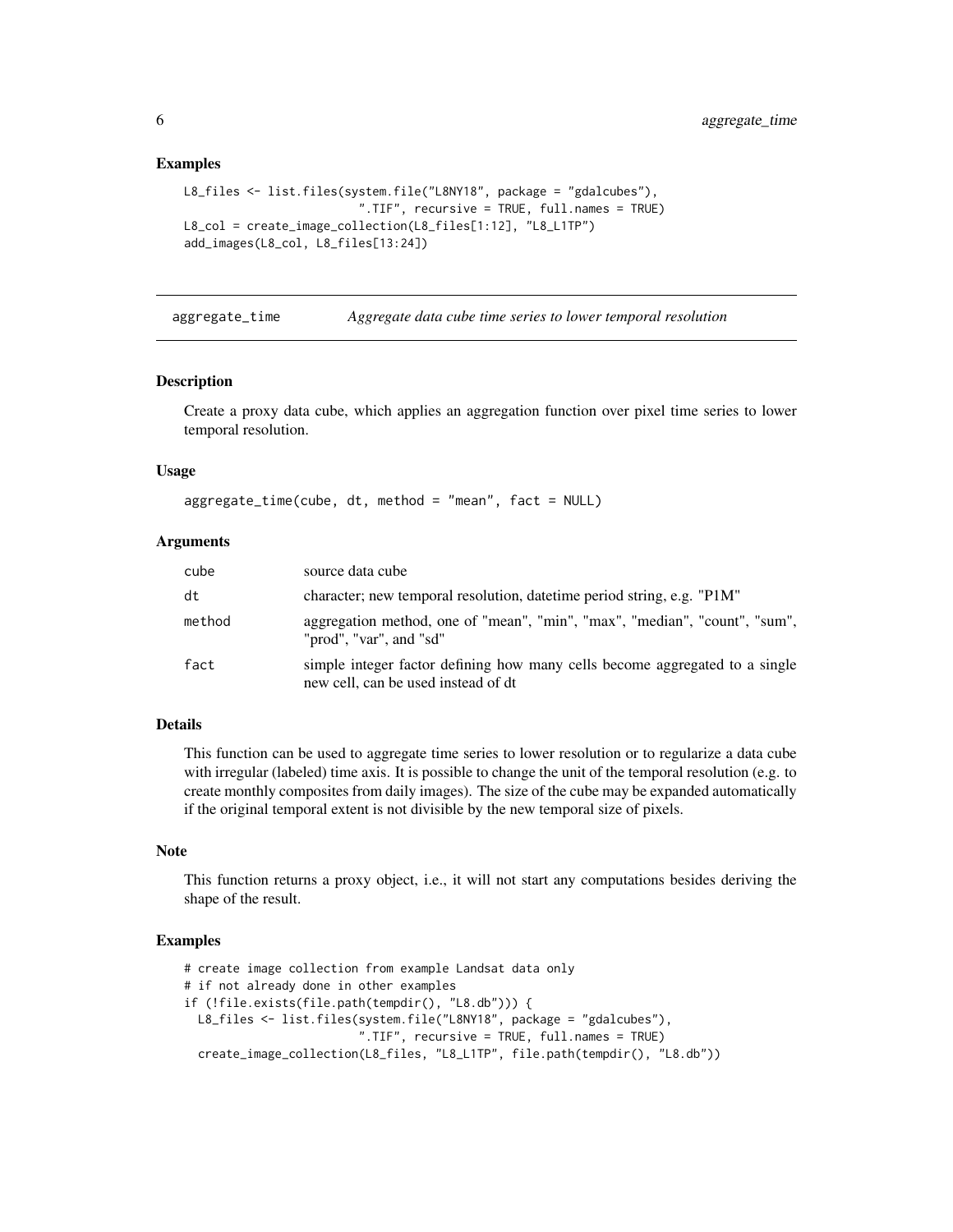<span id="page-6-0"></span>animate 7 animate 7 animate 7 animate 7 animate 7 animate 7 animate 7 animate 7 animate 7 animate 7 animate 7 animate 7 animate 7 animate 7 animate 7 animate 7 animate 7 animate 7 animate 7 animate 7 animate 7 animate 7 an

```
}
L8.col = image_collection(file.path(tempdir(), "L8.db"))
v = cube_view(extent=list(left=388941.2, right=766552.4,
              bottom=4345299, top=4744931, t0="2018-01", t1="2018-12"),
              srs="EPSG:32618", nx = 497, ny=526, dt="P3M", aggregation = "median")
L8.cube = raster_cube(L8.col, v, mask=image_mask("BQA", bits=4, values=16))
L8.rgb = select_bands(L8.cube, c("B02", "B03", "B04"))
L8.two_monthly = aggregate_time(L8.rgb, "P6M", "min")
L8.two_monthly
```
plot(L8.two\_monthly, rgb=3:1, zlim=c(5000,12000))

animate *Animate a data cube as an image time series*

# Description

This function can animate data cube time series as mp4 videos or animated GIFs. Depending on the desired output format, either the av or the gifski package is needed to create mp4 and GIF animations respectively.

# Usage

```
animate(
 x,
  ...,
  fps = 1,
 loop = TRUE,width = 800,
 height = 800,
  save_as = tempfile(fileext = ".gif"),
 preview = interactive()
)
```
# Arguments

| $\mathsf{x}$ | a data cube proxy object (class cube)                                                 |
|--------------|---------------------------------------------------------------------------------------|
| .            | parameters passed to plot.cube                                                        |
| fps          | frames per second of the animation                                                    |
| loop         | how many iterations, TRUE = infinite                                                  |
| width        | width (in pixels) of the animation                                                    |
| height       | height (in pixels) of the animation                                                   |
| save_as      | character path where the animation shall be stored, must end with ".mp4" or<br>".gif" |
| preview      | logical; preview the animation                                                        |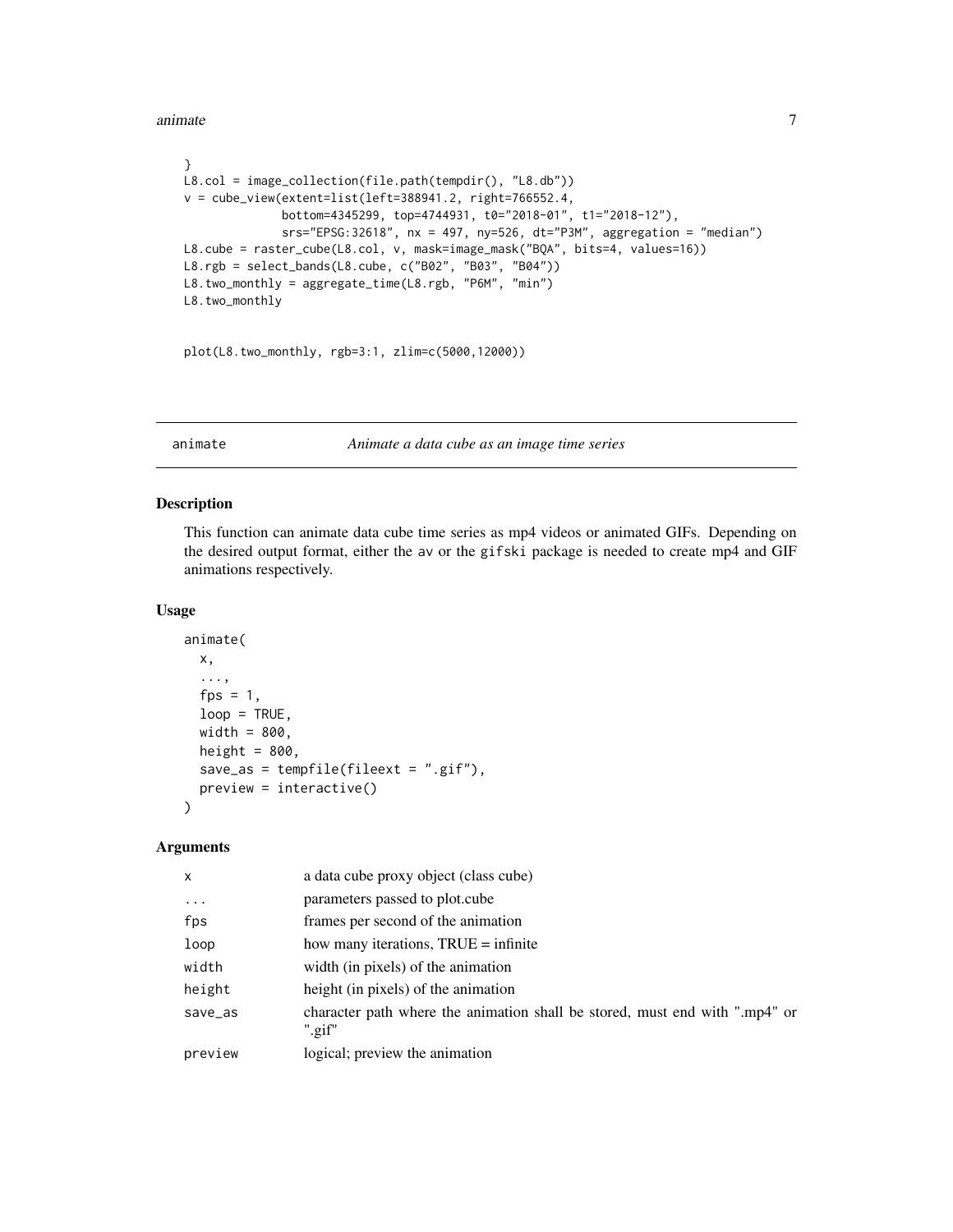# <span id="page-7-0"></span>Details

Animations can be created for single band data cubes or RGB plots of multi-band data cubes (by providing the argument rgb) only.

#### Value

character; path pointing to the the created file

# See Also

[plot.cube](#page-50-1)

# Examples

```
if (!file.exists(file.path(tempdir(), "L8.db"))) {
  L8_files <- list.files(system.file("L8NY18", package = "gdalcubes"),
                         ".TIF", recursive = TRUE, full.names = TRUE)
  create_image_collection(L8_files, "L8_L1TP", file.path(tempdir(), "L8.db"))
}
L8.col = image_collection(file.path(tempdir(), "L8.db"))
v = cube_view(extent=list(left=388941.2, right=766552.4,
                          bottom=4345299, top=4744931, t0="2018-04", t1="2018-06"),
              srs="EPSG:32618", nx = 497, ny=526, dt="P16D")
animate(select_bands(raster_cube(L8.col, v), c("B02", "B03", "B04")), rgb=3:1,
        zlim=c(0,20000), fps=1, loop=1)
animate(select_bands(raster_cube(L8.col, v), c("B05")), col=terrain.colors, key.pos=1)
```
apply\_pixel *Apply a function over (multi-band) pixels*

# Description

This generic function applies a function on pixels of a data cube, an R array, or other classes if implemented.

# Usage

apply\_pixel(x, ...)

# Arguments

|         | input data                                            |
|---------|-------------------------------------------------------|
| $\cdot$ | additional arguments passed to method implementations |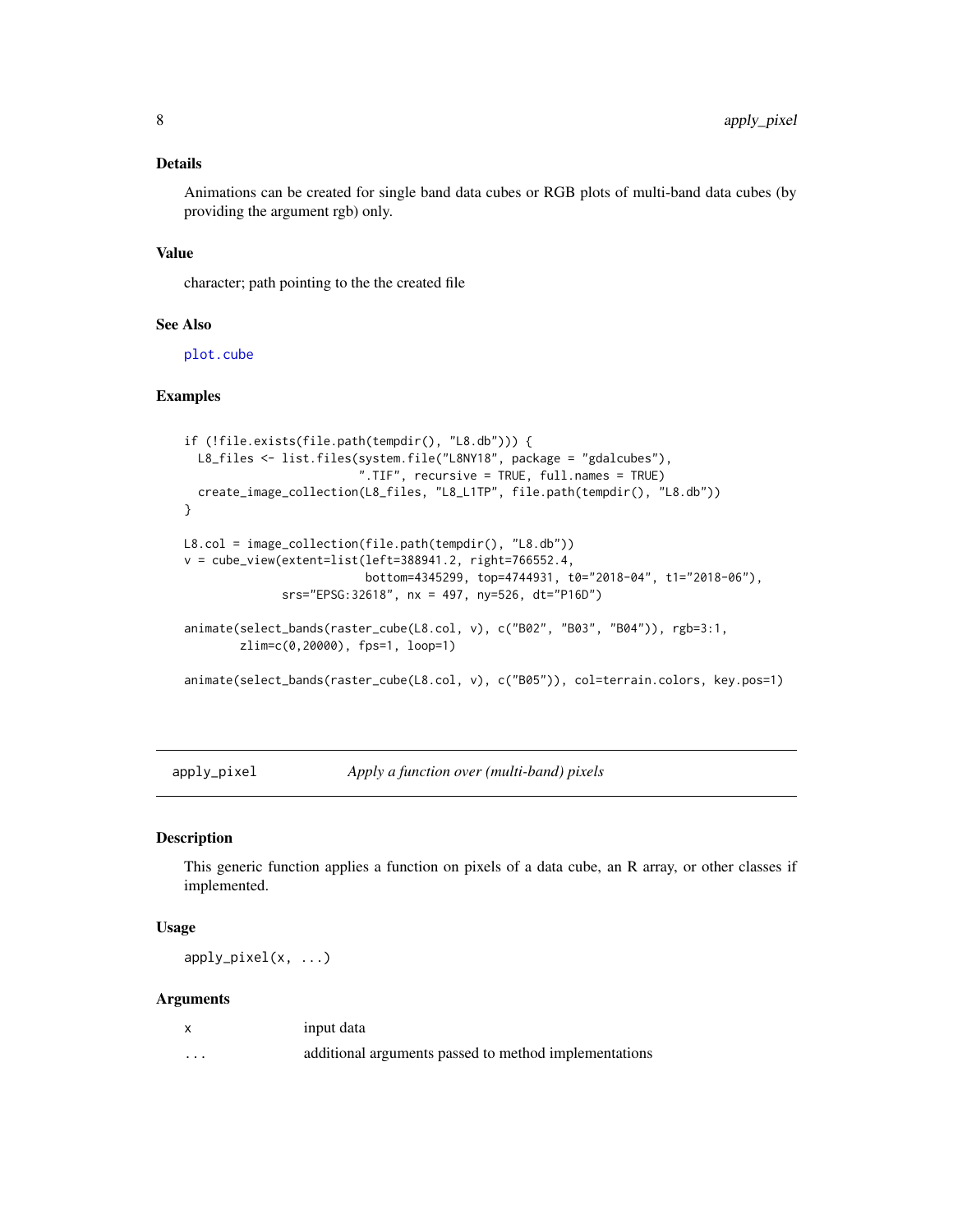<span id="page-8-0"></span>apply\_pixel.array 9

# Value

return value and type depend on the class of x

# See Also

[apply\\_pixel.cube](#page-9-1) [apply\\_pixel.array](#page-8-1)

# Examples

```
# create image collection from example Landsat data only
# if not already done in other examples
if (!file.exists(file.path(tempdir(), "L8.db"))) {
  L8_files <- list.files(system.file("L8NY18", package = "gdalcubes"),
                         ".TIF", recursive = TRUE, full.names = TRUE)
  create_image_collection(L8_files, "L8_L1TP", file.path(tempdir(), "L8.db"))
}
v = cube\_view(extent=list(left=388941.2, right=766552.4,bottom=4345299, top=4744931, t0="2018-04", t1="2018-06"),
              srs="EPSG:32618", nx = 497, ny=526, dt="P1M")
L8.col = image_collection(file.path(tempdir(), "L8.db"))
apply_pixel(raster_cube(L8.col, v), "(B05-B04)/(B05+B04)", "NDVI")
d \leftarrow c(4, 16, 128, 128)x <- array(rnorm(prod(d)), d)
y <- apply_pixel(x, function(v) {
  v[1] + v[2] + v[3] - v[4]
```
<span id="page-8-1"></span>apply\_pixel.array *Apply a function over pixels in a four-dimensional (band, time, y, x) array*

# Description

})

Apply a function over pixels in a four-dimensional (band, time, y, x) array

#### Usage

```
## S3 method for class 'array'
apply_pixel(x, FUN, ...)
```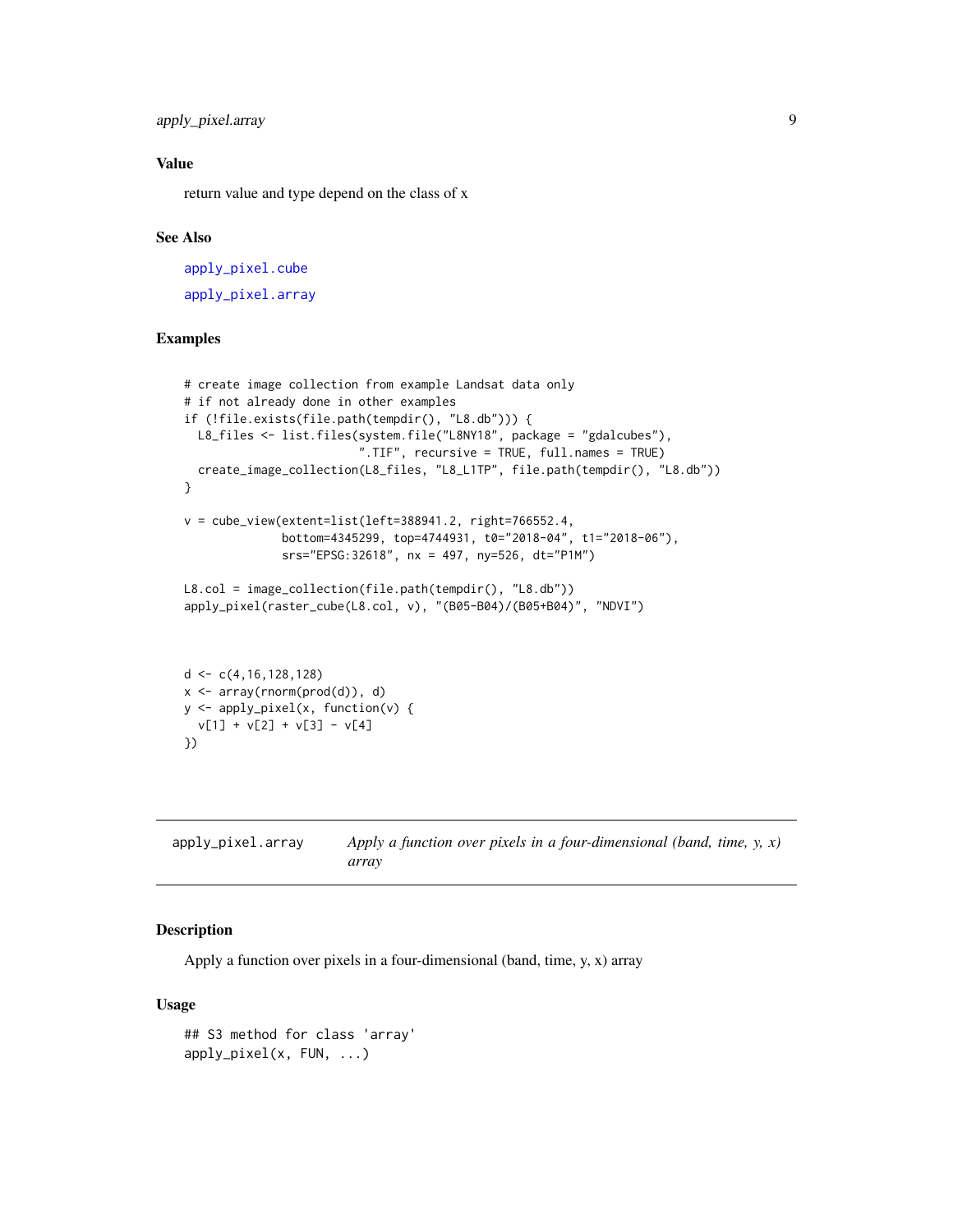#### <span id="page-9-0"></span>Arguments

|            | four-dimensional input array with dimensions band, time, y, x (in this order) |
|------------|-------------------------------------------------------------------------------|
| <b>FUN</b> | function that receives a vector of band values in a one-dimensional array     |
| $\cdots$   | further arguments passed to FUN                                               |

# Details

FUN is expected to produce a numeric vector (or scalar) where elements are interpreted as new bands in the result.

# Note

This is a helper function that uses the same dimension ordering as gdalcubes. It can be used to simplify the application of R functions e.g. over time series in a data cube.

# Examples

```
d < -c(4, 16, 32, 32)x <- array(rnorm(prod(d)), d)
y <- apply_pixel(x, function(v) {
 v[1] + v[2] + v[3] - v[4]
})
dim(y)
```
<span id="page-9-1"></span>apply\_pixel.cube *Apply arithmetic expressions over all pixels of a data cube*

# Description

Create a proxy data cube, which applies arithmetic expressions over all pixels of a data cube. Expressions may access band values by name.

#### Usage

```
## S3 method for class 'cube'
apply\_pixel(x, expr, names = NULL, keep\_bands = FALSE, ..., FUN)
```
# Arguments

| $\mathsf{x}$ | source data cube                                                                                    |
|--------------|-----------------------------------------------------------------------------------------------------|
| expr         | character vector with one or more arithmetic expressions (see Details)                              |
| names        | optional character vector with the same length as expr to specify band names for<br>the output cube |
| keep_bands   | logical; keep bands of input data cube, defaults to FALSE, i.e. original bands<br>will be dropped   |
| $\ddotsc$    | not used                                                                                            |
| <b>FUN</b>   | user-defined R function that is applied on all pixels (see Details)                                 |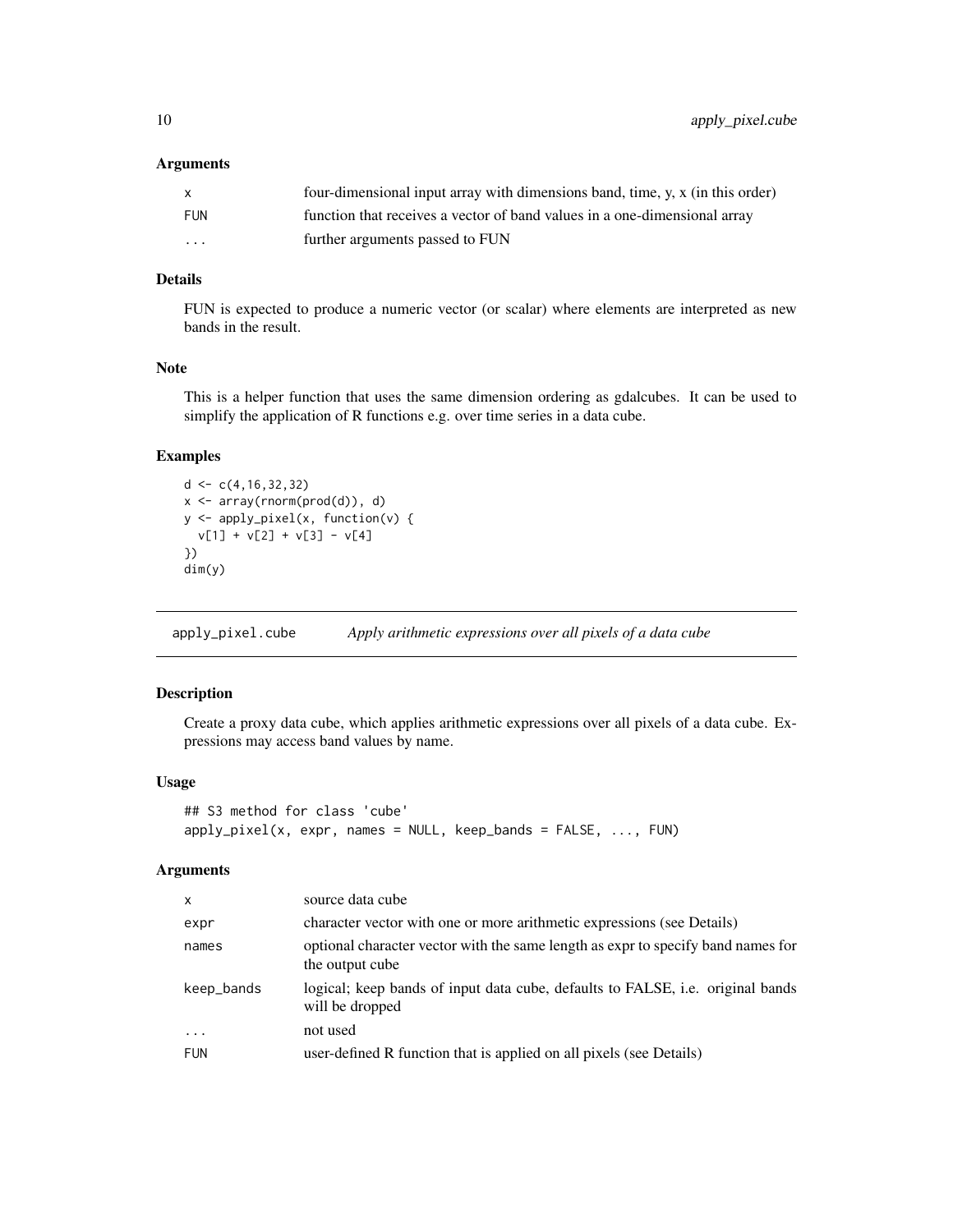# Details

The function can either apply simple arithmetic C expressions given as a character vector (expr argument), or apply a custom R reducer function if FUN is provided.

In the former case, gdalcubes uses the [tinyexpr library](https://github.com/codeplea/tinyexpr) to evaluate expressions in  $C / C_{++}$ , you can look at the [library documentation](https://github.com/codeplea/tinyexpr#functions-supported) to see what kind of expressions you can execute. Pixel band values can be accessed by name.

FUN receives values of the bands from one pixel as a (named) vector and should return a numeric vector with identical length for all pixels. Elements of the result vectors will be interpreted as bands in the result data cube.

#### Value

a proxy data cube object

#### Note

This function returns a proxy object, i.e., it will not start any computations besides deriving the shape of the result.

```
# create image collection from example Landsat data only
# if not already done in other examples
if (!file.exists(file.path(tempdir(), "L8.db"))) {
  L8_files <- list.files(system.file("L8NY18", package = "gdalcubes"),
                          ".TIF", recursive = TRUE, full.names = TRUE)
  create_image_collection(L8_files, "L8_L1TP", file.path(tempdir(), "L8.db"))
}
# 1. Apply a C expression
L8.col = image_collection(file.path(tempdir(), "L8.db"))
v = cube\_view(extent=list(left=388941.2, right=766552.4,bottom=4345299, top=4744931, t0="2018-04", t1="2018-06"),
              srs="EPSG:32618", nx = 497, ny=526, dt="P1M")
L8.\text{cube} = \text{raster\_cube}(L8.\text{col}, \text{v})L8.cube = select_bands(L8.cube, c("B04", "B05"))
L8.ndvi = apply_pixel(L8.cube, "(B05-B04)/(B05+B04)", "NDVI")
L8.ndvi
plot(L8.ndvi)
# 2. Apply a user defined R function
L8.ndvi.noisy = apply_pixel(L8.cube, names="NDVI_noisy",
   FUN=function(x) {
       rnorm(1, 0, 0.1) + (x["B05"]-x["B04"])/(x["B05"]+x["B04"])
   })
L8.ndvi.noisy
```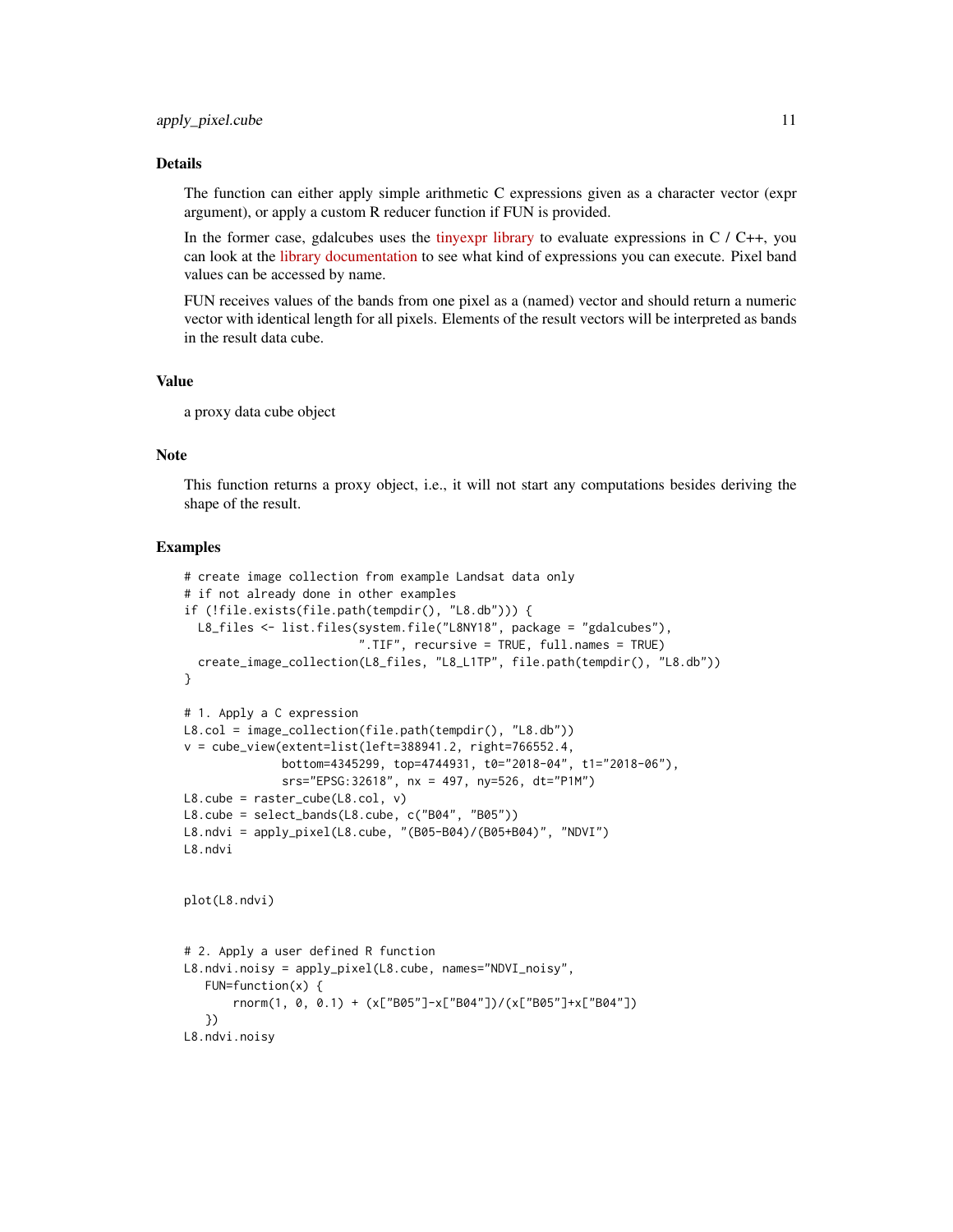```
plot(L8.ndvi.noisy)
```
#### apply\_time *Apply a function over (multi-band) pixel time series*

# Description

This generic function applies a function on pixel time series of a data cube, an R array, or other classes if implemented. The resulting object is expected to have the same spatial and temporal shape as the input, i.e., no reduction is performed.

# Usage

 $apply_time(x, ...)$ 

# Arguments

| $\boldsymbol{\mathsf{x}}$ | input data                                            |
|---------------------------|-------------------------------------------------------|
| $\cdots$                  | additional arguments passed to method implementations |

#### Value

return value and type depend on the class of x

# See Also

[apply\\_time.cube](#page-13-1) [apply\\_time.array](#page-12-1)

```
# 1. input is data cube
# create image collection from example Landsat data only
# if not already done in other examples
if (!file.exists(file.path(tempdir(), "L8.db"))) {
  L8_files <- list.files(system.file("L8NY18", package = "gdalcubes"),
                          ".TIF", recursive = TRUE, full.names = TRUE)
  create_image_collection(L8_files, "L8_L1TP", file.path(tempdir(), "L8.db"))
}
L8.col = image_collection(file.path(tempdir(), "L8.db"))
v = cube\_view(extent=list(left=388941.2, right=766552.4,bottom=4345299, top=4744931, t0="2018-01", t1="2018-06"),
              srs="EPSG:32618", nx = 497, ny=526, dt="P1M")
L8.\text{cube} = \text{raster\_cube}(L8.\text{col}, \text{v})L8.cube = select_bands(L8.cube, c("B04", "B05"))
```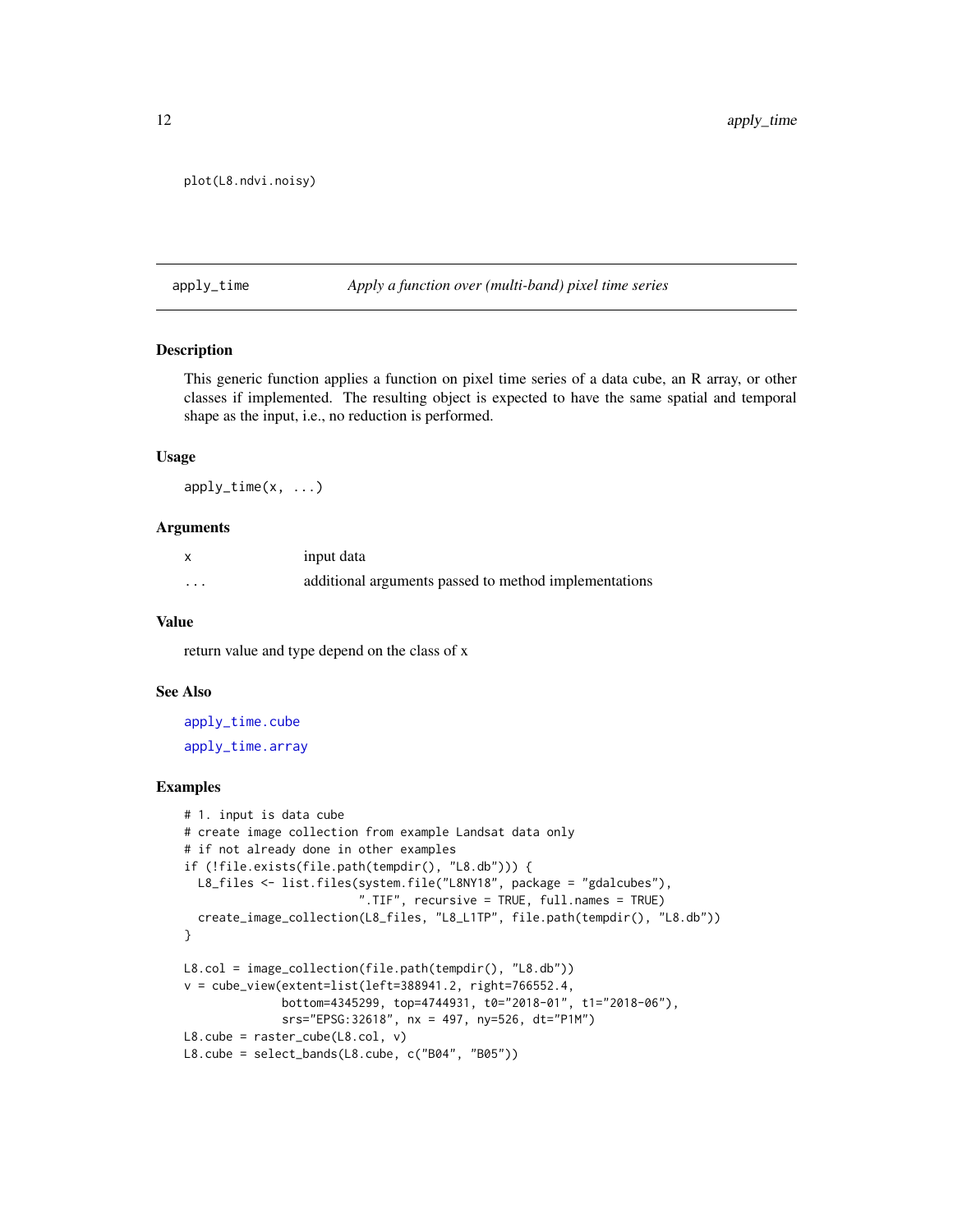```
L8.ndvi = apply_pixel(L8.cube, "(B05-B04)/(B05+B04)", "NDVI")
# Apply a user defined R function
apply_time(L8.ndvi, names="NDVI_residuals",
  FUN=function(x) {
      y = x["NDVI",]
      if (sum(is.finite(y)) < 3) {
         return(rep(NA,ncol(x)))
      }
      t = 1:ncol(x)return(predict(ln(y \sim t)) - x['NDVI", ]})# 2. input is array
d \leftarrow c(4, 16, 32, 32)x <- array(rnorm(prod(d)), d)
z <- apply_time(x, function(v) {
 y = matrix(NA, ncol=ncol(v), nrow=2)
 y[1,] = (v[1,] + v[2,]) / 2y[2,] = (v[3,] + v[4,]) / 2y
})
dim(z)
```
<span id="page-12-1"></span>

| apply_time.array | Apply a function over pixel time series in a four-dimensional (band, |
|------------------|----------------------------------------------------------------------|
|                  | time, $y, x$ ) array                                                 |

Apply a function over pixel time series in a four-dimensional (band, time, y, x) array

#### Usage

```
## S3 method for class 'array'
apply_time(x, FUN, ...)
```
#### Arguments

| $\mathsf{x}$ | four-dimensional input array with dimensions band, time, y, x (in this order) |
|--------------|-------------------------------------------------------------------------------|
| <b>FUN</b>   | function that receives a vector of band values in a one-dimensional array     |
| .            | further arguments passed to FUN                                               |

# Details

FUN is expected to produce a matrix (or vector if result has only one band) where rows are interpreted as new bands and columns represent time.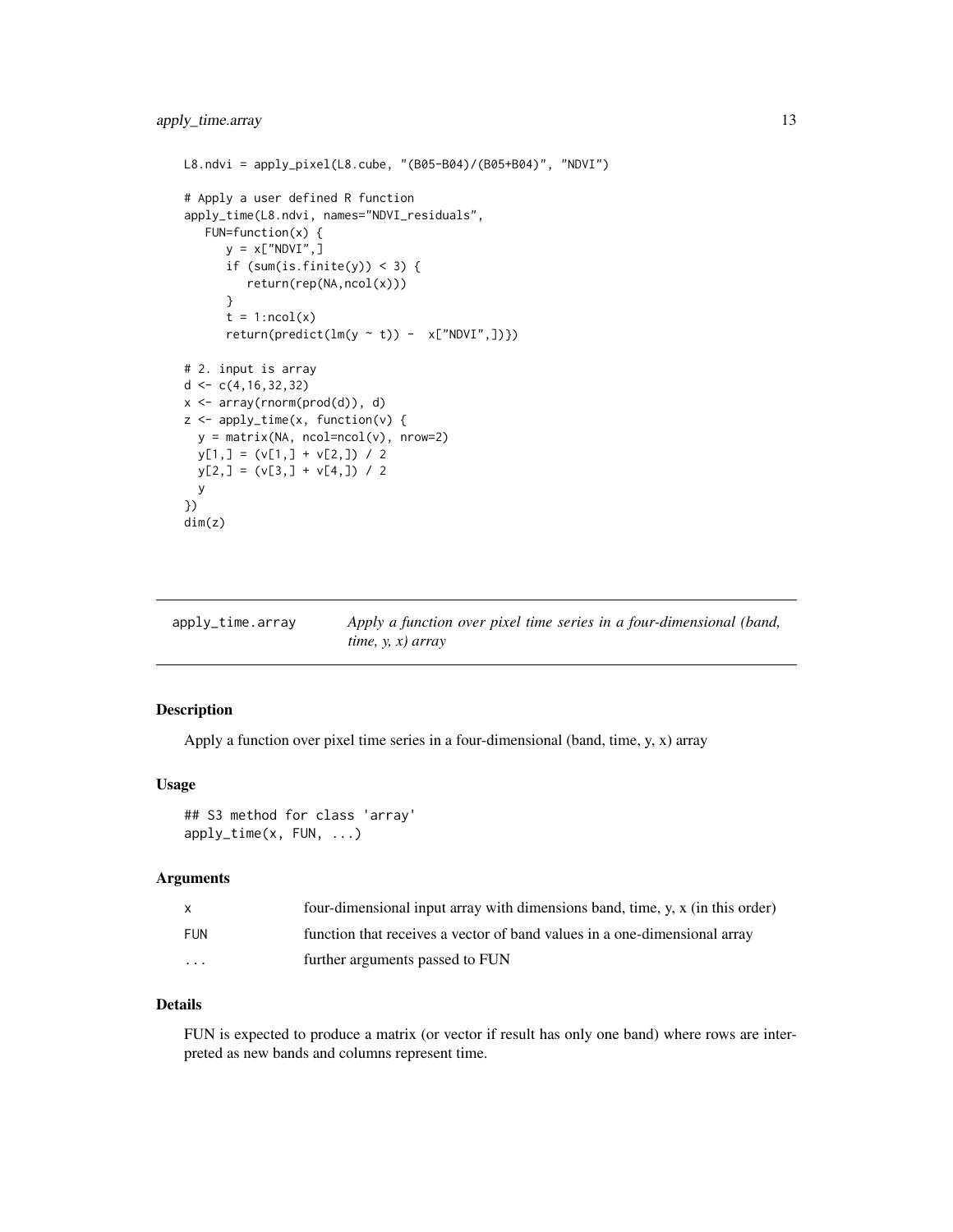# Note

This is a helper function that uses the same dimension ordering as gdalcubes. It can be used to simplify the application of R functions e.g. over time series in a data cube.

# Examples

```
d < -c(4, 16, 32, 32)x <- array(rnorm(prod(d)), d)
z <- apply_time(x, function(v) {
 y = matrix(NA, ncol=ncol(v), nrow=2)y[1,] = (v[1,] + v[2,]) / 2y[2,] = (v[3,] + v[4,]) / 2y
})
dim(z)
```
<span id="page-13-1"></span>apply\_time.cube *Apply a user-defined R function over (multi-band) pixel time series*

# Description

Create a proxy data cube, which applies a user-defined R function over all pixel time series of a data cube. In contrast to [reduce\\_time](#page-61-1), the time dimension is not reduced, i.e., resulting time series must have identical length as the input data cube but may contain a different number of bands / variables. Example uses of this function may include time series decompositions, cumulative sums / products, smoothing, sophisticated NA filling, or similar.

# Usage

```
## S3 method for class 'cube'
apply_time(x, names = NULL, keep-bands = FALSE, FUN, ...)
```
#### Arguments

| $\mathsf{x}$         | source data cube                                                                                   |
|----------------------|----------------------------------------------------------------------------------------------------|
| names                | optional character vector to specify band names for the output cube                                |
| keep_bands           | logical; keep bands of input data cube, defaults to FALSE, i.e., original bands<br>will be dropped |
| <b>FUN</b>           | user-defined R function that is applied on all pixel time series (see Details)                     |
| $\ddot{\phantom{0}}$ | not used                                                                                           |

# Details

FUN receives a single (multi-band) pixel time series as a matrix with rows corresponding to bands and columns corresponding to time. In general, the function must return a matrix with the same number of columns. If re result contains only a single band, it may alternatively return a vector with length identical to the length of the input time series (number of columns of the input).

<span id="page-13-0"></span>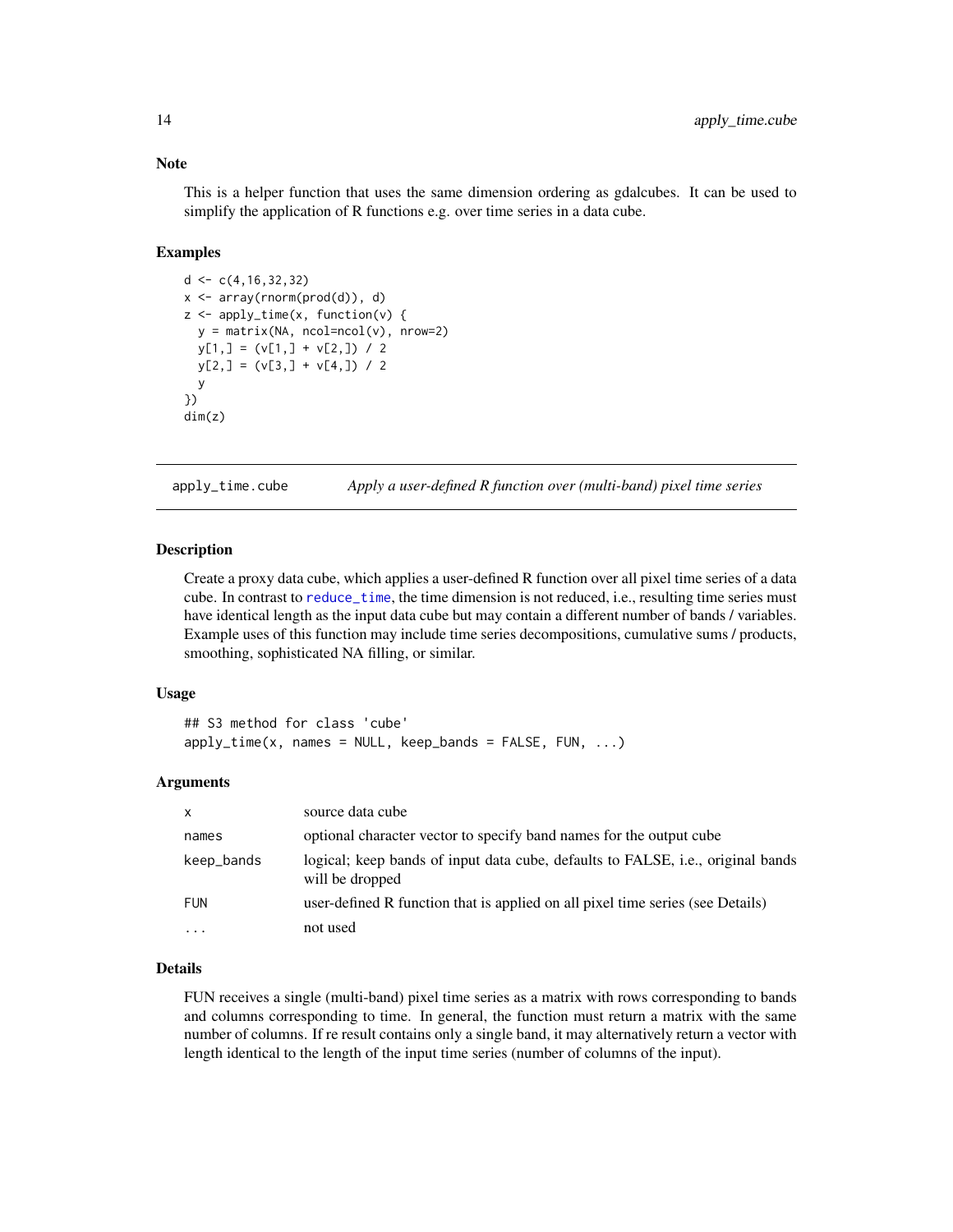<span id="page-14-0"></span>as\_array 15

# Value

a proxy data cube object

# Note

This function returns a proxy object, i.e., it will not start any computations besides deriving the shape of the result.

# Examples

```
# create image collection from example Landsat data only
# if not already done in other examples
if (!file.exists(file.path(tempdir(), "L8.db"))) {
  L8_files <- list.files(system.file("L8NY18", package = "gdalcubes"),
                         ".TIF", recursive = TRUE, full.names = TRUE)
  create_image_collection(L8_files, "L8_L1TP", file.path(tempdir(), "L8.db"))
}
L8.col = image_collection(file.path(tempdir(), "L8.db"))
v = cube_view(extent=list(left=388941.2, right=766552.4,
              bottom=4345299, top=4744931, t0="2018-01", t1="2018-06"),
              srs="EPSG:32618", nx = 497, ny=526, dt="P1M")
L8.cube = raster_cube(L8.col, v)
L8.cube = select_bands(L8.cube, c("B04", "B05"))
L8.ndvi = apply_pixel(L8.cube, "(B05-B04)/(B05+B04)", "NDVI")
# Apply a user defined R function
L8.ndvi.resid = apply_time(L8.ndvi, names="NDVI_residuals",
   FUN=function(x) {
      y = x["NDVI",]
      if (sum(is.finite(y)) < 3) {
        return(rep(NA,ncol(x)))
      }
      t = 1:ncol(x)return(predict(lm(y \sim t)) - x["NDVI",])
   })
L8.ndvi.resid
```
plot(L8.ndvi.resid)

as\_array *Convert a data cube to an in-memory R array*

# Description

Convert a data cube to an in-memory R array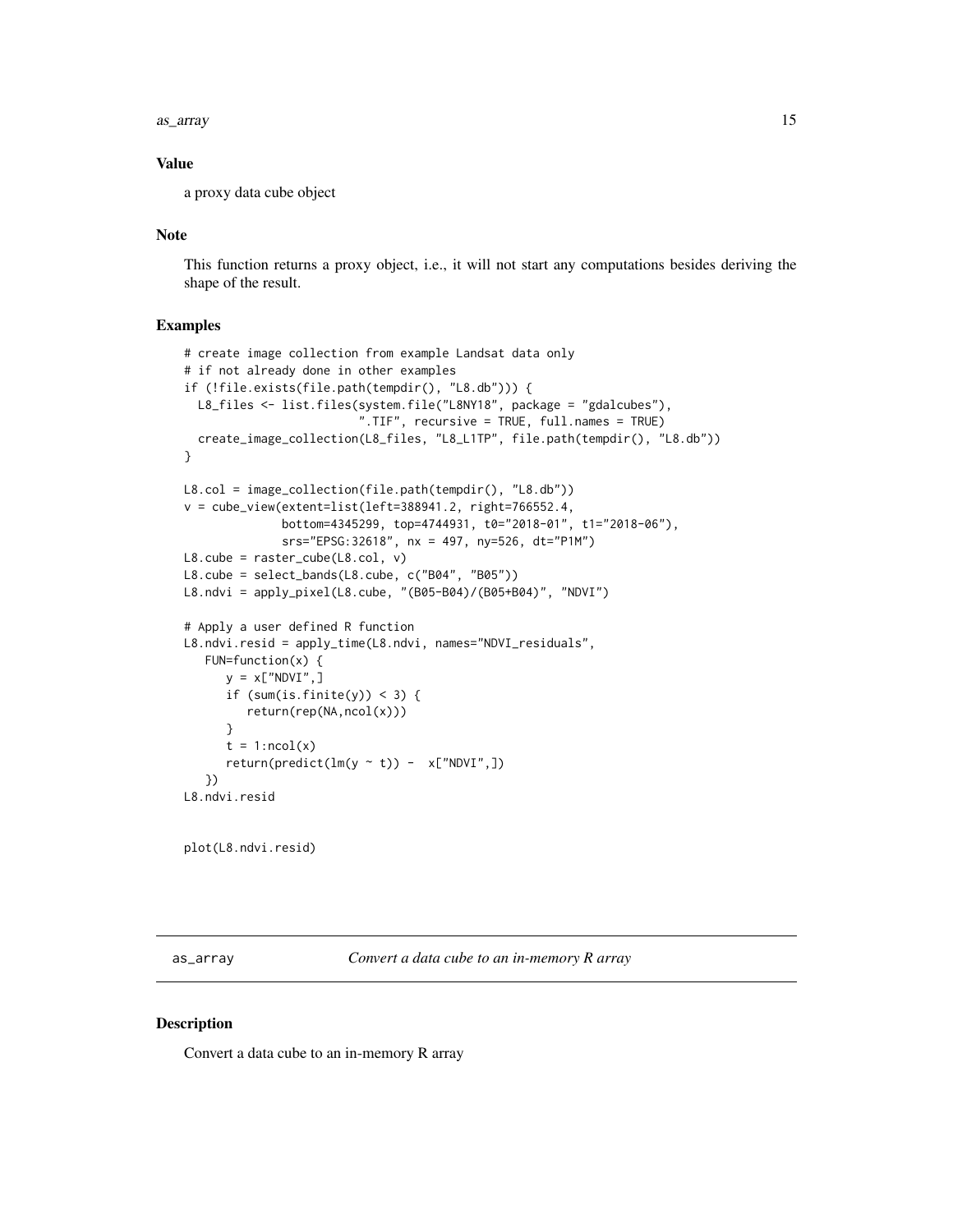16 as\_json as\_json as\_json as\_json as\_json as\_json as\_json as\_json as\_json as\_json as\_json as\_json as\_json as\_json as\_json as\_json as\_json as\_json as\_json as\_json as\_json as\_json as\_json as\_json as\_json as\_json as\_json as\_

#### Usage

as\_array(x)

# Arguments

x data cube

# Value

Four dimensional array with dimensions band, t, y, x

# **Note**

Depending on the data cube size, this function may require substantial amounts of main memory, i.e. it makes sense for small data cubes only.

#### Examples

```
# create image collection from example Landsat data only
# if not already done in other examples
if (!file.exists(file.path(tempdir(), "L8.db"))) {
  L8_files <- list.files(system.file("L8NY18", package = "gdalcubes"),
                         ".TIF", recursive = TRUE, full.names = TRUE)
  create_image_collection(L8_files, "L8_L1TP", file.path(tempdir(), "L8.db"))
}
L8.col = image_collection(file.path(tempdir(), "L8.db"))
v = cube_view(extent=list(left=388941.2, right=766552.4,
              bottom=4345299, top=4744931, t0="2018-04", t1="2018-05"),
              srs="EPSG:32618", nx = 100, ny=100, dt="P1M")
as_array(select_bands(raster_cube(L8.col, v), c("B04", "B05")))
```
as\_json *Query data cube properties*

# Description

gdalcubes uses a graph (currently a tree) to serialize data cubes (including chains of cubes). This function gives a JSON representation, which will be communicated to gdalcubes\_server instances to create identical cube instances remotely.

#### Usage

as\_json(obj)

<span id="page-15-0"></span>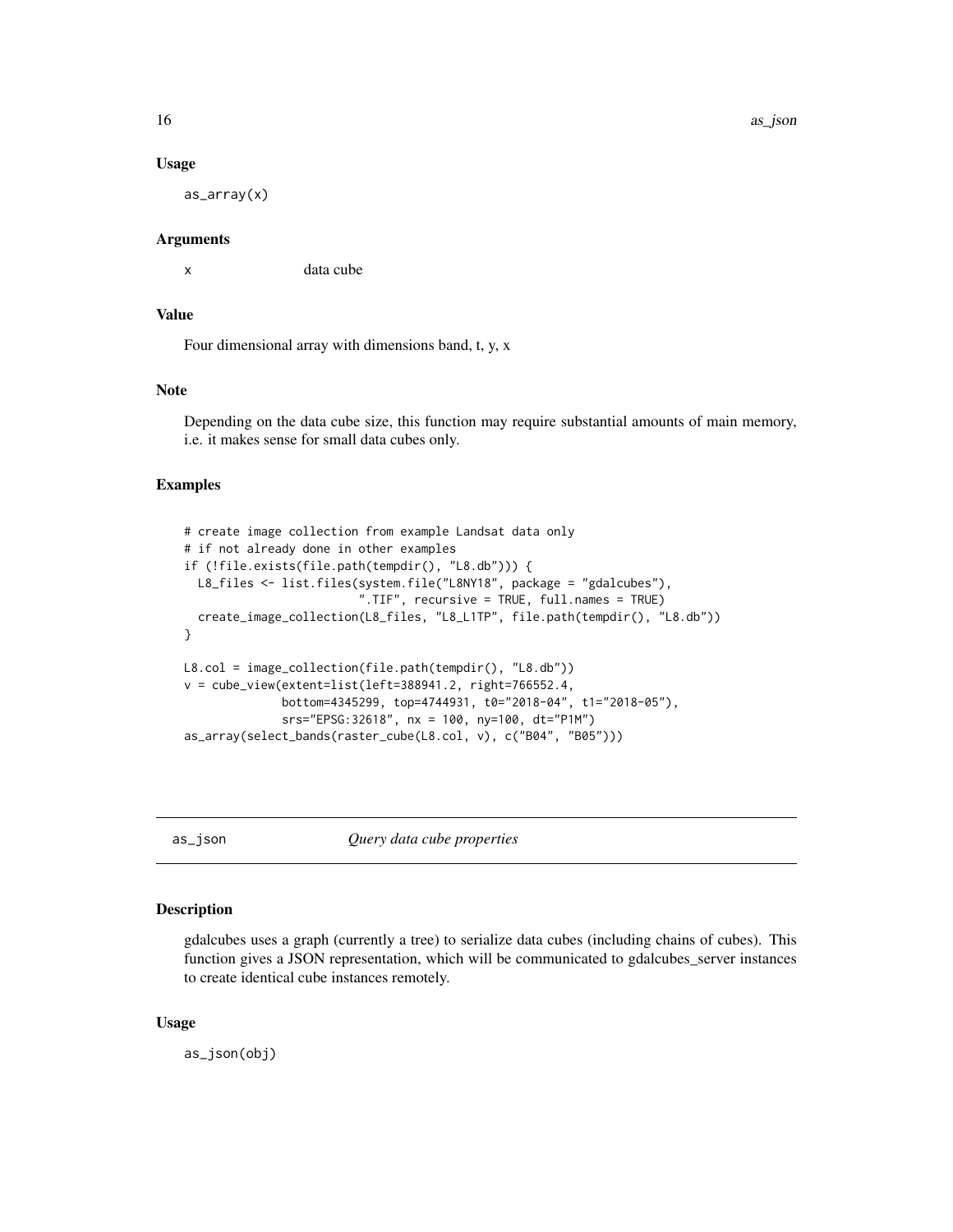#### <span id="page-16-0"></span>bands and the contract of the contract of the contract of the contract of the contract of the contract of the contract of the contract of the contract of the contract of the contract of the contract of the contract of the

# Arguments

obj a data cube proxy object (class cube)

# Value

A JSON string representing a graph (currently a tree) that can be used to create the same chain of gdalcubes operations.

# Examples

```
# create image collection from example Landsat data only
# if not already done in other examples
if (!file.exists(file.path(tempdir(), "L8.db"))) {
 L8_files <- list.files(system.file("L8NY18", package = "gdalcubes"),
                         ".TIF", recursive = TRUE, full.names = TRUE)
  create_image_collection(L8_files, "L8_L1TP", file.path(tempdir(), "L8.db"))
}
L8.col = image_collection(file.path(tempdir(), "L8.db"))
v = cube_view(extent=list(left=388941.2, right=766552.4,
              bottom=4345299, top=4744931, t0="2018-04", t1="2018-04"),
              srs="EPSG:32618", nx = 497, ny=526, dt="P1M")
cat(as_json(select_bands(raster_cube(L8.col, v), c("B04", "B05"))))
```
bands *Query data cube properties*

# Description

Query data cube properties

#### Usage

bands(obj)

### Arguments

obj a data cube proxy object (class cube)

# Value

A data.frame with rows representing the bands and columns representing properties of a band (name, type, scale, offset, unit)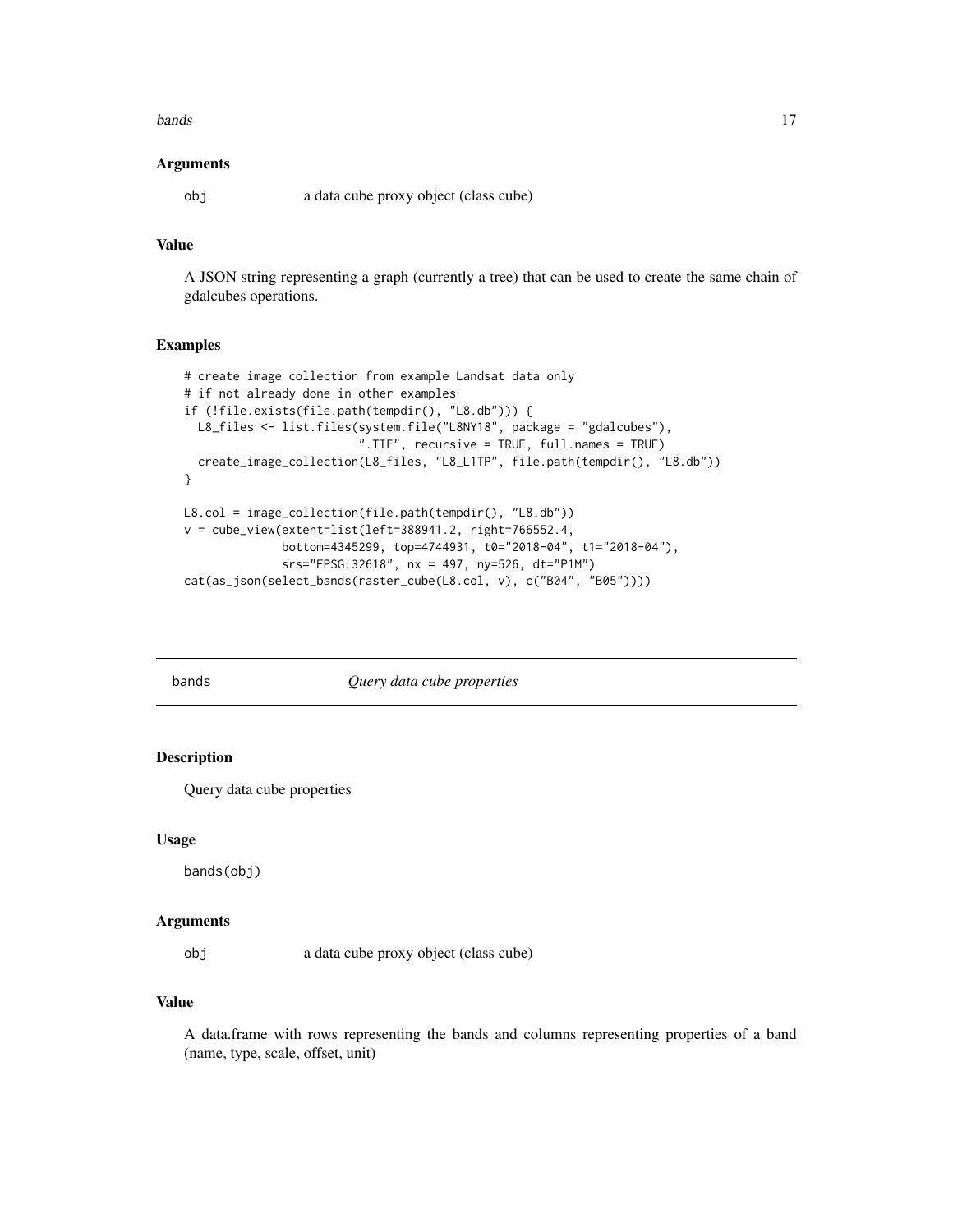# <span id="page-17-0"></span>Examples

```
# create image collection from example Landsat data only
# if not already done in other examples
if (!file.exists(file.path(tempdir(), "L8.db"))) {
  L8_files <- list.files(system.file("L8NY18", package = "gdalcubes"),
                         ".TIF", recursive = TRUE, full.names = TRUE)
  create_image_collection(L8_files, "L8_L1TP", file.path(tempdir(), "L8.db"))
}
L8.col = image_collection(file.path(tempdir(), "L8.db"))
v = cube_view(extent=list(left=388941.2, right=766552.4,
              bottom=4345299, top=4744931, t0="2018-04", t1="2018-06"),
              srs="EPSG:32618", nx = 497, ny=526, dt="P1M")
bands(raster_cube(L8.col, v))
```
chunk\_apply *Apply an R function on chunks of a data cube*

# Description

Apply an R function on chunks of a data cube

# Usage

chunk\_apply(cube, f)

#### **Arguments**

| cube | source data cube                    |
|------|-------------------------------------|
| f    | R function to apply over all chunks |

#### Details

This function internally creates a gdalcubes stream data cube, which streams data of a chunk to a new R process. For reading data, the function typically calls x <-read\_chunk\_as\_array() which then results in a 4 dimensional (band, time, y, x) array. Similarly write\_chunk\_from\_array(x) will write a result array as a chunk in the resulting data cube. The chunk size of the input cube is important to control how the function will be exposed to the data cube. For example, if you want to apply an R function over complete pixel time series, you must define the chunk size argument in [raster\\_cube](#page-55-1) to make sure that chunk contain the correct parts of the data.

#### Value

```
a proxy data cube object
```
# Note

This function returns a proxy object, i.e., it will not start any computations besides deriving the shape of the result.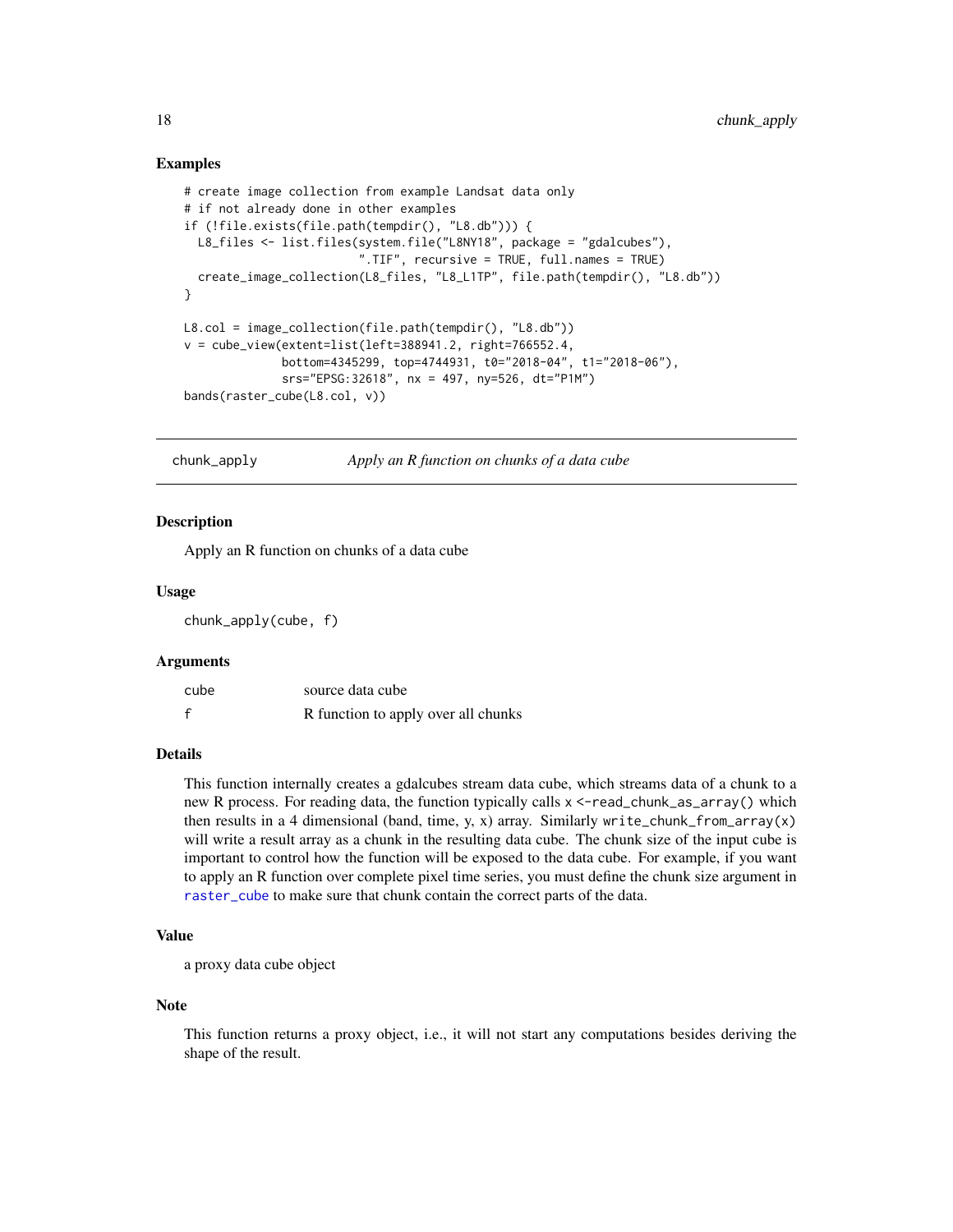# <span id="page-18-0"></span>collection\_formats 19

# Examples

```
# create image collection from example Landsat data only
# if not already done in other examples
if (!file.exists(file.path(tempdir(), "L8.db"))) {
  L8_files <- list.files(system.file("L8NY18", package = "gdalcubes"),
                          ".TIF", recursive = TRUE, full.names = TRUE)
  create_image_collection(L8_files, "L8_L1TP", file.path(tempdir(), "L8.db"))
}
L8.col = image_collection(file.path(tempdir(), "L8.db"))
v = cube_view(extent=list(left=388941.2, right=766552.4,
                           bottom=4345299, top=4744931, t0="2018-01", t1="2018-12"),
                           srs="EPSG:32618", nx = 497, ny=526, dt="P1M")
L8.\text{cube} = \text{raster\_cube}(L8.\text{col}, \text{v})L8.cube = select_bands(L8.cube, c("B04", "B05"))
f \leftarrow function() {
  x <- read_chunk_as_array()
  out \leq reduce_time(x, function(x) {
    cor(x[1,], x[2,], use="na.or.complete", method = "kendall")
  })
  write_chunk_from_array(out)
}
L8.cor = chunk\_apply(L8.cube, f)
```
<span id="page-18-1"></span>collection\_formats *List predefined image collection formats*

# **Description**

gdalcubes comes with some predefined collection formats e.g. to scan Sentinel 2 data. This function lists available formats including brief descriptions.

#### Usage

```
collection_formats(print = TRUE)
```
#### Arguments

print logical; should available formats and their descriptions be printed nicely, defaults to TRUE

# Details

Image collection formats define how individual files / GDAL datasets relate to an image collection, i.e., which bands they contain, to which image they belong, and how to derive aquisition date/time. They are described as a set of regular expressions in a JSON file and used by gdalcubes to extract this information from the paths and/or filenames.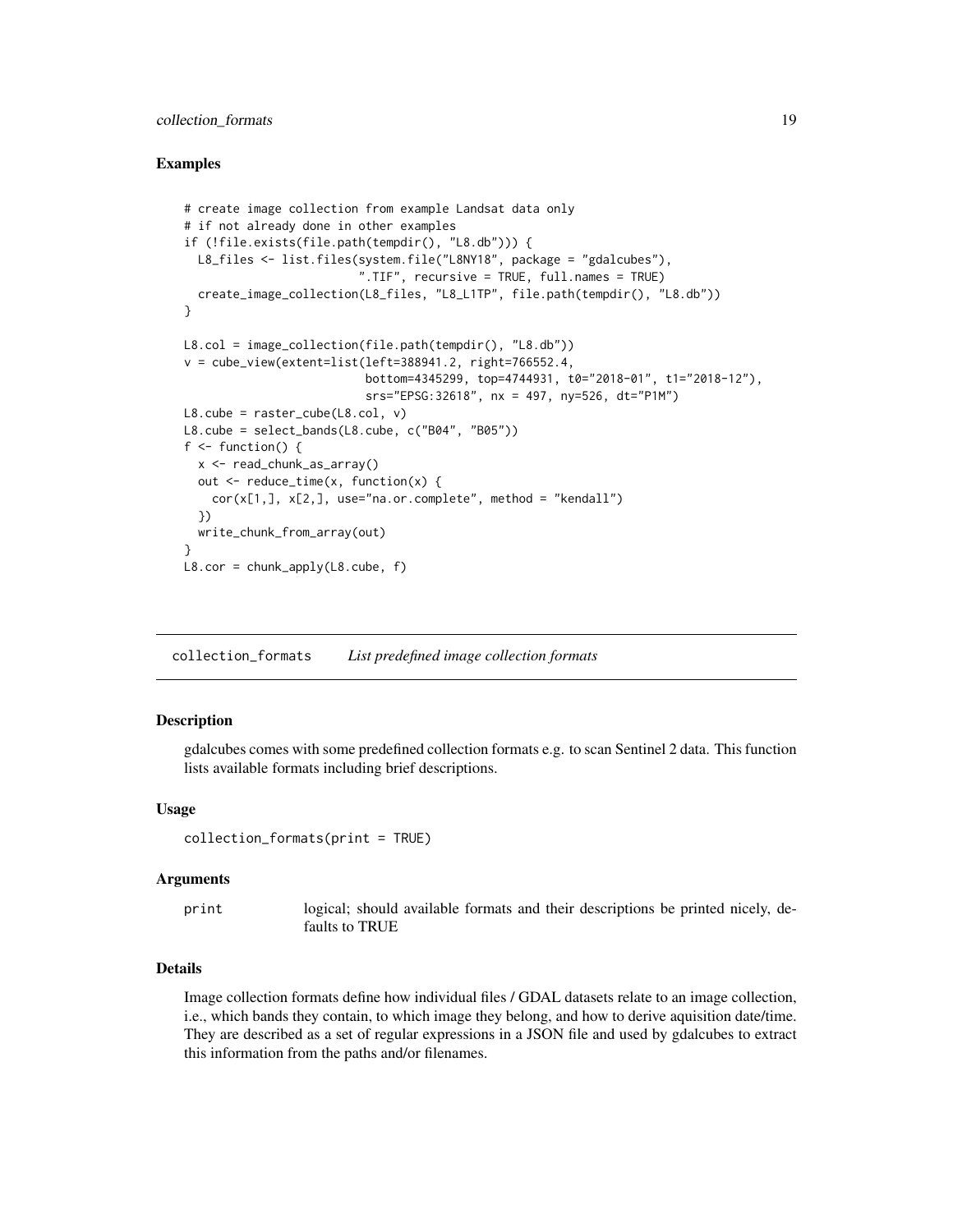# <span id="page-19-0"></span>Value

data.frame with columns name and description where the former describes the unique identifier that can be used in create\_image\_collection and the latter gives a brief description of the format.

# Examples

collection\_formats()

create\_image\_collection

*Create an image collection from a set of GDAL datasets or files*

# Description

This function iterates over files or GDAL dataset identifiers and extracts datetime, image identifiers, and band information according to a given collection format.

# Usage

```
create_image_collection(
  files,
  format = NULL,out_file = tempfile(fileext = ".sqlite"),
  date_time = NULL,
  band_names = NULL,
  use_subdatasets = FALSE,
  unroll_archives = TRUE,
  quiet = FALSE
)
```
# Arguments

| files           | character vector with paths to image files on disk or any GDAL dataset iden-<br>tifiers (including virtual file systems and higher level drivers or GDAL sub-<br>datasets)      |
|-----------------|---------------------------------------------------------------------------------------------------------------------------------------------------------------------------------|
| format          | collection format, can be either a name to use predefined formats (as output from<br>collection_formats) or a path to a custom JSON format description file                     |
| out_file        | optional name of the output SQLite database file, defaults to a temporary file                                                                                                  |
| date_time       | vector with date/ time for files; can be of class character, Date, or POSIX ct<br>(argument is only applicable for image collections without collection format)                 |
| band names      | character vector with band names, length must match the number of bands in<br>provided files (argument is only applicable for image collections without collec-<br>tion format) |
| use_subdatasets |                                                                                                                                                                                 |
|                 | logical; use GDAL subdatasets of provided files (argument is only applicable                                                                                                    |
|                 | for image collections without collection format)                                                                                                                                |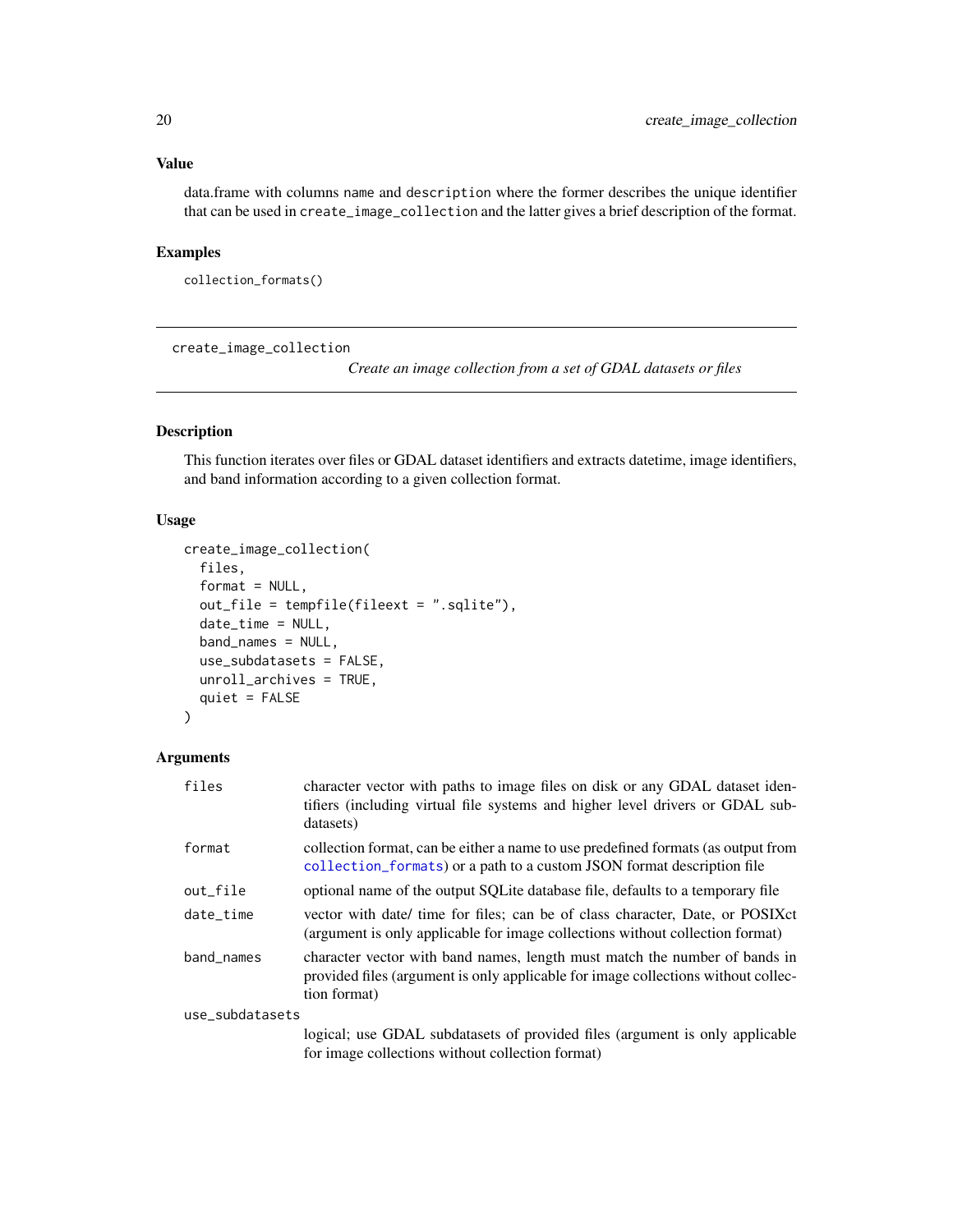<span id="page-20-0"></span>

| unroll_archives |                                                                                                                                 |
|-----------------|---------------------------------------------------------------------------------------------------------------------------------|
|                 | automatically convert zip, tar archives and gz compressed files to GDAL vir-                                                    |
|                 | tual file system dataset identifiers (e.g. by prepending /vsizip/) and add con-<br>tained files to the list of considered files |
| quiet           | logical; if TRUE, do not print resulting image collection if return value is not<br>assigned to a variable                      |

# **Details**

An image collection is a simple SQLite database file that indexes and references existing image files / GDAL dataset identifiers.

Collections can be created in two different ways: First, if a collection format is specified (argument format), date/time, bands, and metadata are automatically extracted from provided files / GDAL datasets. Second, image collections can be created without collection format by manually specifying date/time of images (argument date\_time) and (optional) names of bands. In this case, however, all provided images must contain the same bands. If this is not possible for a dataset, a collection format must be used.

# Value

image collection proxy object, which can be used to create a data cube using [raster\\_cube](#page-55-1)

# Examples

```
# create image collection from example Landsat data only
# if not already done in other examples
if (!file.exists(file.path(tempdir(), "L8.db"))) {
 L8_files <- list.files(system.file("L8NY18", package = "gdalcubes"),
                         ".TIF", recursive = TRUE, full.names = TRUE)
 create_image_collection(L8_files, "L8_L1TP", file.path(tempdir(), "L8.db"))
}
```
crop *Crop data cube extent by space and/or time*

# Description

Create a proxy data cube, which crops a data cube by a spatial and/or temporal extent.

# Usage

```
crop(cube, extent = NULL, iextent = NULL, snap = "near")
```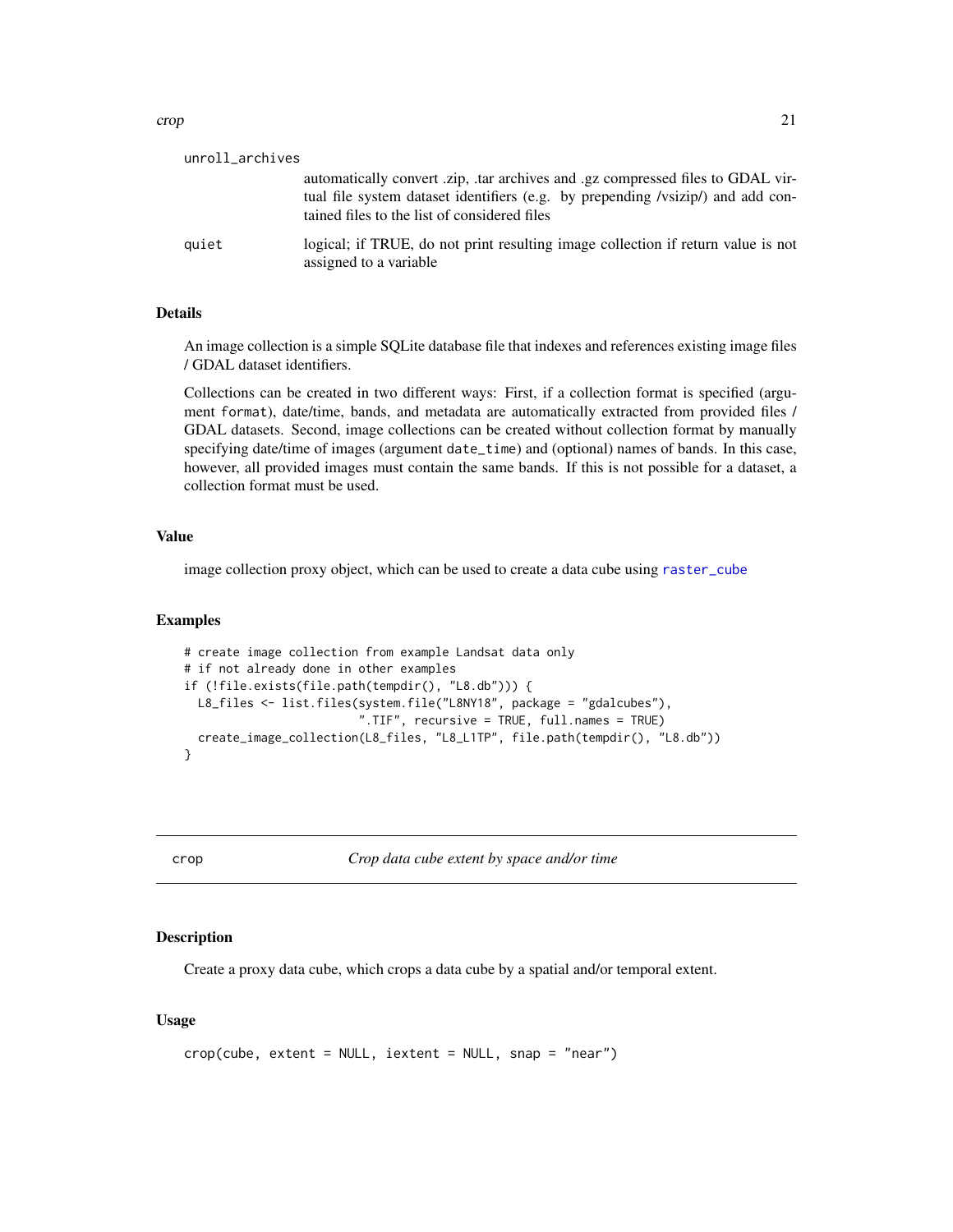# Arguments

| cube    | source data cube                                                                                                                      |
|---------|---------------------------------------------------------------------------------------------------------------------------------------|
| extent  | list with numeric items left, right, top, bottom, and character items to and t1, or<br>a subset thereof, see examples                 |
| iextent | list with length-two integer items named x, y, and t, defining the lower and upper<br>boundaries as integer coordinates, see examples |
| snap    | one of 'near', 'in', or 'out'; ignored if using i extent                                                                              |

# Details

The new extent can be specified by spatial coordinates and datetime values (using the extent argument), or as zero-based integer indexes (using the iextent argument). In the former case, extent expects a list with numeric items left, right, top, bottom, t0, and t1, or a subset thereof. In the latter case, iextent is expected as a list with length-two integer vectors x, y, and t as items, defining the lower and upper cell indexes per dimension.

Notice that it is possible to crop only selected boundaries (e.g., only the right boundary) as missing boundaries in the extent or NA / NULL values in the iextent arguments are considered as "no change". It is, however, not possible to mix arguments extent and iextent.

If extent is given, the snap argument can be used to define what happens if the new boundary falls within a data cube cell.

#### Note

This function returns a proxy object, i.e., it will not start any computations besides deriving the shape of the result.

```
# create image collection from example Landsat data only
# if not already done in other examples
if (!file.exists(file.path(tempdir(), "L8.db"))) {
  L8_files <- list.files(system.file("L8NY18", package = "gdalcubes"),
                         ".TIF", recursive = TRUE, full.names = TRUE)
  create_image_collection(L8_files, "L8_L1TP", file.path(tempdir(), "L8.db"))
}
L8.col = image_collection(file.path(tempdir(), "L8.db"))
v = cube\_view(extent=list(left=388941.2, right=766552.4,bottom=4345299, top=4744931, t0="2018-01", t1="2018-12"),
              srs="EPSG:32618", nx = 497, ny=526, dt="P3M", aggregation = "median")
L8.cube = raster_cube(L8.col, v, mask=image_mask("BQA", bits=4, values=16))
L8.rgb = select_bands(L8.cube, c("B02", "B03", "B04"))
# crop by integer indexes
L8.cropped = crop(L8.rgb, iextent = list(x=c(0,400), y=c(0,400), t=c(1,1)))
# crop by spatiotemporal coordinates
L8.cropped = crop(L8.rgb, extent = list(left=388941.2, right=766552.4,
   bottom=4345299, top=4744931, t0="2018-01", t1="2018-06"), snap = "in")
L8.cropped
```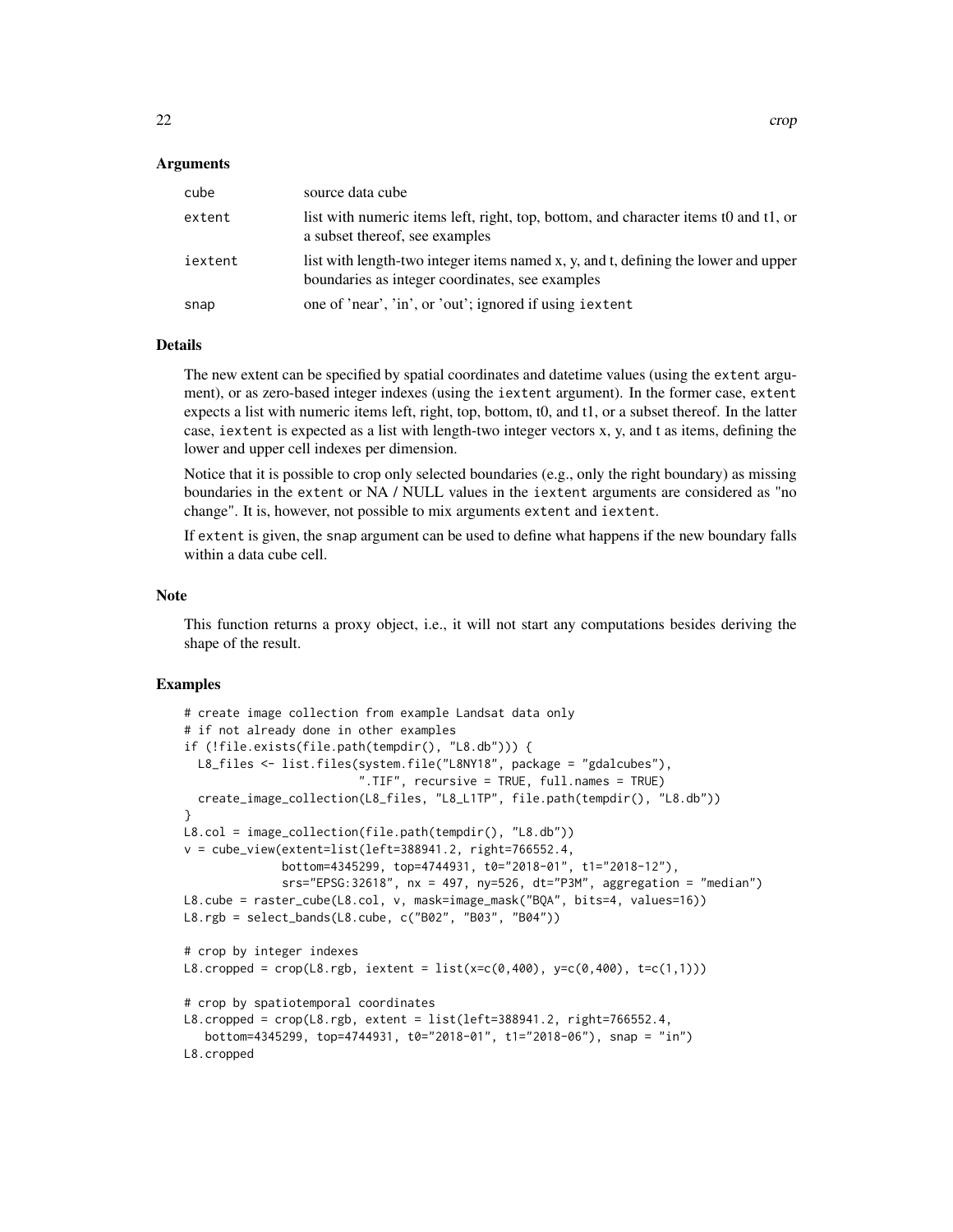```
L8.cropped = \text{crop}(\text{L8.rgb}, \text{extent} = \text{list}(\text{left=388941.2}, \text{right=766552.4},bottom=4345299, top=4744931, t0="2018-01", t1="2018-06"), snap = "near")
L8.cropped
plot(L8.cropped, rgb = 3:1, zlim=c(5000,10000))
```
cube\_view *Create or update a spatiotemporal data cube view*

# Description

Data cube views define the shape of a cube, i.e., the spatiotemporal extent, resolution, and spatial reference system (srs). They are used to access image collections as on-demand data cubes. The data cube will filter images based on the view's extent, read image data at the defined resolution, and warp / reproject images to the target srs automatically.

# Usage

```
cube_view(
  view,
  extent,
  srs,
  nx,
  ny,
  nt,
  dx,
  dy,
  dt,
  aggregation,
  resampling,
  keep.asp = TRUE
```
# $\mathcal{E}$

# Arguments

| view   | if provided, update this cube_view object instead of creating a new data cube<br>view where fields that are already set will be overwritten |
|--------|---------------------------------------------------------------------------------------------------------------------------------------------|
| extent | spatioptemporal extent as a list e.g. from extent or an image collection object,<br>see Details                                             |
| srs    | target spatial reference system as a string; can be a proj4 definition, WKT, or in<br>the form "EPSG:XXXX"                                  |
| nx     | number of pixels in x-direction (longitude / easting)                                                                                       |
| ny     | number of pixels in y-direction (latitude / northing)                                                                                       |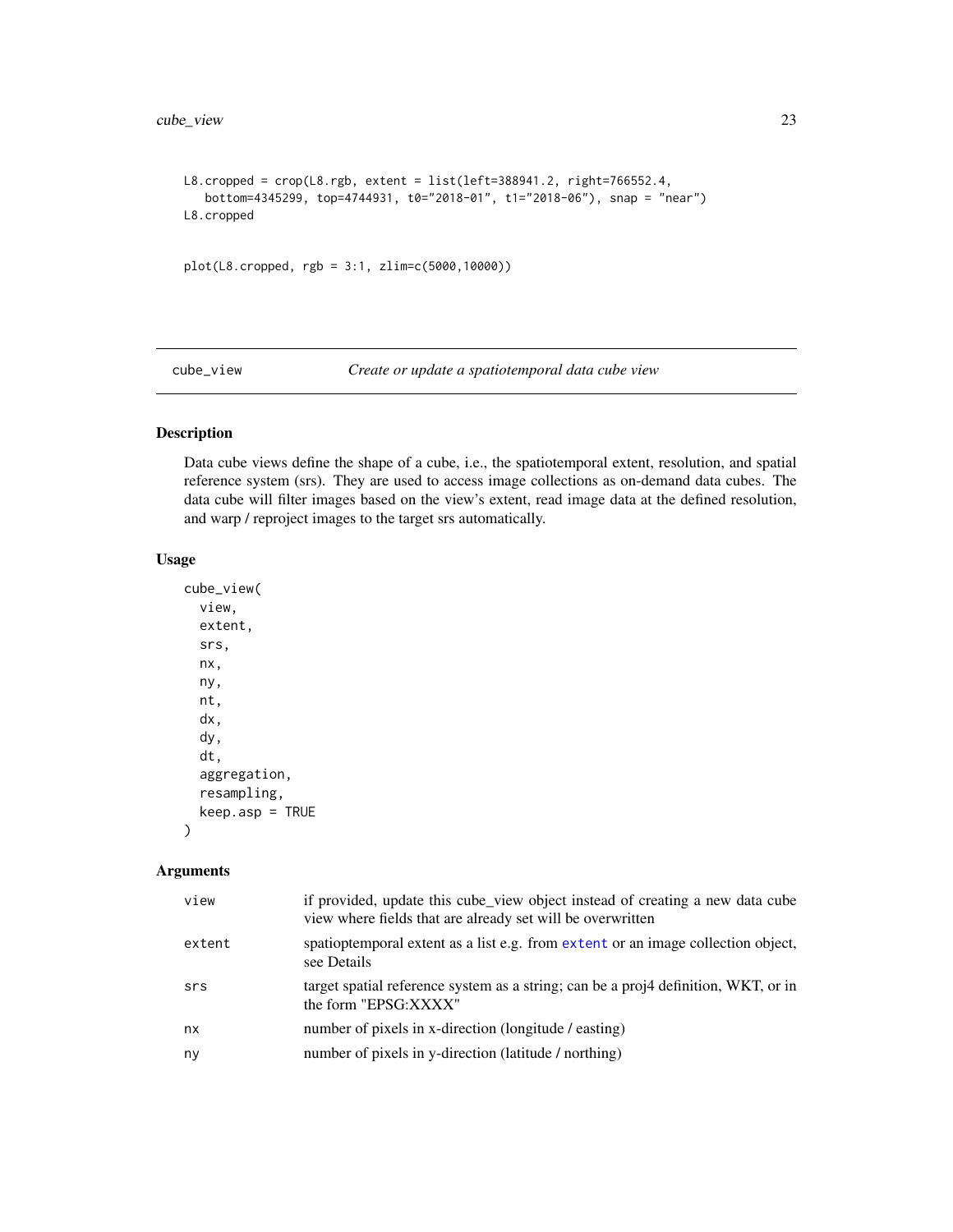| nt          | number of pixels in t-direction                                                                                                                                                         |
|-------------|-----------------------------------------------------------------------------------------------------------------------------------------------------------------------------------------|
| dx          | size of pixels in x-direction (longitude / easting)                                                                                                                                     |
| dy          | size of pixels in y-direction (latitude / northing)                                                                                                                                     |
| dt          | size of pixels in time-direction, expressed as ISO8601 period string (only 1 num-<br>ber and unit is allowed) such as "P16D"                                                            |
| aggregation | aggregation method as string, defining how to deal with pixels containing data<br>from multiple images, can be "min", "max", "mean", "median", or "first"                               |
| resampling  | resampling method used in gdalwarp when images are read, can be "near", "bi-<br>linear", "bicubic" or others as supported by gdalwarp (see https://gdal.org/<br>programs/gdalwarp.html) |
| keep.asp    | if TRUE, derive ny or dy automatically from nx or dx (or vice versa) based on<br>the aspect ratio of the spatial extent                                                                 |

#### **Details**

The extent argument expects a simple list with elementes left, right, bottom, top, t0 (start date/time), t1 (end date/time) or an image collection object. In the latter case, the [extent](#page-27-1) function is automatically called on the image collection object to get the full spatiotemporal extent of the collection. In the former case, datetimes are expressed as ISO8601 datetime strings.

The function can be used in two different ways. First, it can create data cube views from scratch by defining the extent, the spatial reference system, and for each dimension either the cell size (dx, dy, dt) or the total number of cells (nx, ny, nt). Second, the function can update an existing data cube view by overwriting specific fields. In this case, the extent or some elements of the extent may be missing.

In some cases, the extent of the view is automatically extended if the provided resolution would end within a pixel. For example, if the spatial extent covers an area of 1 km x 1 km and  $dx = dy = 300$ m, the extent would be enlarged to 1.2 km x 1.2km. The alignment will be reported to the user in a diagnostic message.

# Value

A list with data cube view properties

```
L8_files <- list.files(system.file("L8NY18", package = "gdalcubes"),
                       ".TIF", recursive = TRUE, full.names = TRUE)
L8.col = create_image_collection(L8_files, "L8_L1TP")
# 1. Create a new data cube view specification
v = cube_view(extent=extent(L8.col,"EPSG:4326"), srs="EPSG:4326", dt="P1M",
          nx=1000, ny=500, aggregation = "mean", resampling="bilinear")
v
# 2. overwrite parts of an existing data cube view
vnew = cube_view(v, dt="P1M")
```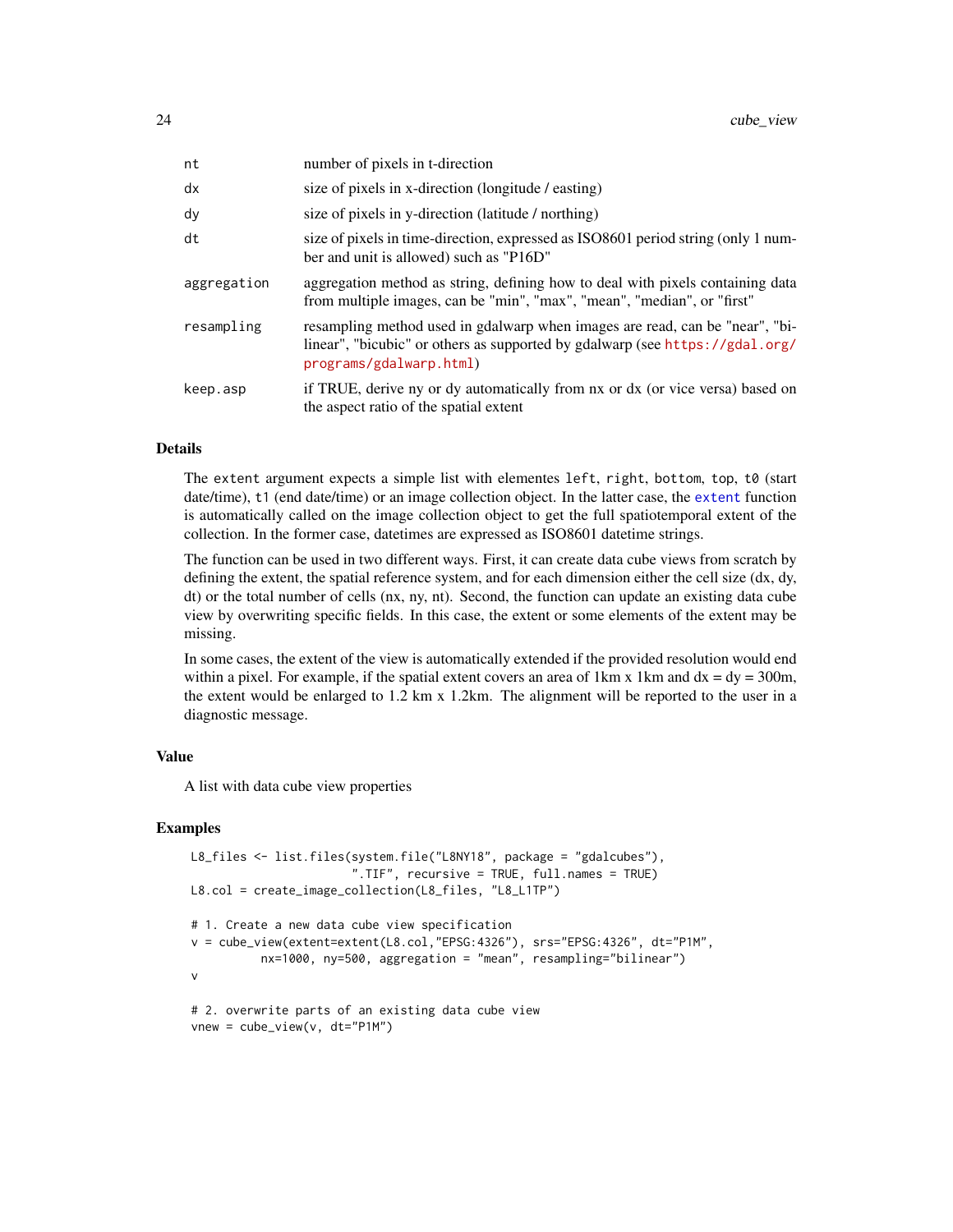<span id="page-24-0"></span>

Query data cube properties

# Usage

## S3 method for class 'cube' dim(x)

#### Arguments

x a data cube proxy object (class cube)

# Value

size of a data cube (number of cells) as integer vector in the order t, y, x

#### See Also

[size](#page-68-1)

```
# create image collection from example Landsat data only
# if not already done in other examples
if (!file.exists(file.path(tempdir(), "L8.db"))) {
  L8_files <- list.files(system.file("L8NY18", package = "gdalcubes"),
                         ".TIF", recursive = TRUE, full.names = TRUE)
  create_image_collection(L8_files, "L8_L1TP", file.path(tempdir(), "L8.db"))
}
L8.col = image_collection(file.path(tempdir(), "L8.db"))
v = cube_view(extent=list(left=388941.2, right=766552.4,
              bottom=4345299, top=4744931, t0="2018-04", t1="2018-06"),
              srs="EPSG:32618", nx = 497, ny=526, dt="P1M")
dim(raster_cube(L8.col, v))
```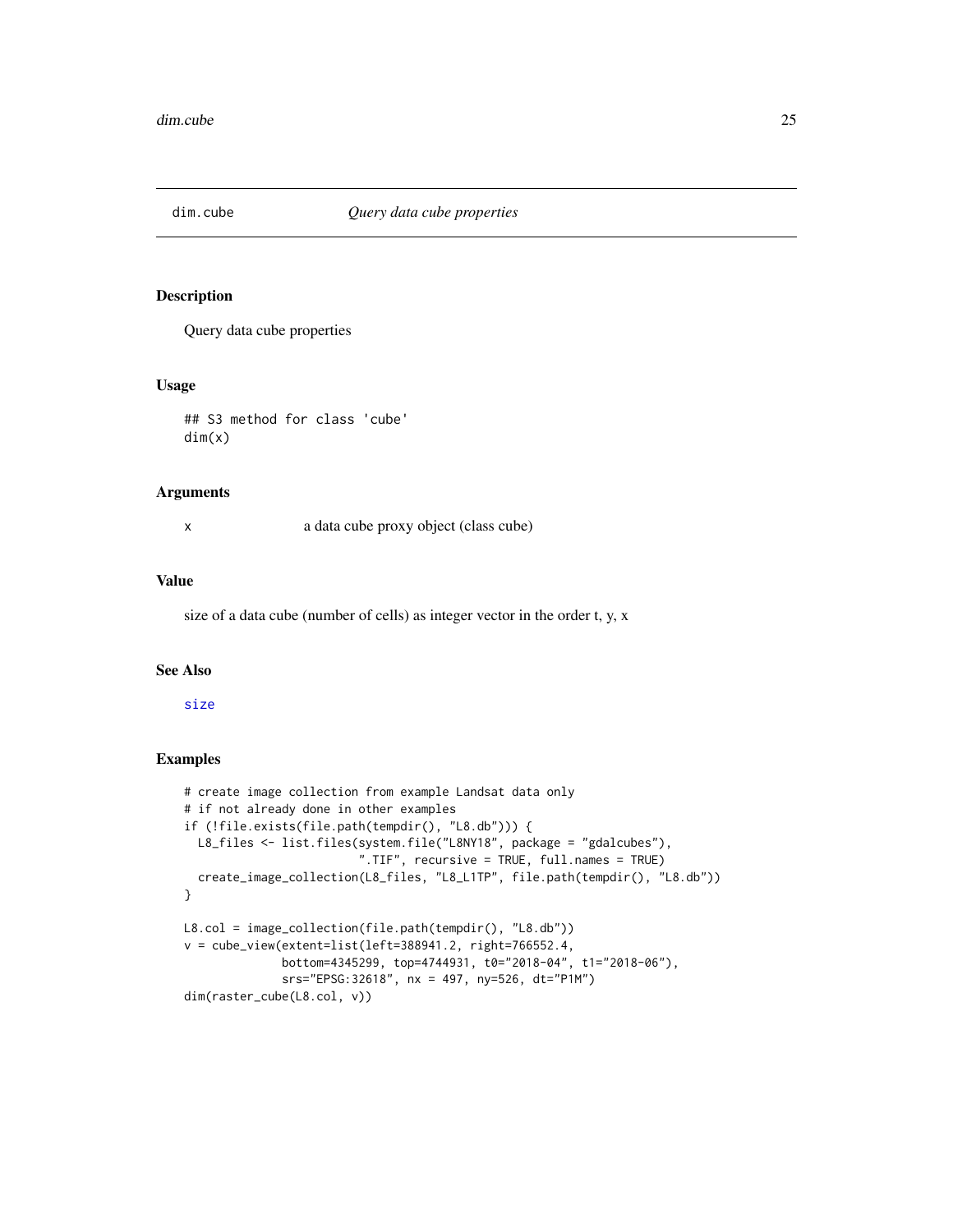<span id="page-25-0"></span>

Query data cube properties

#### Usage

dimensions(obj)

# Arguments

obj a data cube proxy object (class cube)

# Details

Elements of the returned list represent individual dimensions with properties such as dimension boundaries, names, and chunk size stored as inner lists

# Value

Dimension information as a list

```
# create image collection from example Landsat data only
# if not already done in other examples
if (!file.exists(file.path(tempdir(), "L8.db"))) {
  L8_files <- list.files(system.file("L8NY18", package = "gdalcubes"),
                         ".TIF", recursive = TRUE, full.names = TRUE)
  create_image_collection(L8_files, "L8_L1TP", file.path(tempdir(), "L8.db"))
}
L8.col = image_collection(file.path(tempdir(), "L8.db"))
v = cube\_view(extent=list(left=388941.2, right=766552.4,bottom=4345299, top=4744931, t0="2018-04", t1="2018-06"),
              srs="EPSG:32618", nx = 497, ny=526, dt="P1M")
dimensions(raster_cube(L8.col, v))
```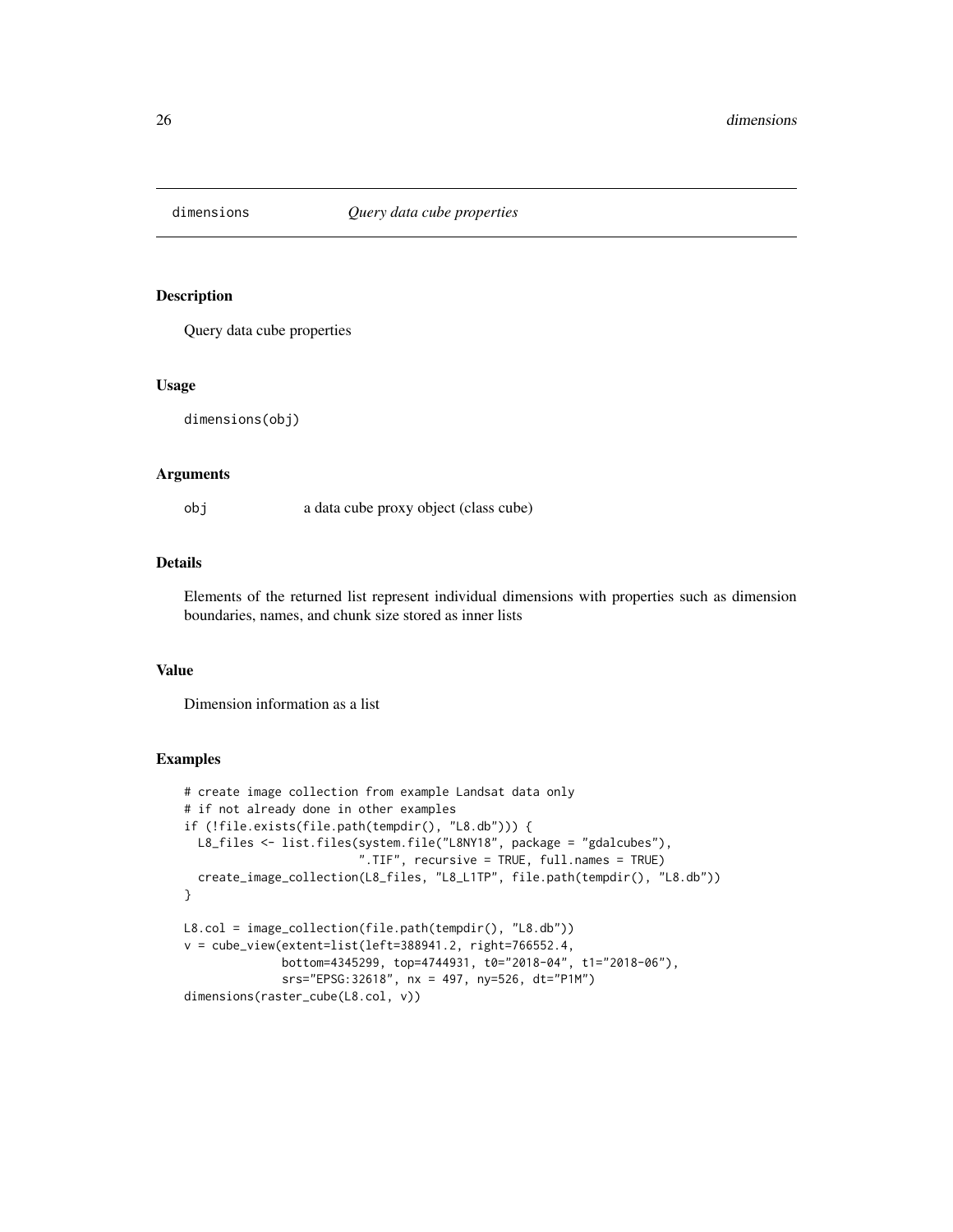<span id="page-26-0"></span>

Dimension values give the coordinates bounds the spatial and temporal axes of a data cube.

# Usage

```
dimension_bounds(obj, datetime_unit = NULL)
```
# Arguments

| obi | a data cube proxy (class cube)                                                                 |
|-----|------------------------------------------------------------------------------------------------|
|     | datetime_unit unit used to format values in the datetime dimension, one of "Y", "m", "d", "H", |
|     | "M", "S", defaults to the unit of the cube.                                                    |

# Value

list with elements t,y,x, each a list with two elements, start and end

# Examples

```
# create image collection from example Landsat data only
# if not already done in other examples
if (!file.exists(file.path(tempdir(), "L8.db"))) {
  L8_files <- list.files(system.file("L8NY18", package = "gdalcubes"),
                         ".TIF", recursive = TRUE, full.names = TRUE)
  create_image_collection(L8_files, "L8_L1TP", file.path(tempdir(), "L8.db"))
}
L8.col = image_collection(file.path(tempdir(), "L8.db"))
v = cube_view(extent=list(left=388941.2, right=766552.4,
              bottom=4345299, top=4744931, t0="2018-04", t1="2018-06"),
              srs="EPSG:32618", nx = 497, ny=526, dt="P1M")
dimension_bounds(raster_cube(L8.col, v))
```
dimension\_values *Query coordinate values for all dimensions of a data cube*

# Description

Dimension values give the coordinates along the spatial and temporal axes of a data cube.

# Usage

```
dimension_values(obj, datetime_unit = NULL)
```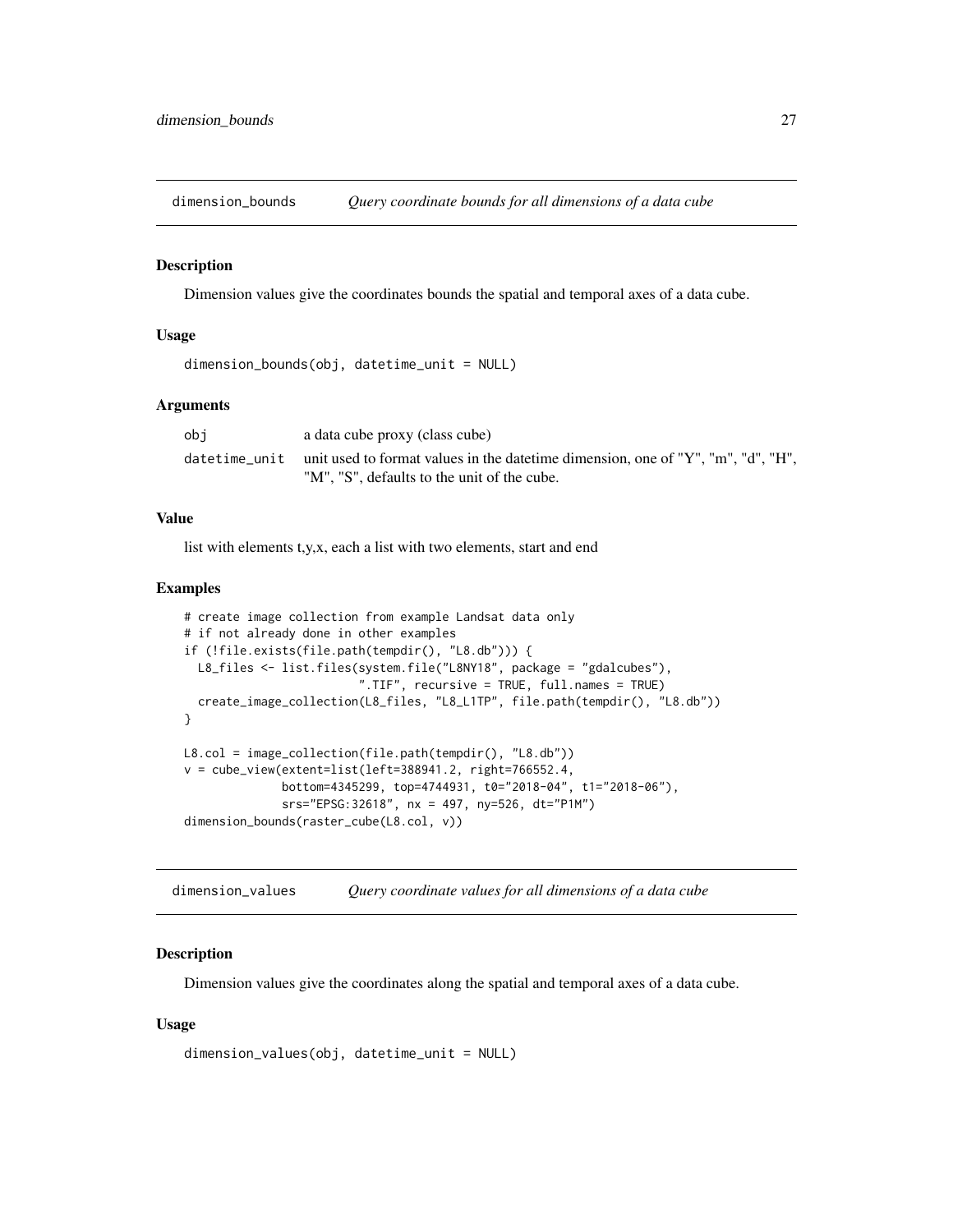<span id="page-27-0"></span>28 extent

#### Arguments

| obi | a data cube proxy (class cube), or a data cube view object                                     |
|-----|------------------------------------------------------------------------------------------------|
|     | datetime_unit unit used to format values in the datetime dimension, one of "Y", "m", "d", "H", |
|     | "M", "S", defaults to the unit of the cube.                                                    |

#### Value

list with elements t,y,x

# Examples

```
# create image collection from example Landsat data only
# if not already done in other examples
if (!file.exists(file.path(tempdir(), "L8.db"))) {
 L8_files <- list.files(system.file("L8NY18", package = "gdalcubes"),
                         ".TIF", recursive = TRUE, full.names = TRUE)
  create_image_collection(L8_files, "L8_L1TP", file.path(tempdir(), "L8.db"))
}
L8.col = image_collection(file.path(tempdir(), "L8.db"))
v = cube_view(extent=list(left=388941.2, right=766552.4,
              bottom=4345299, top=4744931, t0="2018-04", t1="2018-06"),
              srs="EPSG:32618", nx = 497, ny=526, dt="P1M")
dimension_values(raster_cube(L8.col, v))
```
<span id="page-27-1"></span>extent *Derive the spatiotemporal extent of an image collection*

# Description

Derive the spatiotemporal extent of an image collection

# Usage

 $extent(x, srs = "EPSG:4326")$ 

# Arguments

|     | image collection proxy object   |
|-----|---------------------------------|
| srs | target spatial reference system |

# Value

a list with elements left, right, bottom, top, t0 (start date/time), and t1 (end date/time)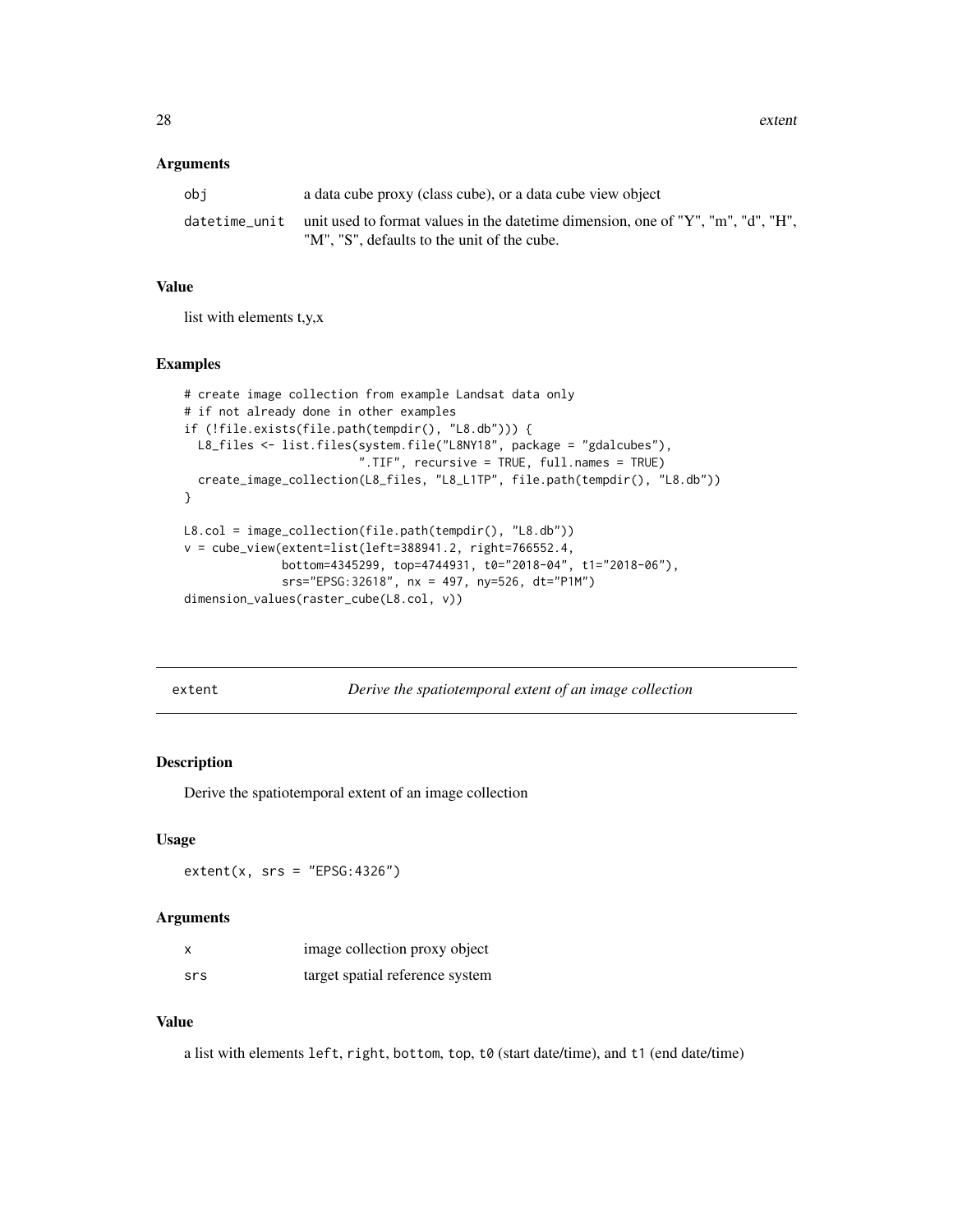# <span id="page-28-0"></span>extract\_geom 29

# Examples

```
# create image collection from example Landsat data only
# if not already done in other examples
if (!file.exists(file.path(tempdir(), "L8.db"))) {
  L8_files <- list.files(system.file("L8NY18", package = "gdalcubes"),
                         ".TIF", recursive = TRUE, full.names = TRUE)
  create_image_collection(L8_files, "L8_L1TP", file.path(tempdir(), "L8.db"))
}
L8.col = image_collection(file.path(tempdir(), "L8.db"))
extent(L8.col,"EPSG:32618")
cube_view(extent=extent(L8.col,"EPSG:32618"),
         srs="EPSG:32618", nx = 497, ny=526, dt="P1M")
```
extract\_geom *Extract values from a data cube by spatial or spatiotemporal features*

#### Description

Extract pixel values of a data cube from a set of spatial or spatiotemporal features. Applications include the extraction of full time series at irregular points, extraction from spatiotemporal points, extraction of pixel values in polygons, and computing summary statistics over polygons.

# Usage

```
extract_geom(
  cube,
  sf,
  datetime = NULL,
  time_column = NULL,
  FUN = NULL,...,
  reduce_time = FALSE
\lambda
```
#### Arguments

| cube        | source data cube to extract values from                                                                                                |
|-------------|----------------------------------------------------------------------------------------------------------------------------------------|
| sf          | object of class sf, see sf package                                                                                                     |
| datetime    | Date, POSIXt, or character vector containing per feature time information; length<br>must be identical to the number of features in sf |
| time_column | name of the column in sf containing per feature time information                                                                       |
| <b>FUN</b>  | optional function to compute per feature summary statistics                                                                            |
|             | additional arguments passed to FUN                                                                                                     |
| reduce_time | logical; if TRUE, time is ignored when FUN is applied                                                                                  |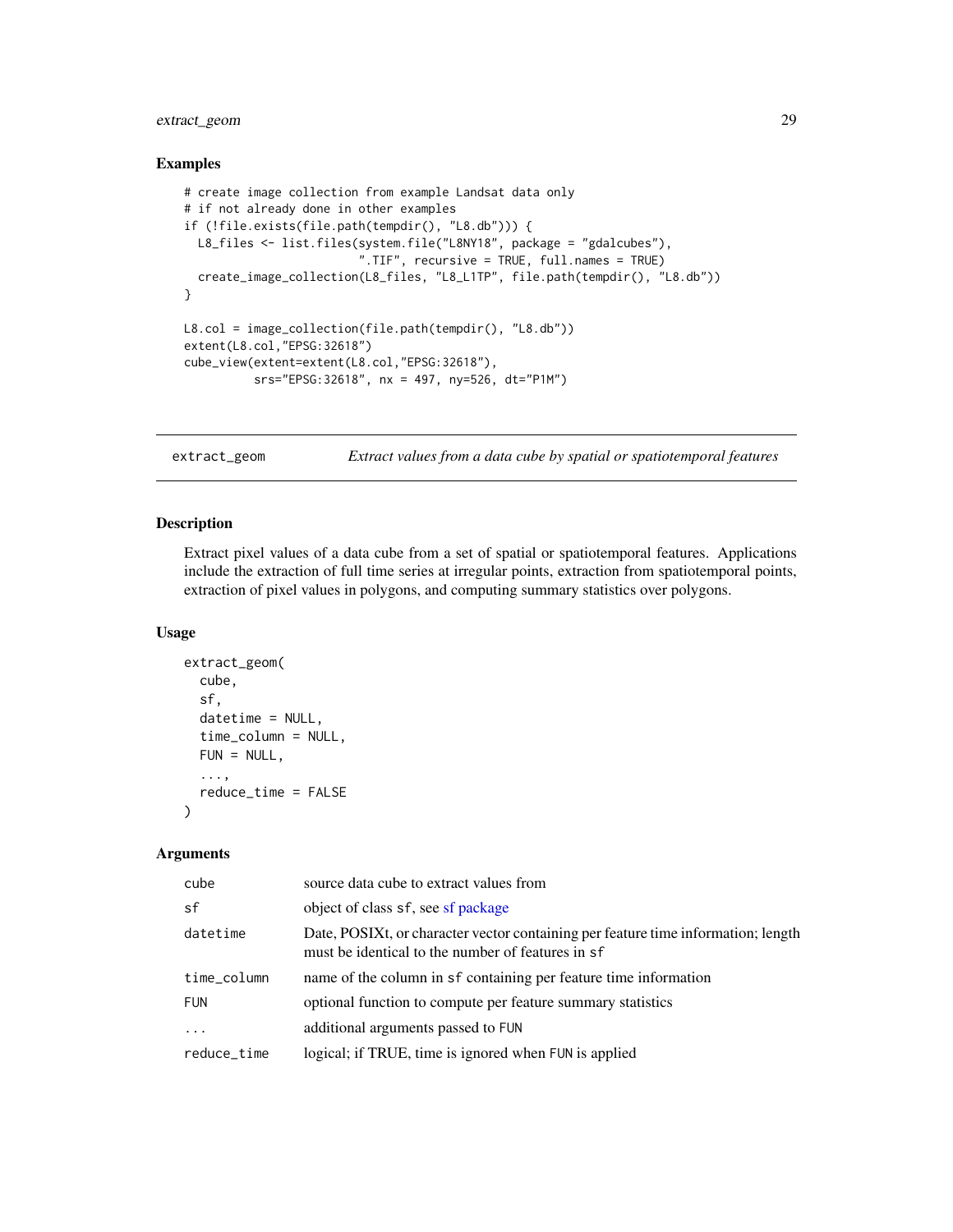#### Details

The geometry in sf can be of any simple feature type supported by GDAL, including POINTS, LINES, POLYGONS, MULTI\*, and more. If no time information is provided in one of the arguments datetime or time\_column, the full time series of pixels with regard to the features are returned.

Pixels with missing values are automatically dropped from the result. It is hence not guaranteed that the result will contain rows for all input features.

Features are automatically reprojected if the coordinate reference system differs from the data cube.

Extracted values can be aggregated by features by providing a summary function. If reduce\_time is FALSE (the default), the values are grouped by feature and time, i.e., the result will contain unique combinations of FID and time. To ignore time and produce a single value per feature, reduce\_time can be set to TRUE.

# Value

A data.frame with columns FID, time, and data cube bands / variables

```
# if not already done in other examples
if (!file.exists(file.path(tempdir(), "L8.db"))) {
  L8_files <- list.files(system.file("L8NY18", package = "gdalcubes"),
                          ".TIF", recursive = TRUE, full.names = TRUE)
  create_image_collection(L8_files, "L8_L1TP", file.path(tempdir(), "L8.db"))
}
L8.col = image_collection(file.path(tempdir(), "L8.db"))
v = cube_view(srs="EPSG:32618", dy=1000, dx=1000, dt="P1M",
              aggregation = "median", resampling = "bilinear",
              extent=list(left=388941.2, right=766552.4,
                           bottom=4345299, top=4744931,
                           t0="2018-01-01", t1="2018-04-30"))
L8.\text{cube} = \text{raster\_cube}(L8.\text{col}, \text{v})L8.cube = select_bands(L8.cube, c("B04", "B05"))
L8.ndvi = apply_pixel(L8.cube, "(B05-B04)/(B05+B04)", "NDVI")
L8.ndvi
if (gdalcubes_gdal_has_geos()) {
  if (requireNamespace("sf", quietly = TRUE)) {
    x = runif(20, v$space$left, v$space$right)
   y = runif(20, v$space$bottom, v$space$top)
   t = sample(seq(as.Date("2018-01-01"), as.Date("2018-04-30"), by = 1),20, replace = TRUE)df = sf::st_as_sf(data.frame(x = x, y = y), coords = c("x", "y"), crs = v$spaces# spatiotemporal points
    extract_geom(L8.ndvi, df, datetime = t)
    # time series at spatial points
    extract_geom(L8.ndvi, df)
```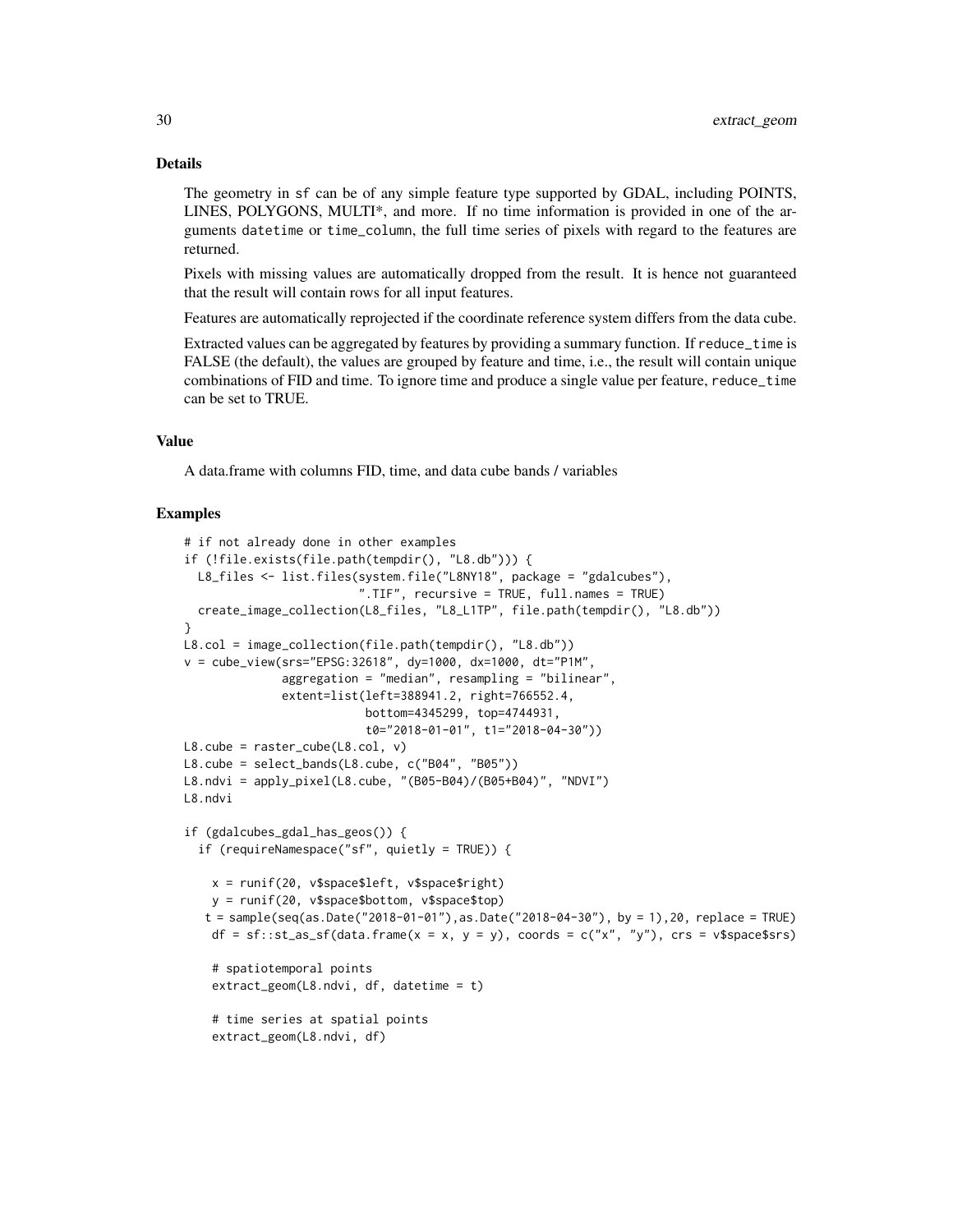```
# summary statistics over polygons
  x = sf::st_read(system.file("nycd.gpkg", package = "gdalcubes"))
 zstats = extract_geom(L8.ndvi,x, FUN=median, reduce_time = TRUE)
 zstats
  # combine with original sf object
 x$FID = rownames(x)x = merge(x, zstats, by = "FID")x
  # plot(x["NDVI"])
}
```
}

# fill\_time *Fill NA data cube pixels by simple time series interpolation*

# Description

Create a proxy data cube, which fills NA pixels of a data cube by nearest neighbor or linear time series interpolation.

# Usage

fill\_time(cube, method = "near")

#### Arguments

| cube   | source data cube                                                                                                                                                                          |
|--------|-------------------------------------------------------------------------------------------------------------------------------------------------------------------------------------------|
| method | interpolation method, can be "near" (nearest neighbor), "linear" (linear inter-<br>polation), "locf" (last observation carried forward), or "nocb" (next observation<br>carried backward) |

# Details

Please notice that completely empty (NA) time series will not be filled, i.e. the result cube might still contain NA values.

# Value

a proxy data cube object

# Note

This function returns a proxy object, i.e., it will not start any computations besides deriving the shape of the result.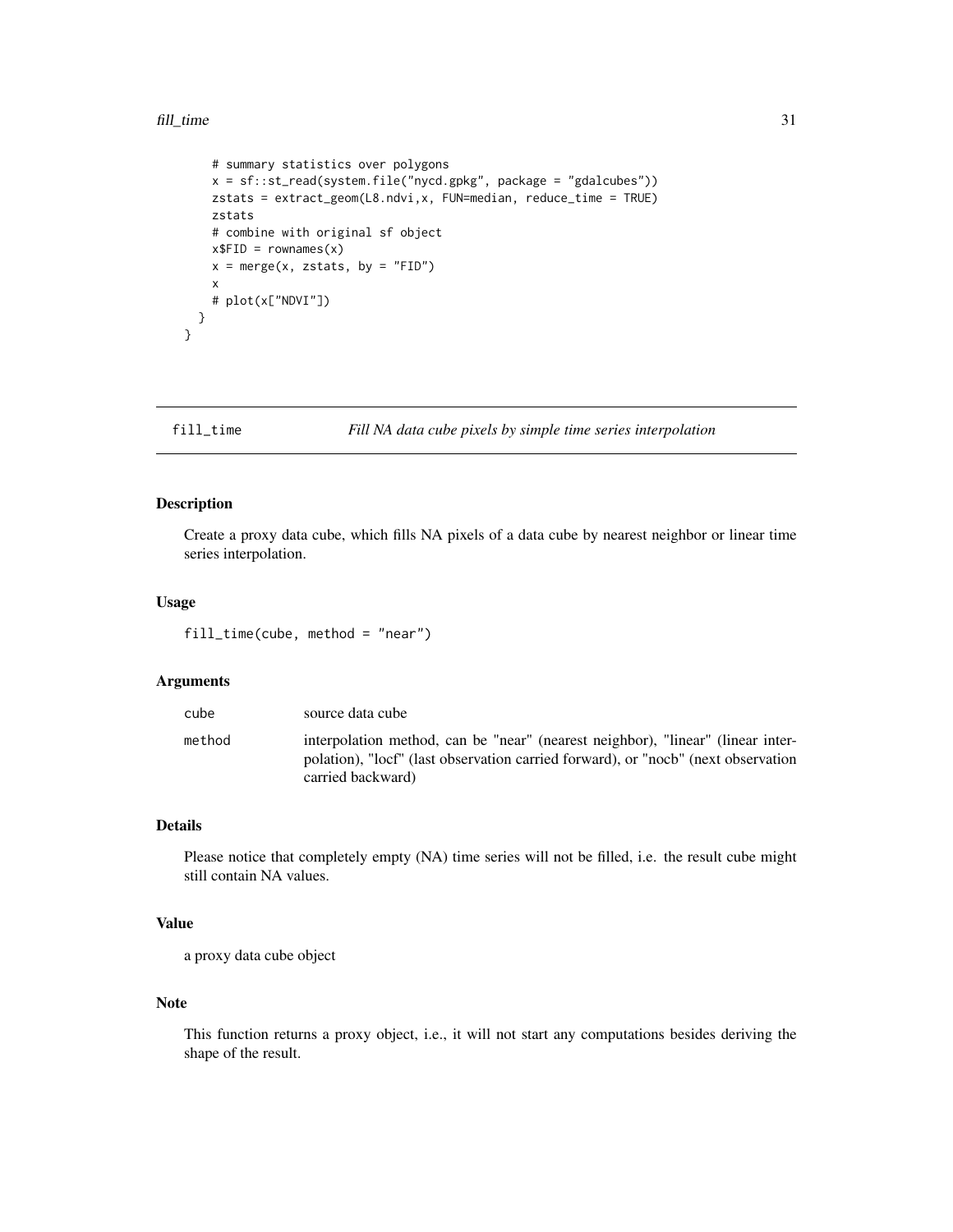# Examples

```
# create image collection from example Landsat data only
# if not already done in other examples
if (!file.exists(file.path(tempdir(), "L8.db"))) {
  L8_files <- list.files(system.file("L8NY18", package = "gdalcubes"),
                         ".TIF", recursive = TRUE, full.names = TRUE)
  create_image_collection(L8_files, "L8_L1TP", file.path(tempdir(), "L8.db"))
}
L8.col = image_collection(file.path(tempdir(), "L8.db"))
v = cube\_view(extent=list(left=388941.2, right=766552.4,bottom=4345299, top=4744931, t0="2018-01", t1="2018-12"),
              srs="EPSG:32618", nx = 497, ny=526, dt="P3M", aggregation = "median")
L8.cube = raster_cube(L8.col, v, mask=image_mask("BQA", bits=4, values=16))
L8.rgb = select_bands(L8.cube, c("B02", "B03", "B04"))
L8.filled = fill_time(L8.rgb, "linear")
L8.filled
```
plot(L8.filled, rgb=3:1, zlim=c(5000,12000))

# filter\_geom *Filter data cube pixels by a polygon*

# Description

Create a proxy data cube, which filters pixels by a spatial (multi)polygon For all pixels whose center is within the polygon, the original

# Usage

```
filter_geom(cube, geom, srs = NULL)
```
#### Arguments

| cube | source data cube                                                                  |
|------|-----------------------------------------------------------------------------------|
| geom | either a WKT string, or an sfc or sfg object (sf package)                         |
| srs  | string identifier of the polygon's coordinate reference system understandable for |
|      | GDAL.                                                                             |

#### Details

The resulting data cube will not be cropped but pixels outside of the polygon will be set to NAN.

If geom is provided as an sfc object with length  $> 1$ , geometries will be combined with  $sf::st\_combine()$ before.

The geometry is automatically transformed to the data cube's spatial reference system if needed.

<span id="page-31-0"></span>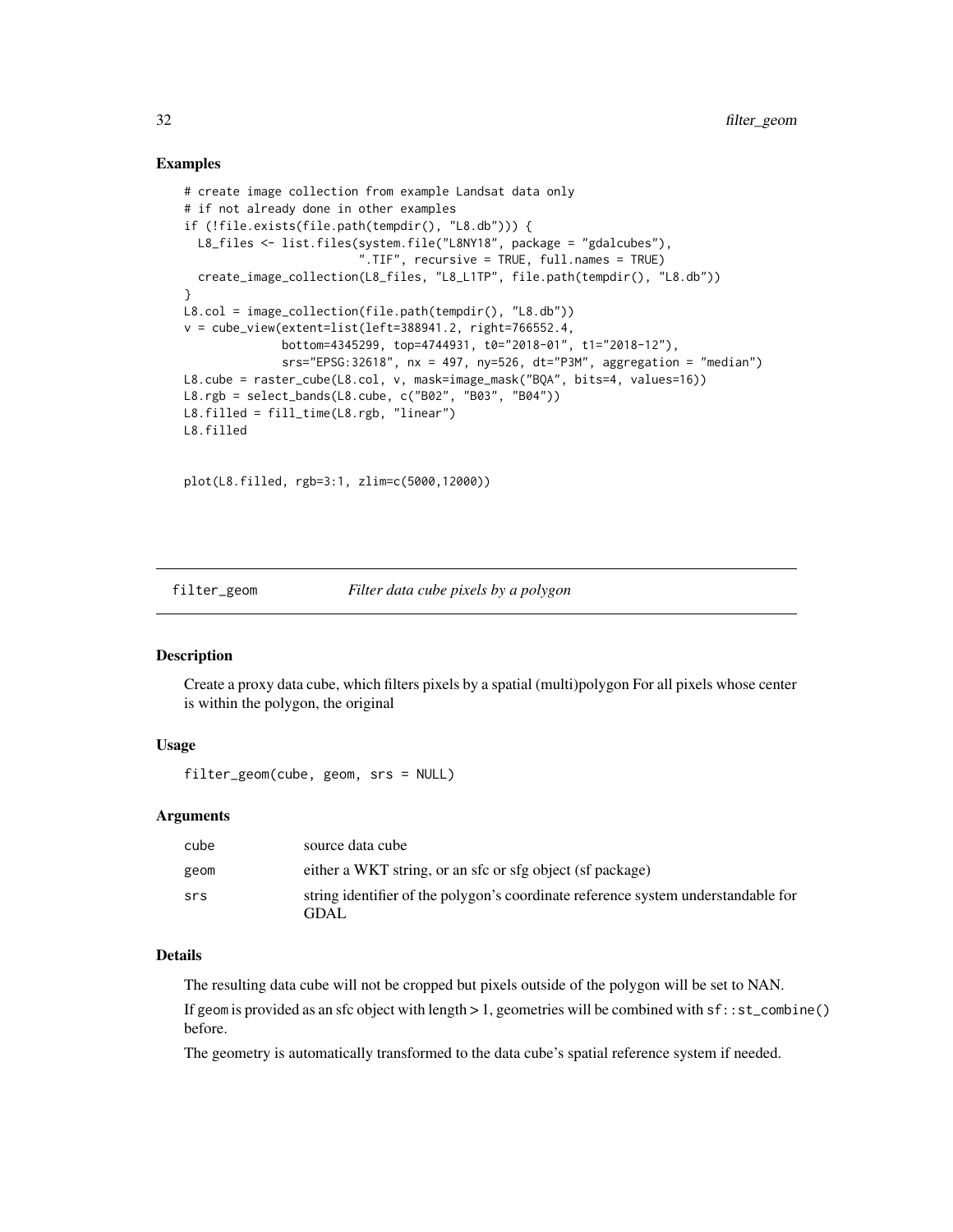# <span id="page-32-0"></span>filter\_pixel 33

# Value

a proxy data cube object

# Note

This function returns a proxy object, i.e., it will not start any computations besides deriving the shape of the result.

# Examples

```
# create image collection from example Landsat data only
# if not already done in other examples
if (!file.exists(file.path(tempdir(), "L8.db"))) {
  L8_files <- list.files(system.file("L8NY18", package = "gdalcubes"),
                          ".TIF", recursive = TRUE, full.names = TRUE)
  create_image_collection(L8_files, "L8_L1TP", file.path(tempdir(), "L8.db"))
}
L8.col = image_collection(file.path(tempdir(), "L8.db"))
v = cube_view(extent=list(left=388941.2, right=766552.4,
              bottom=4345299, top=4744931, t0="2018-01", t1="2018-06"),
              srs="EPSG:32618", nx = 497, ny=526, dt="P1M")
L8.\text{cube} = \text{raster\_cube}(L8.\text{col}, \text{v})L8.cube = select_bands(L8.cube, c("B04", "B05"))
L8.ndvi = apply_pixel(L8.cube, "(B05-B04)/(B05+B04)", "NDVI")
WKT = gsub(pattern='\\n',replacement="", x ="Polygon ((-74.3541 40.9254,
             -73.9813 41.2467,
             -73.9997 41.4400,
             -74.5362 41.1795,
             -74.6286 40.9137,
             -74.3541 40.9254))")
L8.ndvi.filtered = filter_geom(L8.ndvi, WKT, "EPSG:4326")
L8.ndvi.filtered
plot(L8.ndvi.filtered)
```
filter\_pixel *Filter data cube pixels by a user-defined predicate on band values*

#### Description

Create a proxy data cube, which evaluates a predicate over all pixels of a data cube. For all pixels that fulfill the predicate, the original band values are returned. Other pixels are simply filled with NANs. The predicate may access band values by name.

# Usage

filter\_pixel(cube, pred)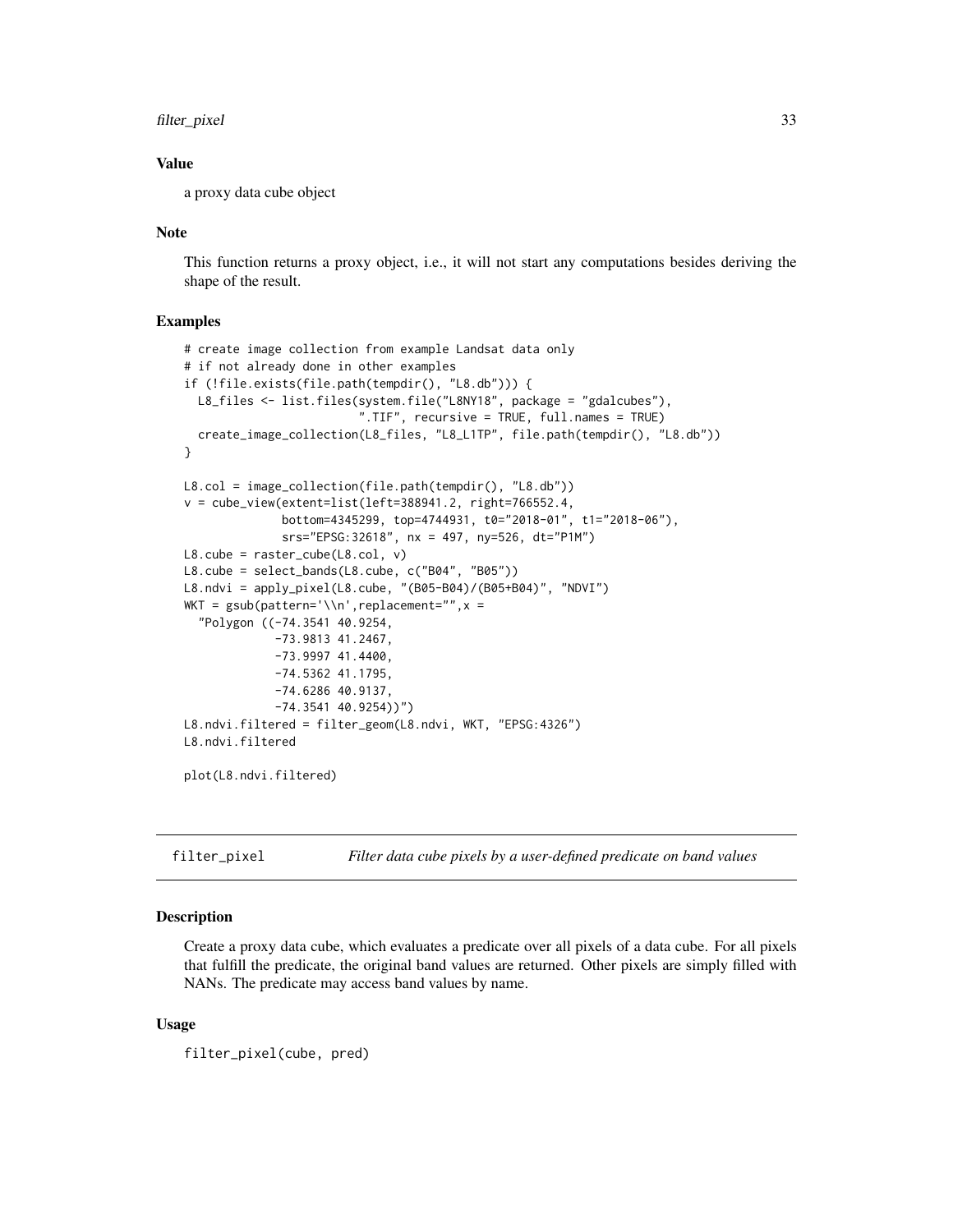<span id="page-33-0"></span>34 gdalcubes

#### Arguments

| cube | source data cube                          |
|------|-------------------------------------------|
| pred | predicate to be evaluated over all pixels |

# Details

gdalcubes uses and extends the [tinyexpr library](https://github.com/codeplea/tinyexpr) to evaluate expressions in  $C/C++$ , you can look at the [library documentation](https://github.com/codeplea/tinyexpr#functions-supported) to see what kind of expressions you can execute. Pixel band values can be accessed by name.

# Value

a proxy data cube object

# Note

This function returns a proxy object, i.e., it will not start any computations besides deriving the shape of the result.

#### Examples

```
# create image collection from example Landsat data only
# if not already done in other examples
if (!file.exists(file.path(tempdir(), "L8.db"))) {
  L8_files <- list.files(system.file("L8NY18", package = "gdalcubes"),
                         ".TIF", recursive = TRUE, full.names = TRUE)
  create_image_collection(L8_files, "L8_L1TP", file.path(tempdir(), "L8.db"))
}
L8.col = image_collection(file.path(tempdir(), "L8.db"))
v = cube_view(extent=list(left=388941.2, right=766552.4,
              bottom=4345299, top=4744931, t0="2018-01", t1="2018-06"),
              srs="EPSG:32618", nx = 497, ny=526, dt="P1M")
L8.cube = raster_cube(L8.col, v)
L8.cube = select_bands(L8.cube, c("B04", "B05"))
L8.ndvi = apply_pixel(L8.cube, "(B05-B04)/(B05+B04)", "NDVI")
L8.ndvi.filtered = filter_pixel(L8.ndvi, "NDVI > 0.5")
L8.ndvi.filtered
plot(L8.ndvi.filtered)
```
gdalcubes *gdalcubes: Earth Observation Data Cubes from Satellite Image Collections*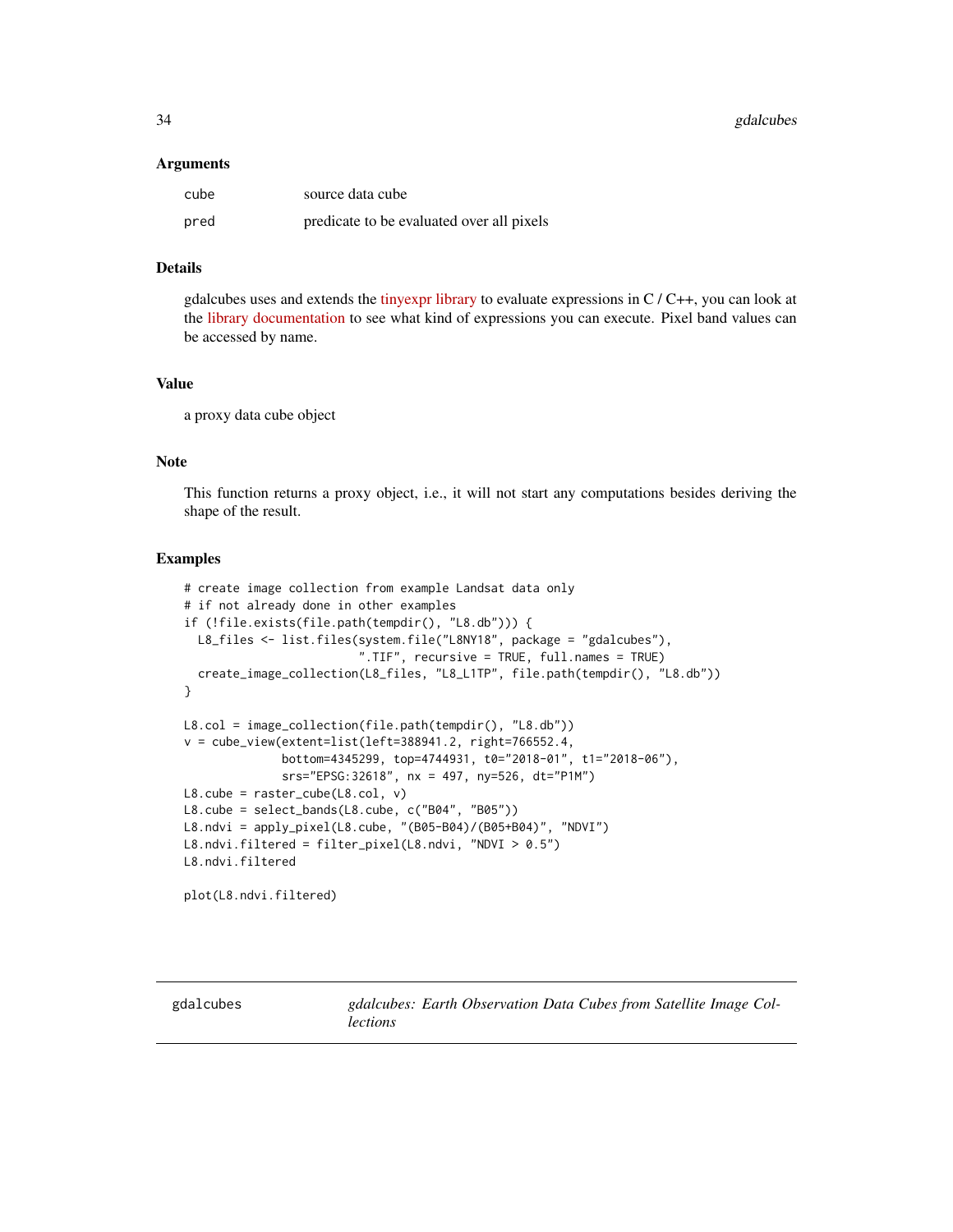<span id="page-34-0"></span>Processing collections of Earth observation images as on-demand multispectral, multitemporal raster data cubes. Users define cubes by spatiotemporal extent, resolution, and spatial reference system and let 'gdalcubes' automatically apply cropping, reprojection, and resampling using the 'Geospatial Data Abstraction Library' ('GDAL'). Implemented functions on data cubes include reduction over space and time, applying arithmetic expressions on pixel band values, moving window aggregates over time, filtering by space, time, bands, and predicates on pixel values, exporting data cubes as 'netCDF' or 'GeoTIFF' files, plotting, and extraction from spatial and or spatiotemporal features. All computational parts are implemented in C++, linking to the 'GDAL', 'netCDF', 'CURL', and 'SQLite' libraries. See Appel and Pebesma (2019) <doi:10.3390/data4030092> for further details.

gdalcubes\_gdalformats *Get available GDAL drivers*

# Description

Get available GDAL drivers

# Usage

gdalcubes\_gdalformats()

#### Examples

gdalcubes\_gdalformats()

gdalcubes\_gdalversion *Get the GDAL version used by gdalcubes*

# Description

Get the GDAL version used by gdalcubes

# Usage

gdalcubes\_gdalversion()

# Examples

gdalcubes\_gdalversion()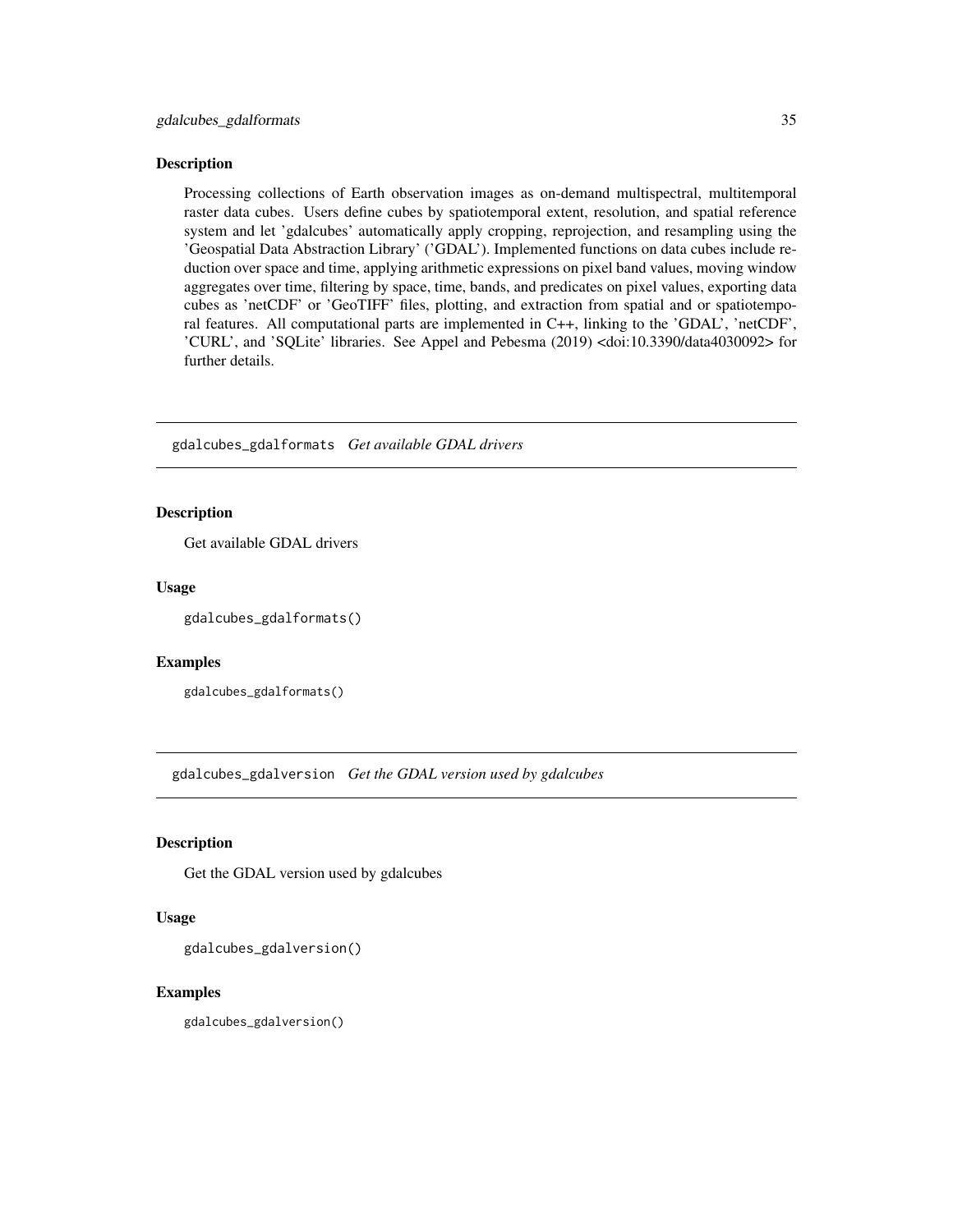<span id="page-35-0"></span>gdalcubes\_gdal\_has\_geos

*Check if GDAL was built with GEOS*

# Description

Check if GDAL was built with GEOS

# Usage

```
gdalcubes_gdal_has_geos()
```
# Examples

gdalcubes\_gdal\_has\_geos()

gdalcubes\_options *Set or read global options of the gdalcubes package*

# Description

Set global package options to change the default behavior of gdalcubes. These include how many parallel processes are used to process data cubes, how created netCDF files are compressed, and whether or not debug messages should be printed.

#### Usage

```
gdalcubes_options(
  ...,
 parallel,
 ncdf_compression_level,
  debug,
  cache,
  ncdf_write_bounds,
  use_overview_images,
  show_progress,
  default_chunksize,
  streaming_dir,
  log_file,
  threads
)
```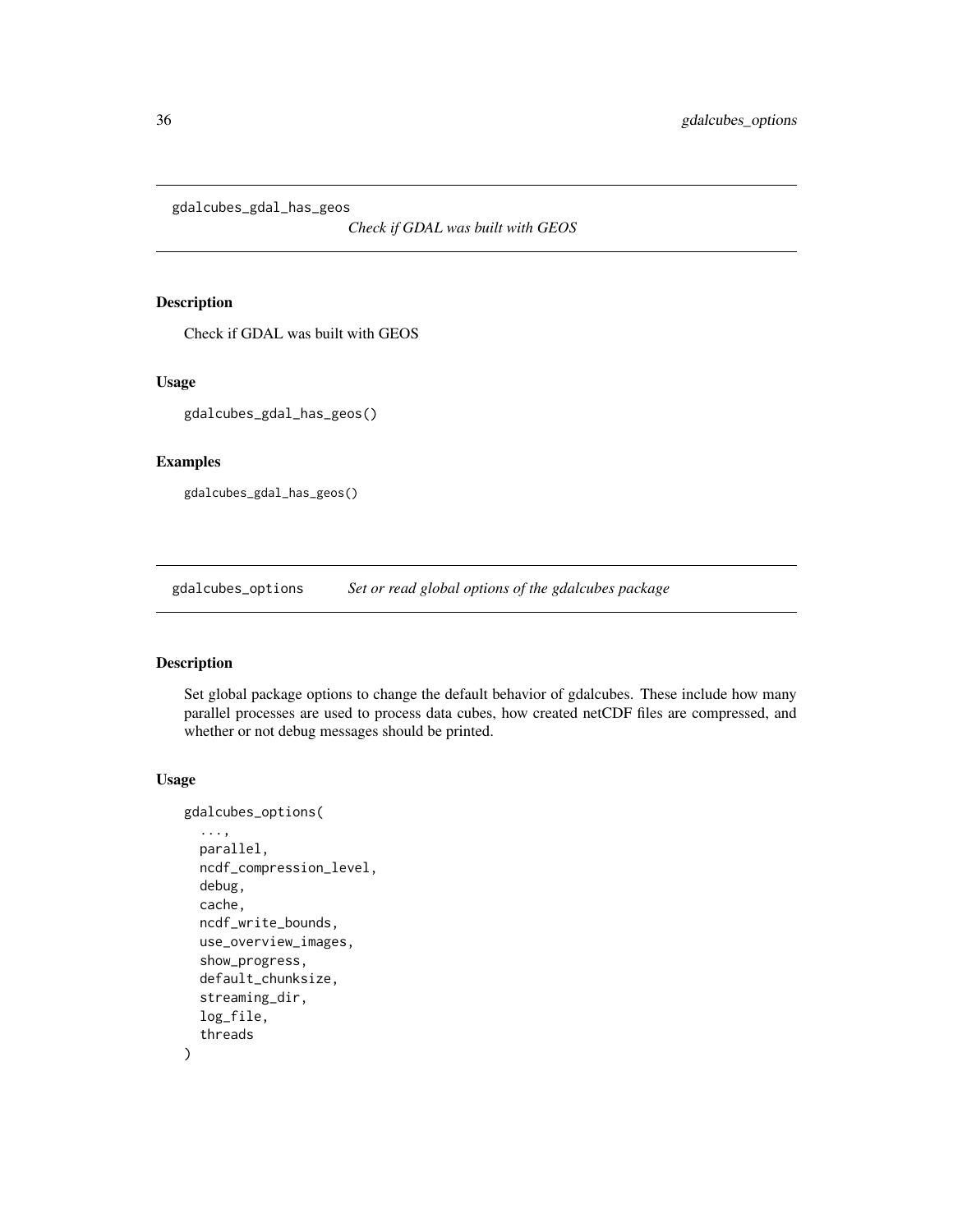#### Arguments

| $\cdots$               | not used                                                                                                                                |  |
|------------------------|-----------------------------------------------------------------------------------------------------------------------------------------|--|
| parallel               | number of parallel workers used to process data cubes or TRUE to use the num-<br>ber of available cores automatically                   |  |
| ncdf_compression_level |                                                                                                                                         |  |
|                        | integer; compression level for created netCDF files, 0=no compression, 1=fast<br>compression, 9=small compression                       |  |
| debug                  | logical; print debug messages                                                                                                           |  |
| cache                  | logical; TRUE if temporary data cubes should be cached to support fast repro-<br>cessing of the same cubes                              |  |
| ncdf_write_bounds      |                                                                                                                                         |  |
|                        | logical; write dimension bounds as additional variables in netCDF files                                                                 |  |
| use_overview_images    |                                                                                                                                         |  |
|                        | logical; if FALSE, all images are read on original resolution and existing overviews<br>will be ignored                                 |  |
| show_progress          | logical; if TRUE, a progress bar will be shown for actual computations                                                                  |  |
| default_chunksize      |                                                                                                                                         |  |
|                        | length-three vector with chunk size in t, y, x directions or a function taking a<br>data cube size and returning a suggested chunk size |  |
| streaming_dir          | directory where temporary binary files for process streaming will be written to                                                         |  |
| log_file               | character, if empty string or NULL, diagnostic messages will be printed to the<br>console, otherwise to the provided file               |  |
| threads                | number of threads used to process data cubes (deprecated)                                                                               |  |

#### Details

Data cubes can be processed in parallel where the number of chunks in a cube is distributed among parallel worker processes. The actual number of used workers can be lower if a data cube as less chunks. If parallel is TRUE, the number of available cores is used. Setting parallel = FALSE can be used to disable parallel processing. Notice that since version 0.6.0, separate processes are being used instead of parallel threads to avoid possible R session crashes due to some multithreading issues.

Caching has no effect on disk or memory consumption, it simply tries to reuse existing temporary files where possible. For example, changing only parameters to plot will void reprocessing the same data cube if cache is TRUE.

The streaming directory can be used to control the performance of user-defined functions, if disk IO is a bottleneck. Ideally, this can be set to a directory on a shared memory device.

Passing no arguments will return the current options as a list.

```
gdalcubes_options(parallel=4) # set the number
gdalcubes_options() # print current options
gdalcubes_options(parallel=FALSE) # reset
```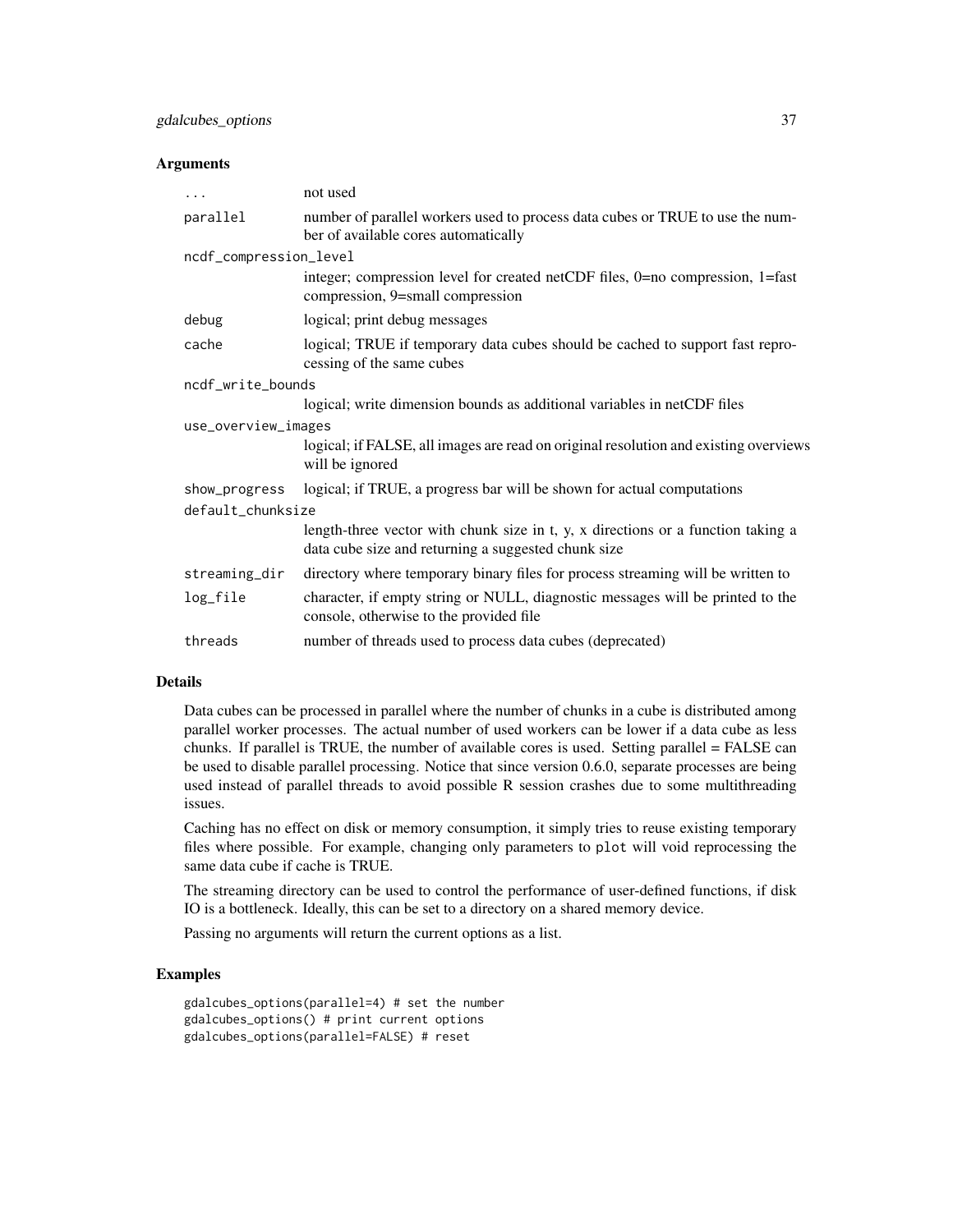gdalcubes\_selection *Select a data cube band by name*

### Description

Select a data cube band by name

Extract a subset of a data cube

# Usage

## S3 method for class 'cube' x\$name

## S3 method for class 'cube'  $cube[ib = TRUE, it = TRUE, iy = TRUE, ix = TRUE, ...]$ 

# Arguments

| $\mathsf{x}$ | source data cube                                                                                                                    |
|--------------|-------------------------------------------------------------------------------------------------------------------------------------|
| name         | character; name of selected band                                                                                                    |
| cube         | source data cube                                                                                                                    |
| ib           | first selector (optional), object of type character, list, Date, POSIXt, numeric,<br>st bbox), or st sfc), see Details and examples |
| it           | second selector (optional), see ib                                                                                                  |
| iy           | third selector (optional), see ib                                                                                                   |
| ix           | fourth selector (optional), see ib                                                                                                  |
| .            | further arguments, not used                                                                                                         |

# Details

The [] operator allows for flexible subsetting of data cubes by date, datetime, bounding box, spatial points, and band names. Depending on the arguments, it supports slicing ( selecting one element of a dimension) and cropping (selecting a subinterval of a dimension) and combinations thereof (e.g., selecting a spatial window and a temporal slice). Dimension subsets can be specified by integer indexes or coordinates / datetime values. Arguments are matched by type and order. For example, if the first argument is a length-two vector of type Date, the function will realize that this is for subsetting the time dimension. If needed, arguments are treated in the order band, time, y, x.

### Note

This function returns a proxy object, i.e., it will not start any computations besides deriving the shape of the result.

This function returns a proxy object, i.e., it will not start any computations besides deriving the shape of the result.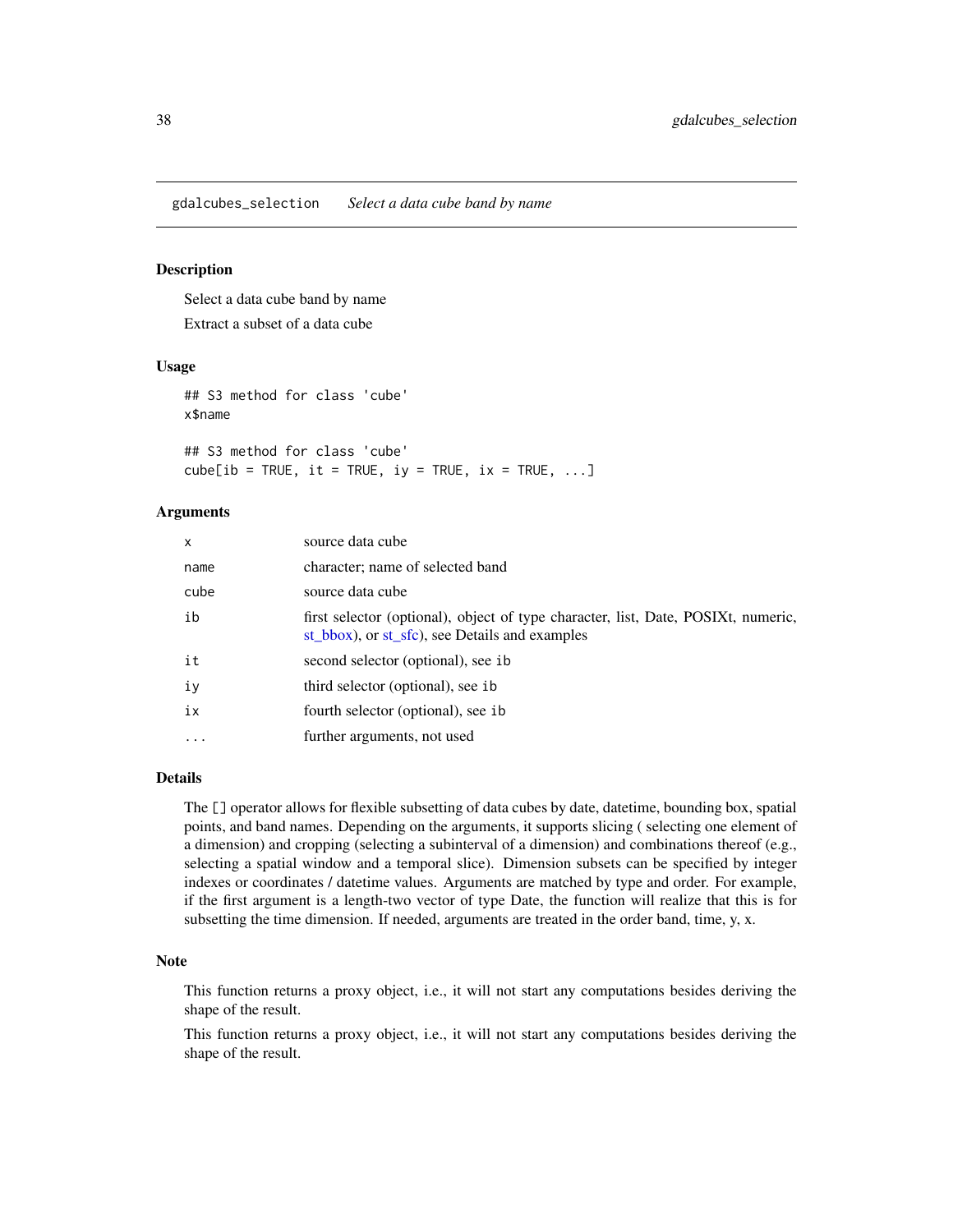# gdalcubes\_selection 39

```
# create image collection from example Landsat data only
# if not already done in other examples
if (!file.exists(file.path(tempdir(), "L8.db"))) {
  L8_files <- list.files(system.file("L8NY18", package = "gdalcubes"),
                         ".TIF", recursive = TRUE, full.names = TRUE)
 create_image_collection(L8_files, "L8_L1TP", file.path(tempdir(), "L8.db"))
}
L8.col = image_collection(file.path(tempdir(), "L8.db"))
v = cube\_view(extent=list(left=388941.2, right=766552.4,bottom=4345299, top=4744931, t0="2018-01", t1="2018-12"),
              srs="EPSG:32618", nx = 497, ny=526, dt="P3M", aggregation = "median")
L8.cube = raster_cube(L8.col, v, mask=image_mask("BQA", bits=4, values=16))
L8.red = L8.cube$B04
plot(L8.red)
# create image collection from example Landsat data only
# if not already done in other examples
if (!file.exists(file.path(tempdir(), "L8.db"))) {
 L8_files <- list.files(system.file("L8NY18", package = "gdalcubes"),
                         ".TIF", recursive = TRUE, full.names = TRUE)
 create_image_collection(L8_files, "L8_L1TP", file.path(tempdir(), "L8.db"))
}
L8.col = image_collection(file.path(tempdir(), "L8.db"))
v = cube\_view(extent=list(left=388941.2, right=766552.4,bottom=4345299, top=4744931, t0="2018-01-01", t1="2018-12-31"),
              srs="EPSG:32618", nx = 497, ny=526, dt="P1D", aggregation = "median")
L8.cube = raster_cube(L8.col, v, mask=image_mask("BQA", bits=4, values=16))
L8.cube[c("B05","B04")] # select bands
L8.cube[as.Date(c("2018-01-10", "2018-01-20"))] # crop by time
L8.cube[as.Date("2018-01-10")] # slice by time
L8.cube["B05", "2018-01-10"] # select bands and slice by time
L8.cube["B05", c("2018-01-10","2018-01-17")] # select bands and crop by time
L8.cube[, c("2018-01-10","2018-01-17")] # crop by time
# crop by space (coordinates and integer indexes respectively)
L8.cube[list(left=388941.2 + 1e5, right=766552.4 - 1e5, bottom=4345299 + 1e5, top=4744931 - 1e5)]
L8.cube[,,c(1,100), c(1,100)]
L8.\text{cube}, c(1,2),,] # crop by time (integer indexes)
# select by spatial point or bounding box
if (requireNamespace("sf", quietly = TRUE)) {
  s = sf::st_sfc(sf::st_point(c(500000, 4500000)), crs = "EPSG:32618")
  L8.cube[s]
  bbox = sf::st_bbox(c(xmin = 388941.2 + 1e5, xmax = 766552.4 - 1e5,ymax = 4744931 - 1e5, ymin = 4345299 + 1e5), crs = sf::st_crs(32618))
  L8.cube[bbox]
```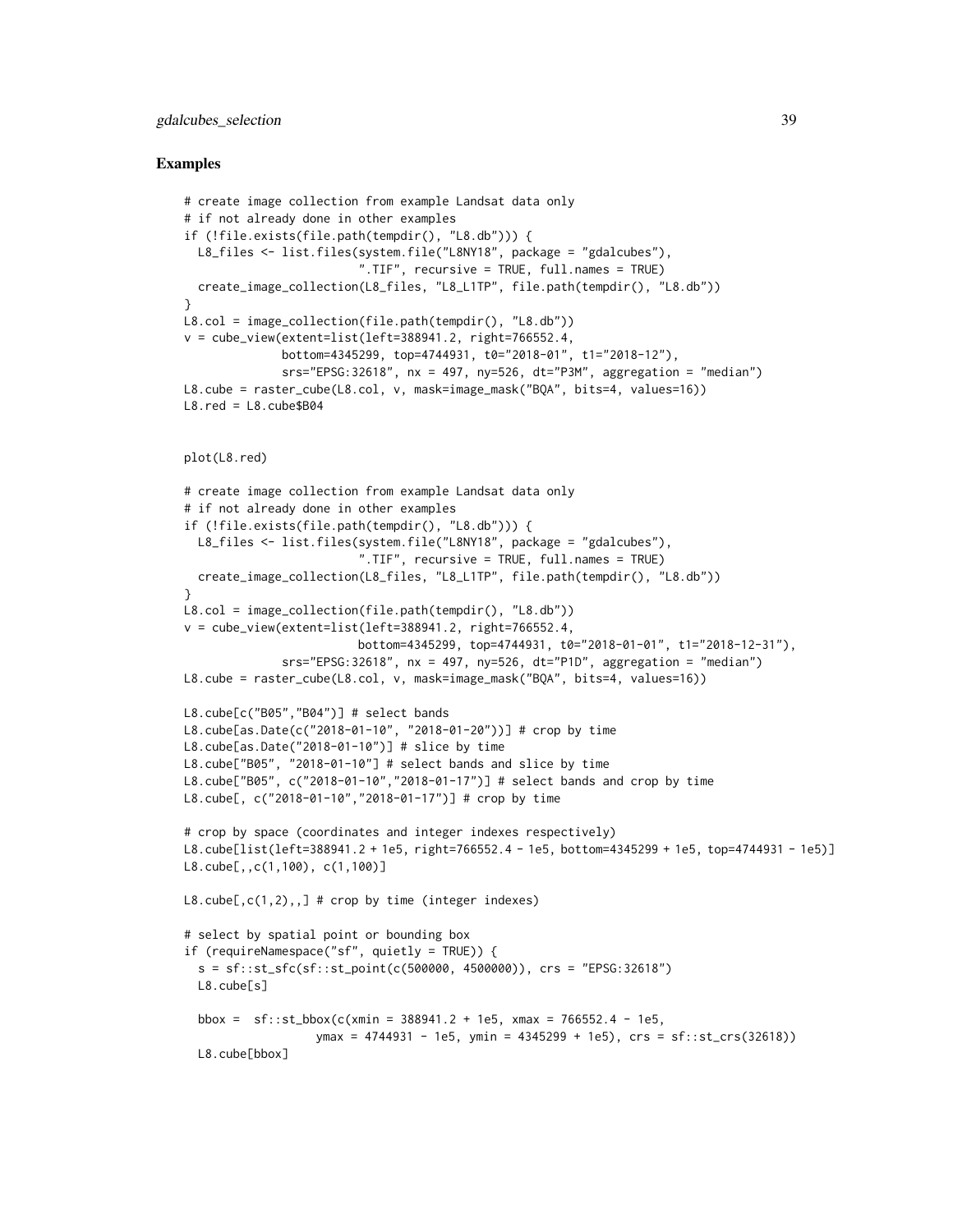}

gdalcubes\_set\_gdal\_config *Set GDAL config options*

# Description

Set GDAL config options

# Usage

```
gdalcubes_set_gdal_config(key, value)
```
# Arguments

| key   | name of a GDAL config option to be set |
|-------|----------------------------------------|
| value | value                                  |

# Details

Details and a list of possible options can be found at [https://gdal.org/user/configoptions.html.](https://gdal.org/user/configoptions.html)

# Examples

gdalcubes\_set\_gdal\_config("GDAL\_NUM\_THREADS", "ALL\_CPUS")

gdalcubes\_version *Query gdalcubes version information*

# Description

Query gdalcubes version information

# Usage

gdalcubes\_version()

# Value

List with gdalcubes library version information

### Examples

gdalcubes\_version()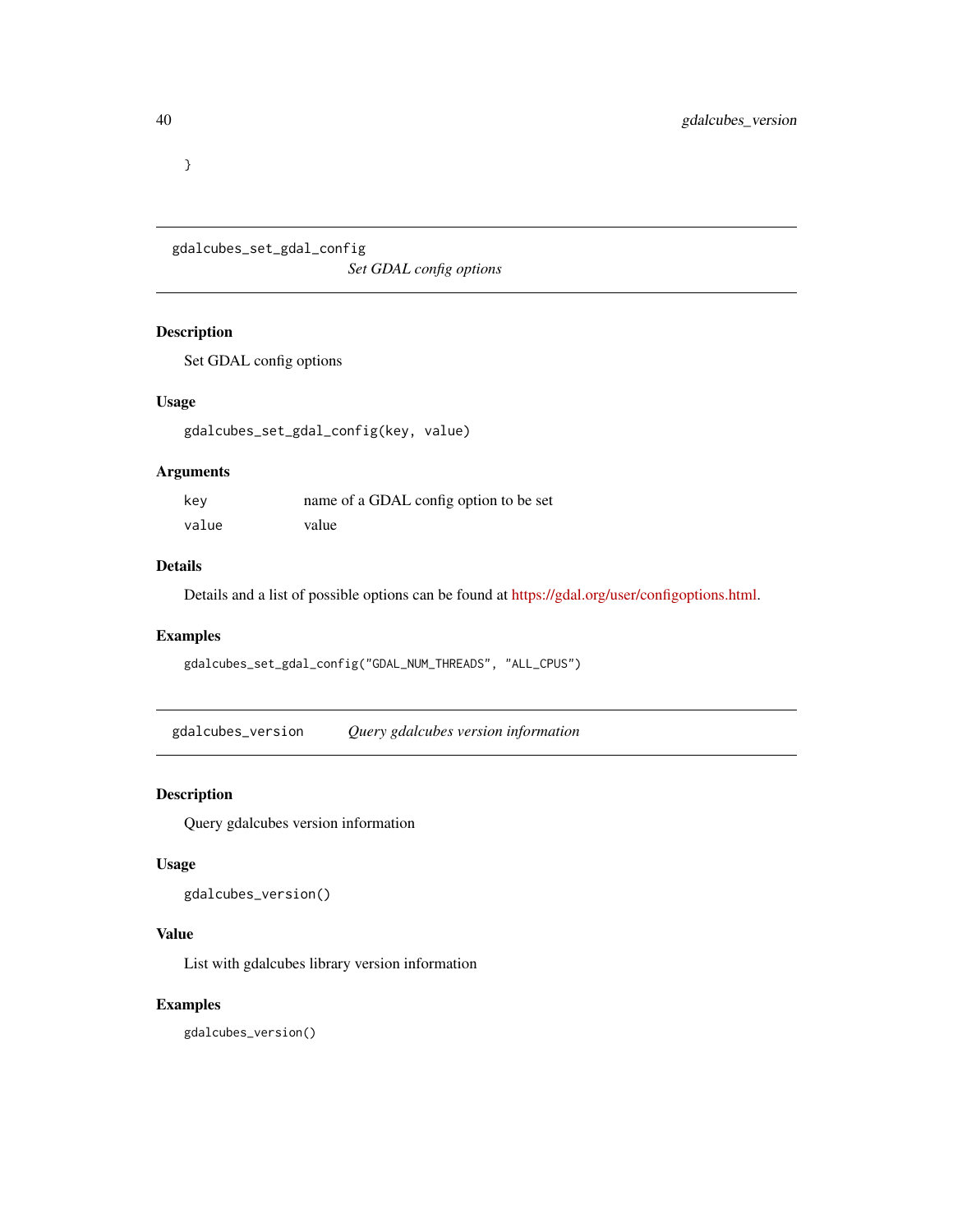image\_collection *Load an existing image collection from a file*

#### Description

This function will load an image collection from an SQLite file. Image collection files index and reference existing imagery. To create a collection from files on disk, use [create\\_image\\_collection](#page-19-0).

#### Usage

image\_collection(path)

### Arguments

path path to an existing image collection file

#### Value

an image collection proxy object, which can be used to create a data cube using [raster\\_cube](#page-55-0)

#### Examples

```
# create image collection from example Landsat data only
# if not already done in other examples
if (!file.exists(file.path(tempdir(), "L8.db"))) {
  L8_files <- list.files(system.file("L8NY18", package = "gdalcubes"),
                         ".TIF", recursive = TRUE, full.names = TRUE)
  create_image_collection(L8_files, "L8_L1TP", file.path(tempdir(), "L8.db"))
}
L8.col = image_collection(file.path(tempdir(), "L8.db"))
L8.col
```
<span id="page-40-0"></span>image\_mask *Create a mask for images in a raster data cube*

# Description

Create an image mask based on a band and provided values to filter pixels of images read by [raster\\_cube](#page-55-0)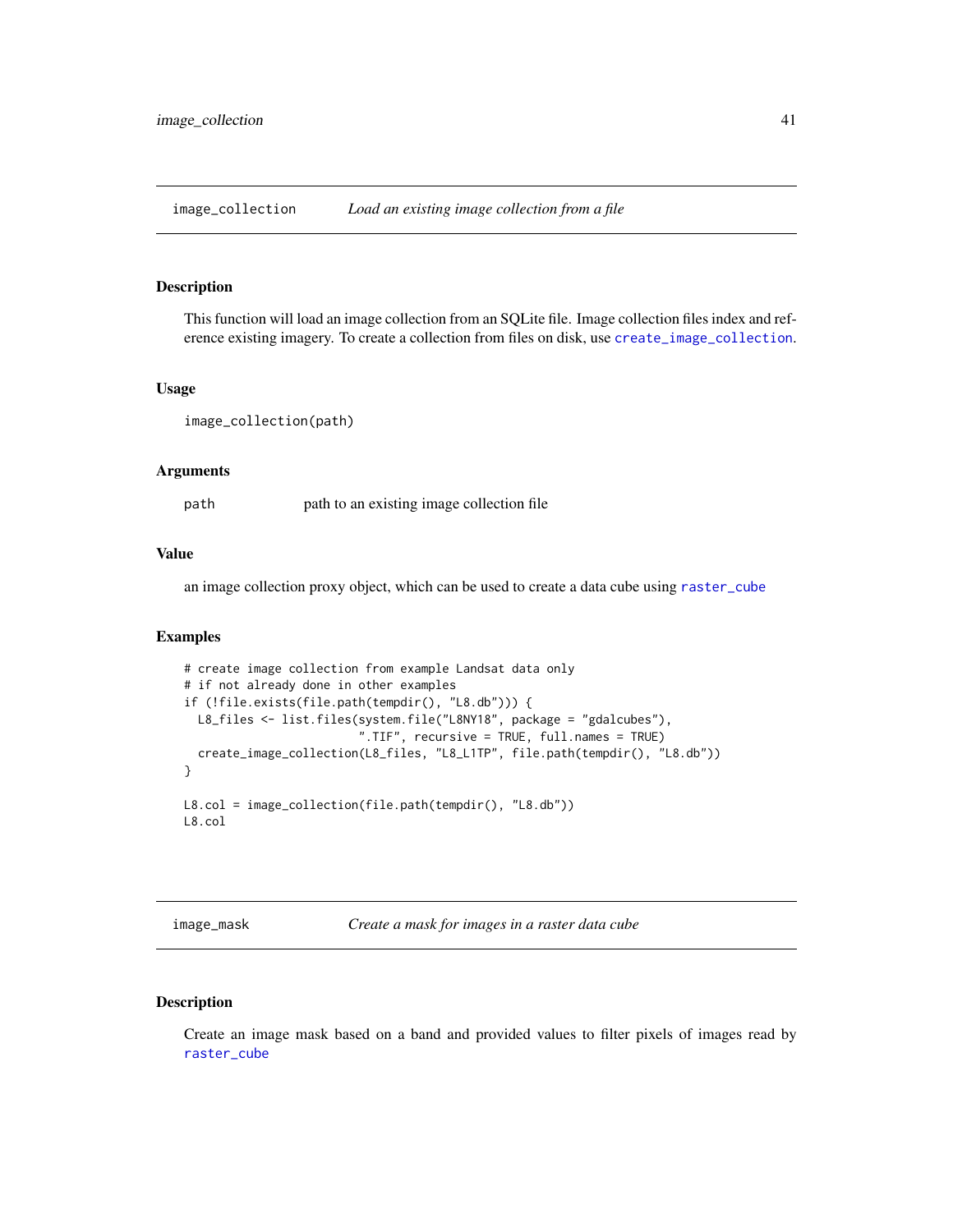# Usage

```
image_mask(
 band,
 min = NULL,
 max = NULL,values = NULL,
 bits = NULL,invert = FALSE
\lambda
```
# Arguments

| band   | name of the mask band                                                                                                                    |
|--------|------------------------------------------------------------------------------------------------------------------------------------------|
| min    | minimum value, values between min and max will be masked                                                                                 |
| max    | maximum value, values between min and max will be masked                                                                                 |
| values | numeric vector; specific values that will be masked.                                                                                     |
| bits   | for bitmasks, extract the given bits (integer vector) with a bitwise AND before<br>filtering the mask values, bit indexes are zero-based |
| invert | logical; invert mask                                                                                                                     |

# Details

Values of the selected mask band can be based on a range (by passing min and max) or on a set of values (by passing values). By default pixels with mask values contained in the range or in the values are masked out, i.e. set to NA. Setting invert = TRUE will invert the masking behavior. Passing values will override min and max.

# Note

Notice that masks are applied per image while reading images as a raster cube. They can be useful to eliminate e.g. cloudy pixels before applying the temporal aggregation to merge multiple values for the same data cube pixel.

```
image_mask("SCL", values = c(3,8,9)) # Sentinel 2 L2A: mask cloud and cloud shadows
image_mask("BQA", bits=4, values=16) # Landsat 8: mask clouds
image_mask("B10", min = 8000, max=65000)
```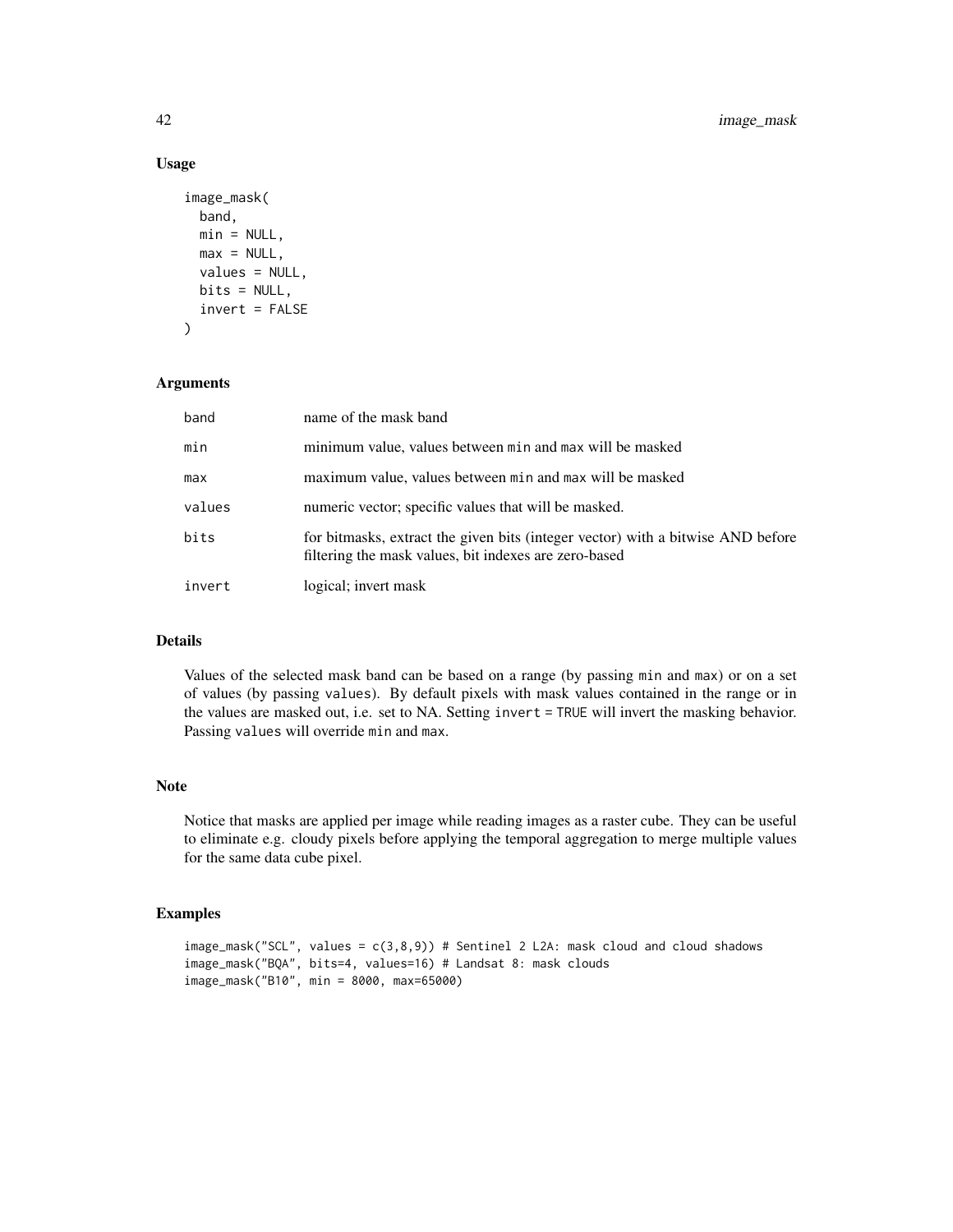### Description

Create a proxy data cube, which joins the bands of two identically shaped data cubes. The resulting cube will have bands from both input cubes.

### Usage

join\_bands(cube\_list, cube\_names = NULL)

### Arguments

| cube list  | a list with two or more source data cubes                                                               |
|------------|---------------------------------------------------------------------------------------------------------|
| cube names | list or character vector with optional name prefixes for bands in the output data<br>cube (see Details) |

# Details

The number of provided cube\_names must match the number of provided input cubes. If no cube\_names are provided, bands of the output cube will adopt original names from the input cubes (without any prefix). If any two of the input bands have identical names, prefixes default prefixes ("X1", "X2", ...) will be used.

### Value

proxy data cube object

### Note

This function returns a proxy object, i.e., it will not start any computations besides deriving the shape of the result.

```
# create image collection from example Landsat data only
# if not already done in other examples
if (!file.exists(file.path(tempdir(), "L8.db"))) {
  L8_files <- list.files(system.file("L8NY18", package = "gdalcubes"),
                         ".TIF", recursive = TRUE, full.names = TRUE)
  create_image_collection(L8_files, "L8_L1TP", file.path(tempdir(), "L8.db"))
}
L8.col = image_collection(file.path(tempdir(), "L8.db"))
v = cube_view(extent=list(left=388941.2, right=766552.4,
                          bottom=4345299, top=4744931, t0="2018-01", t1="2018-05"),
                          srs="EPSG:32618", nx = 497, ny=526, dt="P1M")
```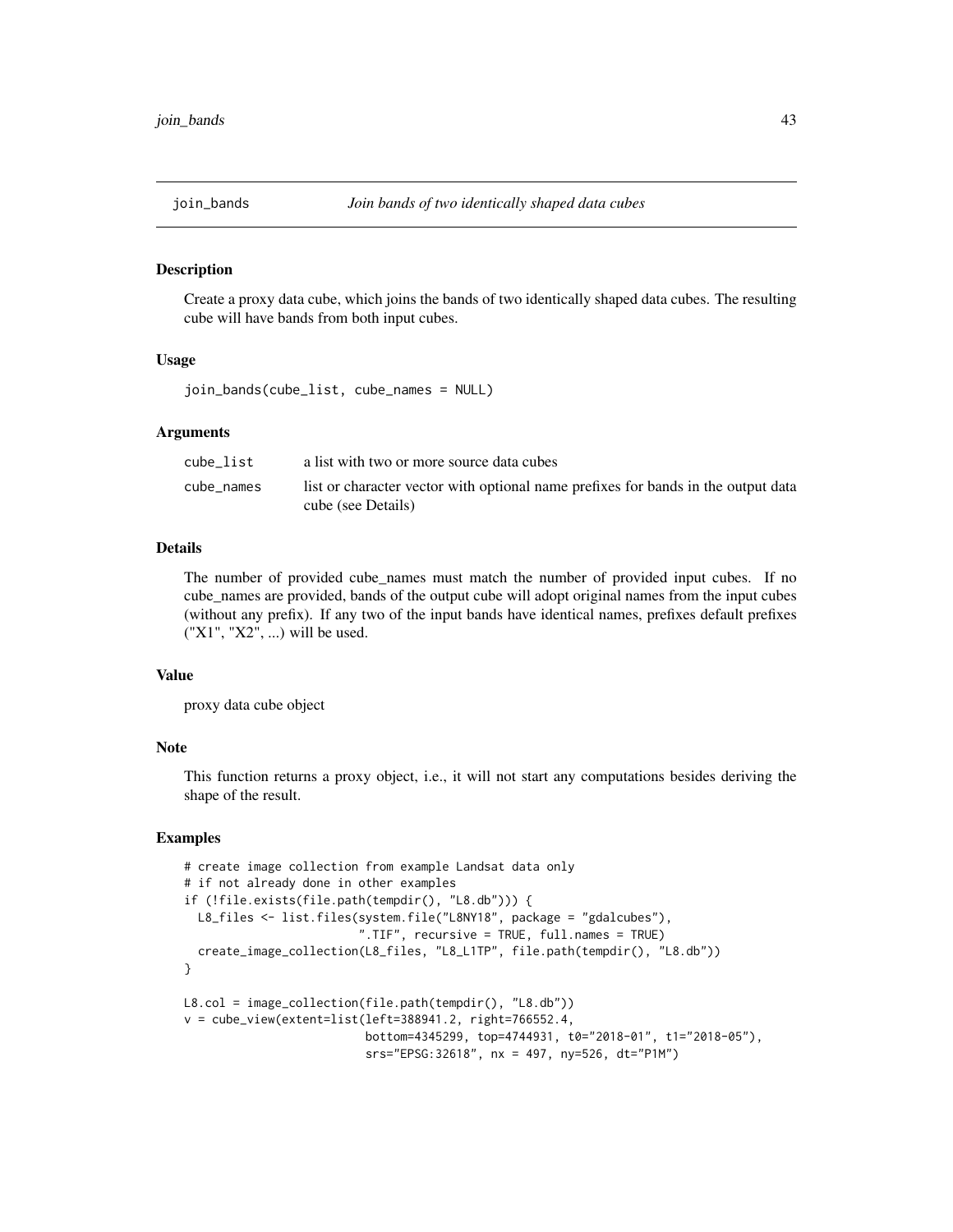```
L8.\text{cube} = \text{raster\_cube}(L8.\text{col}, \text{v})L8.cube.b04 = select_bands(raster_cube(L8.col, v), c("B04"))
L8.cube.b05 = select_bands(raster_cube(L8.col, v), c("B05"))
join_bands(list(L8.cube.b04,L8.cube.b05))
```

```
plot(join_bands(list(L8.cube.b04,L8.cube.b05)))
```
<span id="page-43-0"></span>json\_cube *Read a data cube from a json description file*

### **Description**

Read a data cube from a json description file

# Usage

json\_cube(json, path = NULL)

# Arguments

| json | length-one character vector with a valid json data cube description |
|------|---------------------------------------------------------------------|
| path | source data cube proxy object                                       |

# Details

Data cubes can be stored as JSON description files. These files do not store any data but the recipe how a data cube is consructed, i.e., the chain (or graph) of processes involved.

Since data cube objects (as returned from [raster\\_cube](#page-55-0)) cannot be saved with normal R methods, the combination of [as\\_json](#page-15-0) and [json\\_cube](#page-43-0) provides a cheap way to save data cube objects across several R sessions, as in the examples.

#### Value

data cube proxy object

```
{
# create image collection from example Landsat data only
# if not already done in other examples
if (!file.exists(file.path(tempdir(), "L8.db"))) {
  L8_files <- list.files(system.file("L8NY18", package = "gdalcubes"),
                         ".TIF", recursive = TRUE, full.names = TRUE)
  create_image_collection(L8_files, "L8_L1TP", file.path(tempdir(), "L8.db"))
}
L8.col = image_collection(file.path(tempdir(), "L8.db"))
v = cube_view(extent=list(left=388941.2, right=766552.4,
```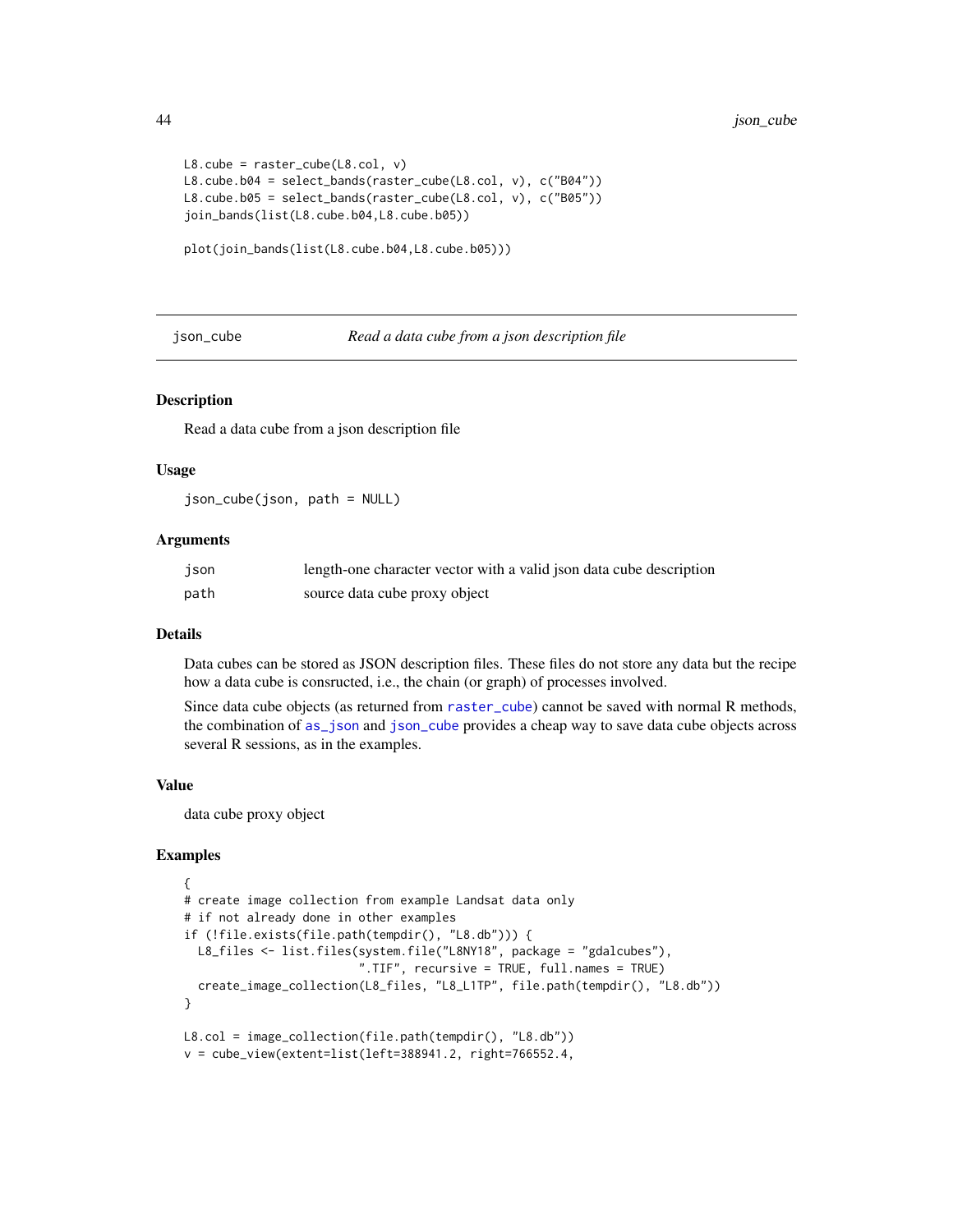#### memsize and the set of the set of the set of the set of the set of the set of the set of the set of the set of the set of the set of the set of the set of the set of the set of the set of the set of the set of the set of t

```
bottom=4345299, top=4744931, t0="2018-01", t1="2018-12"),
              srs="EPSG:32618", nx = 497, ny=526, dt="P1M")
cube = raster_cube(L8.col, v)
# save
fname = tempfile()
writeLines(as_json(cube), fname)
# load
json_cube(path = fname)
}
```
### memsize *Query data cube properties*

#### Description

Query data cube properties

#### Usage

memsize(obj, unit = "MiB")

### Arguments

| ob i | a data cube proxy object (class cube)                                       |
|------|-----------------------------------------------------------------------------|
| unit | Unit of data size, can be "B", "KB", "KiB", "MB", "MiB", "GB", "GiB", "TB", |
|      | "TiB". "PB". "PiB"                                                          |

# Value

Total data size of data cube values expressed in the given unit

```
# create image collection from example Landsat data only
# if not already done in other examples
if (!file.exists(file.path(tempdir(), "L8.db"))) {
  L8_files <- list.files(system.file("L8NY18", package = "gdalcubes"),
                         ".TIF", recursive = TRUE, full.names = TRUE)
  create_image_collection(L8_files, "L8_L1TP", file.path(tempdir(), "L8.db"))
}
L8.col = image_collection(file.path(tempdir(), "L8.db"))
v = cube_view(extent=list(left=388941.2, right=766552.4,
             bottom=4345299, top=4744931, t0="2018-04", t1="2018-06"),
              srs="EPSG:32618", nx = 497, ny=526, dt="P1M")
memsize(raster_cube(L8.col, v))
```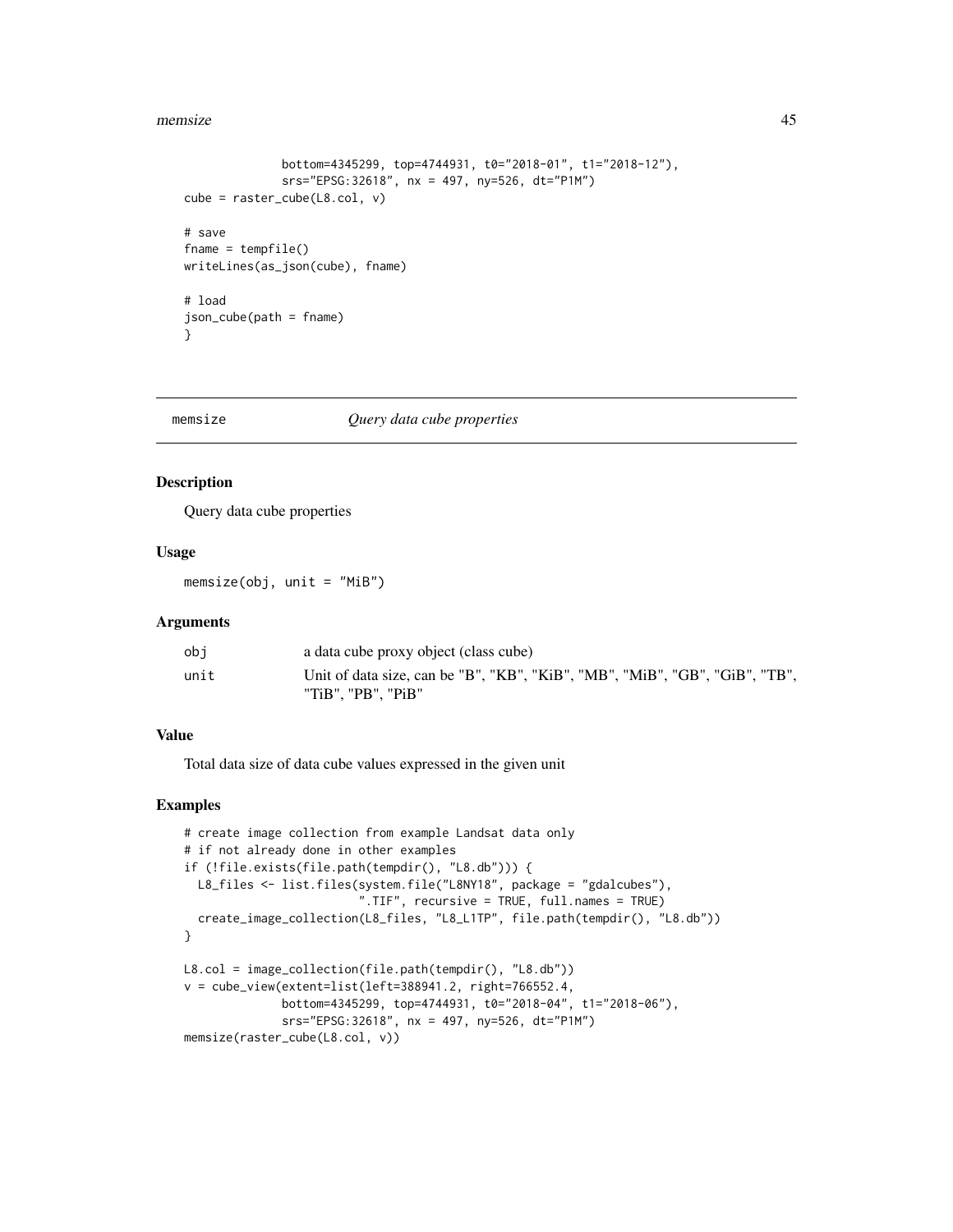### Description

Query data cube properties

# Usage

## S3 method for class 'cube' names(x)

#### Arguments

x a data cube proxy object (class cube)

# Value

Band names as character vector

# Examples

```
# create image collection from example Landsat data only
# if not already done in other examples
if (!file.exists(file.path(tempdir(), "L8.db"))) {
  L8_files <- list.files(system.file("L8NY18", package = "gdalcubes"),
                         ".TIF", recursive = TRUE, full.names = TRUE)
  create_image_collection(L8_files, "L8_L1TP", file.path(tempdir(), "L8.db"))
}
L8.col = image_collection(file.path(tempdir(), "L8.db"))
v = cube_view(extent=list(left=388941.2, right=766552.4,
              bottom=4345299, top=4744931, t0="2018-04", t1="2018-06"),
              srs="EPSG:32618", nx = 497, ny=526, dt="P1M")
names(raster_cube(L8.col, v))
```
nbands *Query data cube properties*

# Description

Query data cube properties

#### Usage

nbands(obj)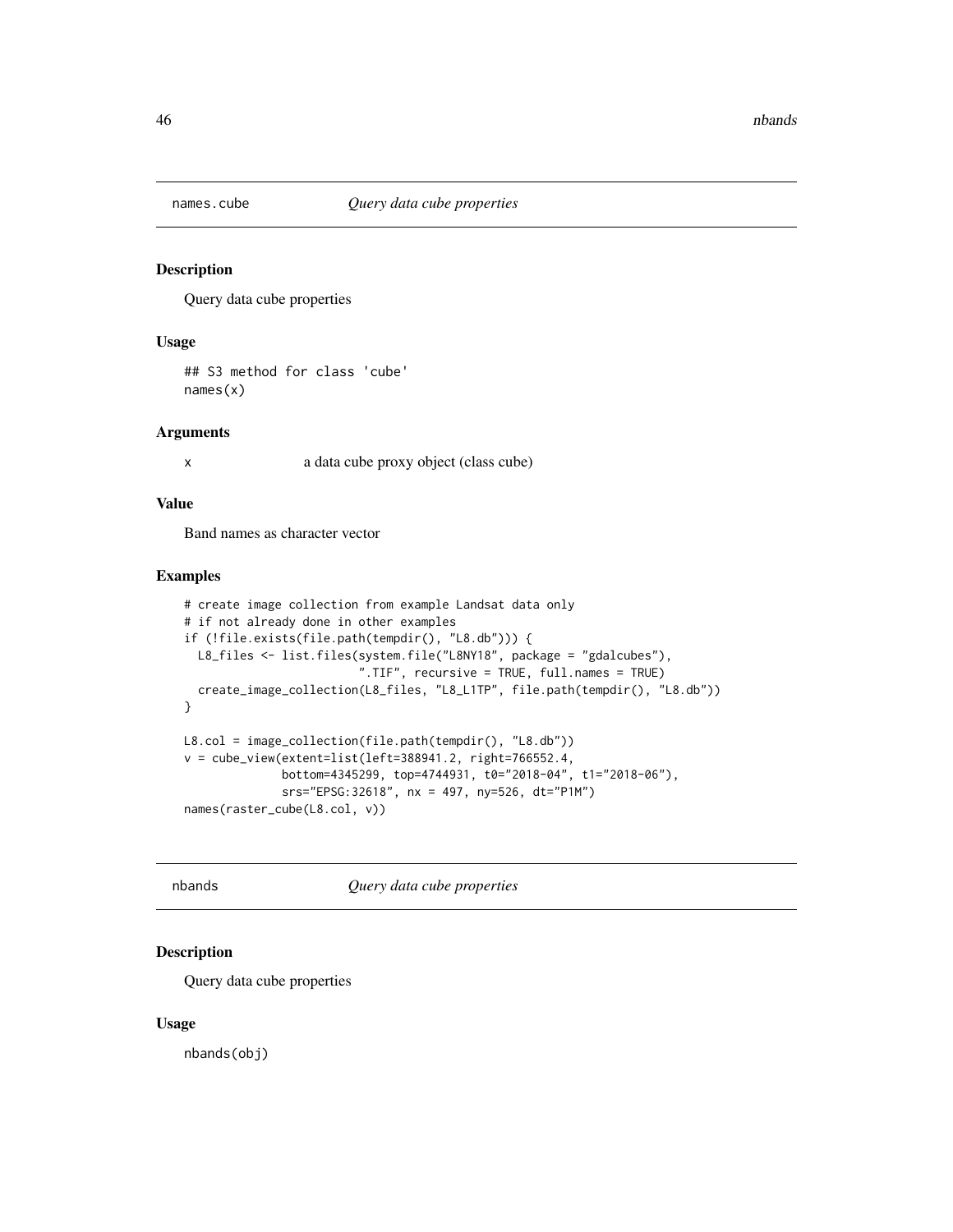# ncdf\_cube 47

#### Arguments

obj a data cube proxy object (class cube)

# Value

Number of bands

# Examples

```
# create image collection from example Landsat data only
# if not already done in other examples
if (!file.exists(file.path(tempdir(), "L8.db"))) {
  L8_files <- list.files(system.file("L8NY18", package = "gdalcubes"),
                         ".TIF", recursive = TRUE, full.names = TRUE)
  create_image_collection(L8_files, "L8_L1TP", file.path(tempdir(), "L8.db"))
}
L8.col = image_collection(file.path(tempdir(), "L8.db"))
v = cube_view(extent=list(left=388941.2, right=766552.4,
              bottom=4345299, top=4744931, t0="2018-04", t1="2018-06"),
              srs="EPSG:32618", nx = 497, ny=526, dt="P1M")
nbands(raster_cube(L8.col, v))
```
ncdf\_cube *Read a data cube from an existing netCDF file*

# Description

Create a proxy data cube from a netCDF file that has been created using [write\\_ncdf](#page-79-0). This function does not read cubes from arbitrary netCDF files and can be used e.g., to load intermediate results and/or plotting existing netCDF cubes on disk without doing the data cube creation from image collections.

### Usage

```
ncdf_cube(path, chunking = NULL, auto\_unpack = TRUE)
```
#### Arguments

| path        | path to an existing netCDF file                                                                        |
|-------------|--------------------------------------------------------------------------------------------------------|
| chunking    | custom chunk sizes to read form the netCDF file; defaults to using chunk sizes<br>from the netCDF file |
| auto_unpack | logical; automatically apply offset and scale when reading data values                                 |

### Value

a proxy data cube object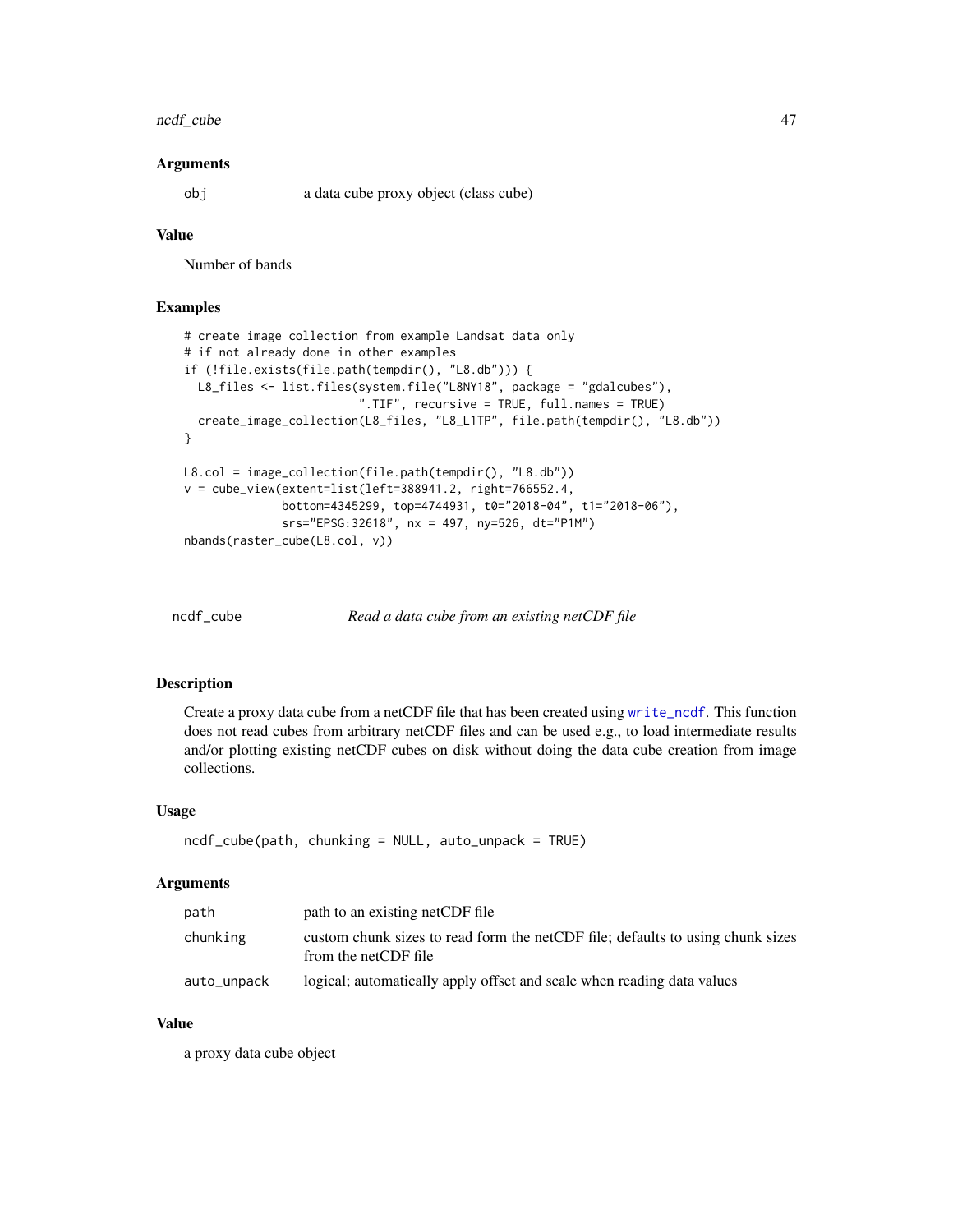# Note

This function returns a proxy object, i.e., it will not start any computations besides deriving the shape of the result.

### Examples

```
# create image collection from example Landsat data only
# if not already done in other examples
if (!file.exists(file.path(tempdir(), "L8.db"))) {
 L8_files <- list.files(system.file("L8NY18", package = "gdalcubes"),
                         ".TIF", recursive = TRUE, full.names = TRUE)
  create_image_collection(L8_files, "L8_L1TP", file.path(tempdir(), "L8.db"))
}
L8.col = image_collection(file.path(tempdir(), "L8.db"))
v = cube_view(extent=list(left=388941.2, right=766552.4,
              bottom=4345299, top=4744931, t0="2018-04", t1="2018-06"),
              srs="EPSG:32618", nx = 497, ny=526, dt="P1M")
```

```
ncfile = write_ncdf(select_bands(raster_cube(L8.col, v), c("B02", "B03", "B04")))
ncdf_cube(ncfile)
```
# nt *Query data cube properties*

# Description

Query data cube properties

#### Usage

nt(obj)

### Arguments

obj a data cube proxy object (class cube)

# Value

Number of pixels in the time dimension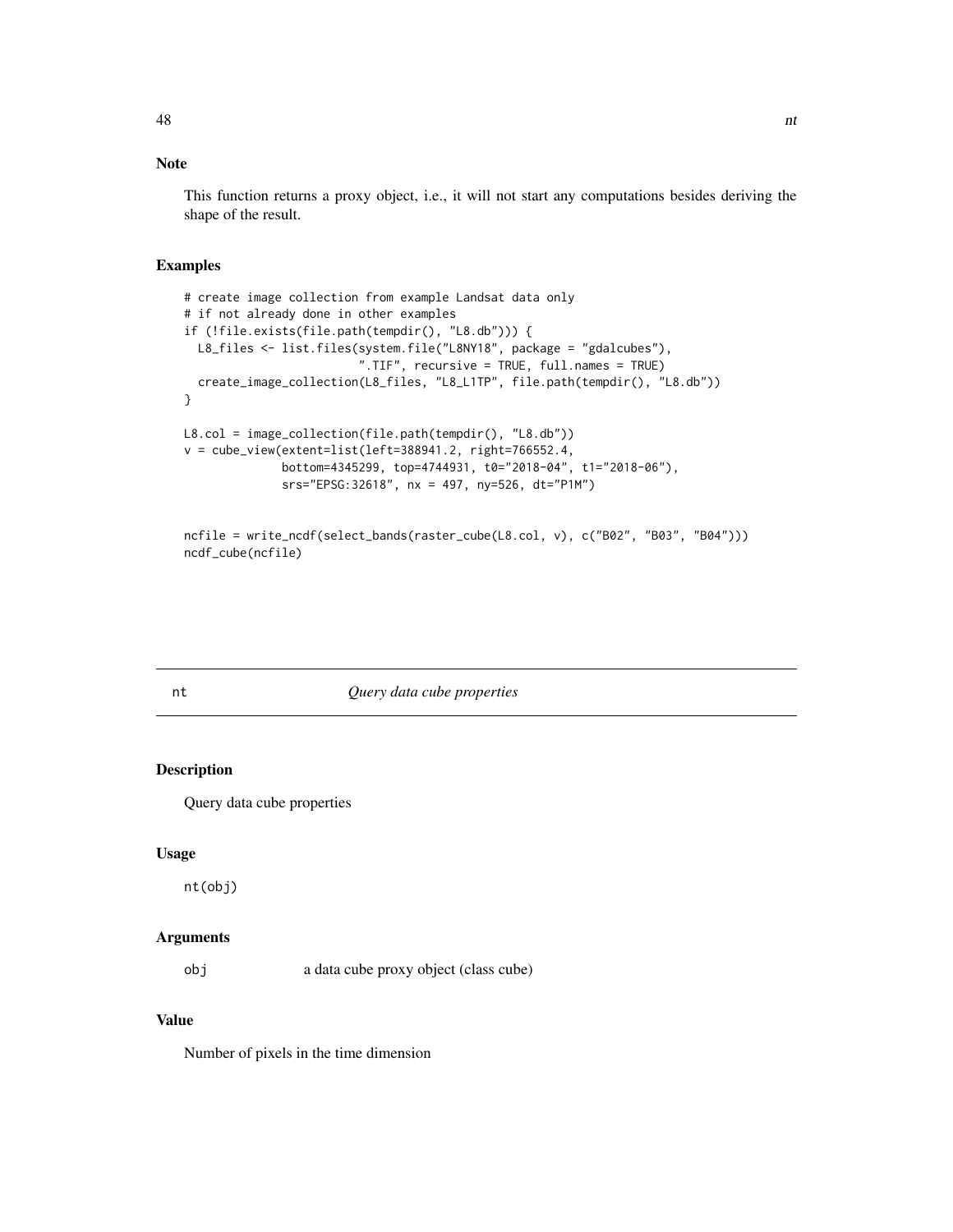#### Examples

```
# create image collection from example Landsat data only
# if not already done in other examples
if (!file.exists(file.path(tempdir(), "L8.db"))) {
  L8_files <- list.files(system.file("L8NY18", package = "gdalcubes"),
                         ".TIF", recursive = TRUE, full.names = TRUE)
  create_image_collection(L8_files, "L8_L1TP", file.path(tempdir(), "L8.db"))
}
L8.col = image_collection(file.path(tempdir(), "L8.db"))
v = cube_view(extent=list(left=388941.2, right=766552.4,
              bottom=4345299, top=4744931, t0="2018-04", t1="2018-06"),
              srs="EPSG:32618", nx = 497, ny=526, dt="P1M")
nt(raster_cube(L8.col, v))
```
### nx *Query data cube properties*

### Description

Query data cube properties

### Usage

nx(obj)

# Arguments

obj a data cube proxy object (class cube)

# Value

Number of pixels in the x dimension

# Examples

```
# create image collection from example Landsat data only
# if not already done in other examples
if (!file.exists(file.path(tempdir(), "L8.db"))) {
  L8_files <- list.files(system.file("L8NY18", package = "gdalcubes"),
                         ".TIF", recursive = TRUE, full.names = TRUE)
  create_image_collection(L8_files, "L8_L1TP", file.path(tempdir(), "L8.db"))
}
L8.col = image_collection(file.path(tempdir(), "L8.db"))
v = cube_view(extent=list(left=388941.2, right=766552.4,
              bottom=4345299, top=4744931, t0="2018-04", t1="2018-06"),
              srs="EPSG:32618", nx = 497, ny=526, dt="P1M")
nx(raster_cube(L8.col, v))
```
 $n x$  and  $n x$  and  $n x$  and  $n x$  and  $n x$  and  $n x$  and  $n x$  and  $n x$  and  $n x$  and  $n x$  and  $n x$  and  $n x$  and  $n x$  and  $n x$  and  $n x$  and  $n x$  and  $n x$  and  $n x$  and  $n x$  and  $n x$  and  $n x$  and  $n x$  and  $n x$  and  $n x$  and  $n x$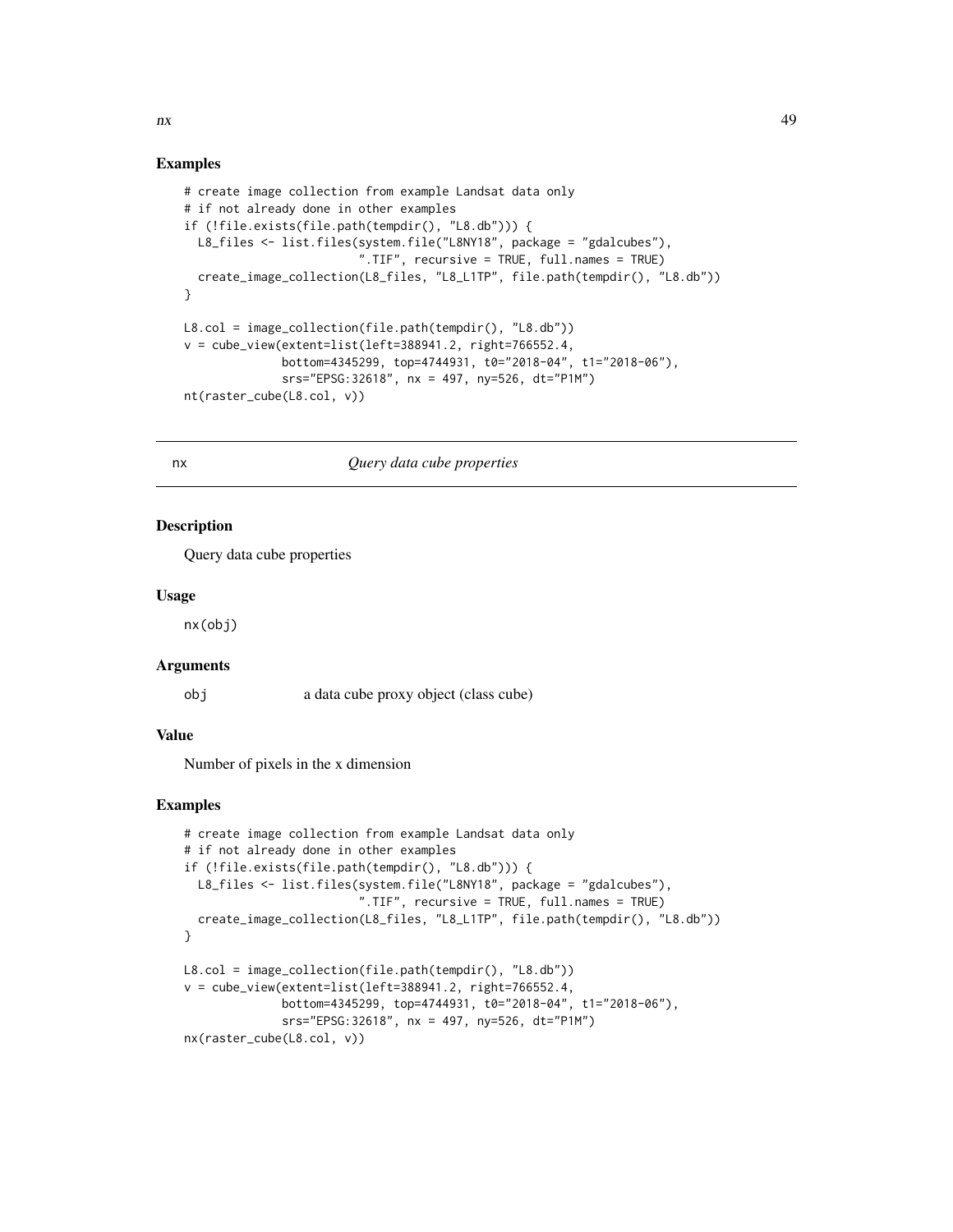### Description

Query data cube properties

# Usage

ny(obj)

### Arguments

obj a data cube proxy object (class cube)

### Value

Number of pixels in the y dimension

### Examples

```
# create image collection from example Landsat data only
# if not already done in other examples
if (!file.exists(file.path(tempdir(), "L8.db"))) {
  L8_files <- list.files(system.file("L8NY18", package = "gdalcubes"),
                         ".TIF", recursive = TRUE, full.names = TRUE)
  create_image_collection(L8_files, "L8_L1TP", file.path(tempdir(), "L8.db"))
}
L8.col = image_collection(file.path(tempdir(), "L8.db"))
v = cube\_view(extent=list(left=388941.2, right=766552.4,bottom=4345299, top=4744931, t0="2018-04", t1="2018-06"),
              srs="EPSG:32618", nx = 497, ny=526, dt="P1M")
ny(raster_cube(L8.col, v))
```
pack\_minmax *Helper function to define packed data exports by min / max values*

# Description

This function can be used to define packed exports in [write\\_ncdf](#page-79-0) and [write\\_tif](#page-81-0). It will generate scale and offset values with maximum precision (unless simplify=TRUE).

### Usage

```
pack_minmax(type = "int16", min, max, simplify = FALSE)
```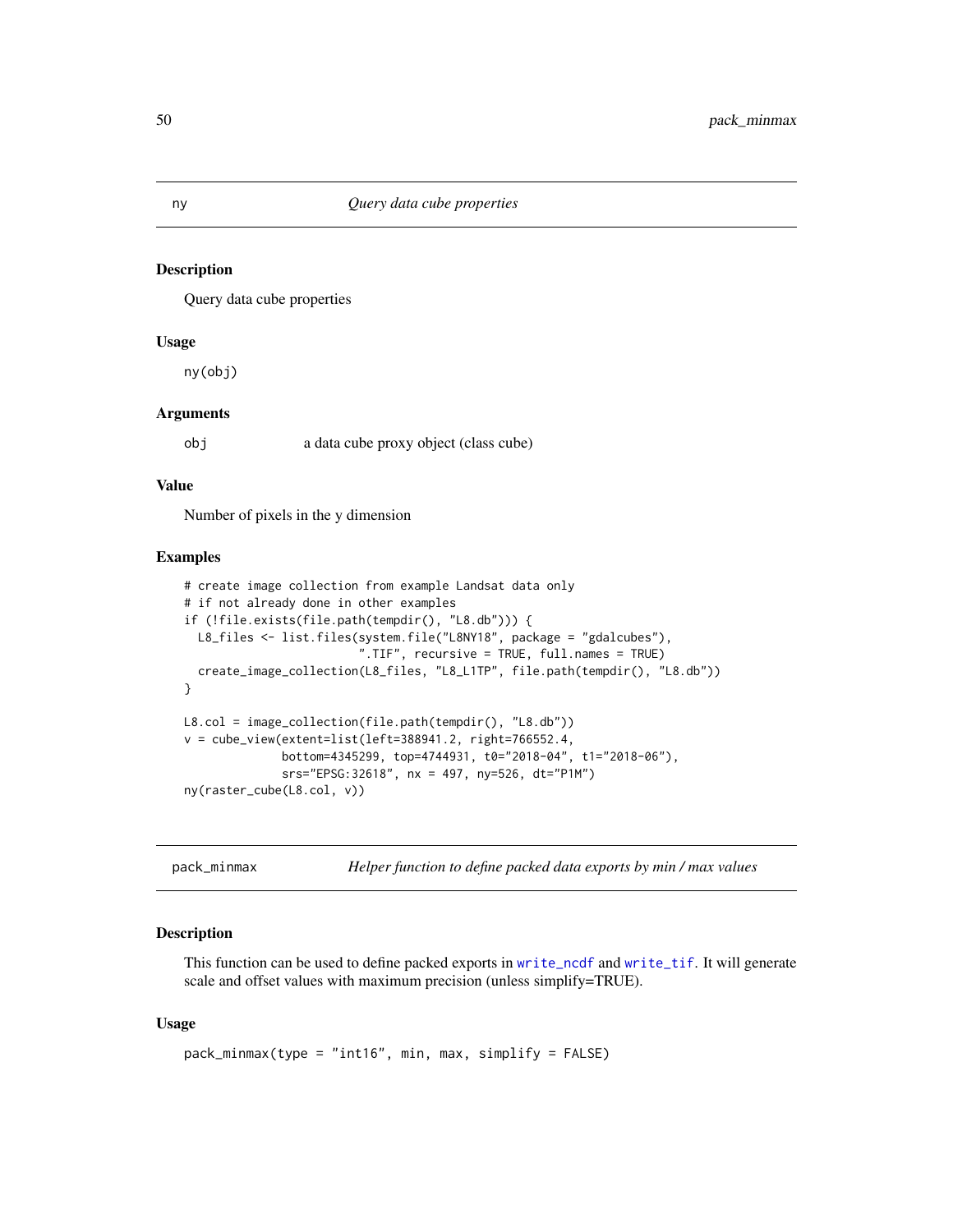#### plot.cube 51

# Arguments

| type     | target data type of packed values (one of "uint8", "uint16", "uint32", "int16", or<br>" $int32$ ")              |
|----------|-----------------------------------------------------------------------------------------------------------------|
| min      | numeric; minimum value(s) of original values, will be packed to the 2nd lowest<br>value of the target data type |
| max      | numeric; maximum value(s) in original scale, will be packed to the highest value<br>of the target data type     |
| simplify | logical; round resulting scale and offset to power of 10 values                                                 |

### Details

Nodata values will be mapped to the lowest value of the target data type.

Arguments min and max must have length 1 or length equal to the number of bands of the data cube to be exported. In the former case, the same values are used for all bands of the exported target cube, whereas the latter case allows to use different ranges for different bands.

### Note

Using simplify=TRUE will round scale values to the next smaller power of 10.

# Examples

```
ndvi_packing = pack_minmax(type="int16", min=-1, max=1)
ndvi_packing
```
plot.cube *Plot a gdalcubes data cube*

### Description

Plot a gdalcubes data cube

# Usage

```
## S3 method for class 'cube'
plot(
  x,
 y,
  ...,
 nbreaks = 11,
 breaks = NULL,
  col = grey(1:(nbreaks - 1)/nbreaks),key.pos = NULL,
  bands = NULL,
  t = NULL,
```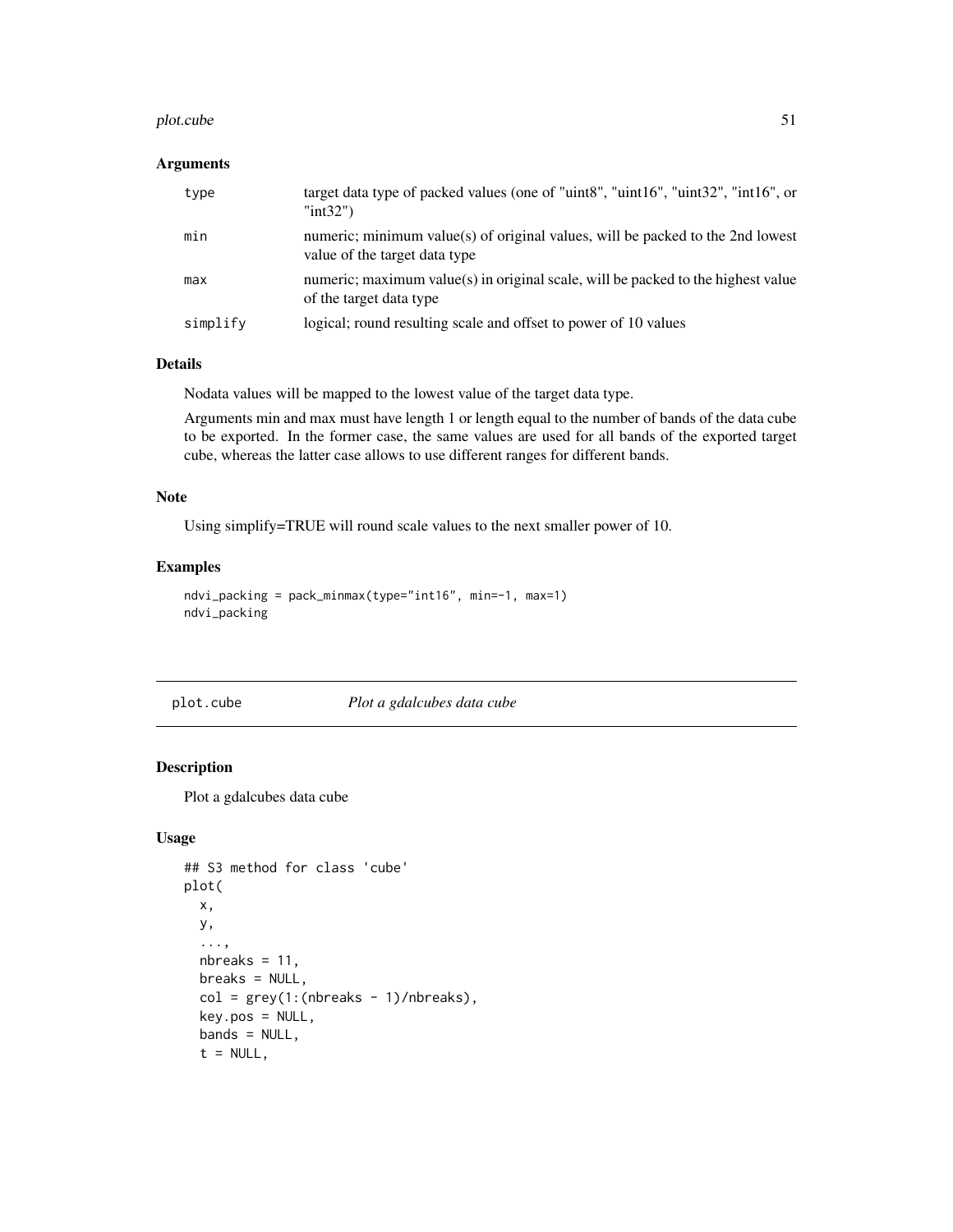```
rgb = NULL,zlim = NULL,
 periods.in.title = TRUE,join.timeseries = FALSE,
 axes = TRUE,ncol = NULL,
 nrow = NULL,na.color = "#AAAAAA"
\mathcal{L}
```
# Arguments

| x                | a data cube proxy object (class cube)                                                                                                                                                  |  |
|------------------|----------------------------------------------------------------------------------------------------------------------------------------------------------------------------------------|--|
| У                | __not used__                                                                                                                                                                           |  |
| .                | further arguments passed to image.default                                                                                                                                              |  |
| nbreaks          | number of breaks, should be one more than the number of colors given                                                                                                                   |  |
| breaks           | actual breaks used to assign colors to values; if missing, the function subsamples<br>values and uses equally sized intervals between min and max or zlim[0] and<br>zlim[1] if defined |  |
| col              | color definition, can be a character vector with nbreaks - 1 elements or a function<br>such as heat, colors                                                                            |  |
| key.pos          | position for the legend, 1 (bottom), 2 (left), 3 (top), or 4 (right). If NULL (the<br>default), do not plot a legend.                                                                  |  |
| bands            | integer vector with band numbers to plot (this must be band numbers, not band<br>names)                                                                                                |  |
| t                | integer vector with time indexes to plot (this must be time indexes, not date /<br>time)                                                                                               |  |
| rgb              | bands used to assign RGB color channels, vector of length 3 (this must be band<br>numbers, not band names)                                                                             |  |
| zlim             | vector of length 2, defining the minimum and maximum values to either derive<br>breaks, or define black and white values in RGB plots                                                  |  |
| periods.in.title |                                                                                                                                                                                        |  |
|                  | logical value, if TRUE, the title of plots includes the date time period length as<br>ISO 8601 string                                                                                  |  |
| join.timeseries  |                                                                                                                                                                                        |  |
|                  | logical, for pure time-series plots, shall time series of multiple bands be plotted<br>in a single plot (with different colors)?                                                       |  |
| axes             | logical, if TRUE, plots include axes                                                                                                                                                   |  |
| ncol             | number of columns for arranging plots with layout (), see Details                                                                                                                      |  |
| nrow             | number of rows for arranging plots with layout (), see Details                                                                                                                         |  |
| na.color         | color used to plot NA pixels                                                                                                                                                           |  |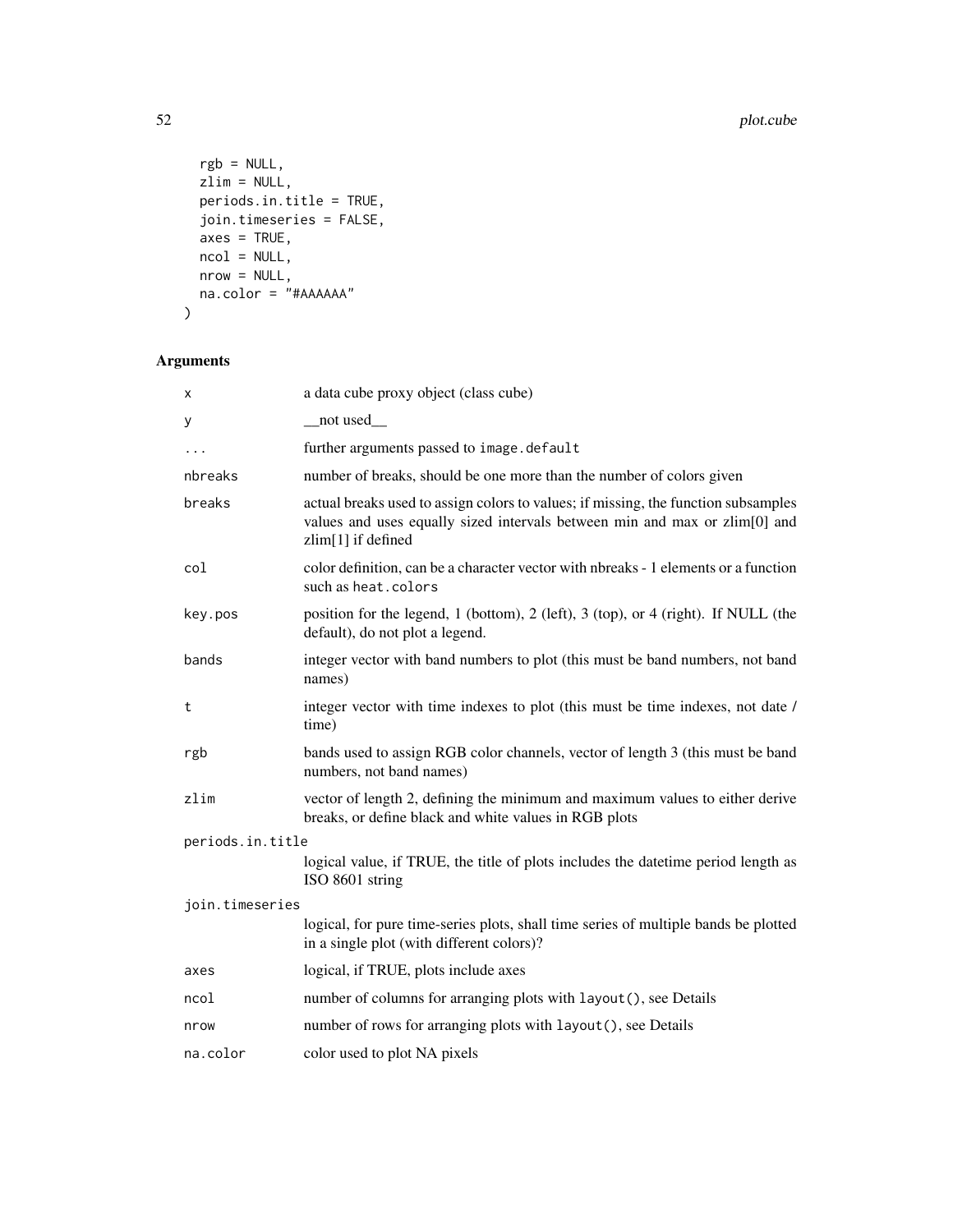#### print.cube 53

#### Details

The style of the plot depends on provided parameters and on the shape of the cube, i.e., whether it is a pure time series and whether it contains multiple bands or not. Multi-band, multi-temporal images will be arranged with layout() such that bands are represented by the x axis and time is represented by the y axis. Time series plots can be combined to a single plot by setting join.timeseries = TRUE. For other cases, a default arrangement of the plots is derived, trying to reach a square overall plot. The layout can be controlled with ncol and nrow, which define the number of rows and columns in the plot layout. Typically, only one of ncol and nrow is provided. For multi-band, multi-temporal plots, the actual number of rows or columns can be less if the input cube has less bands or time slices.

#### **Note**

If caching is enabled for the package (see [gdalcubes\\_options](#page-35-0)), repeated calls of plot for the same data cube will not reevaluate the cube. Instead, the temporary result file will be reused, if possible.

Some parts of the function have been copied from the stars package (c) Edzer Pebesma

#### Examples

```
# create image collection from example Landsat data only
# if not already done in other examples
if (!file.exists(file.path(tempdir(), "L8.db"))) {
  L8_files <- list.files(system.file("L8NY18", package = "gdalcubes"),
                         ".TIF", recursive = TRUE, full.names = TRUE)
  create_image_collection(L8_files, "L8_L1TP", file.path(tempdir(), "L8.db"))
}
L8.col = image_collection(file.path(tempdir(), "L8.db"))
v = cube_view(extent=list(left=388941.2, right=766552.4,
              bottom=4345299, top=4744931, t0="2018-04", t1="2018-06"),
              srs="EPSG:32618", nx = 497, ny=526, dt="P1M")
plot(select_bands(raster_cube(L8.col, v), c("B02", "B03", "B04")), rgb=3:1)
L8.cube = select_bands(raster_cube(L8.col, v), c("B04", "B05"))
L8.ndvi = apply_pixel(L8.cube, "(B05-B04)/(B05+B04)", "NDVI")
plot(reduce_time(L8.ndvi, "median(NDVI)"), key.pos=1, zlim=c(0,1))
```
print.cube *Print data cube information*

### **Description**

Prints information about the dimensions and bands of a data cube.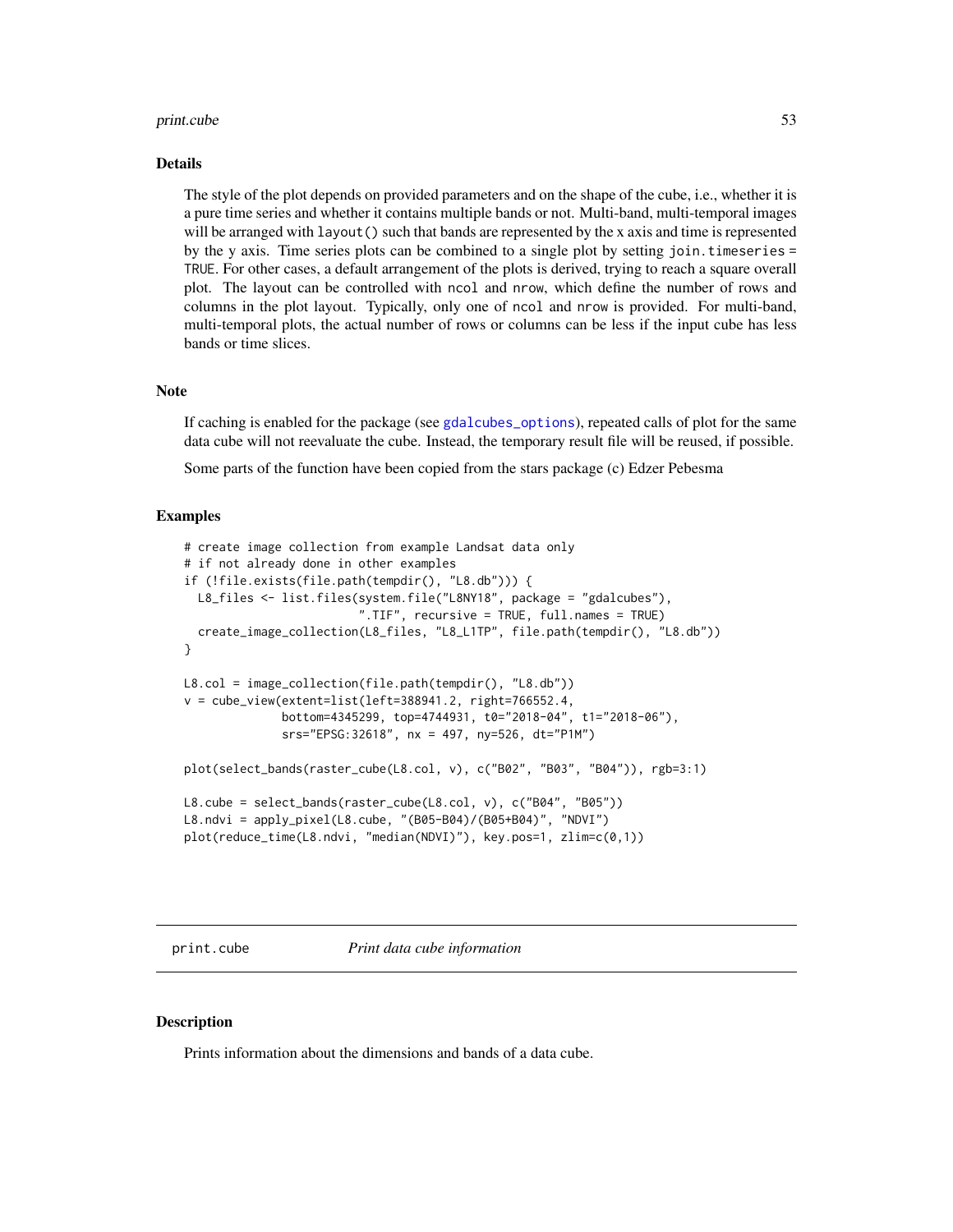### Usage

```
## S3 method for class 'cube'
print(x, \ldots)
```
### Arguments

|          | Object of class "cube"                                 |
|----------|--------------------------------------------------------|
| $\cdots$ | Further arguments passed to the generic print function |

# Examples

```
# create image collection from example Landsat data only
# if not already done in other examples
if (!file.exists(file.path(tempdir(), "L8.db"))) {
  L8_files <- list.files(system.file("L8NY18", package = "gdalcubes"),
                         ".TIF", recursive = TRUE, full.names = TRUE)
  create_image_collection(L8_files, "L8_L1TP", file.path(tempdir(), "L8.db"))
}
L8.col = image_collection(file.path(tempdir(), "L8.db"))
v = cube\_view(extent=list(left=388941.2, right=766552.4,bottom=4345299, top=4744931, t0="2018-01", t1="2018-12"),
              srs="EPSG:32618", nx = 497, ny=526, dt="P1M")
print(raster_cube(L8.col, v))
```
print.cube\_view *Print data cube view information*

### Description

Prints information about a data cube view, including its dimensions, spatial reference, aggregation method, and resampling method.

### Usage

## S3 method for class 'cube\_view'  $print(x, \ldots)$ 

# Arguments

|          | Object of class "cube view"                            |
|----------|--------------------------------------------------------|
| $\cdots$ | Further arguments passed to the generic print function |

```
v = cube\_view(extent=list(left=388941.2, right=766552.4,bottom=4345299, top=4744931, t0="2018-01", t1="2018-12"),
             srs="EPSG:32618", nx = 497, ny=526, dt="P1M")
print(v)
```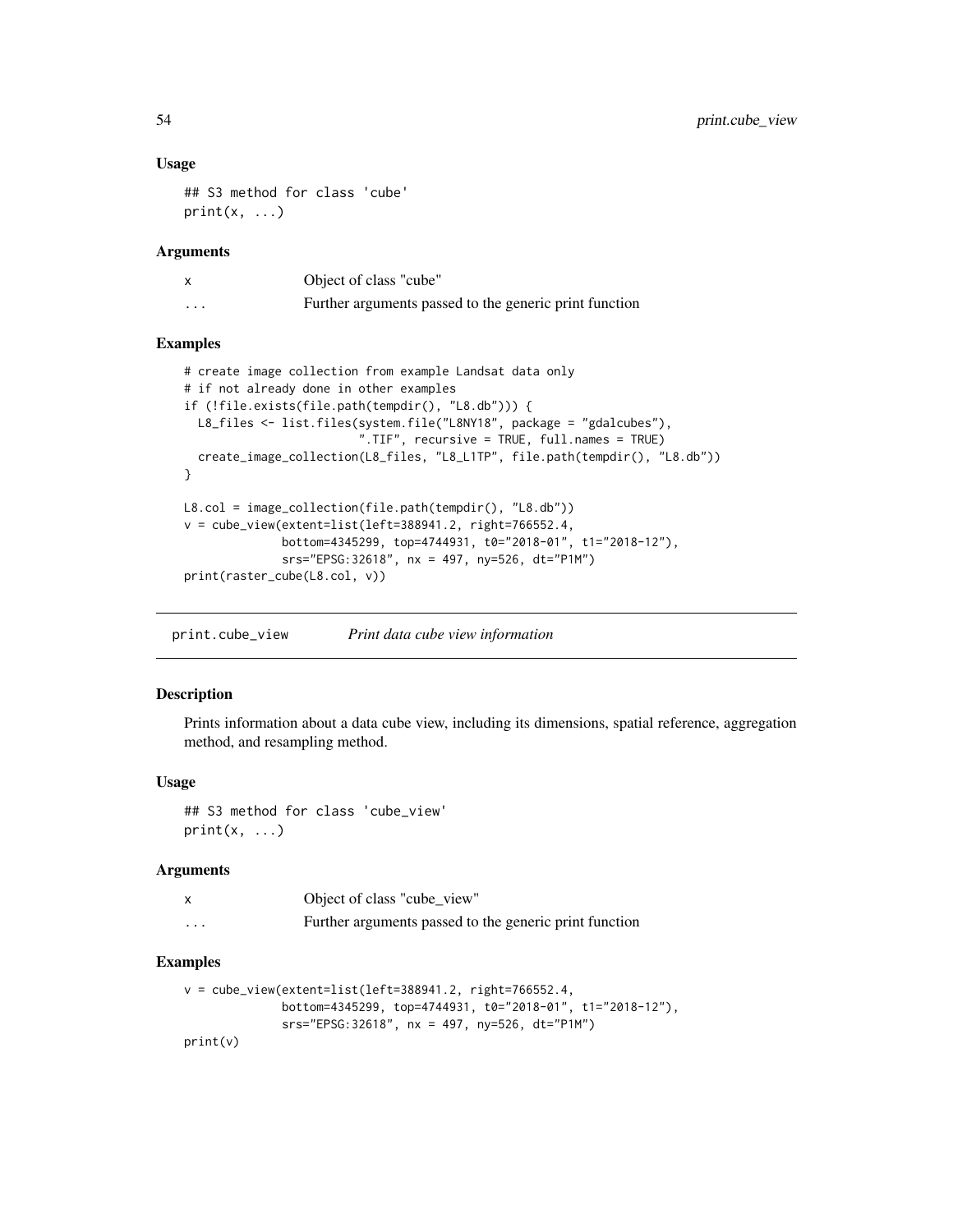print.image\_collection

*Print image collection information*

### Description

Prints information about images in an image collection.

### Usage

## S3 method for class 'image\_collection' print $(x, \ldots, n = 6)$ 

# Arguments

| X        | Object of class "image_collection"                     |
|----------|--------------------------------------------------------|
| $\cdots$ | Further arguments passed to the generic print function |
| n        | Number of images for which details are printed         |

# Examples

```
# create image collection from example Landsat data only
# if not already done in other examples
if (!file.exists(file.path(tempdir(), "L8.db"))) {
  L8_files <- list.files(system.file("L8NY18", package = "gdalcubes"),
                         ".TIF", recursive = TRUE, full.names = TRUE)
  create_image_collection(L8_files, "L8_L1TP", file.path(tempdir(), "L8.db"))
}
L8.col = image_collection(file.path(tempdir(), "L8.db"))
print(L8.col)
```
proj4 *Query data cube properties*

# Description

Query data cube properties

### Usage

proj4(obj)

#### Arguments

obj a data cube proxy object (class cube)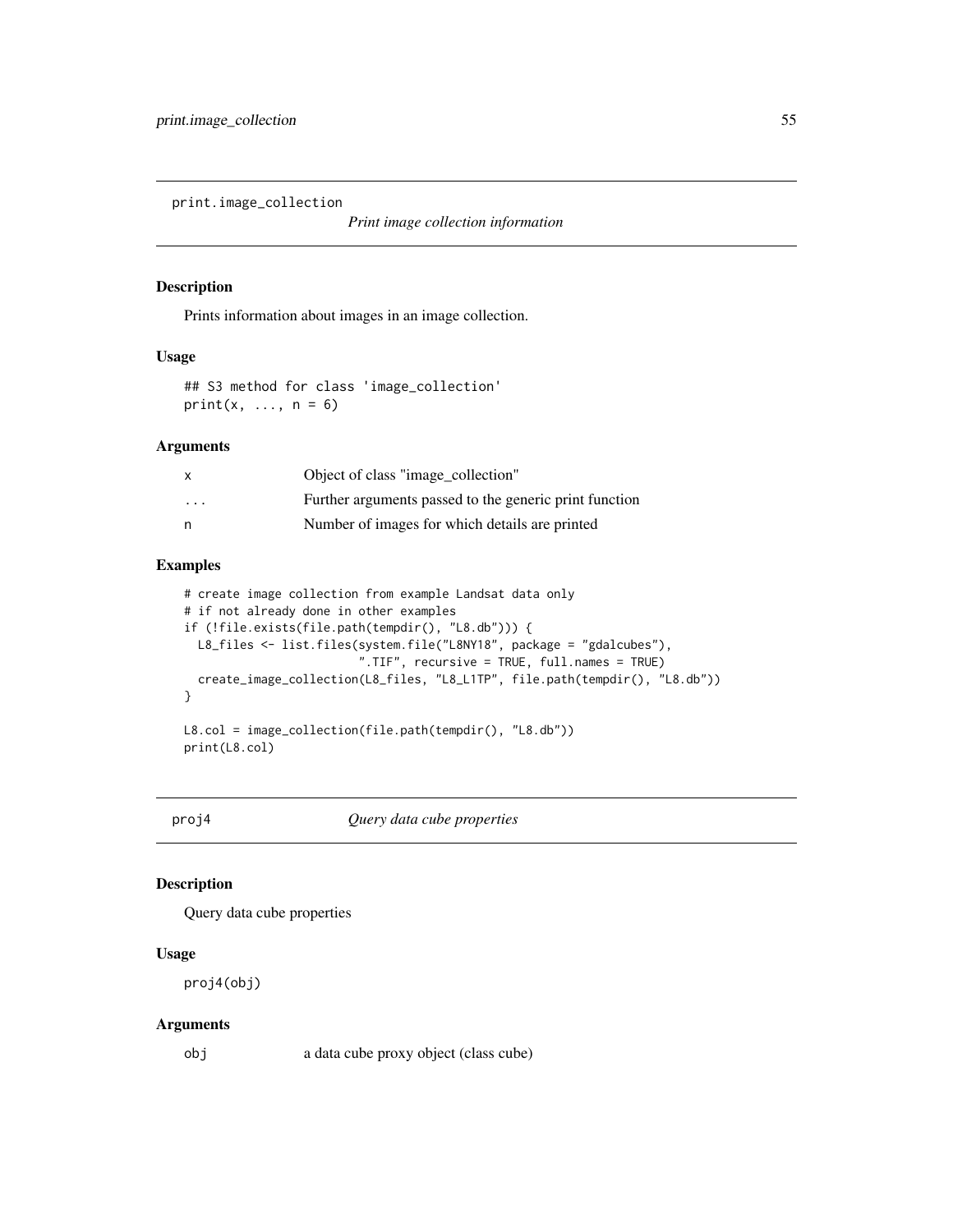# Value

The spatial reference system expressed as proj4 string

# Examples

```
# create image collection from example Landsat data only
# if not already done in other examples
if (!file.exists(file.path(tempdir(), "L8.db"))) {
  L8_files <- list.files(system.file("L8NY18", package = "gdalcubes"),
                         ".TIF", recursive = TRUE, full.names = TRUE)
  create_image_collection(L8_files, "L8_L1TP", file.path(tempdir(), "L8.db"))
}
L8.col = image_collection(file.path(tempdir(), "L8.db"))
v = cube\_view(extent=list(left=388941.2, right=766552.4,bottom=4345299, top=4744931, t0="2018-04", t1="2018-06"),
              srs="EPSG:32618", nx = 497, ny=526, dt="P1M")
proj4(raster_cube(L8.col, v))
```
<span id="page-55-0"></span>raster\_cube *Create a data cube from an image collection*

### Description

Create a proxy data cube, which loads data from a given image collection according to a data cube view

### Usage

```
raster_cube(
  image_collection,
 view,
 mask = NULL,chunking = .pkgenv$default_chunksize
\lambda
```
#### Arguments

| image_collection |                                                                                                                                             |
|------------------|---------------------------------------------------------------------------------------------------------------------------------------------|
|                  | Source image collection as from image_collection or create_image_collection                                                                 |
| view             | A data cube view defining the shape (spatiotemporal extent, resolution, and spa-<br>tial reference), if missing, a default overview is used |
| mask             | mask pixels of images based on band values, see image_mask                                                                                  |
| chunking         | length-3 vector or a function returning a vector of length 3, defining the size of<br>data cube chunks in the order time, y, x.             |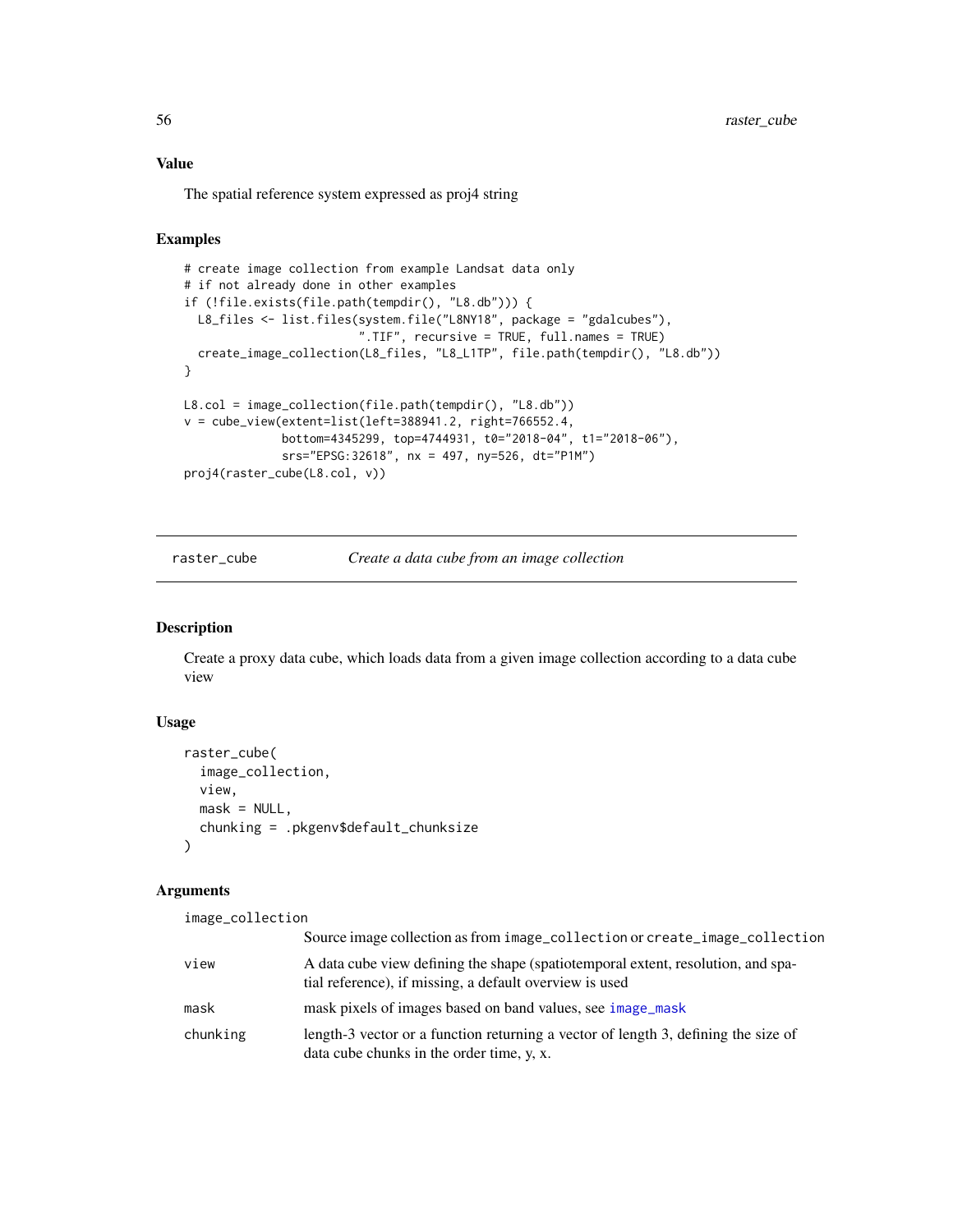### Details

The following steps will be performed when the data cube is requested to read data of a chunk:

1. Find images from the input collection that intersect with the spatiotemporal extent of the chunk 2. For all resulting images, apply gdalwarp to reproject, resize, and resample to an in-memory GDAL dataset 3. Read the resulting data to the chunk buffer and optionally apply a mask on the result 4. Update pixel-wise aggregator (as defined in the data cube view) to combine values of multiple images within the same data cube pixels

If chunking is provided as a function, it must accept exactly three arguments for the total size of the cube in t, y, and x axes (in this order).

# Value

A proxy data cube object

# Note

This function returns a proxy object, i.e., it will not start any computations besides deriving the shape of the result.

### Examples

```
# create image collection from example Landsat data only
# if not already done in other examples
if (!file.exists(file.path(tempdir(), "L8.db"))) {
 L8_files <- list.files(system.file("L8NY18", package = "gdalcubes"),
                         ".TIF", recursive = TRUE, full.names = TRUE)
 create_image_collection(L8_files, "L8_L1TP", file.path(tempdir(), "L8.db"))
}
L8.col = image_collection(file.path(tempdir(), "L8.db"))
v = cube_view(extent=list(left=388941.2, right=766552.4,
             bottom=4345299, top=4744931, t0="2018-01", t1="2018-12"),
              srs="EPSG:32618", nx = 497, ny=526, dt="P1M")
raster_cube(L8.col, v)
 # using a mask on the Landsat quality bit band to filter out clouds
 raster_cube(L8.col, v, mask=image_mask("BQA", bits=4, values=16))
```
read\_chunk\_as\_array *Read chunk data of a data cube from stdin or a file*

### **Description**

This function can be used within function passed to [chunk\\_apply](#page-17-0) in order to read a data cube chunk as a four-dimensional R array. It works only for R processes, which have been started from the gdalcubes  $C_{++}$  library. The resulting array has dimensions band, time, y, x (in this order).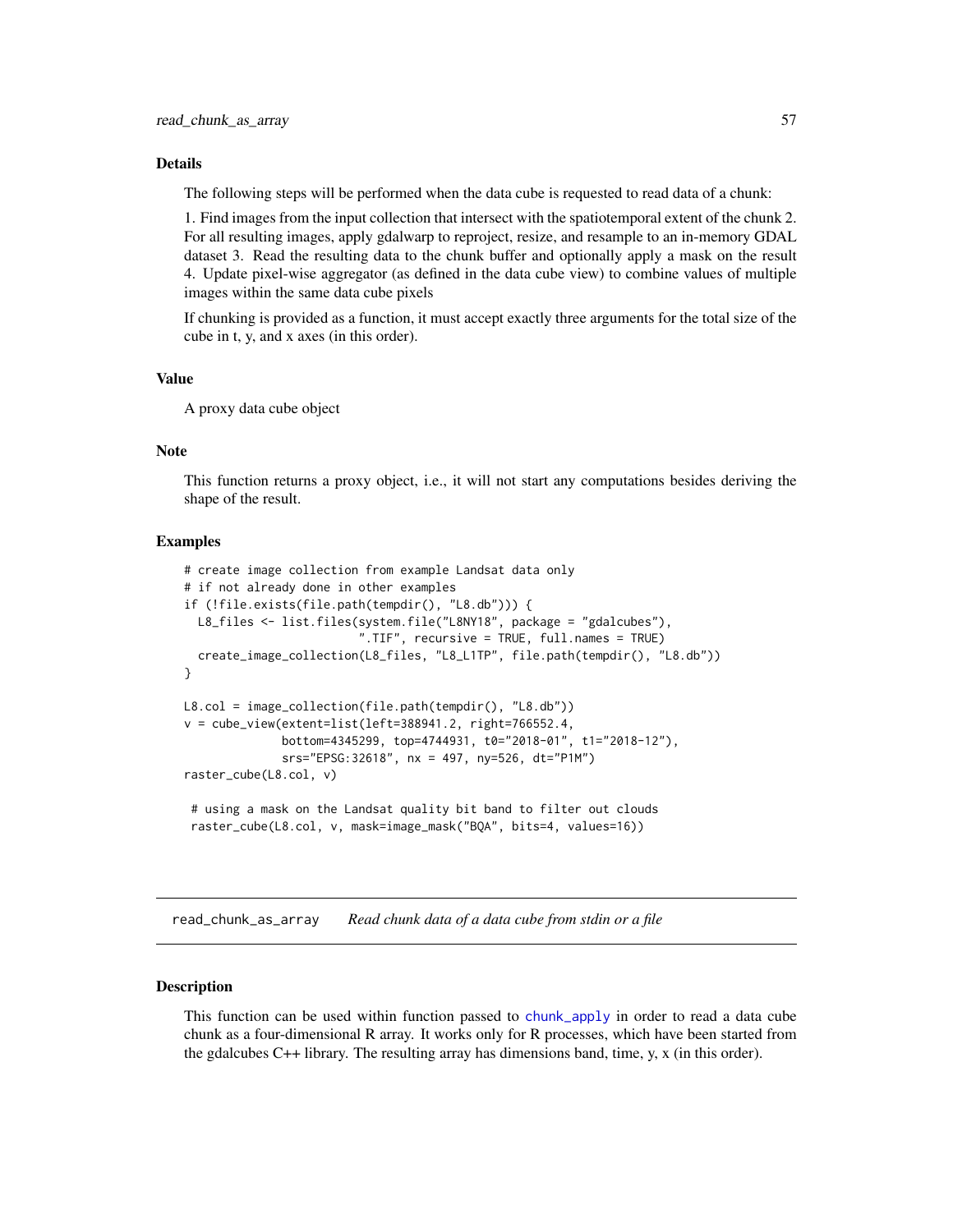### Usage

```
read_chunk_as_array(with.dimnames = TRUE)
```
#### **Arguments**

with.dimnames if TRUE, the resulting array will contain dimnames with coordinates, datetime, and band names

### Value

four-dimensional array

# Note

Call this function ONLY from a function passed to [chunk\\_apply](#page-17-0).

This function only works in R sessions started from gdalcubes streaming.

```
# create image collection from example Landsat data only
# if not already done in other examples
if (!file.exists(file.path(tempdir(), "L8.db"))) {
  L8_files <- list.files(system.file("L8NY18", package = "gdalcubes"),
                         ".TIF", recursive = TRUE, full.names = TRUE)
  create_image_collection(L8_files, "L8_L1TP", file.path(tempdir(), "L8.db"))
}
L8.col = image_collection(file.path(tempdir(), "L8.db"))
v = cube\_view(extent=list(left=388941.2, right=766552.4,bottom=4345299, top=4744931, t0="2018-01", t1="2018-12"),
                          srs="EPSG:32618", nx = 497, ny=526, dt="P1M")
L8.cube = raster_cube(L8.col, v)
L8.cube = select_bands(L8.cube, c("B04", "B05"))
f \leftarrow function() {
  x <- read_chunk_as_array()
  out <- reduce_time(x, function(x) {
    cor(x[1,], x[2,], use="na.or.complete", method = "kendall")
  })
  write_chunk_from_array(out)
}
L8.cor = chunk_apply(L8.cube, f)
plot(L8.cor, zlim=c(0,1), key.pos=1)
```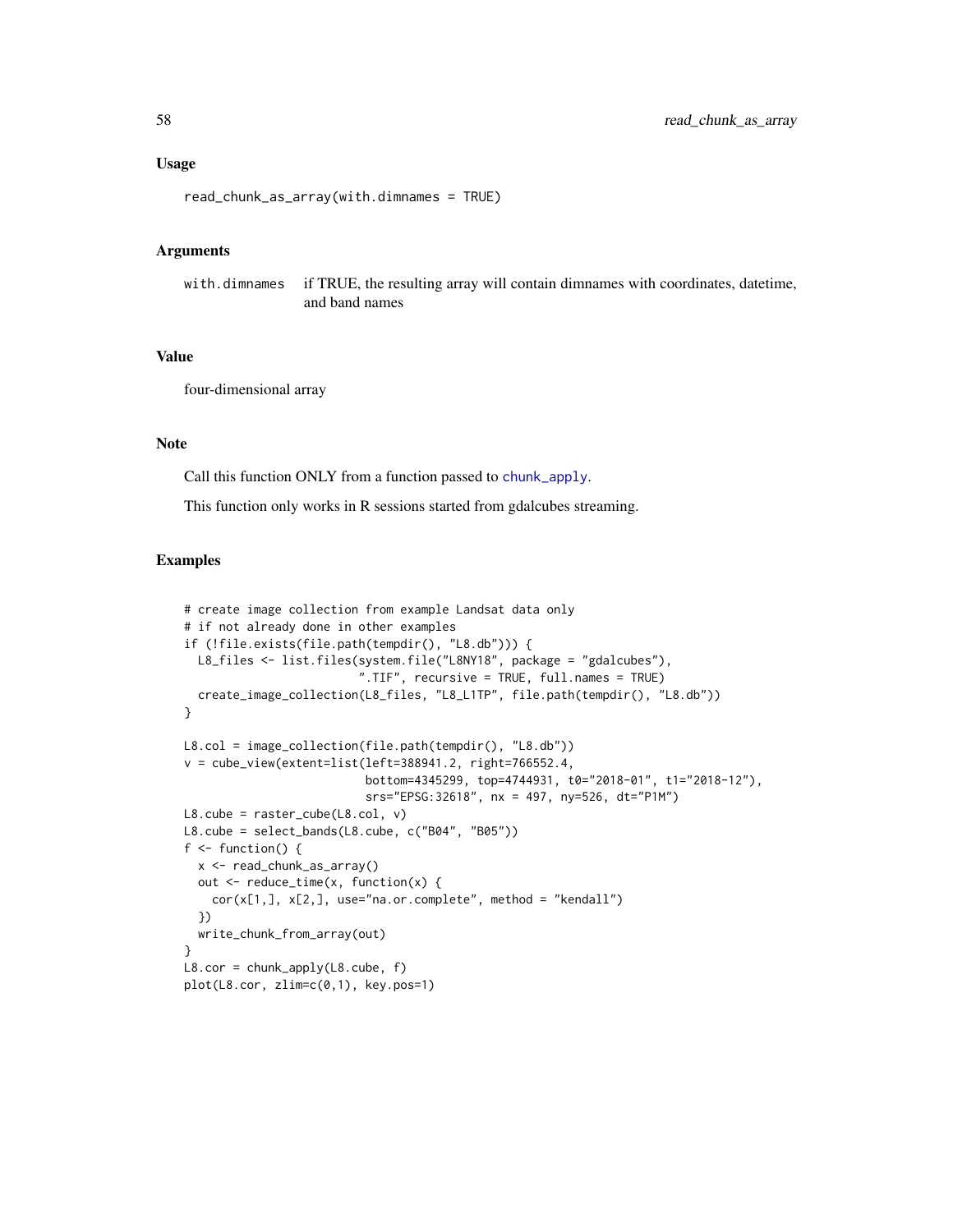#### Description

This generic function applies a reducer function over a data cube, an R array, or other classes if implemented.

### Usage

reduce\_space(x, ...)

#### Arguments

|   | object to be reduced                                 |
|---|------------------------------------------------------|
| . | further arguments passed to specific implementations |

# Value

return value and type depend on the class of x

### See Also

[reduce\\_space.cube](#page-60-0) [reduce\\_space.array](#page-59-0)

### Examples

})

```
# create image collection from example Landsat data only
# if not already done in other examples
if (!file.exists(file.path(tempdir(), "L8.db"))) {
  L8_files <- list.files(system.file("L8NY18", package = "gdalcubes"),
                          ".TIF", recursive = TRUE, full.names = TRUE)
  create_image_collection(L8_files, "L8_L1TP", file.path(tempdir(), "L8.db"))
}
L8.col = image_collection(file.path(tempdir(), "L8.db"))
v = cube_view(extent=list(left=388941.2, right=766552.4,
              bottom=4345299, top=4744931, t0="2018-01", t1="2018-12"),
              srs="EPSG:32618", nx = 497, ny=526, dt="P1M")
reduce_space(raster_cube(L8.col, v) , "median(B02)")
d \leftarrow c(4, 16, 32, 32)x <- array(rnorm(prod(d)), d)
y <- reduce_space(x, function(v) {
  apply(v, 1, mean)
```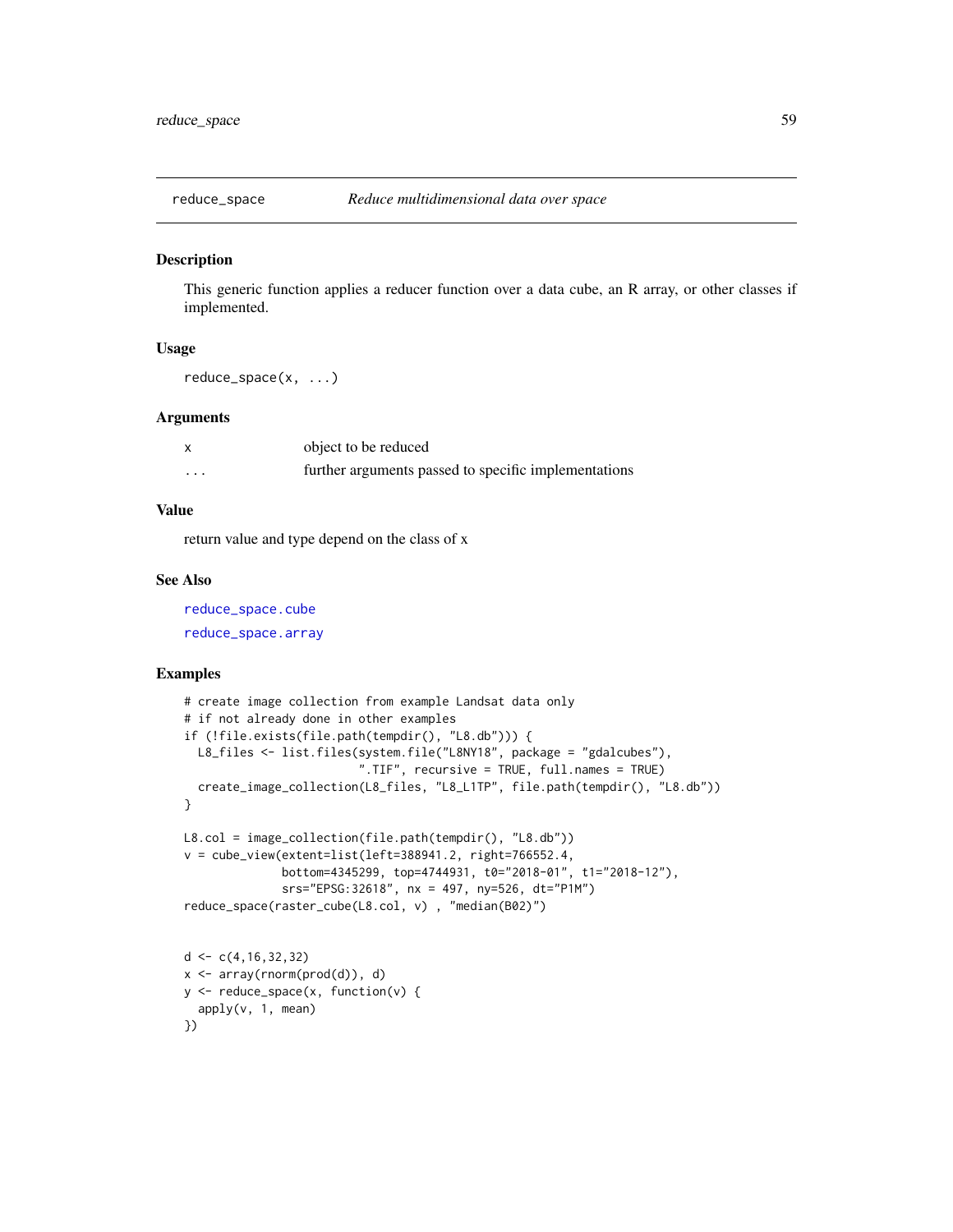<span id="page-59-0"></span>reduce\_space.array *Apply a function over space and bands in a four-dimensional (band, time, y, x) array and reduce spatial dimensions*

# Description

Apply a function over space and bands in a four-dimensional (band, time, y, x) array and reduce spatial dimensions

### Usage

```
## S3 method for class 'array'
reduce_space(x, FUN, ...)
```
### Arguments

| $\mathsf{x}$ | four-dimensional input array with dimensions band, time, y, x (in this order)                                    |
|--------------|------------------------------------------------------------------------------------------------------------------|
| <b>FUN</b>   | function which receives one spatial slice in a three-dimensional array with di-<br>mensions bands, y, x as input |
| $\cdots$     | further arguments passed to FUN                                                                                  |

# Details

FUN is expected to produce a numeric vector (or scalar) where elements are interpreted as new bands in the result.

# Note

This is a helper function that uses the same dimension ordering as gdalcubes streaming. It can be used to simplify the application of R functions e.g. over spatial slices in a data cube.

```
d < -c(4, 16, 32, 32)x <- array(rnorm(prod(d)), d)
# reduce individual bands over spatial slices
y <- reduce_space(x, function(v) {
  apply(v, 1, mean)
})
dim(y)
```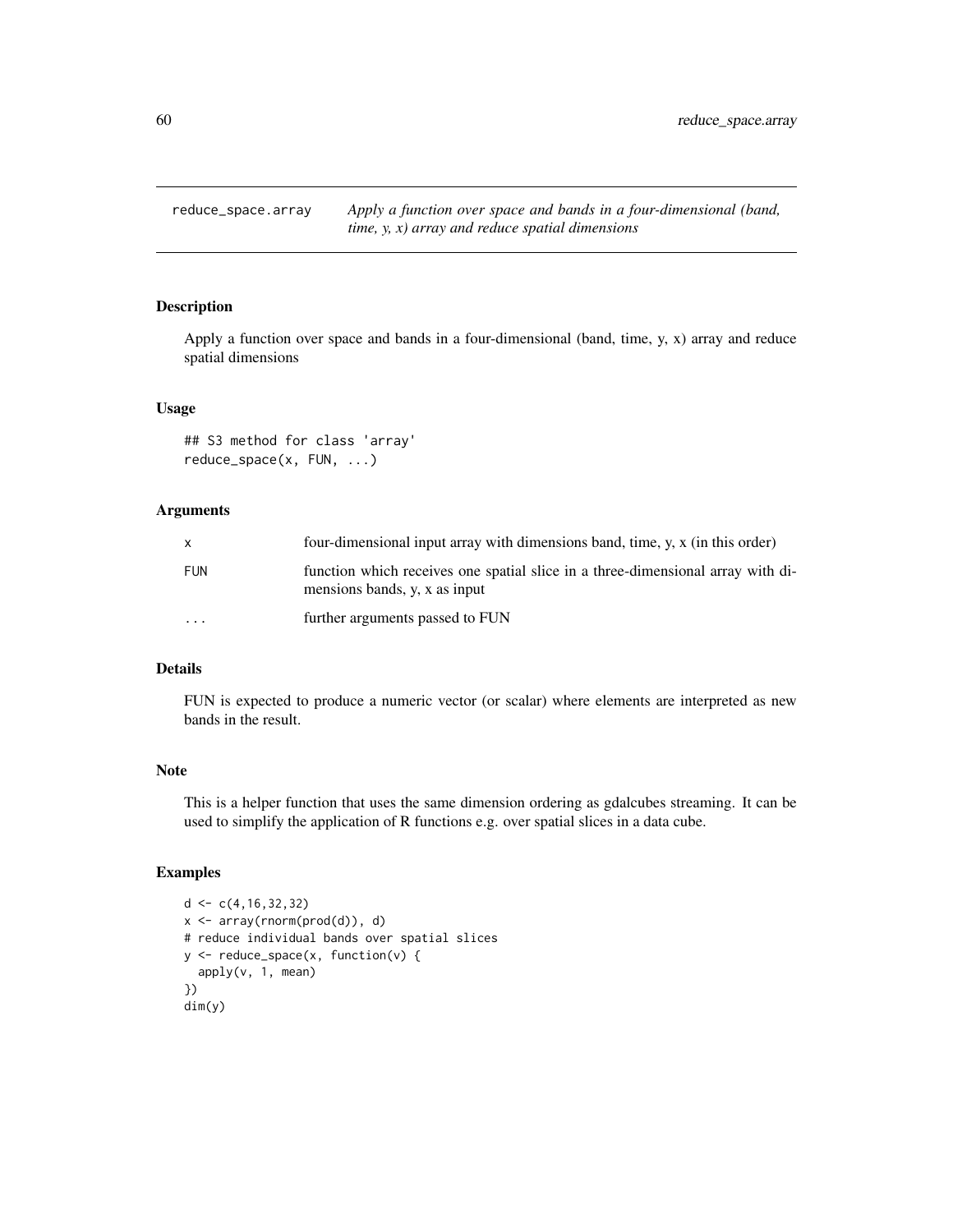<span id="page-60-0"></span>reduce\_space.cube *Reduce a data cube over spatial (x,y or lat,lon) dimensions*

# Description

Create a proxy data cube, which applies one or more reducer functions to selected bands over spatial slices of a data cube

# Usage

```
## S3 method for class 'cube'
reduce_space(x, expr, ..., FUN, names = NULL)
```
# Arguments

| x          | source data cube                                                                                                               |
|------------|--------------------------------------------------------------------------------------------------------------------------------|
| expr       | either a single string, or a vector of strings defining which reducers will be ap-<br>plied over which bands of the input cube |
| $\ddots$   | optional additional expressions (if expr is not a vector)                                                                      |
| <b>FUN</b> | a user-defined R function applied over pixel time series (see Details)                                                         |
| names      | character vector; if FUN is provided, names can be used to define the number<br>and name of output bands                       |

# Details

Notice that expressions have a very simple format: the reducer is followed by the name of a band in parantheses. You cannot add more complex functions or arguments.

Possible reducers currently are "min", "max", "sum", "prod", "count", "mean", "median", "var", "sd".

#### Value

proxy data cube object

# Note

Implemented reducers will ignore any NAN values (as na.rm=TRUE does).

This function returns a proxy object, i.e., it will not start any computations besides deriving the shape of the result.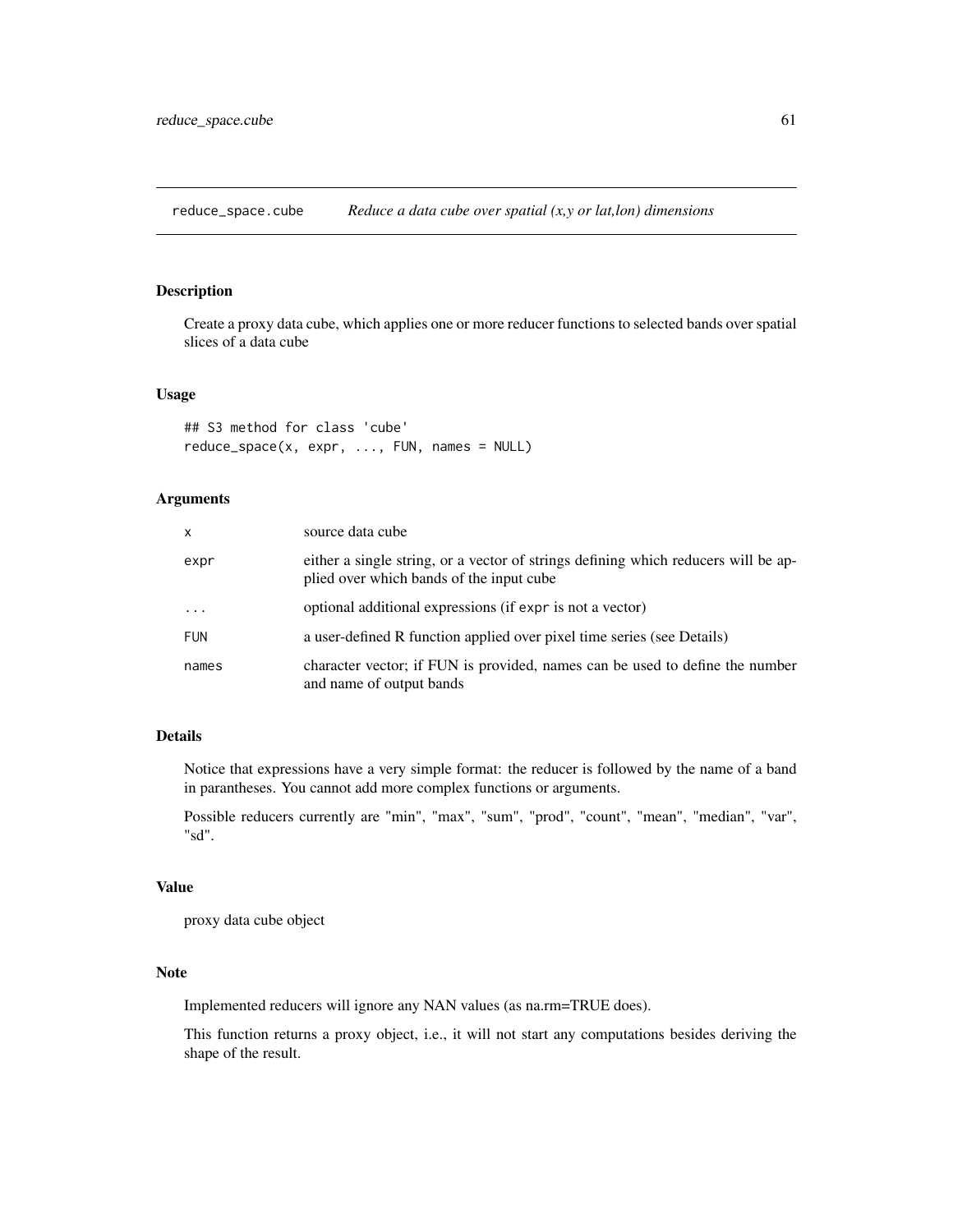## Examples

```
# create image collection from example Landsat data only
# if not already done in other examples
if (!file.exists(file.path(tempdir(), "L8.db"))) {
  L8_files <- list.files(system.file("L8NY18", package = "gdalcubes"),
                         ".TIF", recursive = TRUE, full.names = TRUE)
  create_image_collection(L8_files, "L8_L1TP", file.path(tempdir(), "L8.db"))
}
L8.col = image_collection(file.path(tempdir(), "L8.db"))
v = cube_view(extent=list(left=388941.2, right=766552.4,
              bottom=4345299, top=4744931, t0="2018-01", t1="2018-12"),
              srs="EPSG:32618", nx = 497, ny=526, dt="P1M")
L8.cube = raster_cube(L8.col, v)
L8.b02 = select_bands(L8.cube, c("B02"))L8.b02.median = reduce_space(L8.b02, "median(B02)")
L8.b02.median
plot(L8.b02.median, key.pos=1)
```
reduce\_time *Reduce multidimensional data over time*

#### Description

This generic function applies a reducer function over a data cube, an R array, or other classes if implemented.

# Usage

reduce\_time(x, ...)

#### Arguments

|   | object to be reduced                                 |
|---|------------------------------------------------------|
| . | further arguments passed to specific implementations |

# Value

return value and type depend on the class of x

# See Also

[reduce\\_time.cube](#page-63-0) [reduce\\_time.array](#page-62-0)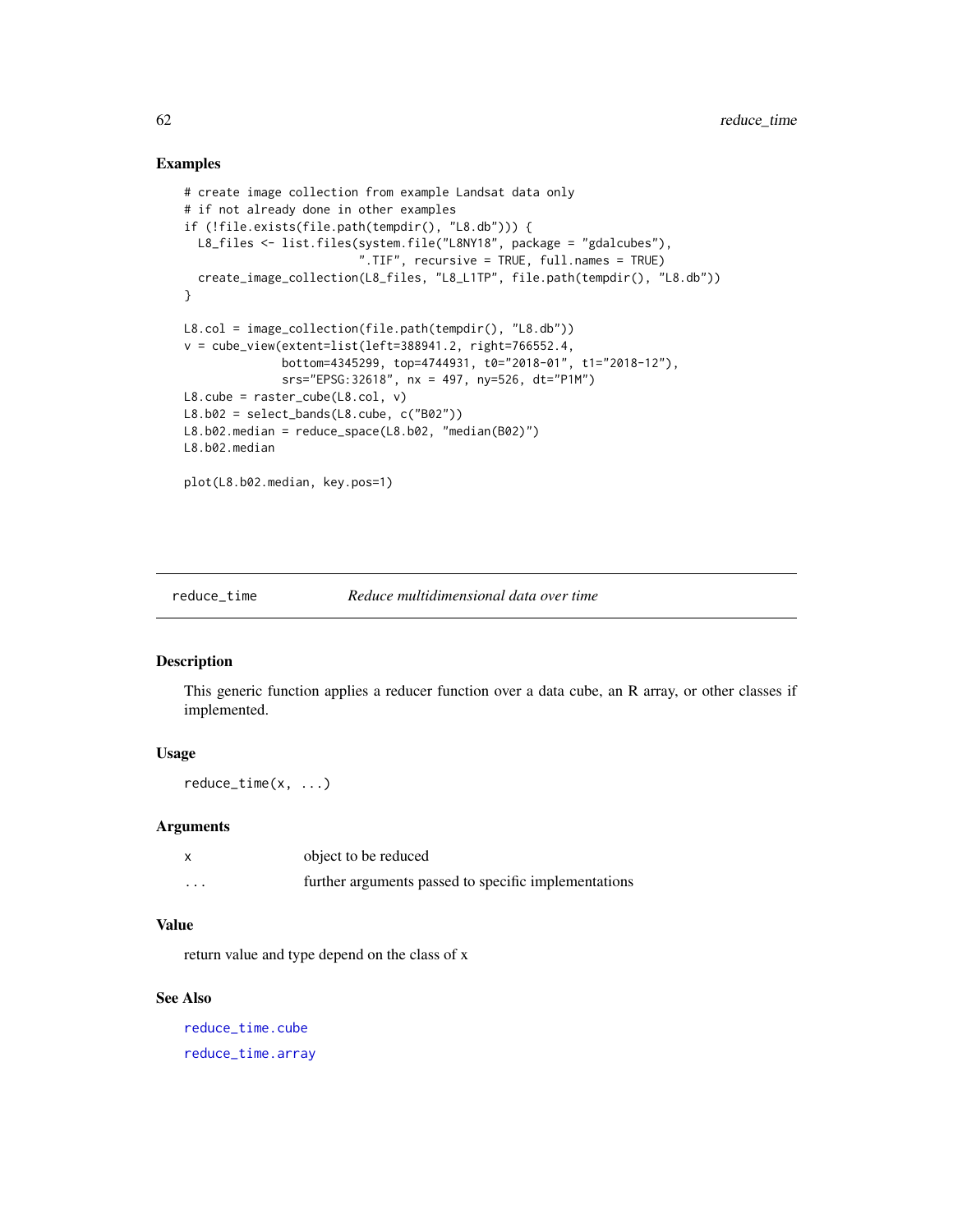# reduce\_time.array 63

### Examples

```
# create image collection from example Landsat data only
# if not already done in other examples
if (!file.exists(file.path(tempdir(), "L8.db"))) {
  L8_files <- list.files(system.file("L8NY18", package = "gdalcubes"),
                          ".TIF", recursive = TRUE, full.names = TRUE)
  create_image_collection(L8_files, "L8_L1TP", file.path(tempdir(), "L8.db"))
}
L8.col = image_collection(file.path(tempdir(), "L8.db"))
v = cube\_view(extent=list(left=388941.2, right=766552.4,bottom=4345299, top=4744931, t0="2018-01", t1="2018-06"),
              srs="EPSG:32618", nx = 497, ny=526, dt="P1M")
reduce_time(raster_cube(L8.col, v) , "median(B02)", "median(B03)", "median(B04)")
d \leq c(4, 16, 32, 32)x \leftarrow \text{array}(rnorm(prod(d)), d)y \leftarrow reduce_time(x, function(v) {
  apply(v, 1, mean)
})
```
<span id="page-62-0"></span>reduce\_time.array *Apply a function over time and bands in a four-dimensional (band, time, y, x) array and reduce time dimension*

### Description

Apply a function over time and bands in a four-dimensional (band, time, y, x) array and reduce time dimension

### Usage

```
## S3 method for class 'array'
reduce_time(x, FUN, ...)
```
# Arguments

| $\mathsf{x}$            | four-dimensional input array with dimensions band, time, y, x (in this order)                                |
|-------------------------|--------------------------------------------------------------------------------------------------------------|
| FUN                     | function which receives one time series in a two-dimensional array with dimen-<br>sions bands, time as input |
| $\cdot$ $\cdot$ $\cdot$ | further arguments passed to FUN                                                                              |

### Details

FUN is expected to produce a numeric vector (or scalar) where elements are interpreted as new bands in the result.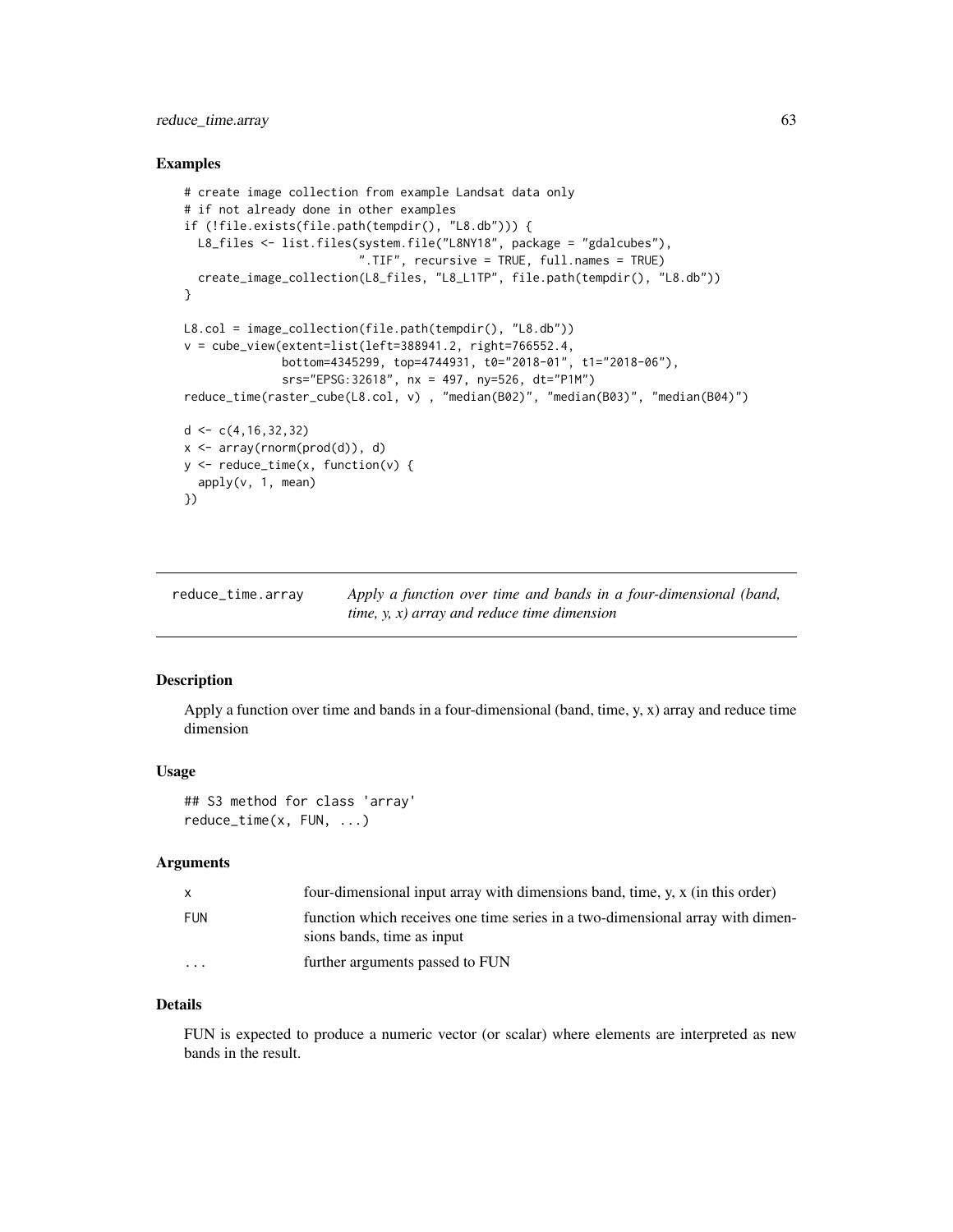#### Note

This is a helper function that uses the same dimension ordering as gdalcubes streaming. It can be used to simplify the application of R functions e.g. over time series in a data cube.

# Examples

```
d < -c(4, 16, 32, 32)x <- array(rnorm(prod(d)), d)
# reduce individual bands over pixel time series
y <- reduce_time(x, function(v) {
  apply(v, 1, mean)
})
dim(y)
```
<span id="page-63-0"></span>reduce\_time.cube *Reduce a data cube over the time dimension*

#### Description

Create a proxy data cube, which applies one or more reducer functions to selected bands over pixel time series of a data cube

#### Usage

## S3 method for class 'cube' reduce\_time(x, expr, ..., FUN, names = NULL)

### Arguments

| x          | source data cube                                                                                                               |
|------------|--------------------------------------------------------------------------------------------------------------------------------|
| expr       | either a single string, or a vector of strings defining which reducers will be ap-<br>plied over which bands of the input cube |
| $\cdots$   | optional additional expressions (if expr is not a vector)                                                                      |
| <b>FUN</b> | a user-defined R function applied over pixel time series (see Details)                                                         |
| names      | character vector; if FUN is provided, names can be used to define the number<br>and name of output bands                       |

### Details

The function can either apply a built-in reducer if expr is given, or apply a custom R reducer function if FUN is provided.

In the former case, notice that expressions have a very simple format: the reducer is followed by the name of a band in parantheses. You cannot add more complex functions or arguments. Possible reducers currently are "min", "max", "sum", "prod", "count", "mean", "median", "var", "sd", "which\_min", and "which\_max".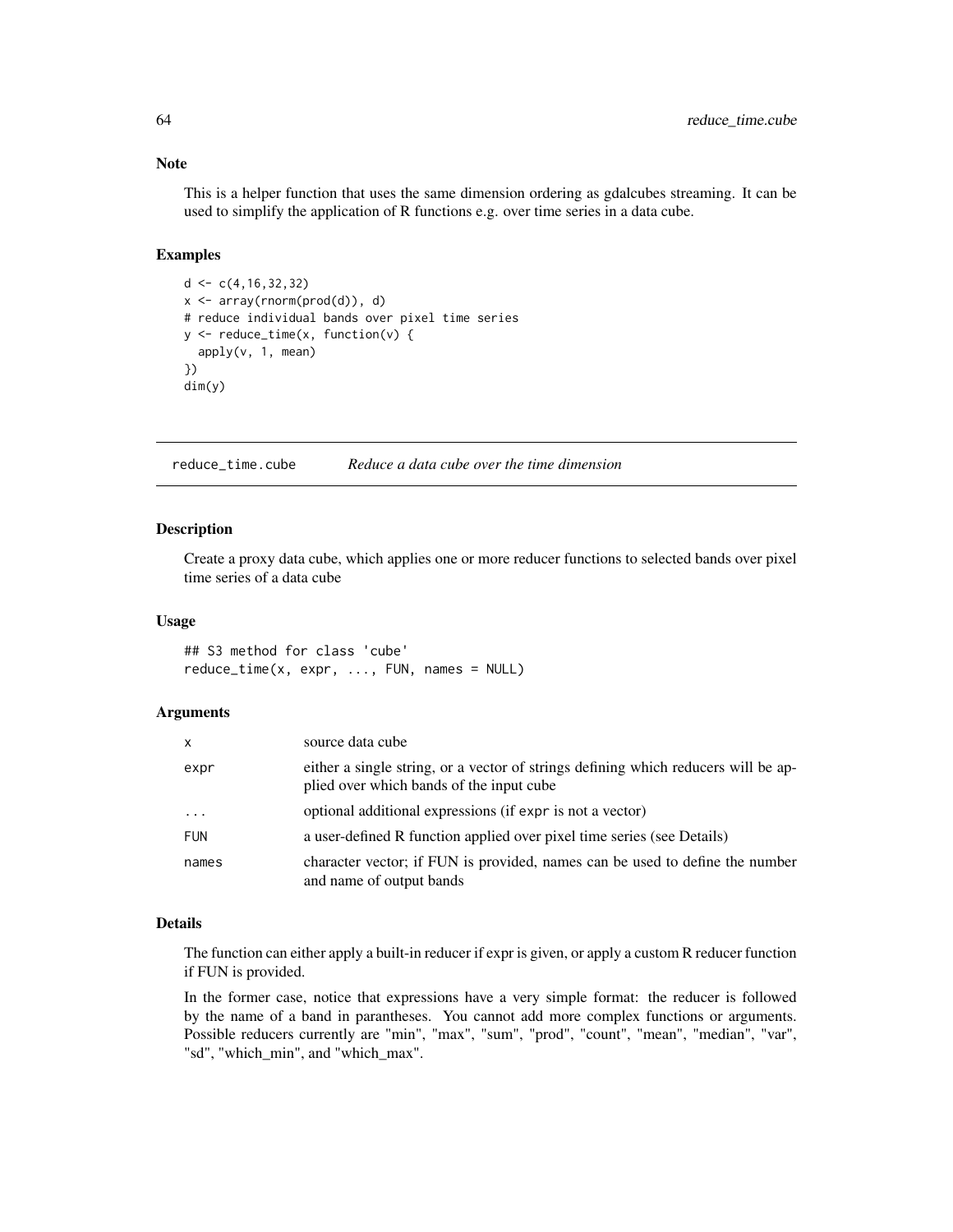User-defined R reducer functions receive a two-dimensional array as input where rows correspond to the band and columns represent the time dimension. For example, one row is the time series of a specific band. FUN should always return a numeric vector with the same number of elements, which will be interpreted as bands in the result cube. Notice that it is recommended to specify the names of the output bands as a character vector. If names are missing, the number and names of output bands is tried to be derived automatically, which may fail in some cases.

### Value

proxy data cube object

### Note

Implemented reducers will ignore any NAN values (as na.rm=TRUE does)

This function returns a proxy object, i.e., it will not start any computations besides deriving the shape of the result.

```
# create image collection from example Landsat data only
# if not already done in other examples
if (!file.exists(file.path(tempdir(), "L8.db"))) {
  L8_files <- list.files(system.file("L8NY18", package = "gdalcubes"),
                          ".TIF", recursive = TRUE, full.names = TRUE)
  create_image_collection(L8_files, "L8_L1TP", file.path(tempdir(), "L8.db"))
}
L8.col = image_collection(file.path(tempdir(), "L8.db"))
v = cube\_view(extent=list(left=388941.2, right=766552.4,bottom=4345299, top=4744931, t0="2018-01", t1="2018-06"),
              srs="EPSG:32618", nx = 497, ny=526, dt="P1M")
L8.\text{cube} = \text{raster\_cube}(L8.\text{col}, \text{v})L8.rgb = select_bands(L8.cube, c("B02", "B03", "B04"))
L8.rgb.median = reduce_time(L8.rgb, "median(B02)", "median(B03)", "median(B04)")
L8.rgb.median
plot(L8.rgb.median, rgb=3:1)
# user defined reducer calculating interquartile ranges
L8.rgb.iqr = reduce_time(L8.rgb, names=c("iqr_R", "iqr_G","iqr_B"), FUN = function(x) {
    c(diff(quantile(x["B04",],c(0.25,0.75), na.rm=TRUE)),
      diff(quantile(x["B03",],c(0.25,0.75), na.rm=TRUE)),
      diff(quantile(x["B02",],c(0.25,0.75), na.rm=TRUE)))
})
L8.rgb.iqr
plot(L8.rgb.iqr, key.pos=1)
```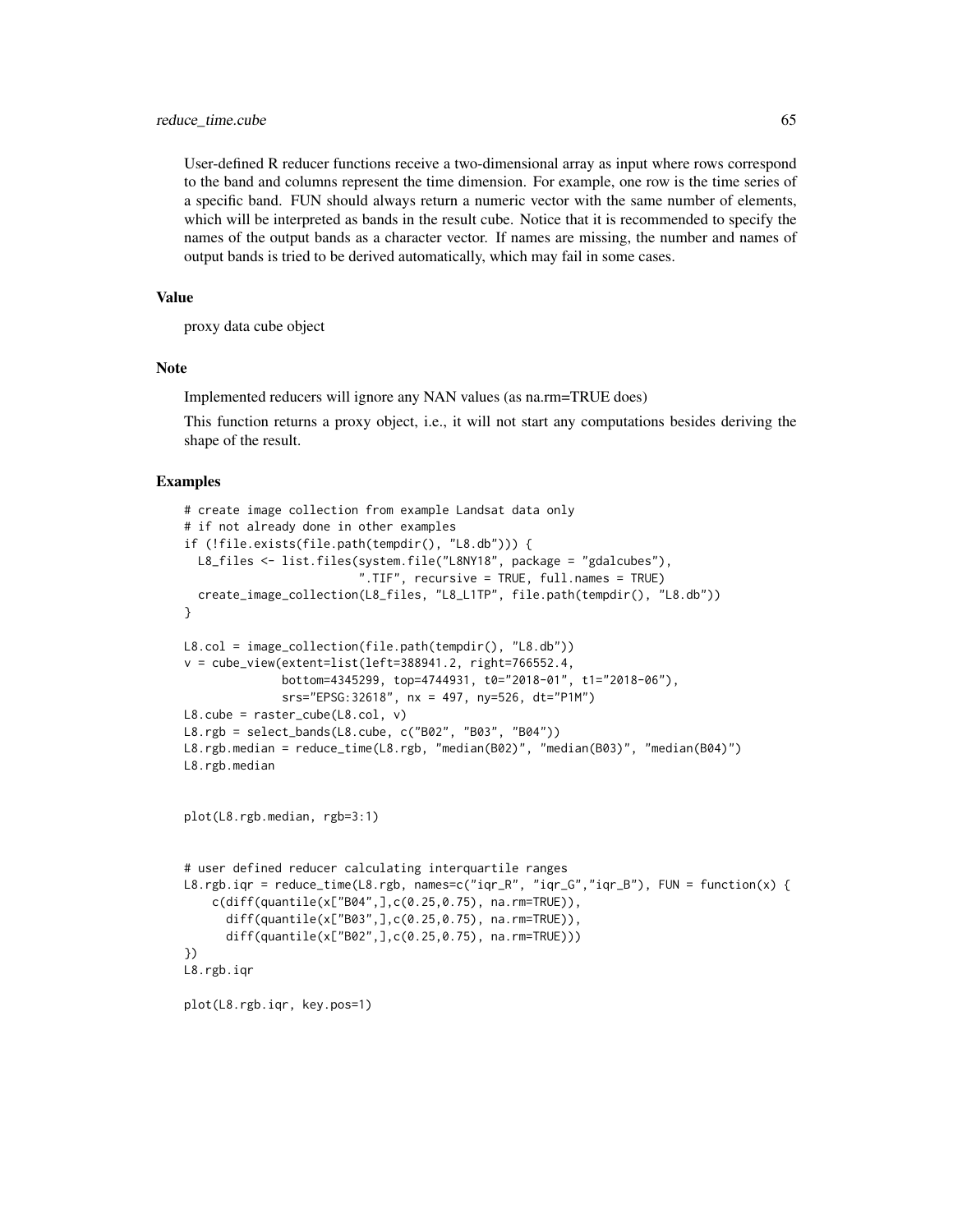### **Description**

Create a proxy data cube, which renames specific bands of a data cube.

### Usage

```
rename_bands(cube, ...)
```
### Arguments

| cube     | source data cube                                             |
|----------|--------------------------------------------------------------|
| $\cdots$ | named arguments with bands that will be renamed, see Details |

### Details

The result data cube always contains the same number of bands. No subsetting is done if only names for some of the bands are provided. In this case, only provided bands are renamed whereas other bands keep their original name. Variable arguments must be named by the old band name and the new names must be provided as simple character values (see example).

#### Value

proxy data cube object

### Note

This function returns a proxy object, i.e., it will not start any computations besides deriving the shape of the result.

```
# create image collection from example Landsat data only
# if not already done in other examples
if (!file.exists(file.path(tempdir(), "L8.db"))) {
  L8_files <- list.files(system.file("L8NY18", package = "gdalcubes"),
                         ".TIF", recursive = TRUE, full.names = TRUE)
  create_image_collection(L8_files, "L8_L1TP", file.path(tempdir(), "L8.db"))
}
L8.col = image_collection(file.path(tempdir(), "L8.db"))
v = cube_view(extent=list(left=388941.2, right=766552.4,
              bottom=4345299, top=4744931, t0="2018-04", t1="2018-07"),
              srs="EPSG:32618", nx = 497, ny=526, dt="P1M")
L8.cube = raster_cube(L8.col, v)
L8.rgb = select_bands(L8.cube, c("B02", "B03", "B04"))
L8.rgb
```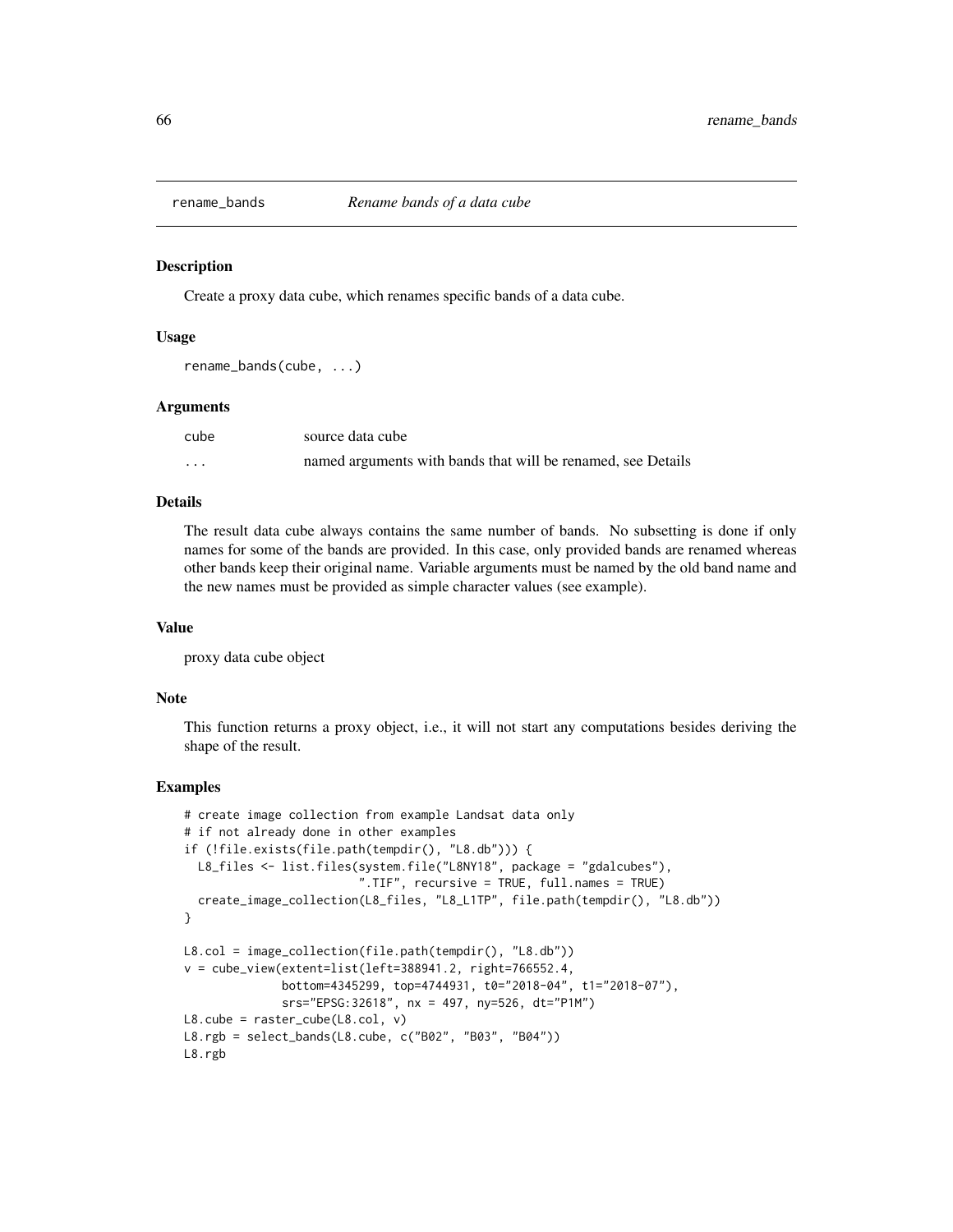# select\_bands 67

```
L8.rgb = rename_bands(L8.cube, B02 = "blue", B03 = "green", B04 = "red")
L8.rgb
```
select\_bands *Select bands of a data cube*

### **Description**

Create a proxy data cube, which selects specific bands of a data cube. The resulting cube will drop any other bands.

# Usage

select\_bands(cube, bands)

### Arguments

| cube  | source data cube                 |
|-------|----------------------------------|
| bands | character vector with band names |

#### Value

proxy data cube object

## Note

This function returns a proxy object, i.e., it will not start any computations besides deriving the shape of the result.

For performance reasons, select\_bands should always be called directly on a cube created with [raster\\_cube](#page-55-0) and drop all unneded bands. This allows to reduce RasterIO and warp operations in GDAL.

```
# create image collection from example Landsat data only
# if not already done in other examples
if (!file.exists(file.path(tempdir(), "L8.db"))) {
  L8_files <- list.files(system.file("L8NY18", package = "gdalcubes"),
                         ".TIF", recursive = TRUE, full.names = TRUE)
  create_image_collection(L8_files, "L8_L1TP", file.path(tempdir(), "L8.db"))
}
L8.col = image_collection(file.path(tempdir(), "L8.db"))
v = cube_view(extent=list(left=388941.2, right=766552.4,
              bottom=4345299, top=4744931, t0="2018-04", t1="2018-07"),
              srs="EPSG:32618", nx = 497, ny=526, dt="P1M")
L8.cube = raster_cube(L8.col, v)
```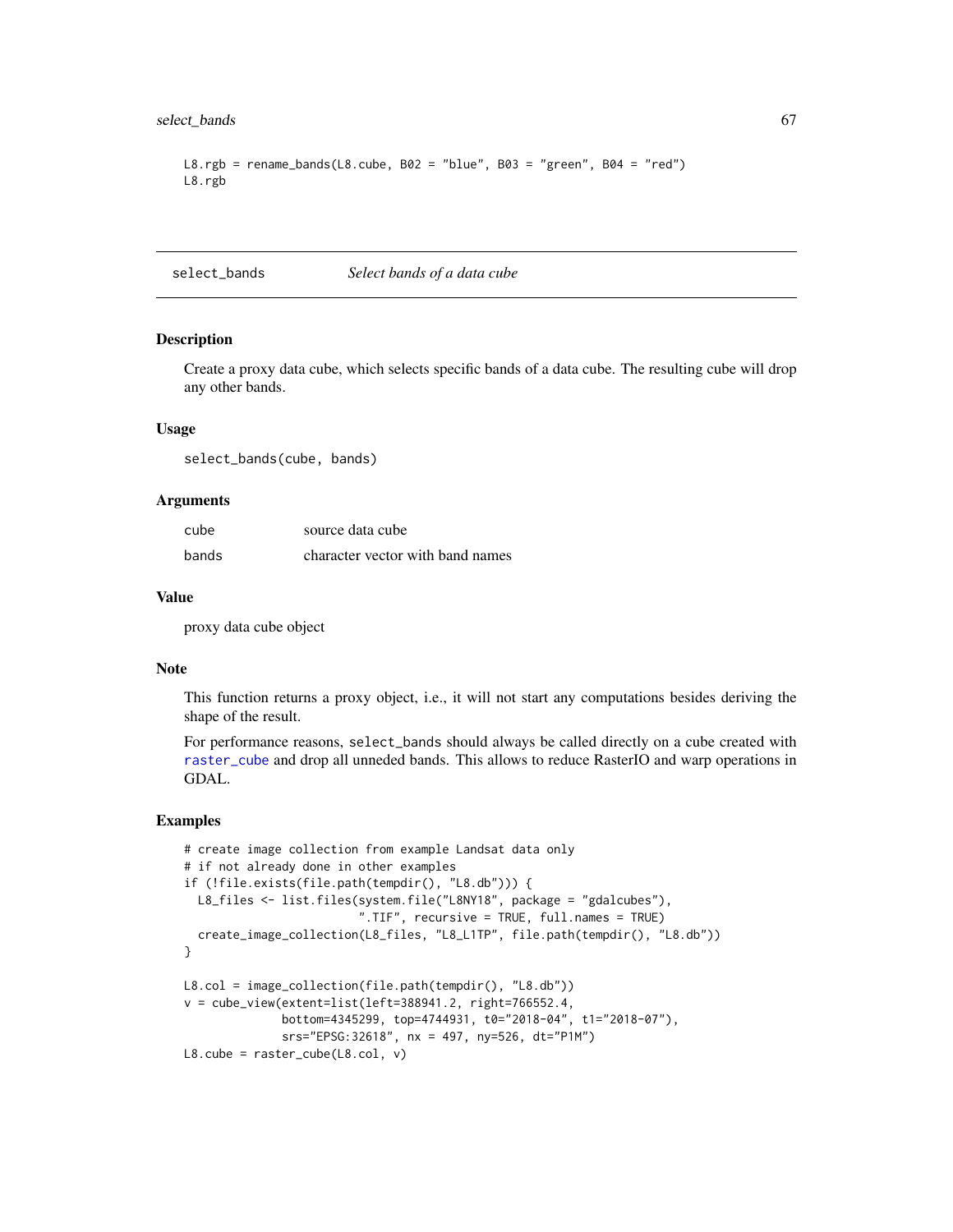```
L8.rgb = select_bands(L8.cube, c("B02", "B03", "B04"))
L8.rgb
plot(L8.rgb, rgb=3:1)
```
#### select\_time *Select time slices of a data cube*

### Description

Create a proxy data cube, which selects specific time slices of a data cube. The time dimension of the resulting cube will be irregular / labeled.

# Usage

select\_time(cube, t)

### Arguments

| cube | source data cube                |
|------|---------------------------------|
|      | character vector with date/time |

#### Value

proxy data cube object

### Note

This function returns a proxy object, i.e., it will not start any computations besides deriving the shape of the result.

```
# create image collection from example Landsat data only
# if not already done in other examples
if (!file.exists(file.path(tempdir(), "L8.db"))) {
  L8_files <- list.files(system.file("L8NY18", package = "gdalcubes"),
                          ".TIF", recursive = TRUE, full.names = TRUE)
  create_image_collection(L8_files, "L8_L1TP", file.path(tempdir(), "L8.db"))
}
L8.col = image_collection(file.path(tempdir(), "L8.db"))
v = cube_view(extent=list(left=388941.2, right=766552.4,
              bottom=4345299, top=4744931, t0="2018-04", t1="2018-07"),
              srs="EPSG:32618", nx = 497, ny=526, dt="P1M")
L8.\text{cube} = \text{raster\_cube}(L8.\text{col}, \text{v})L8.rgb = select_bands(L8.cube, c("B02", "B03", "B04"))
```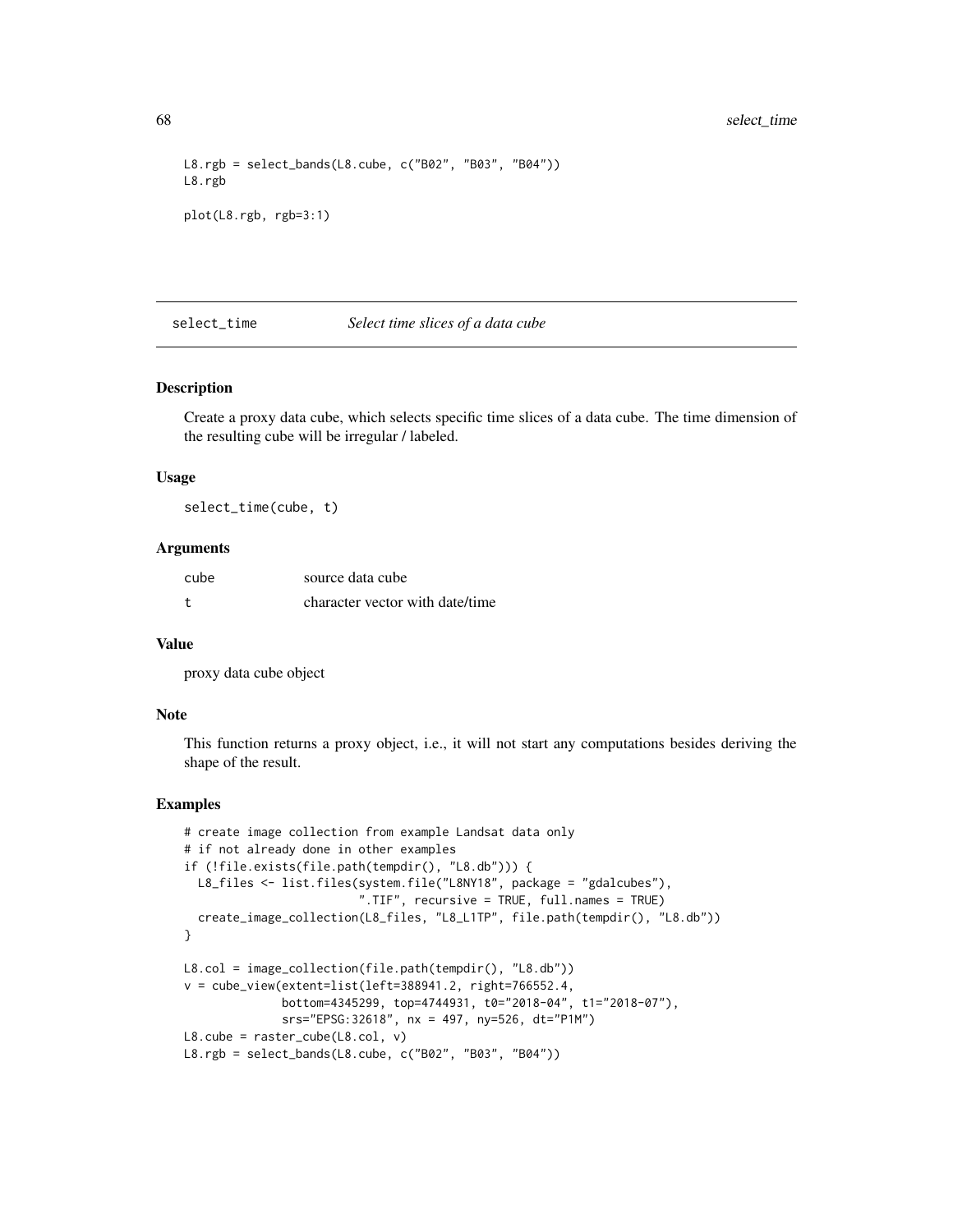size 69

```
L8.rgb = select_time(L8.rgb, c("2018-04", "2018-07"))
L8.rgb
plot(L8.rgb, rgb=3:1)
```
# size *Query data cube properties*

### Description

Query data cube properties

# Usage

size(obj)

# Arguments

obj a data cube proxy object (class cube)

# Value

size of a data cube (number of cells) as integer vector in the order t, y, x

# See Also

[dim.cube](#page-24-0)

```
# create image collection from example Landsat data only
# if not already done in other examples
if (!file.exists(file.path(tempdir(), "L8.db"))) {
 L8_files <- list.files(system.file("L8NY18", package = "gdalcubes"),
                         ".TIF", recursive = TRUE, full.names = TRUE)
  create_image_collection(L8_files, "L8_L1TP", file.path(tempdir(), "L8.db"))
}
L8.col = image_collection(file.path(tempdir(), "L8.db"))
v = cube_view(extent=list(left=388941.2, right=766552.4,
             bottom=4345299, top=4744931, t0="2018-04", t1="2018-06"),
              srs="EPSG:32618", nx = 497, ny=526, dt="P1M")
size(raster_cube(L8.col, v))
```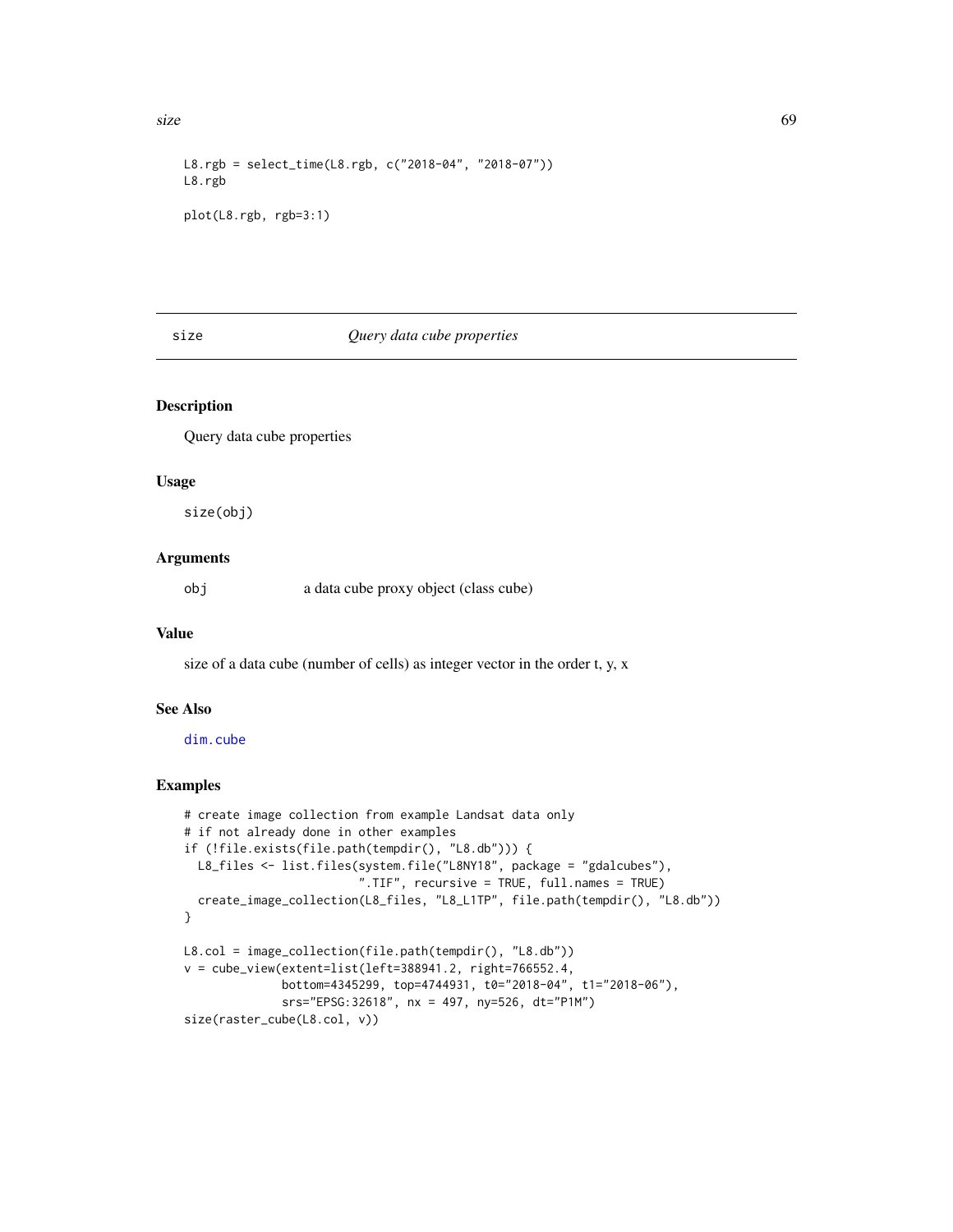### Description

Create a proxy data cube, which extracts a time series from a data cube defined by spatial coordinates or integer x and y indexes.

## Usage

 $slice\_space(cube, loc = NULL, i = NULL)$ 

# Arguments

| cube | source data cube                                                                                                                                      |
|------|-------------------------------------------------------------------------------------------------------------------------------------------------------|
| loc  | numeric length-two vector; spatial coordinates $(x, y)$ of the time series, ex-<br>pressed in the coordinate reference system of the source data cube |
|      | integer length-2 vector; indexes $(x,y)$ of the time slice (zero-based)                                                                               |

# Details

Either loc or i must be non-NULL. If both arguments are provided, integer indexes i are ignored.

#### Note

This function returns a proxy object, i.e., it will not start any computations besides deriving the shape of the result.

# Examples

```
# create image collection from example Landsat data only
# if not already done in other examples
if (!file.exists(file.path(tempdir(), "L8.db"))) {
  L8_files <- list.files(system.file("L8NY18", package = "gdalcubes"),
                         ".TIF", recursive = TRUE, full.names = TRUE)
  create_image_collection(L8_files, "L8_L1TP", file.path(tempdir(), "L8.db"))
}
L8.col = image_collection(file.path(tempdir(), "L8.db"))
v = cube_view(extent=list(left=388941.2, right=766552.4,
              bottom=4345299, top=4744931, t0="2018-01", t1="2018-12"),
              srs="EPSG:32618", nx = 497, ny=526, dt="P3M", aggregation = "median")
L8.cube = raster_cube(L8.col, v, mask=image_mask("BQA", bits=4, values=16))
L8.rgb = select_bands(L8.cube, c("B02", "B03", "B04"))
L8.ts = slice_space(L8.rgb, loc = c(5e05, 4400000))
L8.ts
```
plot(L8.ts, join.timeseries = TRUE)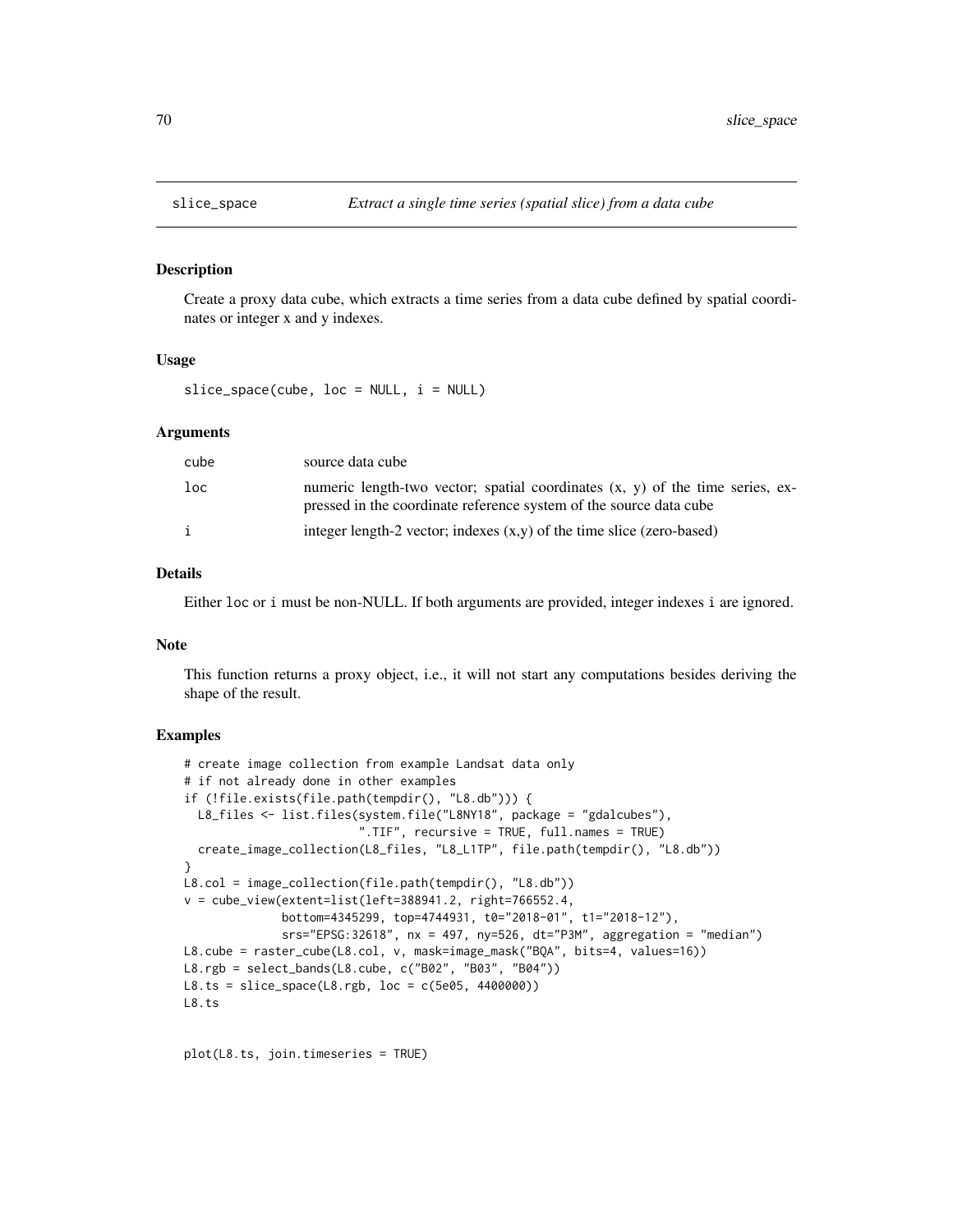#### slice\_time *Extract a single time slice from a data cube*

### Description

Create a proxy data cube, which extracts a time slice from a data cube defined by label (datetime string) or integer index.

#### Usage

```
slice_time(cube, datetime = NULL, it = NULL)
```
#### **Arguments**

| cube     | source data cube                              |
|----------|-----------------------------------------------|
| datetime | character; date time string of the time slice |
| it       | integer; index of the time slice (zero-based) |

# Details

Either datetime or it must be non-NULL. If both arguments are provided, the integer index it is ignored.

#### Note

This function returns a proxy object, i.e., it will not start any computations besides deriving the shape of the result.

```
# create image collection from example Landsat data only
# if not already done in other examples
if (!file.exists(file.path(tempdir(), "L8.db"))) {
  L8_files <- list.files(system.file("L8NY18", package = "gdalcubes"),
                         ".TIF", recursive = TRUE, full.names = TRUE)
  create_image_collection(L8_files, "L8_L1TP", file.path(tempdir(), "L8.db"))
}
L8.col = image_collection(file.path(tempdir(), "L8.db"))
v = cube_view(extent=list(left=388941.2, right=766552.4,
             bottom=4345299, top=4744931, t0="2018-01", t1="2018-12"),
              srs="EPSG:32618", nx = 497, ny=526, dt="P1M", aggregation = "median")
L8.cube = raster_cube(L8.col, v, mask=image_mask("BQA", bits=4, values=16))
L8.rgb = select_bands(L8.cube, c("B02", "B03", "B04"))
L8.slice = slice_time(L8.rgb, "2018-03")
L8.slice
```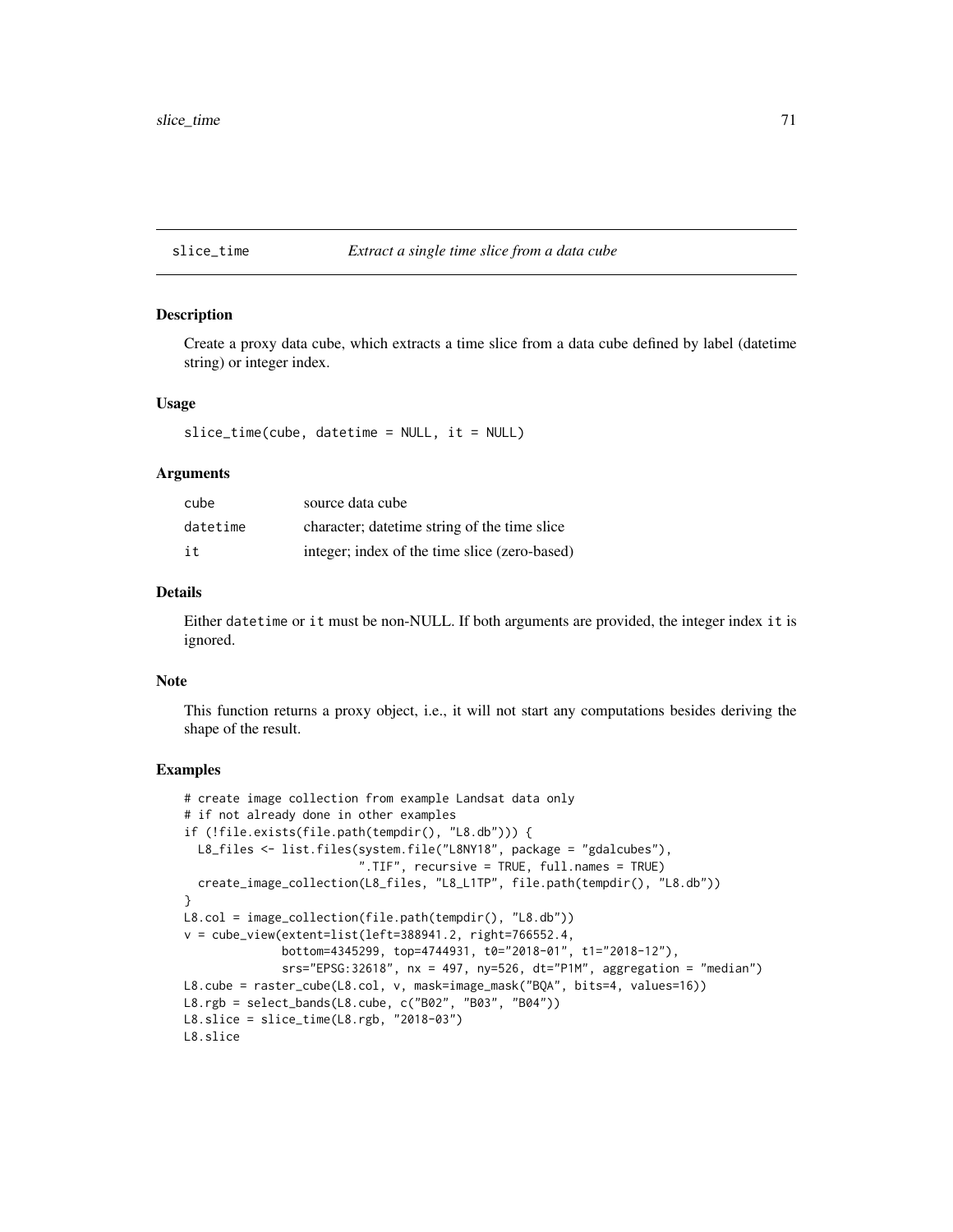plot(L8.slice, rgb=3:1, zlim=c(5000,12000))

# srs *Query data cube properties*

# Description

Query data cube properties

# Usage

srs(obj)

### Arguments

obj a data cube proxy object (class cube)

# Value

The spatial reference system expressed as a string readable by GDAL

```
# create image collection from example Landsat data only
# if not already done in other examples
if (!file.exists(file.path(tempdir(), "L8.db"))) {
 L8_files <- list.files(system.file("L8NY18", package = "gdalcubes"),
                         ".TIF", recursive = TRUE, full.names = TRUE)
  create_image_collection(L8_files, "L8_L1TP", file.path(tempdir(), "L8.db"))
}
L8.col = image_collection(file.path(tempdir(), "L8.db"))
v = cube_view(extent=list(left=388941.2, right=766552.4,
              bottom=4345299, top=4744931, t0="2018-04", t1="2018-06"),
              srs="EPSG:32618", nx = 497, ny=526, dt="P1M")
srs(raster_cube(L8.col, v))
```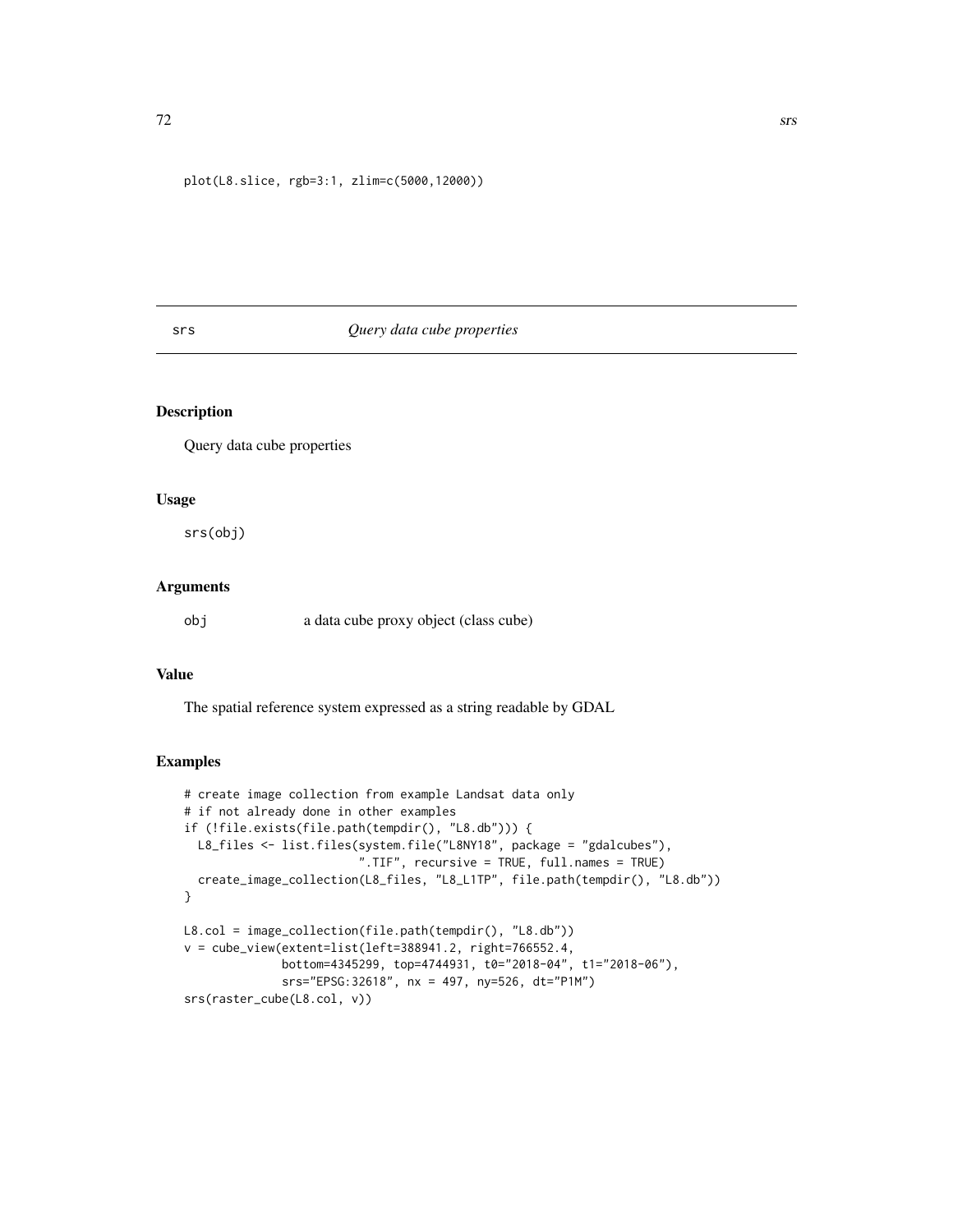<span id="page-72-0"></span>stack\_cube *Create a data cube from a set of images with the same spatial extent and spatial reference system*

## Description

Create a spatiotemporal data cube directly from images with identical spatial extent and spatial reference system, similar to a raster stack with an additional dimension supporting both, time and multiple bands / variables.

#### Usage

```
stack_cube(
  x,
  datetime_values,
  bands = NULL,band_names = NULL,
  chunking = c(1, 256, 256),
  dx = NULL,dy = NULL\mathcal{E}
```
## Arguments

| X               | character vector where items point to image files                                                                                           |
|-----------------|---------------------------------------------------------------------------------------------------------------------------------------------|
| datetime_values |                                                                                                                                             |
|                 | vector of type character, Date, or POSIX ct with recording date of images                                                                   |
| bands           | optional character vector defining the band or spectral band of each item in x, if<br>files relate to different spectral bands or variables |
| band_names      | name of bands, only used if bands is NULL, i.e., if all files contain the same<br>spectral band(s) / variable(s)                            |
| chunking        | vector of length 3 defining the size of data cube chunks in the order time, y, x.                                                           |
| dx              | optional target pixel size in x direction, by default (NULL) the original or high-<br>est resolution of images is used                      |
| dy              | optional target pixel size in y direction, by default (NULL) the original or high-<br>est resolution of images is used                      |

# Details

This function creates a four-dimensional (space, time, bands / variables) raster data cube from a set of provided files without the need to create an image collection before. This is possible if all images have the same spatial extent and spatial reference system and can be used for two different file organizations:

1. If all image files share the same bands / variables, the bands argument can be ignored (default NULL) can names of the bands can be specified using the band\_names argument.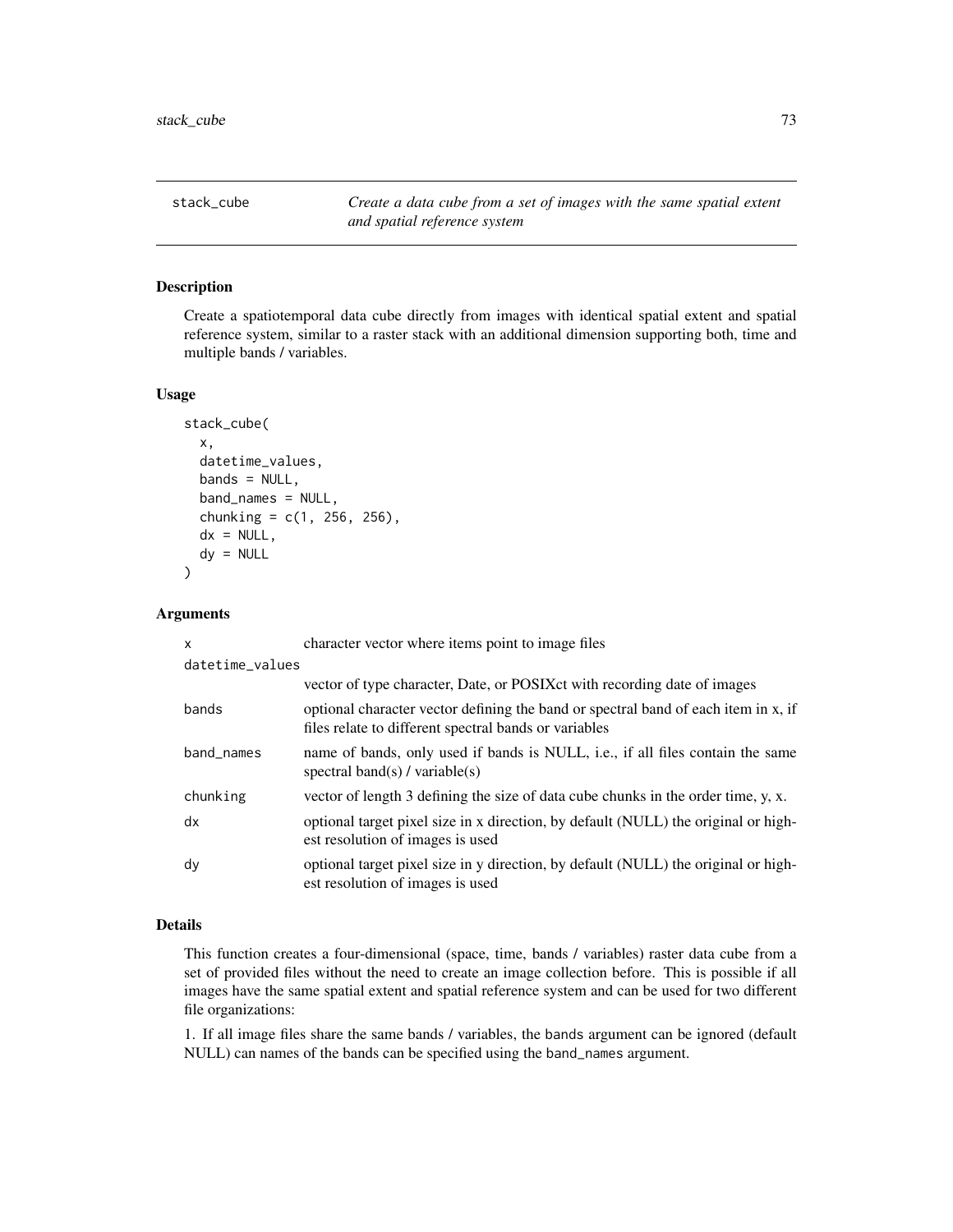<span id="page-73-0"></span>2. If image files represent different band / variable (e.g. individual files for red, green, and blue channels), the bands argument must be used to define the corresponding band / variable. Notice that in this case all files are expected to represent exactly one variable / band at one point in datetime. It is not possible to combine files with different numbers of variables / bands. If image files for different bands have different pixel sizes, the smallest size is used by default.

Notice that to avoid opening all image files in advance,no automatic check whether all images share the spatial extent and spatial reference system is performed.

#### Value

A proxy data cube object

#### Note

This function returns a proxy object, i.e., it will not start any computations besides deriving the shape of the result.

#### Examples

```
# toy example, repeating the same image as a daily time series
L8_file_nir <-
system.file("L8NY18/LC08_L1TP_014032_20181122_20181129_01_T1/LC08_L1TP_014032_20181122_B5.TIF",
            package = "gdalcubes")
files = rep(L8_file_nir, 10)
datetime = as.Date("2018-11-22") + 1:10
stack_cube(files, datetime, band_names = "B05")
# using a second band from different files
L8_file_red <-
system.file("L8NY18/LC08_L1TP_014032_20181122_20181129_01_T1/LC08_L1TP_014032_20181122_B4.TIF",
            package = "gdalcubes")
files = rep(c(L8_file_nir, L8_file_red), each = 10)
datetime = rep(as.Date("2018-11-22") + 1:10, 2)
bands = rep(c("B5", "B4"), each = 10)
stack_cube(files, datetime, bands = bands)
```
stac\_image\_collection *Create an image collection from a STAC feature collection*

#### Description

This function creates an image collection from a STAC API collection response. It does not need to read any image data. Additionally, bands can be filtered and asset links can be transformed to make them readable for GDAL.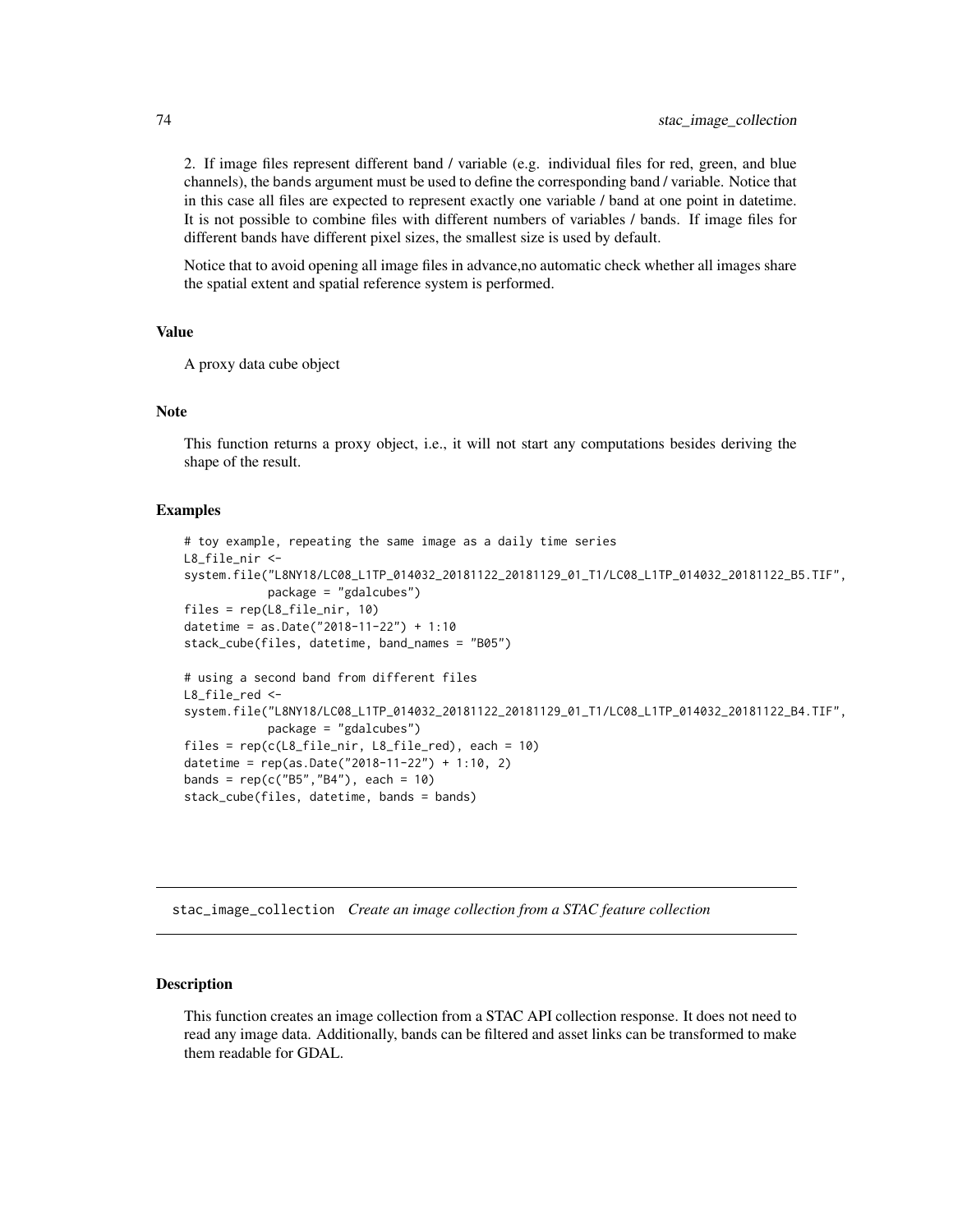stac\_image\_collection 75

# Usage

```
stac_image_collection(
  s,
 out_file = tempfile(fileext = ".sqlite"),
 asset_names = NULL,
  asset_regex = NULL,
 url_fun = function(x) { paste0("/vsicurl/", x) },
 property_filter = NULL,
 skip_image_metadata = FALSE
)
```
## Arguments

| STAC feature collection                                                                                                                                                        |  |  |
|--------------------------------------------------------------------------------------------------------------------------------------------------------------------------------|--|--|
| optional name of the output SQLite database file, defaults to a temporary file                                                                                                 |  |  |
| character vector with names of assets (e.g., bands) to be used, other assets will<br>be ignored. By default (NULL), all asset names with "eo:bands" attributes will<br>be used |  |  |
| length 1 character defining a regular expression asset names must match to be<br>considered                                                                                    |  |  |
| optional function to modify URLs of assets, e.g, to add /vsicurl/ to URLS (the<br>default)                                                                                     |  |  |
| property_filter                                                                                                                                                                |  |  |
| optional function to filter STAC items (images) by their properties; see Details                                                                                               |  |  |
| skip_image_metadata<br>logical, if TRUE per-image metadata (STAC item properties) will not be added<br>to the image collection                                                 |  |  |
|                                                                                                                                                                                |  |  |

# Details

The property\_filter argument can be used to filter images by metadata such as cloud coverage. The functions receives all properties of a STAC item (image) as input list and is expected to produce a single logical value, where an image will be ignored if the function returns FALSE.

# Note

Currently, bbox results are expected to be WGS84 coordinates, even if bbox-crs is given in the STAC response.

This function is experimental.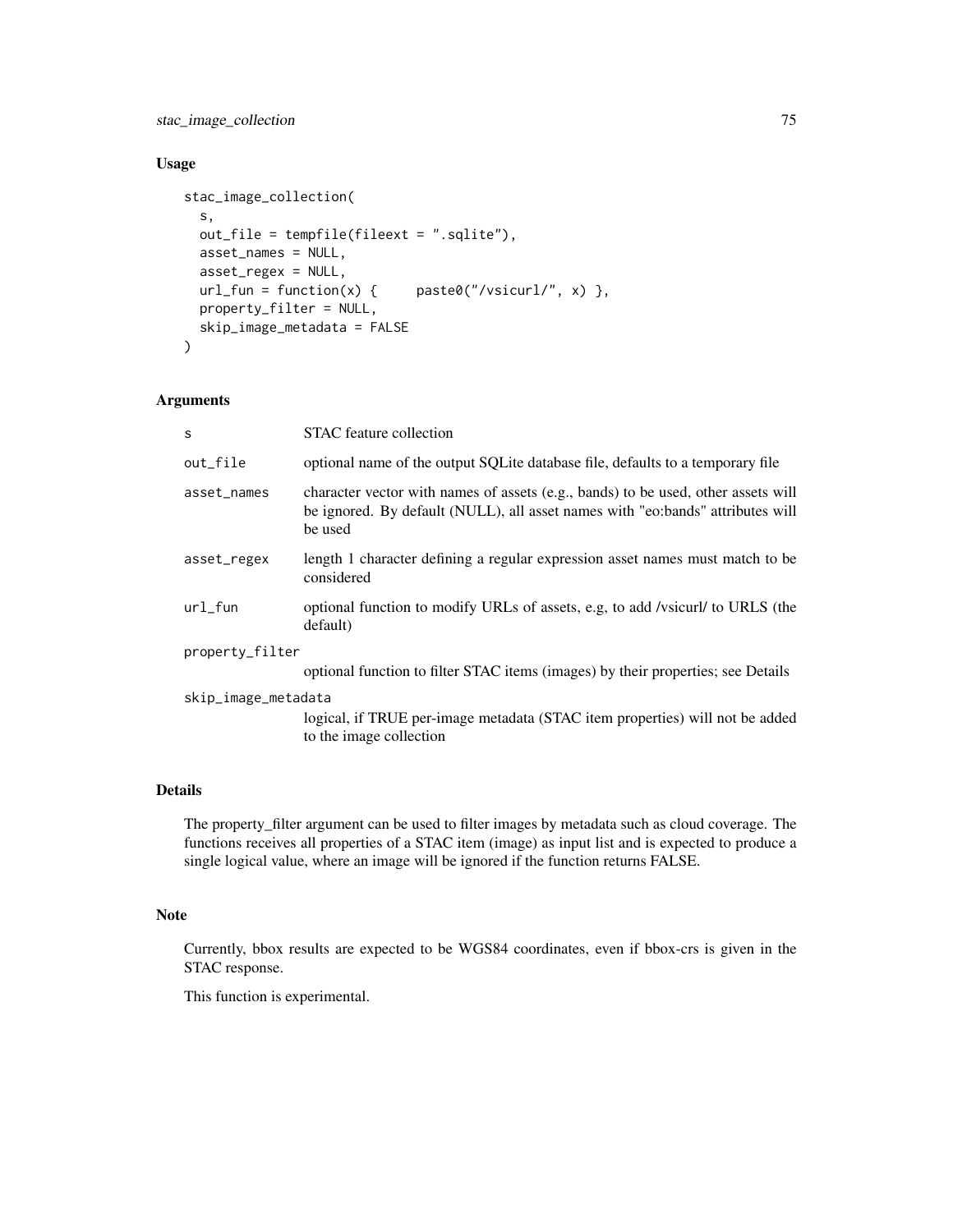<span id="page-75-0"></span>st\_as\_stars.cube *Coerce gdalcubes object into a stars object*

## Description

The function materializes a data cube as a temporary netCDF file and loads the file with the stars package.

#### Usage

```
st_as_stars.cube(.x, ...)
```
## Arguments

| $\cdot$ X               | data cube object to coerce |
|-------------------------|----------------------------|
| $\cdot$ $\cdot$ $\cdot$ | not used                   |

#### Value

stars object

## Examples

```
# create image collection from example Landsat data only
# if not already done in other examples
if (!file.exists(file.path(tempdir(), "L8.db"))) {
  L8_files <- list.files(system.file("L8NY18", package = "gdalcubes"),
                         ".TIF", recursive = TRUE, full.names = TRUE)
  create_image_collection(L8_files, "L8_L1TP", file.path(tempdir(), "L8.db"))
}
L8.col = image_collection(file.path(tempdir(), "L8.db"))
v = cube_view(extent=list(left=388941.2, right=766552.4,
              bottom=4345299, top=4744931, t0="2018-04", t1="2018-04"),
              srs="EPSG:32618", nx = 497, ny=526, dt="P1M")
if(require("stars"))
  st_as_stars(select_bands(raster_cube(L8.col, v), c("B04", "B05")))
```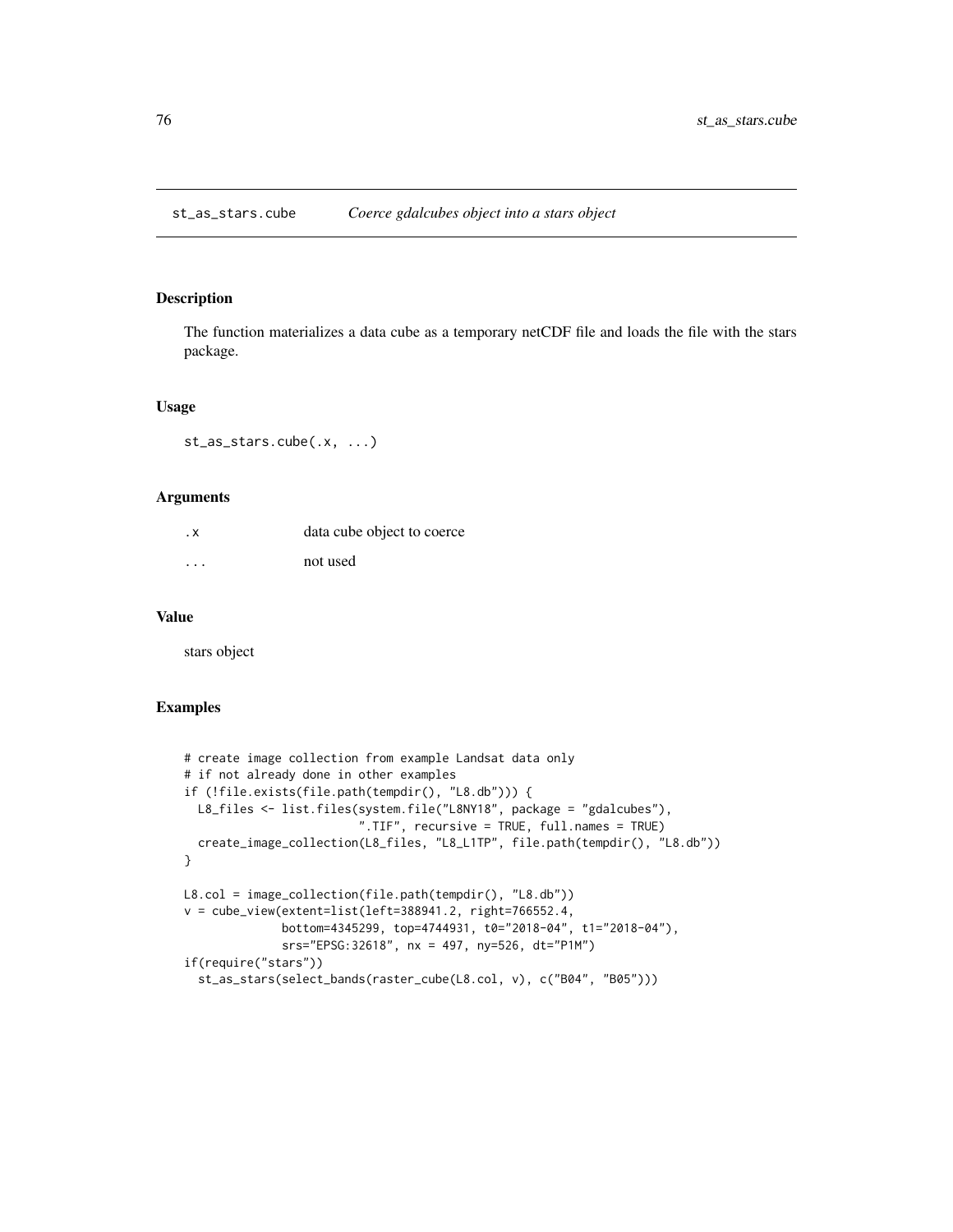<span id="page-76-0"></span>

#### Description

This generic function applies a reducer function over a moving window over the time dimension of a data cube, an R array, or other classes if implemented.

#### Usage

window\_time(x, ...)

#### Arguments

|                   | object to be reduced                                 |
|-------------------|------------------------------------------------------|
| $\cdot\cdot\cdot$ | further arguments passed to specific implementations |

# Value

value and type depend on the class of x

#### See Also

[window\\_time.cube](#page-77-0)

## Examples

```
# create image collection from example Landsat data only
# if not already done in other examples
if (!file.exists(file.path(tempdir(), "L8.db"))) {
  L8_files <- list.files(system.file("L8NY18", package = "gdalcubes"),
                         ".TIF", recursive = TRUE, full.names = TRUE)
  create_image_collection(L8_files, "L8_L1TP", file.path(tempdir(), "L8.db"))
}
L8.col = image_collection(file.path(tempdir(), "L8.db"))
v = cube\_view(extent=list(left=388941.2, right=766552.4,bottom=4345299, top=4744931, t0="2018-01", t1="2018-07"),
                          srs="EPSG:32618", nx = 400, dt="P1M")
L8.cube = raster_cube(L8.col, v)
L8.nir = select_bands(L8.cube, c("B05"))
window_time(L8.nir, window = c(2,2), "min(B05)")
window_time(L8.nir, kernel=c(-1,1), window=c(1,0))
```
plot(window\_time(L8.nir, kernel=c(-1,1), window=c(1,0)), key.pos=1)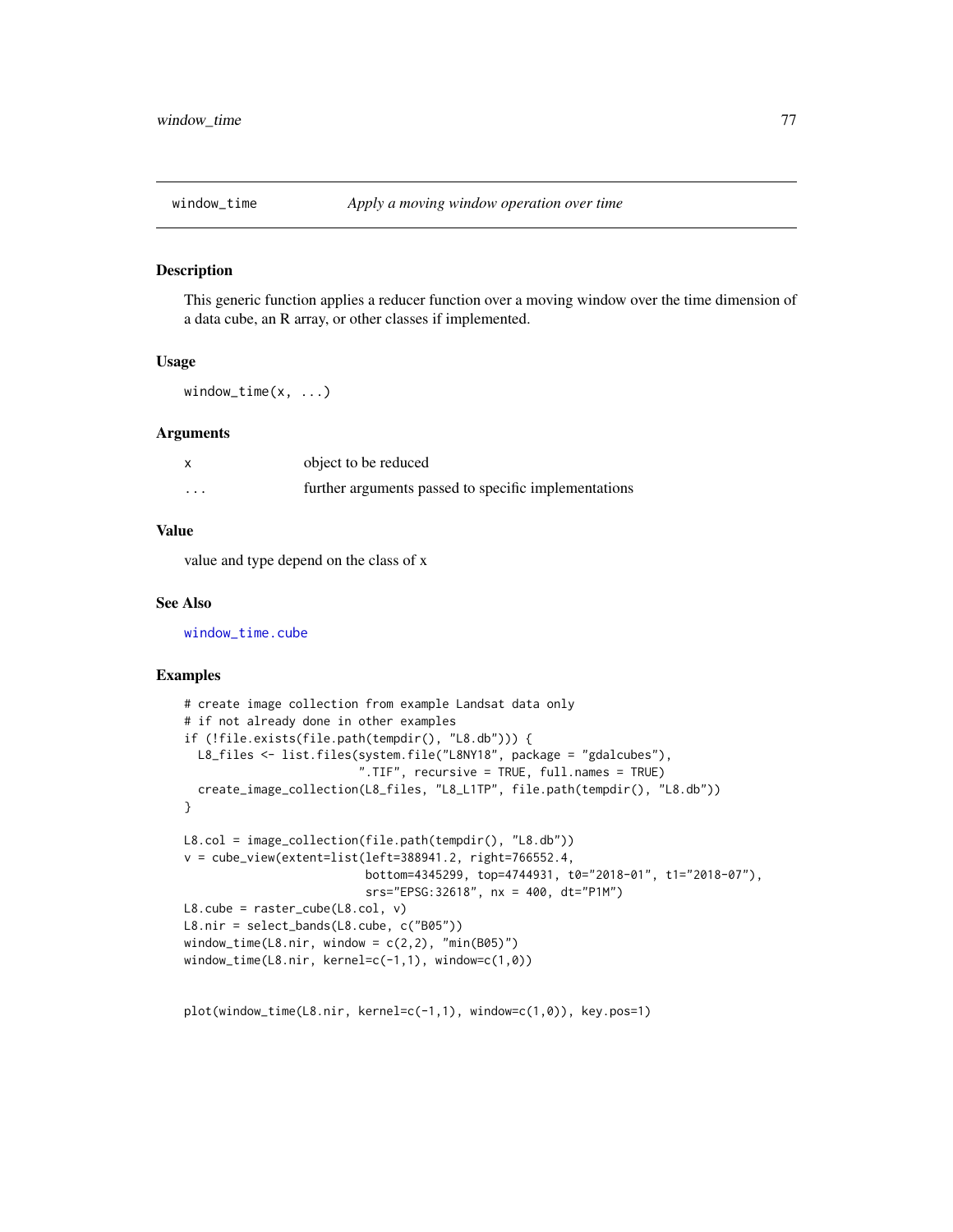<span id="page-77-1"></span><span id="page-77-0"></span>

## Description

Create a proxy data cube, which applies one ore more moving window functions to selected bands over pixel time series of a data cube. The fuction can either use a predefined agggregation function or apply a custom convolution kernel.

#### Usage

```
## S3 method for class 'cube'
window_time(x, expr, ..., kernel, window)
```
#### Arguments

| $\mathsf{x}$        | source data cube                                                                                                                                             |
|---------------------|--------------------------------------------------------------------------------------------------------------------------------------------------------------|
| expr                | either a single string, or a vector of strings defining which reducers will be ap-<br>plied over which bands of the input cube                               |
| $\cdot \cdot \cdot$ | optional additional expressions (if expr is not a vector)                                                                                                    |
| kernel              | numeric vector with elements of the kernel                                                                                                                   |
| window              | integer vector with two elements defining the size of the window before and<br>after a cell, the total size of the window is window $[1] + 1 +$ window $[2]$ |

## Details

The function either applies a kernel convolution (if the kernel argument is provided) or a general reducer function over moving temporal windows. In the former case, the kernel convolution will be applied over all bands of the input cube, i.e., the output cube will have the same number of bands as the input cubes. If a kernel is given and the window argument is missing, the window will be symmetric to the center pixel with the size of the provided kernel. For general reducer functions, the window argument must be provided and several expressions can be used to create multiple bands in the output cube.

Notice that expressions have a very simple format: the reducer is followed by the name of a band in parantheses. You cannot add more complex functions or arguments.

Possible reducers currently are "min", "max", "sum", "prod", "count", "mean", "median".

#### Value

proxy data cube object

#### Note

Implemented reducers will ignore any NAN values (as na.rm=TRUE does).

This function returns a proxy object, i.e., it will not start any computations besides deriving the shape of the result.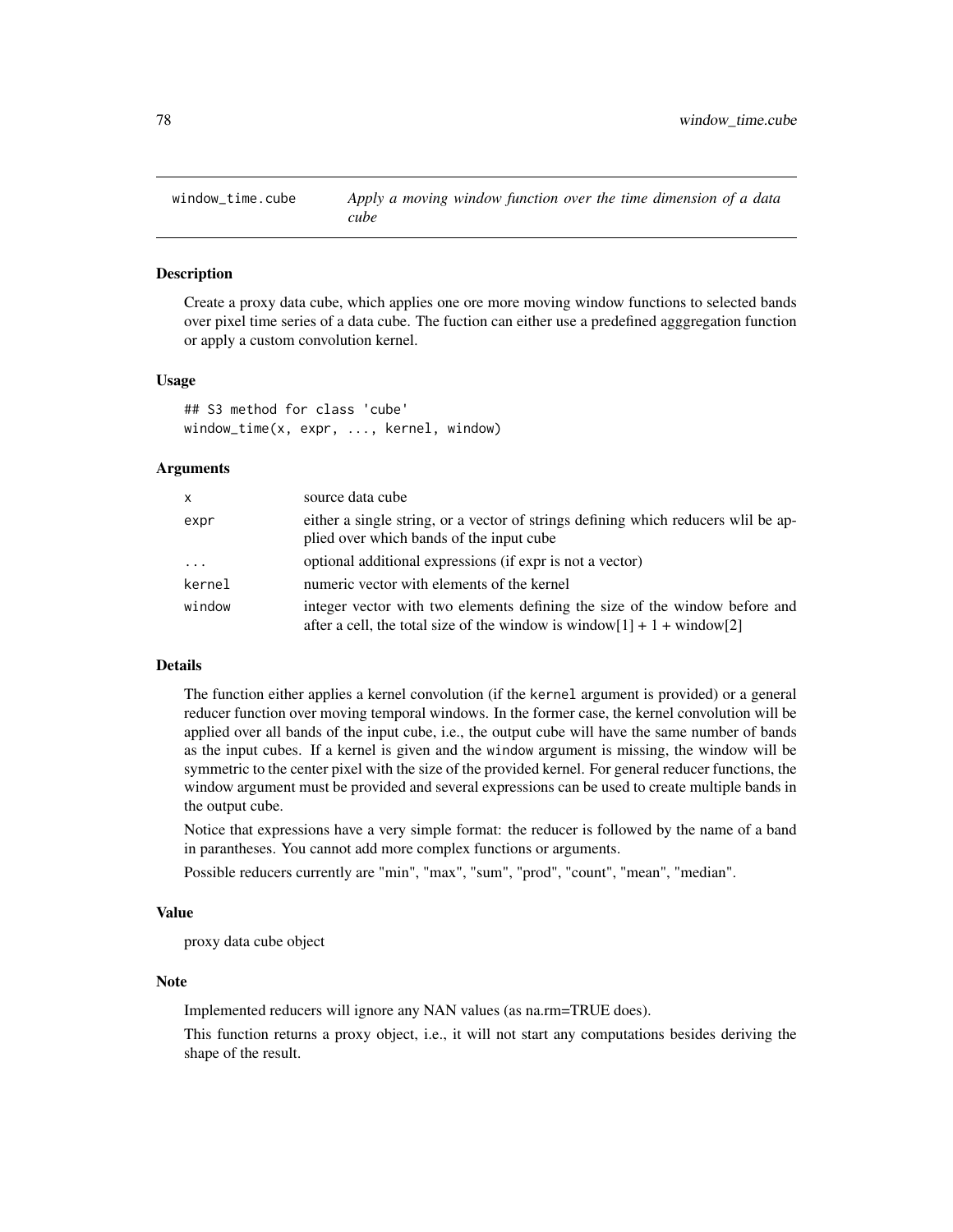## <span id="page-78-0"></span>Examples

```
# create image collection from example Landsat data only
# if not already done in other examples
if (!file.exists(file.path(tempdir(), "L8.db"))) {
  L8_files <- list.files(system.file("L8NY18", package = "gdalcubes"),
                          ".TIF", recursive = TRUE, full.names = TRUE)
  create_image_collection(L8_files, "L8_L1TP", file.path(tempdir(), "L8.db"))
}
L8.col = image_collection(file.path(tempdir(), "L8.db"))
v = cube_view(extent=list(left=388941.2, right=766552.4,
                           bottom=4345299, top=4744931, t0="2018-01", t1="2018-07"),
                           srs="EPSG:32618", nx = 400, dt="P1M")
L8.\text{cube} = \text{raster\_cube}(L8.\text{col}, \text{v})L8.nir = select_bands(L8.cube, c("B05"))
L8.nir.min = window_time(L8.nir, window = c(2,2), "min(B05)")L8.nir.min
L8.nir.kernel = window_time(L8.nir, kernel=c(-1,1), window=c(1,0))
L8.nir.kernel
```
write\_chunk\_from\_array

```
Write chunk data of a cube to stdout or a file
```
# Description

This function can be used within function passed to [chunk\\_apply](#page-17-0) in order to pass four-dimensional R arrays as a data cube chunk to the gdalcubes C++ library. It works only for R processes, which have been started from the gdalcubes C++ library. The input array must have dimensions band, time, y, x (in this order).

#### Usage

```
write_chunk_from_array(v)
```
#### Arguments

v four-dimensional array with dimensions band, time, y, and x

# Note

Call this function ONLY from a function passed to [chunk\\_apply](#page-17-0).

This function only works in R sessions started from gdalcubes streaming.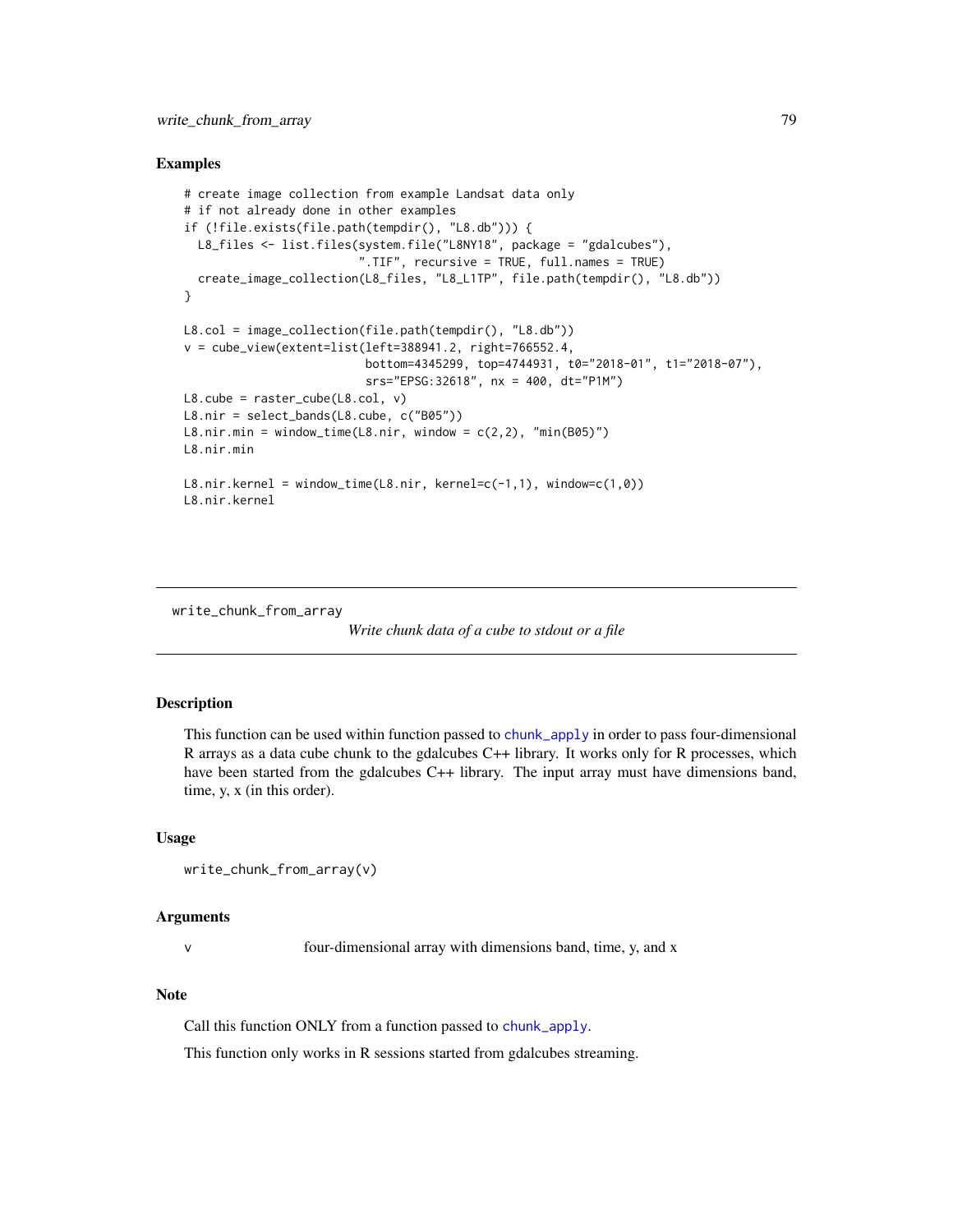# Examples

```
# create image collection from example Landsat data only
# if not already done in other examples
if (!file.exists(file.path(tempdir(), "L8.db"))) {
  L8_files <- list.files(system.file("L8NY18", package = "gdalcubes"),
                           ".TIF", recursive = TRUE, full.names = TRUE)
  create_image_collection(L8_files, "L8_L1TP", file.path(tempdir(), "L8.db"))
}
L8.col = image_collection(file.path(tempdir(), "L8.db"))
v = cube\_view(extent=list(left=388941.2, right=766552.4,bottom=4345299, top=4744931, t0="2018-01", t1="2018-12"),
                           srs="EPSG:32618", nx = 497, ny=526, dt="P1M")
L8.\text{cube} = \text{raster}\_\text{cube}(L8.\text{col}, \text{v})L8.cube = select_bands(L8.cube, c("B04", "B05"))
f \leftarrow function() {
  x <- read_chunk_as_array()
  out <- reduce_time(x, function(x) {
    cor(x[1,], x[2,], use="na.or.compilelete", method = "kendall")})
  write_chunk_from_array(out)
}
L8.cor = chunk_apply(L8.cube, f)
plot(L8.cor, zlim=c(0,1), key.pos=1)
```
write\_ncdf *Export a data cube as netCDF file(s)*

# Description

This function will read chunks of a data cube and write them to a single (the default) or multitple (if chunked = TRUE) netCDF file(s). The resulting file(s) uses the enhanced netCDF-4 format, supporting chunking and compression.

# Usage

```
write_ncdf(
  x,
  fname = tempfile(pattern = "gdalcubes", fileext = ".nc"),
  overwrite = FALSE,
  write_json_descr = FALSE,
  width_VRT = FALSE,
  pack = NULL,
  chunked = FALSE)
```
<span id="page-79-0"></span>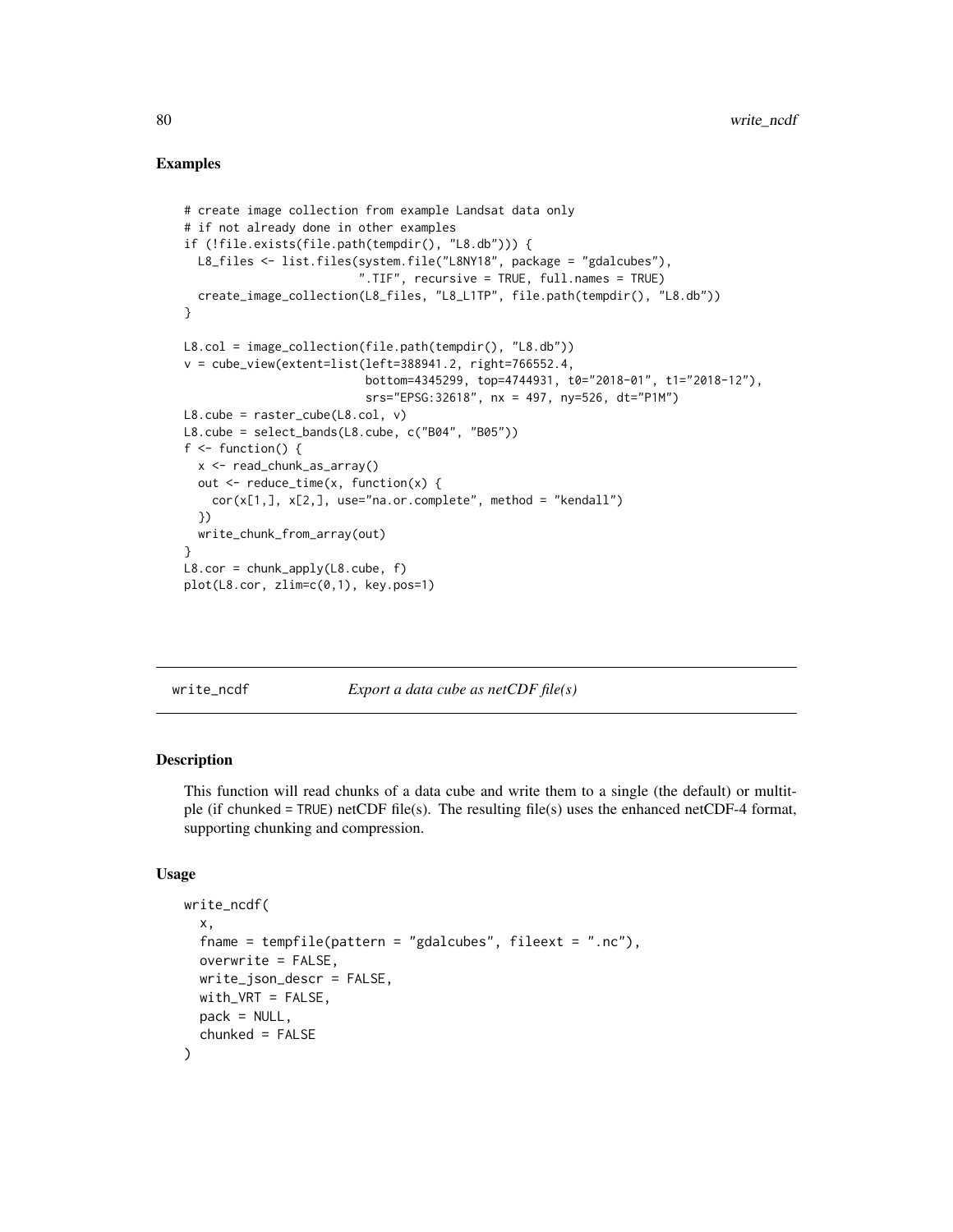#### <span id="page-80-0"></span>write\_ncdf 81

#### Arguments

| $\mathsf{x}$     | a data cube proxy object (class cube)                                           |  |
|------------------|---------------------------------------------------------------------------------|--|
| fname            | output file name                                                                |  |
| overwrite        | logical; overwrite output file if it already exists                             |  |
| write_json_descr |                                                                                 |  |
|                  | logical; write a JSON description of x as additional file                       |  |
| with_VRT         | logical; write additional VRT datasets (one per time slice)                     |  |
| pack             | reduce output file size by packing values (see Details), defaults to no packing |  |
| chunked          | logical; if TRUE, write one netCDF file per chunk; defaults to FALSE            |  |

#### Details

The resulting netCDF file(s) contain three dimensions  $(t, y, x)$  and bands as variables.

If write\_json\_descr is TRUE, the function will write an addition file with the same name as the NetCDF file but ".json" suffix. This file includes a serialized description of the input data cube, including all chained data cube operations.

To reduce the size of created files, values can be packed by applying a scale factor and an offset value and using a smaller integer data type for storage (only supported if chunked = TRUE). The pack argument can be either NULL (the default), or a list with elements type, scale, offset, and nodata. type can be any of "uint8", "uint16" , "uint32", "int16", or "int32". scale, offset, and nodata must be numeric vectors with length one or length equal to the number of data cube bands (to use different values for different bands). The helper function [pack\\_minmax](#page-49-0) can be used to derive offset and scale values with maximum precision from minimum and maximum data values on original scale.

If chunked = TRUE, names of the produced files will start with name (with removed extension), followed by an underscore and the internal integer chunk number.

#### Value

returns (invisibly) the path of the created netCDF file(s)

#### Note

Packing is currently ignored if chunked = TRUE

#### See Also

[gdalcubes\\_options](#page-35-0) [pack\\_minmax](#page-49-0)

#### Examples

```
# create image collection from example Landsat data only
# if not already done in other examples
if (!file.exists(file.path(tempdir(), "L8.db"))) {
 L8_files <- list.files(system.file("L8NY18", package = "gdalcubes"),
```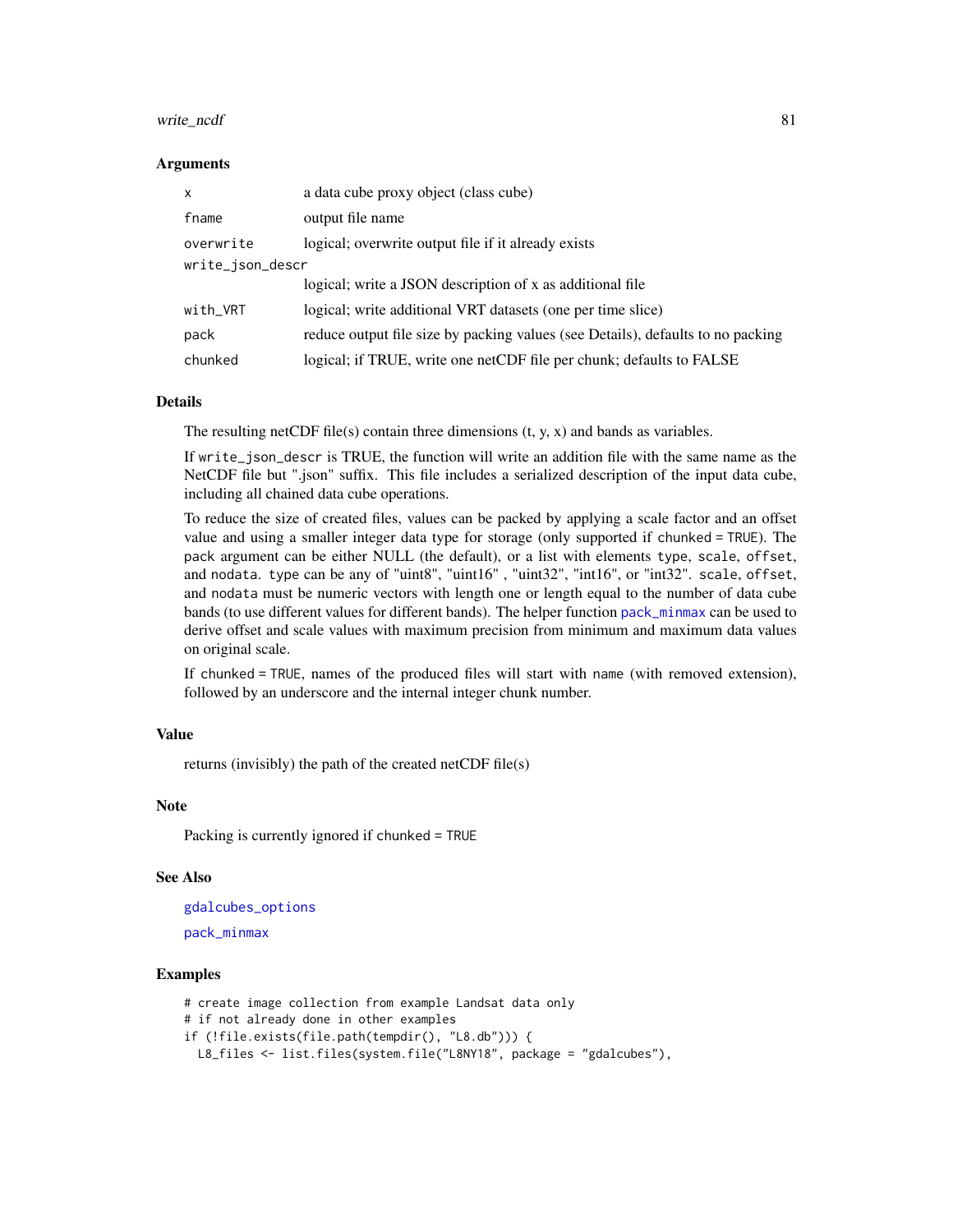```
82 write_tif
```

```
".TIF", recursive = TRUE, full.names = TRUE)
 create_image_collection(L8_files, "L8_L1TP", file.path(tempdir(), "L8.db"))
}
L8.col = image_collection(file.path(tempdir(), "L8.db"))
v = cube_view(extent=list(left=388941.2, right=766552.4,
              bottom=4345299, top=4744931, t0="2018-04", t1="2018-04"),
              srs="EPSG:32618", nx = 497, ny=526, dt="P1M")
write_ncdf(select_bands(raster_cube(L8.col, v), c("B04", "B05")), fname=tempfile(fileext = ".nc"))
```

```
write_tif Export a data cube as a collection of GeoTIFF files
```
## Description

This function will time slices of a data cube as GeoTIFF files in a given directory.

## Usage

```
write_tif(
 x,
 dir = tempfile(pathern = ""),prefix = basename(tempfile(pattern = "cube_")),
  overviews = FALSE,
 COG = FALSE,rsmpl_overview = "nearest",
  creation_options = NULL,
 write_json_descr = FALSE,
 pack = NULL
)
```
# Arguments

| X                | a data cube proxy object (class cube)                                                                                                                      |
|------------------|------------------------------------------------------------------------------------------------------------------------------------------------------------|
| dir              | destination directory                                                                                                                                      |
| prefix           | output file name                                                                                                                                           |
| overviews        | logical; generate overview images                                                                                                                          |
| <b>COG</b>       | logical; create cloud-optimized GeoTIFF files (forces overviews=TRUE)                                                                                      |
|                  | rsmpl_overview resampling method for overviews (image pyramid) generation (see https://<br>gdal.org/programs/gdaladdo.html for available methods)          |
| creation_options |                                                                                                                                                            |
|                  | additional creation options for resulting GeoTIFF files, e.g. to define compres-<br>sion (see https://gdal.org/drivers/raster/gtiff.html#creation-options) |
| write_json_descr |                                                                                                                                                            |
|                  | logical; write a JSON description of x as additional file                                                                                                  |
| pack             | reduce output file size by packing values (see Details), defaults to no packing                                                                            |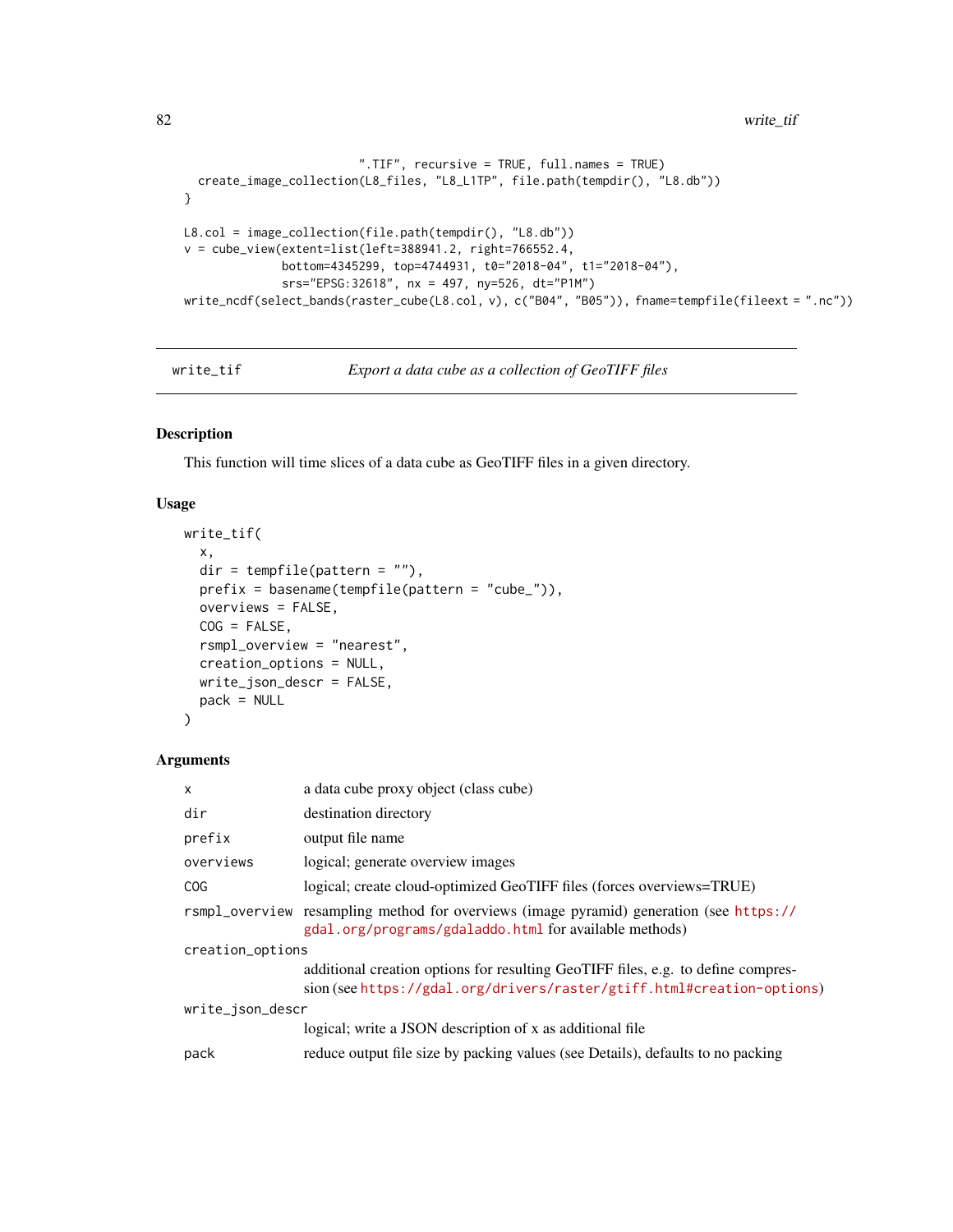#### <span id="page-82-0"></span>write\_tif 83

#### Details

If write\_json\_descr is TRUE, the function will write an additional file with name according to prefix (if not missing) or simply cube.json This file includes a serialized description of the input data cube, including all chained data cube operations.

Additional GDAL creation options for resulting GeoTIFF files must be passed as a named list of simple strings, where element names refer to the key. For example, creation\_options = list("COMPRESS" = "DEFLATE","ZLEVEL" = "5") would enable deflate compression at level 5.

To reduce the size of created files, values can be packed by applying a scale factor and an offset value and using a smaller integer data type for storage. The pack argument can be either NULL (the default), or a list with elements type, scale, offset, and nodata. type can be any of "uint8", "uint16" , "uint32", "int16", or "int32". scale, offset, and nodata must be numeric vectors with length one or length equal to the number of data cube bands (to use different values for different bands). The helper function [pack\\_minmax](#page-49-0) can be used to derive offset and scale values with maximum precision from minimum and maximum data values on original scale.

If overviews=TRUE, the numbers of pixels are halved until the longer spatial dimensions counts less than 256 pixels. Setting COG=TRUE automatically sets overviews=TRUE.

## Value

returns (invisibly) a vector of paths pointing to the created GeoTIFF files

#### See Also

[pack\\_minmax](#page-49-0)

## Examples

```
# create image collection from example Landsat data only
# if not already done in other examples
if (!file.exists(file.path(tempdir(), "L8.db"))) {
  L8_files <- list.files(system.file("L8NY18", package = "gdalcubes"),
                         ".TIF", recursive = TRUE, full.names = TRUE)
  create_image_collection(L8_files, "L8_L1TP", file.path(tempdir(), "L8.db"))
}
L8.col = image_collection(file.path(tempdir(), "L8.db"))
v = cube_view(extent=list(left=388941.2, right=766552.4,
              bottom=4345299, top=4744931, t0="2018-04", t1="2018-04"),
              srs="EPSG:32618", nx = 497, ny=526, dt="P1M")
write_tif(select_bands(raster_cube(L8.col, v), c("B04", "B05")), dir=tempdir())
```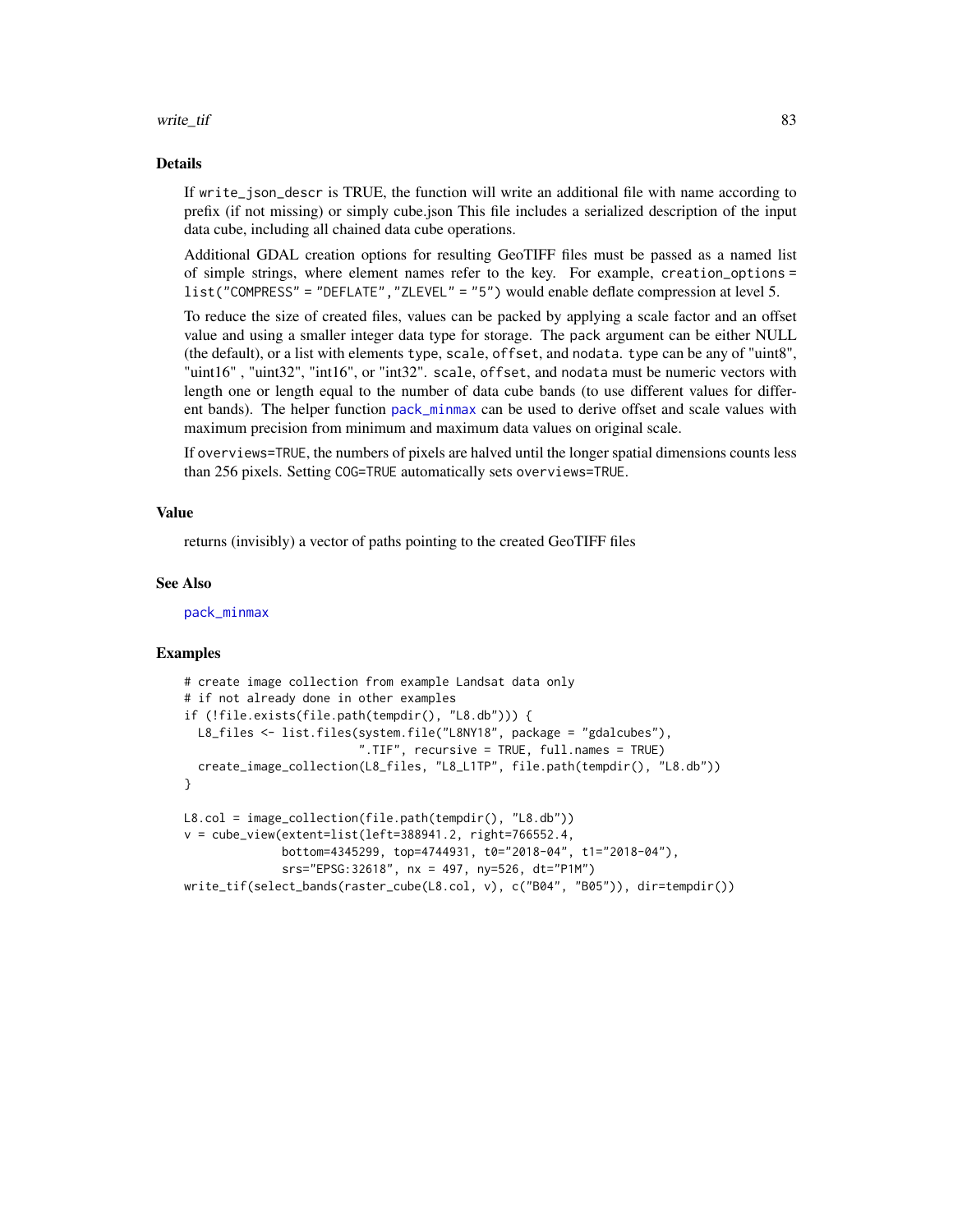# **Index**

.copy\_cube, [4](#page-3-0) [.cube *(*gdalcubes\_selection*)*, [38](#page-37-0) \$.cube *(*gdalcubes\_selection*)*, [38](#page-37-0) add\_collection\_format, [4](#page-3-0) add\_images, [5](#page-4-0) aggregate\_time, [6](#page-5-0) animate, [7](#page-6-0) apply\_pixel, [8](#page-7-0) apply\_pixel.array, *[9](#page-8-0)*, [9](#page-8-0) apply\_pixel.cube, *[9](#page-8-0)*, [10](#page-9-0) apply\_time, [12](#page-11-0) apply\_time.array, *[12](#page-11-0)*, [13](#page-12-0) apply\_time.cube, *[12](#page-11-0)*, [14](#page-13-0) as\_array, [15](#page-14-0) as\_json, [16,](#page-15-0) *[44](#page-43-0)* bands, [17](#page-16-0) chunk\_apply, [18,](#page-17-1) *[57,](#page-56-0) [58](#page-57-0)*, *[79](#page-78-0)* collection\_formats, [19,](#page-18-0) *[20](#page-19-0)* create\_image\_collection, [20,](#page-19-0) *[41](#page-40-0)* crop, [21](#page-20-0) cube\_view, [23](#page-22-0) dim.cube, [25,](#page-24-0) *[69](#page-68-0)* dimension\_bounds, [27](#page-26-0)

dimension\_values, [27](#page-26-0) dimensions, [26](#page-25-0)

extent, *[23,](#page-22-0) [24](#page-23-0)*, [28](#page-27-0) extract\_geom, [29](#page-28-0)

fill\_time, [31](#page-30-0) filter\_geom, [32](#page-31-0) filter\_pixel, [33](#page-32-0)

gdalcubes, [34](#page-33-0) gdalcubes\_gdal\_has\_geos, [36](#page-35-1) gdalcubes\_gdalformats, [35](#page-34-0) gdalcubes\_gdalversion, [35](#page-34-0)

gdalcubes\_options, [36,](#page-35-1) *[53](#page-52-0)*, *[81](#page-80-0)* gdalcubes\_selection, [38](#page-37-0) gdalcubes\_set\_gdal\_config, [40](#page-39-0) gdalcubes\_version, [40](#page-39-0) image\_collection, [41](#page-40-0) image\_mask, [41,](#page-40-0) *[56](#page-55-0)* join\_bands, [43](#page-42-0) json\_cube, *[44](#page-43-0)*, [44](#page-43-0) memsize, [45](#page-44-0) names.cube, [46](#page-45-0) nbands, [46](#page-45-0) ncdf\_cube, [47](#page-46-0) nt, [48](#page-47-0) nx, [49](#page-48-0) ny, [50](#page-49-1) pack\_minmax, [50,](#page-49-1) *[81](#page-80-0)*, *[83](#page-82-0)* plot.cube, *[8](#page-7-0)*, [51](#page-50-0) print.cube, [53](#page-52-0) print.cube\_view, [54](#page-53-0) print.image\_collection, [55](#page-54-0) proj4, [55](#page-54-0) raster\_cube, *[5](#page-4-0)*, *[18](#page-17-1)*, *[21](#page-20-0)*, *[41](#page-40-0)*, *[44](#page-43-0)*, [56,](#page-55-0) *[67](#page-66-0)* read\_chunk\_as\_array, [57](#page-56-0) reduce\_space, [59](#page-58-0) reduce\_space.array, *[59](#page-58-0)*, [60](#page-59-0) reduce\_space.cube, *[59](#page-58-0)*, [61](#page-60-0) reduce\_time, *[14](#page-13-0)*, [62](#page-61-0) reduce\_time.array, *[62](#page-61-0)*, [63](#page-62-0) reduce\_time.cube, *[62](#page-61-0)*, [64](#page-63-0) rename\_bands, [66](#page-65-0) select\_bands, [67](#page-66-0) select\_time, [68](#page-67-0) sf package, *[29](#page-28-0)*

size, *[25](#page-24-0)*, [69](#page-68-0)